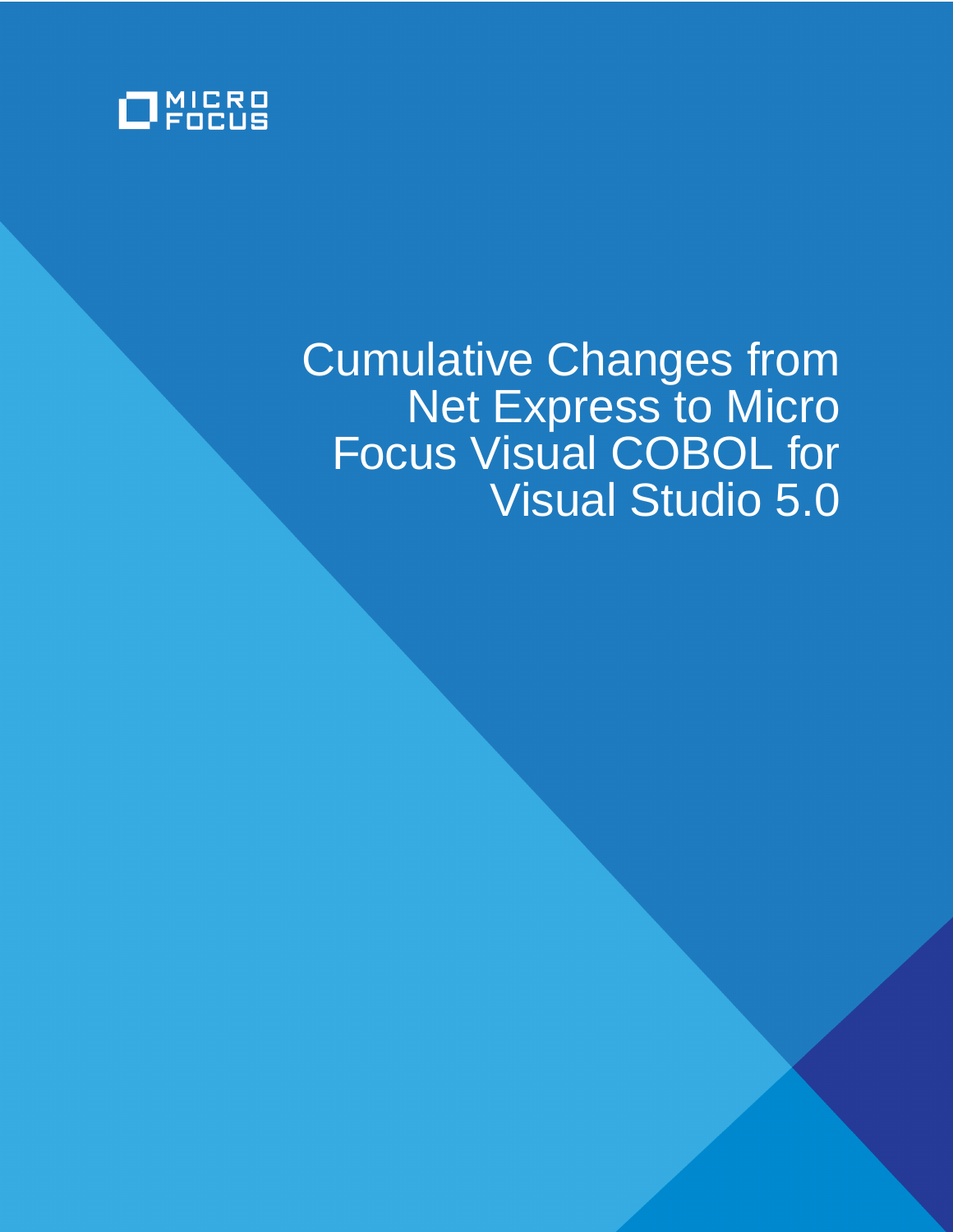**Micro Focus The Lawn 22-30 Old Bath Road Newbury, Berkshire RG14 1QN UK http://www.microfocus.com**

**© Copyright 2019 Micro Focus or one of its affiliates.**

**MICRO FOCUS, the Micro Focus logo and Visual COBOL are trademarks or registered trademarks of Micro Focus or one of its affiliates.**

**All other marks are the property of their respective owners.**

**2019-06-20**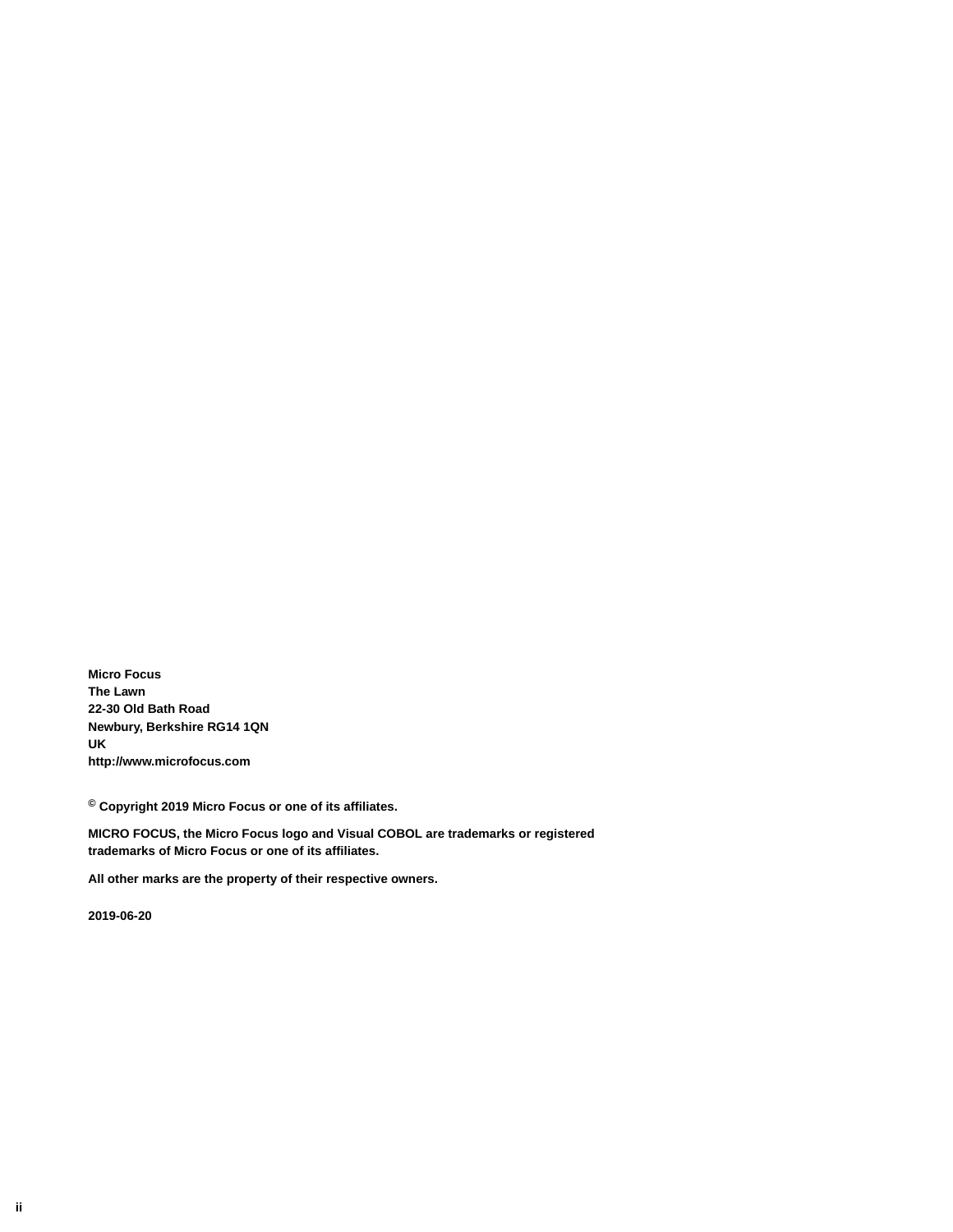# **Contents**

# **[Cumulative Changes from Net Express to Visual COBOL for Visual Studio](#page-4-0)**

| About this Guide                                                                                                                         | . 5 |
|------------------------------------------------------------------------------------------------------------------------------------------|-----|
| Changes to Compiler Directives, Run-Time Tunables, Library Routines and Environment Variables                                            |     |
|                                                                                                                                          |     |
|                                                                                                                                          |     |
|                                                                                                                                          |     |
| What was New                                                                                                                             |     |
|                                                                                                                                          |     |
|                                                                                                                                          |     |
| What was New in Visual COBOL 3.0                                                                                                         |     |
|                                                                                                                                          |     |
|                                                                                                                                          |     |
| What was New in Visual COBOL 2.3                                                                                                         |     |
|                                                                                                                                          |     |
|                                                                                                                                          |     |
| What was New in Visual COBOL 2.2                                                                                                         |     |
|                                                                                                                                          |     |
|                                                                                                                                          |     |
|                                                                                                                                          |     |
|                                                                                                                                          |     |
| <b>Significant Changes</b>                                                                                                               |     |
|                                                                                                                                          |     |
|                                                                                                                                          |     |
| Significant Changes in Visual COBOL 3.0                                                                                                  |     |
|                                                                                                                                          |     |
|                                                                                                                                          |     |
| Significant Changes in Visual COBOL 2.3                                                                                                  |     |
|                                                                                                                                          |     |
|                                                                                                                                          |     |
|                                                                                                                                          |     |
|                                                                                                                                          |     |
|                                                                                                                                          |     |
|                                                                                                                                          |     |
|                                                                                                                                          |     |
|                                                                                                                                          |     |
|                                                                                                                                          |     |
|                                                                                                                                          |     |
| Unsupported or Deprecated at Visual COBOL 2.3 Update 2 [11, 104] Unsupported or Deprecated at Visual COBOL 2.3                           |     |
|                                                                                                                                          |     |
|                                                                                                                                          |     |
| Known Errors and Restrictions                                                                                                            |     |
|                                                                                                                                          |     |
| An introduction to the process of upgrading your COBOL applications  105                                                                 |     |
| Compile at the Command Line Using Existing Build Scripts  106                                                                            |     |
| Debugging Without a Project                                                                                                              |     |
| Create a project and import source manufacture and the state and import source manufacture and the Create and T                          |     |
|                                                                                                                                          |     |
| Change the Defaults to Replicate Your Existing Project Structure <b>Change the Defaults</b> to Replicate Your Existing Project Structure |     |
|                                                                                                                                          |     |
| Modernize Your Applications and Processes                                                                                                |     |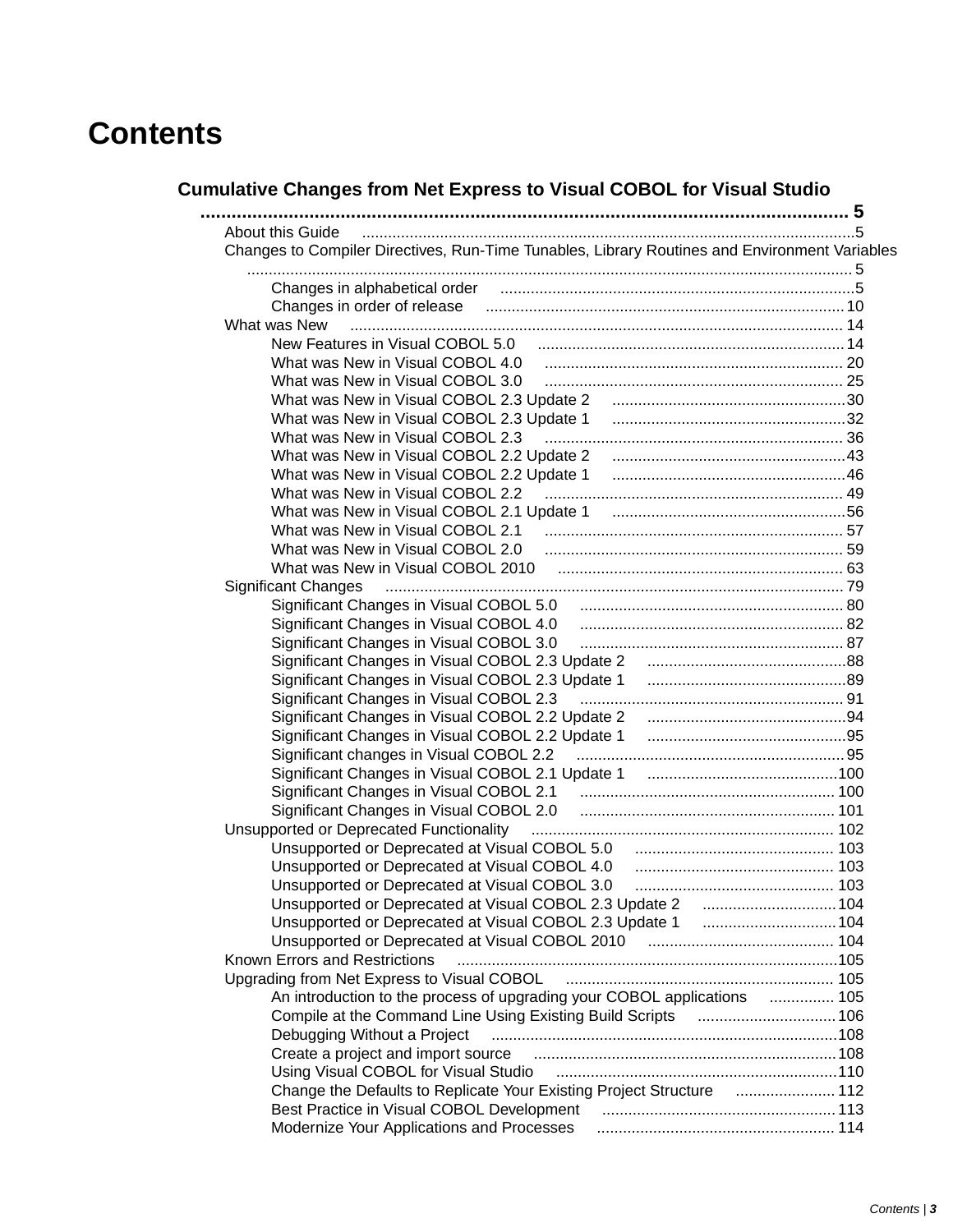| Procedural COBOL Compared with Managed COBOL |  |
|----------------------------------------------|--|
|                                              |  |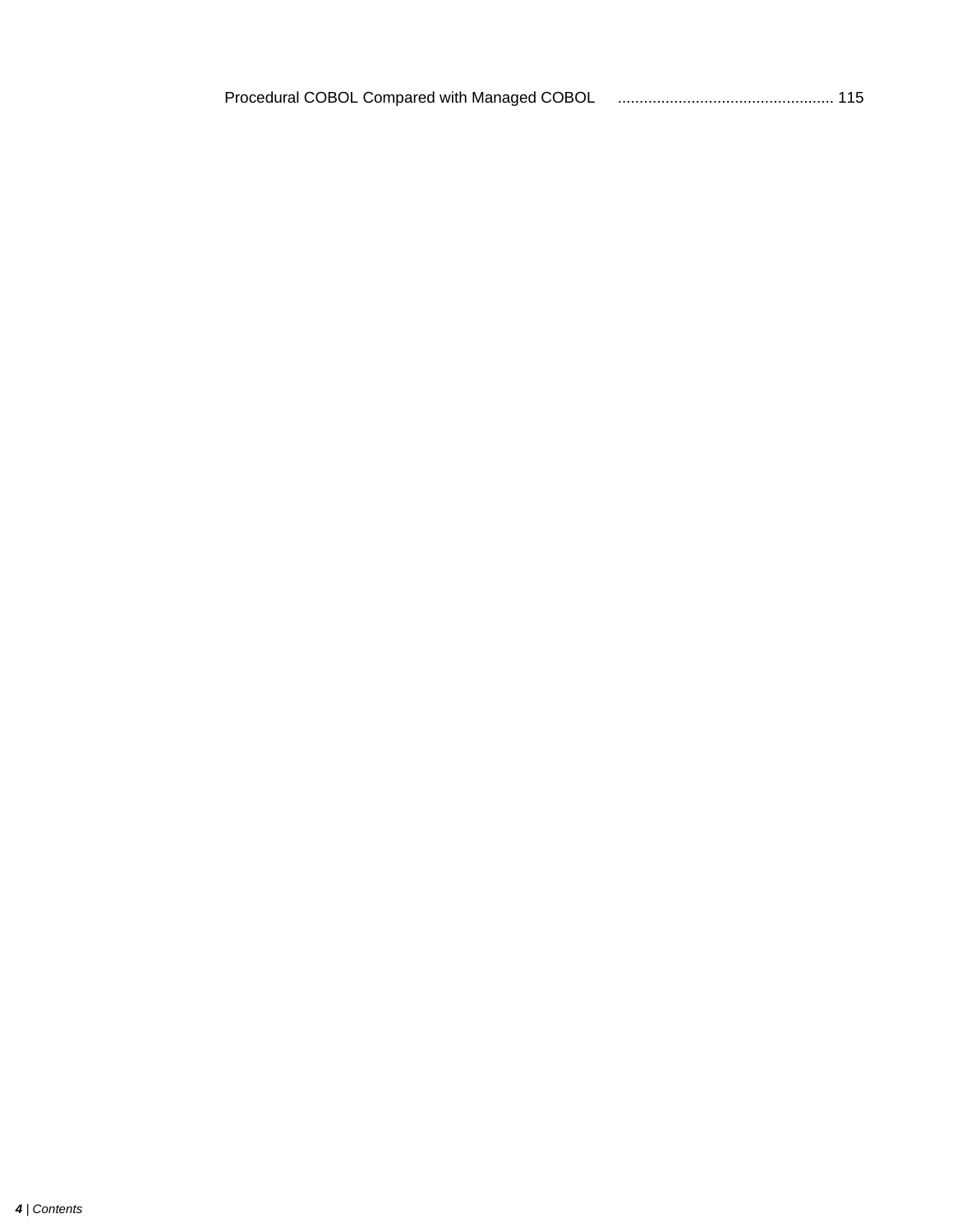# <span id="page-4-0"></span>**Cumulative Changes from Net Express to Visual COBOL for Visual Studio**

Welcome to Visual COBOL for Visual Studio. This document combines information on Visual COBOL for Visual Studio releases from the first release, Visual COBOL 2010 R1, to the most recent release. This information is taken from the various releases' Release Notes and other sources, and brought together here for your convenience.

You can use this document:

- If your Visual COBOL installation is up to date, to see the changes made in the latest release.
- If you already use Visual COBOL but your installation is not entirely up to date, to see the changes made over several updates, together in one place.
- If you are migrating from Net Express, to see everything that has changed in the life of Visual COBOL for Visual Studio.

# **About this Guide**

We recommend that you read all the sections of this publication, looking for information on the release that is most relevant to your needs. The main sections are as follows:

| What was New                      | This section describes new functionality that was introduced in each<br>successive release.                                                                                               |
|-----------------------------------|-------------------------------------------------------------------------------------------------------------------------------------------------------------------------------------------|
| <b>Significant Changes</b>        | This section describes, for each successive release, the changes in<br>behavior or usage that could affect the behavior of existing applications or<br>impact the way the tools are used. |
| <b>Unsupported or Deprecated</b>  | This section describes any functionality that was discontinued or                                                                                                                         |
| <b>Functionality</b>              | deprecated at a given release.                                                                                                                                                            |
| <b>Known Errors and</b>           | This section describes known errors affecting the latest release, and                                                                                                                     |
| <b>Restrictions</b>               | restrictions in its use.                                                                                                                                                                  |
| <b>Upgrading from Net Express</b> | This section gives guidance on upgrading from earlier Micro Focus                                                                                                                         |
| to Visual COBOL                   | products.                                                                                                                                                                                 |

Within each section, we recommend reading in the reverse chronological order in which it is presented here - that is, reading about the most recent release first, and then going back through the development of the products. That way, you can more easily see if anything was added in an earlier release and subsequently removed.

# **Changes to Compiler Directives, Run-Time Tunables, Library Routines and Environment Variables**

This section provides an index of items added, deprecated and changes since the first version of Visual COBOL. The changes are presented in a number of tables according to the type of feature involved. The first set of tables lists changes in alphabetical order. A second section lists changes in order of release.

# **Changes in alphabetical order**

The changes are presented in the following tables: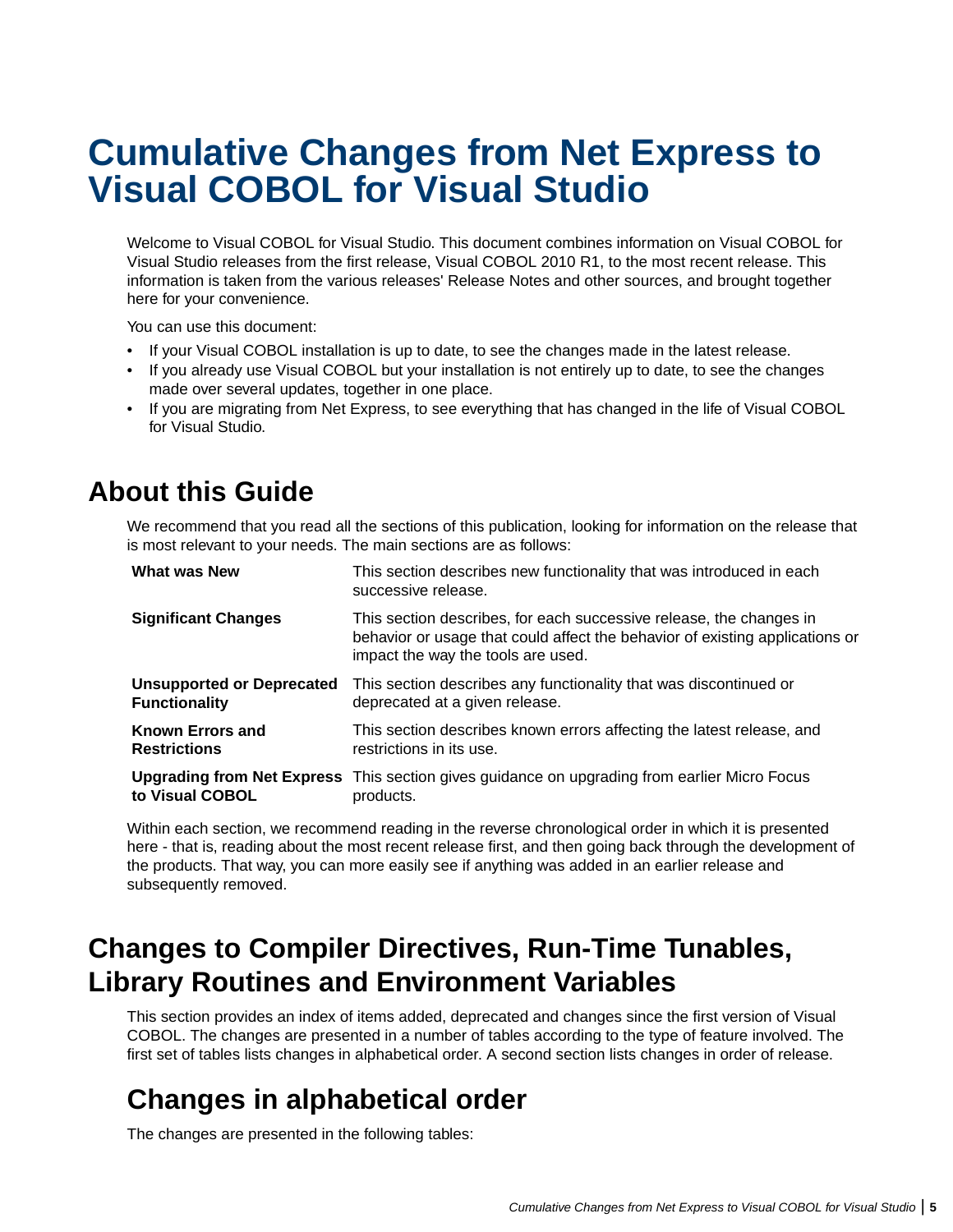- <span id="page-5-0"></span>• *Compiler Directives*
- *[Run-Time Tunables](#page-8-0)*
- *[Library Routines](#page-8-0)*
- *[Environment Variables](#page-9-0)*

For each change, the table lists:

- The name of feature that changed,
- The type of change,
- The version of Visual COBOL in which the change was introduced,
- A link to more information.

# **Table 1: Changes to Compiler Directives**

| <b>Name</b>                 | Change                  | <b>At Product</b><br><b>Version</b> | <b>See</b>                                  |
|-----------------------------|-------------------------|-------------------------------------|---------------------------------------------|
| 01SHUFFLE                   | Deprecated              | Visual COBOL<br>Base release        | <b>Unsupported or Deprecated at</b><br>2010 |
| 64KPARA                     | Deprecated              | Visual COBOL<br>Base release        | <b>Unsupported or Deprecated at</b><br>2010 |
| 64KSPECT                    | Deprecated              | Visual COBOL<br>Base release        | <b>Unsupported or Deprecated at</b><br>2010 |
| <b>ACU-UNDERSCORE</b>       | <b>New</b>              | 2.2                                 | What was new in 2.2                         |
| <b>ANIM</b>                 | Changed<br>default      | 5.0                                 | Significant changes in 5.0                  |
| <b>AUXOPT</b>               | Deprecated              | Visual COBOL<br>Base release        | <b>Unsupported or Deprecated at</b><br>2010 |
| <b>CHANGE-MESSAGE</b>       | Changed<br>scope        | 2.2                                 | What was new in 2.2                         |
| <b>CHECKDIV</b>             | <b>New</b><br>parameter | 4.0                                 | What was new in 4.0                         |
| <b>CHIP</b>                 | Deprecated              | Visual COBOL<br>Base release        | <b>Unsupported or Deprecated at</b><br>2010 |
| <b>COMMAND-LINE-LINKAGE</b> | <b>New</b>              | 2.3 Update 2                        | What was new at 2.3 Update 2                |
| COMP1                       | <b>New</b>              | 2.1                                 | What was new in 2.1                         |
| COMP <sub>2</sub>           | <b>New</b>              | 2.1                                 | What was new in 2.1                         |
| <b>CONVERTRET</b>           | Deprecated              | 3.0                                 | Unsupported or Deprecated at 3.0            |
| <b>DIALECT"RM"</b>          | Changed<br>effect       | 2.2                                 | What was new in 2.2                         |
| <b>DISPLAY</b>              | <b>New</b>              | 2.1                                 | What was new in 2.1                         |
| <b>DISPSIGN</b>             | <b>New</b>              | 4.0                                 | What was new in 4.0                         |
| <b>DATALIT</b>              | Deprecated              | Visual COBOL<br>Base release        | <b>Unsupported or Deprecated at</b><br>2010 |
| <b>DATAMAP</b>              | <b>New</b><br>parameter | 2.1                                 | What was new in 2.1                         |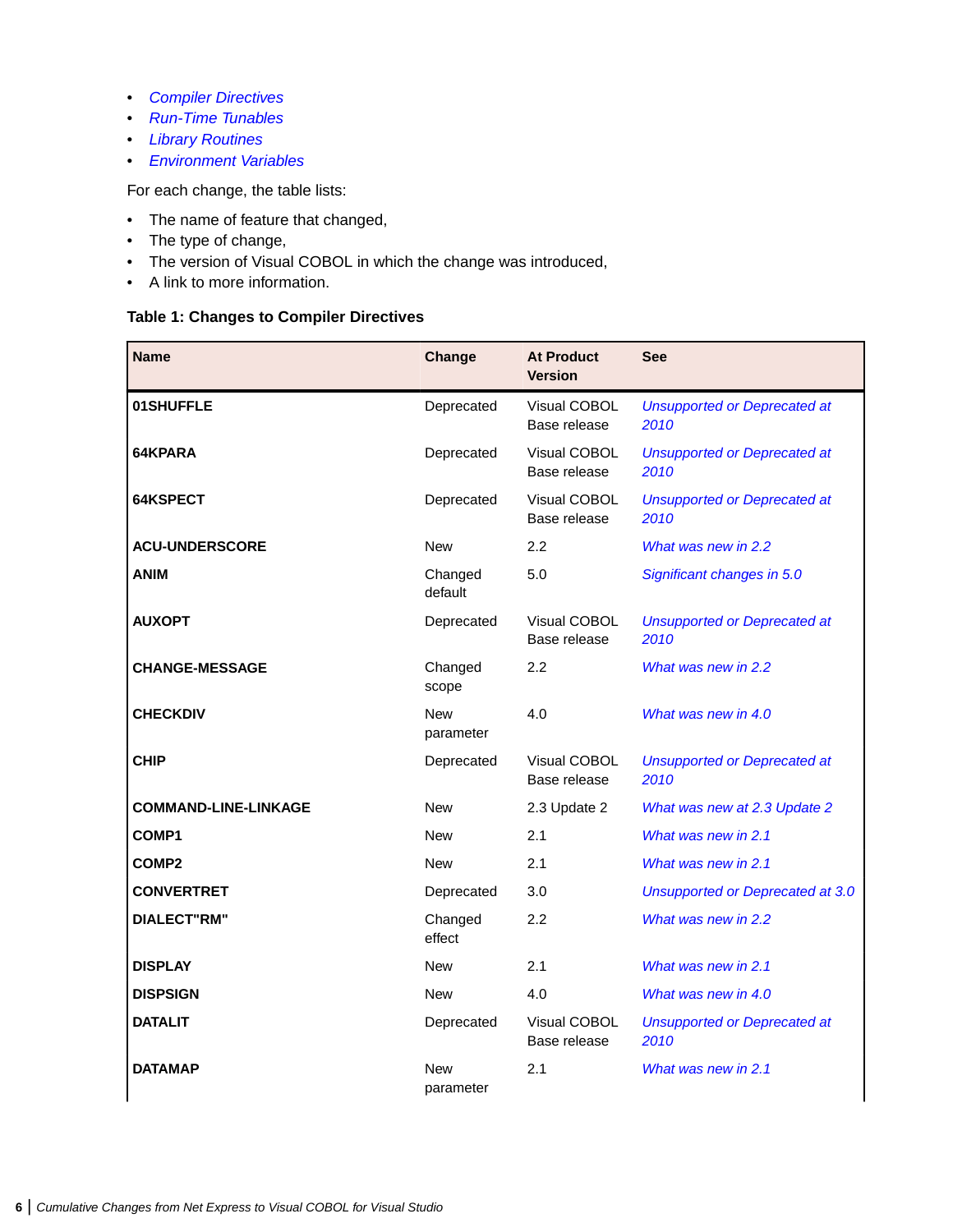| <b>Name</b>                     | Change                  | <b>At Product</b><br><b>Version</b> | <b>See</b>                                  |
|---------------------------------|-------------------------|-------------------------------------|---------------------------------------------|
| <b>DBSPACE</b>                  | <b>New</b><br>parameter | 2.3                                 | What was new in 2.3                         |
| <b>EANIM</b>                    | Deprecated              | Visual COBOL<br>Base release        | <b>Unsupported or Deprecated at</b><br>2010 |
| <b>EBC-COL-SEQ</b>              | <b>New</b>              | 2.3 Update 2                        | What was new at 2.3 Update 2                |
| <b>EDITOR</b>                   | Deprecated              | Visual COBOL<br>Base release        | <b>Unsupported or Deprecated at</b><br>2010 |
| <b>ENSUITE</b>                  | Deprecated              | Visual COBOL<br>Base release        | <b>Unsupported or Deprecated at</b><br>2010 |
| EOF-1A                          | <b>New</b>              | 2.3                                 | What was new in 2.3                         |
| <b>EXITPROGRAM</b>              | <b>New</b>              | 2.2                                 | What was new in 2.2                         |
| <b>EXPANDDATA</b>               | Deprecated              | Visual COBOL<br>Base release        | <b>Unsupported or Deprecated at</b><br>2010 |
| <b>FIXING</b>                   | Deprecated              | Visual COBOL<br>Base release        | <b>Unsupported or Deprecated at</b><br>2010 |
| <b>FLAG-CHIP</b>                | Deprecated              | Visual COBOL<br>Base release        | <b>Unsupported or Deprecated at</b><br>2010 |
| <b>GNTLITLINKSTD</b>            | <b>New</b>              | 4.0                                 | What was new in 4.0                         |
| <b>HIDE-MESSAGE</b>             | Changed<br>scope        | 2.2                                 | What was new in 2.2                         |
| <b>HOSTSIGNS</b>                | Unsupported             | 3.0                                 | Unsupported or Deprecated at 3.0            |
| <b>IDXFORMAT8</b>               | New option              | Visual COBOL<br>Base release        |                                             |
| <b>IDXFORMAT12</b>              | New option              | 2.3 Update 1                        |                                             |
| <b>ILEXPONENTIATION</b>         | <b>New</b>              | 2.2                                 | What was new in 2.2                         |
| <b>IDYSRCPATH</b>               | Deprecated              | 3.0                                 | Unsupported or Deprecated at 3.0            |
| <b>ILMAIN</b>                   | <b>New</b>              | 2.3 Update 1                        | What was new in 2.3 Update 1                |
| <b>ILNORMALIZENAMES</b>         | <b>New</b>              | 5.0                                 | What was new in 5.0                         |
| <b>ILOBJECTIFY</b>              | Deprecated              | 3.0                                 | Unsupported or Deprecated at 3.0            |
| <b>ILPARAMS</b>                 | <b>New</b>              | 2.2 Update 1                        | What was new in 2.2 Update 1                |
| <b>ILSHOWPERFORMOVERLAP</b>     | <b>New</b>              | $2.2^{\circ}$                       | What was new in 2.2                         |
| <b>ILSMARTANNOTATE</b>          | <b>New</b>              | 2.1                                 | What was new in 2.1                         |
| <b>ILSMARTRESTRICT</b>          | <b>New</b>              | 2.1                                 | What was new in 2.1                         |
| <b>ILSMARTTRIM</b>              | <b>New</b>              | 4.0                                 | What was new in 4.0                         |
| <b>INIT-BY-TYPE</b>             | <b>New</b>              | 2.2 Update 1                        | What was new in 2.2 Update 1                |
| <b>MAINFRAME-FLOATING-POINT</b> | <b>New</b>              | 4.0                                 | What was new in 4.0                         |
| <b>MASM</b>                     | Deprecated              | Visual COBOL<br>Base release        | <b>Unsupported or Deprecated at</b><br>2010 |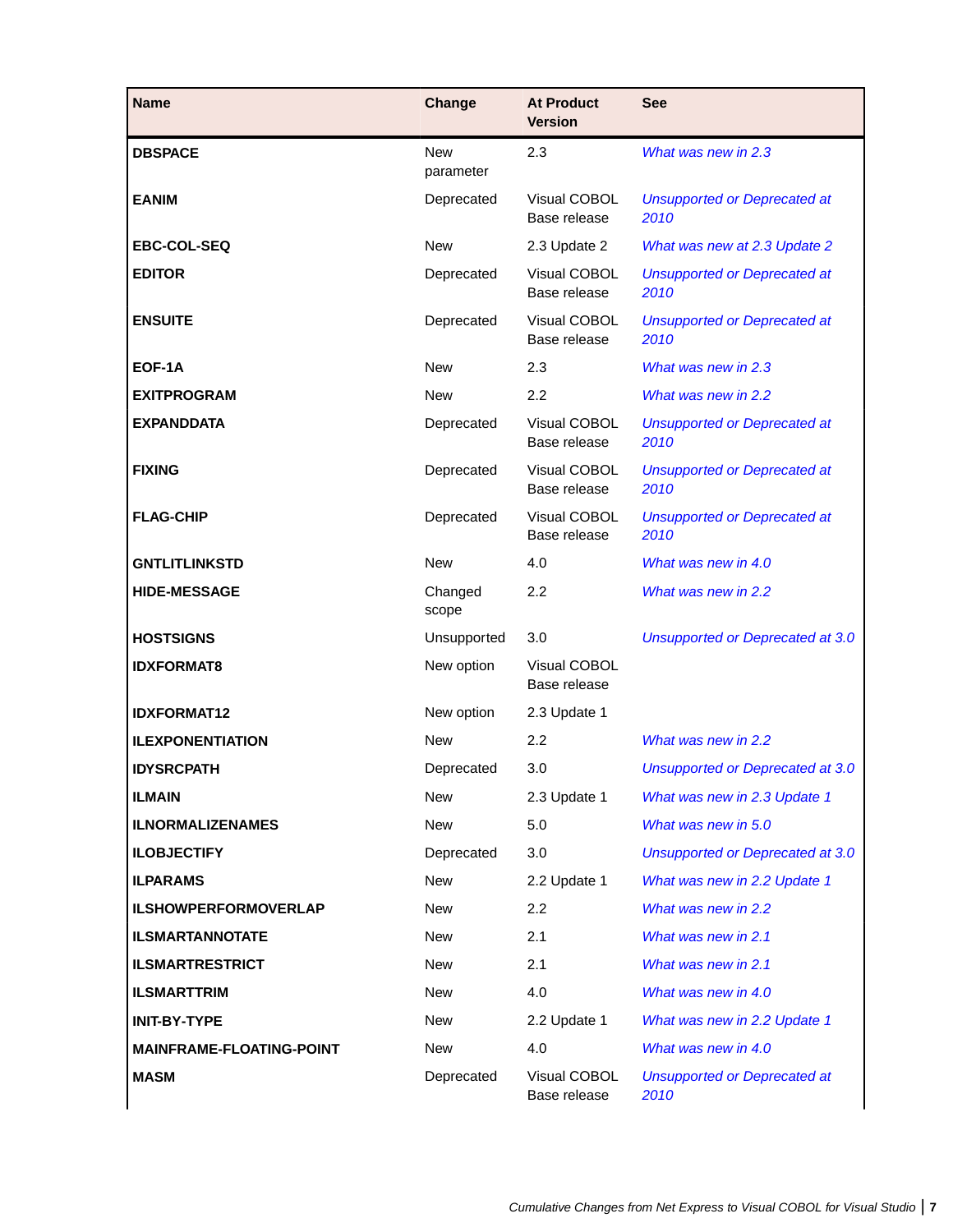| <b>Name</b>                | Change                  | <b>At Product</b><br><b>Version</b> | <b>See</b>                                  |
|----------------------------|-------------------------|-------------------------------------|---------------------------------------------|
| <b>MODEL</b>               | Deprecated              | Visual COBOL<br>Base release        | <b>Unsupported or Deprecated at</b><br>2010 |
| <b>NATIONAL</b>            | <b>New</b>              | 2.3 Update 2                        | What was new at 2.3 Update 2                |
| <b>NLS-CURRENCY-LENGTH</b> | <b>New</b>              | 2.3                                 | What was new in 2.3                         |
| <b>NULL-ESCAPE</b>         | <b>New</b>              | 2.3                                 | What was new in 2.3                         |
| <b>NUMPROC</b>             | <b>New</b><br>parameter | 4.0                                 | What was new in 4.0                         |
| <b>OOCTRL</b>              | <b>New</b>              | 2.3 Update 1                        | What was new in 2.3 Update 1                |
|                            | <b>New</b><br>parameter | 4.0                                 | What was new in 4.0                         |
| <b>OPTIMIZECURSORS</b>     | New                     | 3.0                                 | Significant changes in 3.0                  |
| <b>OPTION</b>              | Deprecated              | 3.0                                 | Unsupported or Deprecated at 3.0            |
| <b>OPTSIZE</b>             | Deprecated              | Visual COBOL<br>Base release        | <b>Unsupported or Deprecated at</b><br>2010 |
| <b>OPTSPEED</b>            | Deprecated              | Visual COBOL<br>Base release        | <b>Unsupported or Deprecated at</b><br>2010 |
| <b>PARAS</b>               | Deprecated              | Visual COBOL<br>Base release        | <b>Unsupported or Deprecated at</b><br>2010 |
| <b>PRESERVECASE</b>        | Changed<br>scope        | 2.2                                 | What was new in 2.2                         |
| <b>PROTMODE</b>            | Deprecated              | Visual COBOL<br>Base release        | <b>Unsupported or Deprecated at</b><br>2010 |
| <b>REGPARM</b>             | Deprecated              | Visual COBOL<br>Base release        | <b>Unsupported or Deprecated at</b><br>2010 |
| <b>RESTRICT-GOTO</b>       | New                     | 2.1                                 | What was new in 2.1                         |
| <b>SEGCROSS</b>            | Deprecated              | Visual COBOL<br>Base release        | <b>Unsupported or Deprecated at</b><br>2010 |
| <b>SEGSIZE</b>             | Deprecated              | Visual COBOL<br>Base release        | <b>Unsupported or Deprecated at</b><br>2010 |
| <b>SIGNCOMPARE</b>         | Deprecated              | Visual COBOL<br>Base release        | <b>Unsupported or Deprecated at</b><br>2010 |
| <b>SMALLDD</b>             | Deprecated              | Visual COBOL<br>Base release        | <b>Unsupported or Deprecated at</b><br>2010 |
| <b>SPZERO</b>              | Deprecated              | Visual COBOL<br>Base release        | <b>Unsupported or Deprecated at</b><br>2010 |
| <b>TABLESEGCROSS</b>       | Deprecated              | Visual COBOL<br>Base release        | <b>Unsupported or Deprecated at</b><br>2010 |
| <b>TRICKLE</b>             | Deprecated              | 3.0                                 | <b>Unsupported or Deprecated at 3.0</b>     |
| <b>TRICKLECHECK</b>        | Deprecated              | Visual COBOL                        | <b>Unsupported or Deprecated at</b>         |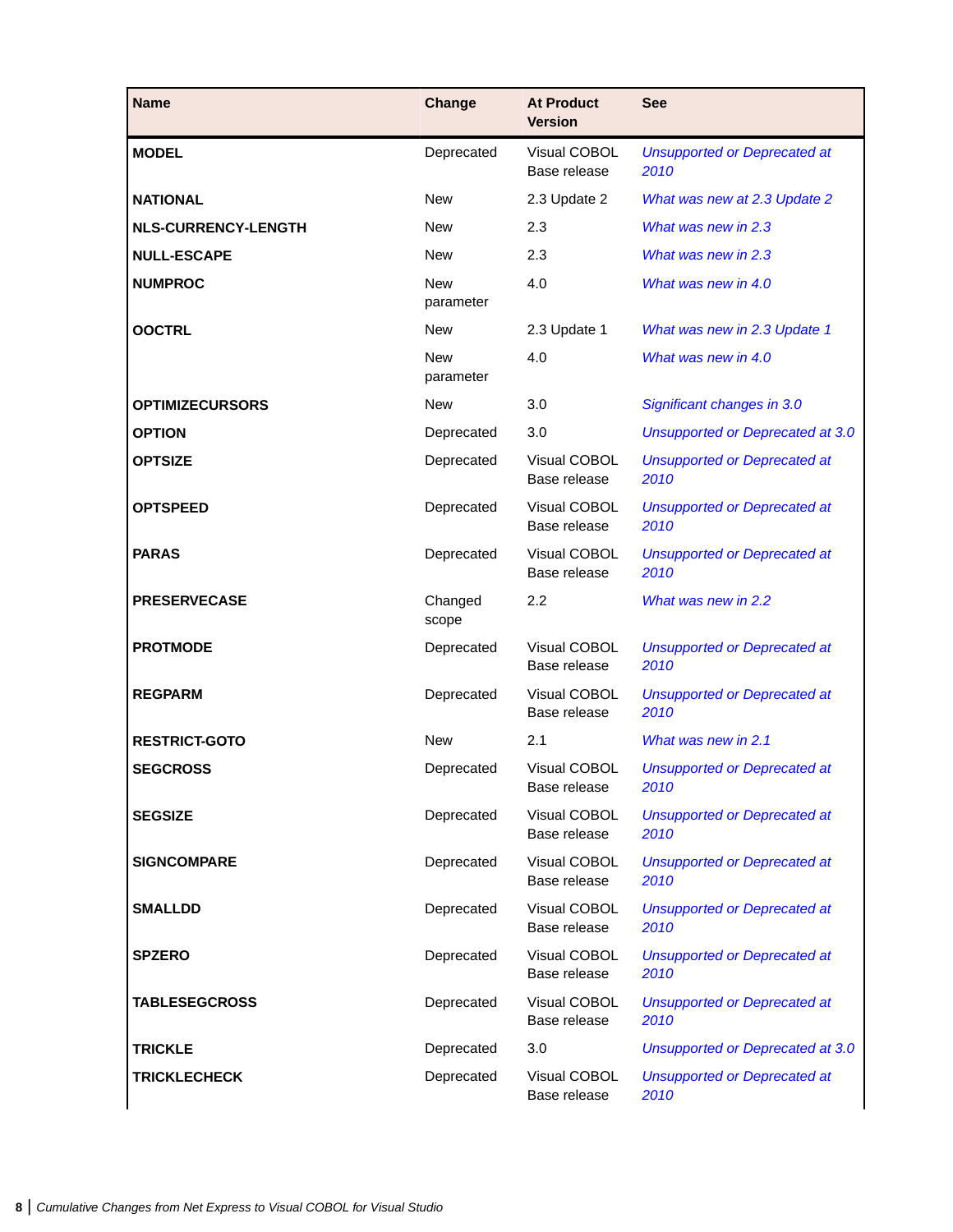<span id="page-8-0"></span>

| <b>Name</b>     | Change     | <b>At Product</b><br><b>Version</b> | <b>See</b>                                  |
|-----------------|------------|-------------------------------------|---------------------------------------------|
| WB <sub>2</sub> | Deprecated | Visual COBOL<br>Base release        | <b>Unsupported or Deprecated at</b><br>2010 |
| WB <sub>3</sub> | Deprecated | <b>Visual COBOL</b><br>Base release | <b>Unsupported or Deprecated at</b><br>2010 |
| <b>WB</b>       | Deprecated | <b>Visual COBOL</b><br>Base release | <b>Unsupported or Deprecated at</b><br>2010 |

# **Table 2: Changes to Run-time Tunables**

| <b>Name</b>           | Change               | <b>At Product</b><br><b>Version</b> | <b>See</b>                                          |
|-----------------------|----------------------|-------------------------------------|-----------------------------------------------------|
| command_line_linkage  | Deprecated           | 2.3 Update 2                        | Unsupported or Deprecated at 2.3<br><b>Update 2</b> |
| default cancel mode   | New default<br>value | 2.3                                 | What was new in 2.3 - Tunables                      |
|                       | New parameter        |                                     |                                                     |
| reduce_java_signals   | <b>New</b>           | 2.2 Update 2                        | Significant changes in 2.2 Update<br>2              |
| subsystem cancel mode | <b>New</b>           | 2.0                                 | What was new in 2.0 - Run-time<br><b>Tunables</b>   |
|                       | New parameter 2.3    |                                     | What was new in 2.3 - Tunables                      |

# **Table 3: Changes to Library Routines**

| <b>Name</b>                                        | Change            | <b>At Product</b><br><b>Version</b> | <b>See</b>                   |
|----------------------------------------------------|-------------------|-------------------------------------|------------------------------|
| <b>CBL_CREATE_CORE</b>                             | <b>New</b>        | 5.0                                 | What was new in 5.0          |
| <b>CBL_CODESET_SET_MAPPING</b>                     | New               | 2.3 Update 1                        | What was new in 2.3 Update 1 |
| CBL_GET_DEBUG_START                                | New               | 4.0                                 | What was new in 4,0          |
| CBL_GET_DEBUG_STOP                                 | <b>New</b>        | 4.0                                 | What was new in 4,0          |
| <b>CBL_GET_OS_INFO</b>                             | <b>New</b>        | 4.0                                 | What was new in 4.0          |
| <b>CBL_LOCATE_FILE</b>                             | New parameter 2.3 |                                     | What was new in 2.3          |
| <b>CBL_MANAGED_SESSION_GET_USERD</b><br><b>ATA</b> | New               | 2.3                                 | What was new in 2.3          |
| <b>CBL_MANAGED_SESSION_SET_USERDA New</b><br>TA    |                   | 2.3                                 | What was new in 2.3          |
| <b>CBL_RUNTIME_ERROR</b>                           | New               | 2.3 Update 1                        | What was new in 2.3 Update 1 |
| <b>CBL_SEMAPHORE_ACQUIRE</b>                       | New parameter 2.0 |                                     | What was new in 2.0          |
| <b>CBL_CREATE_CORE</b>                             | <b>New</b>        | 5.0                                 | What was new in 5.0          |
| PC_PRINTER_INFO_DOTNET                             | New               | 2.3 Update 1                        | What was new in 2.3 Update 1 |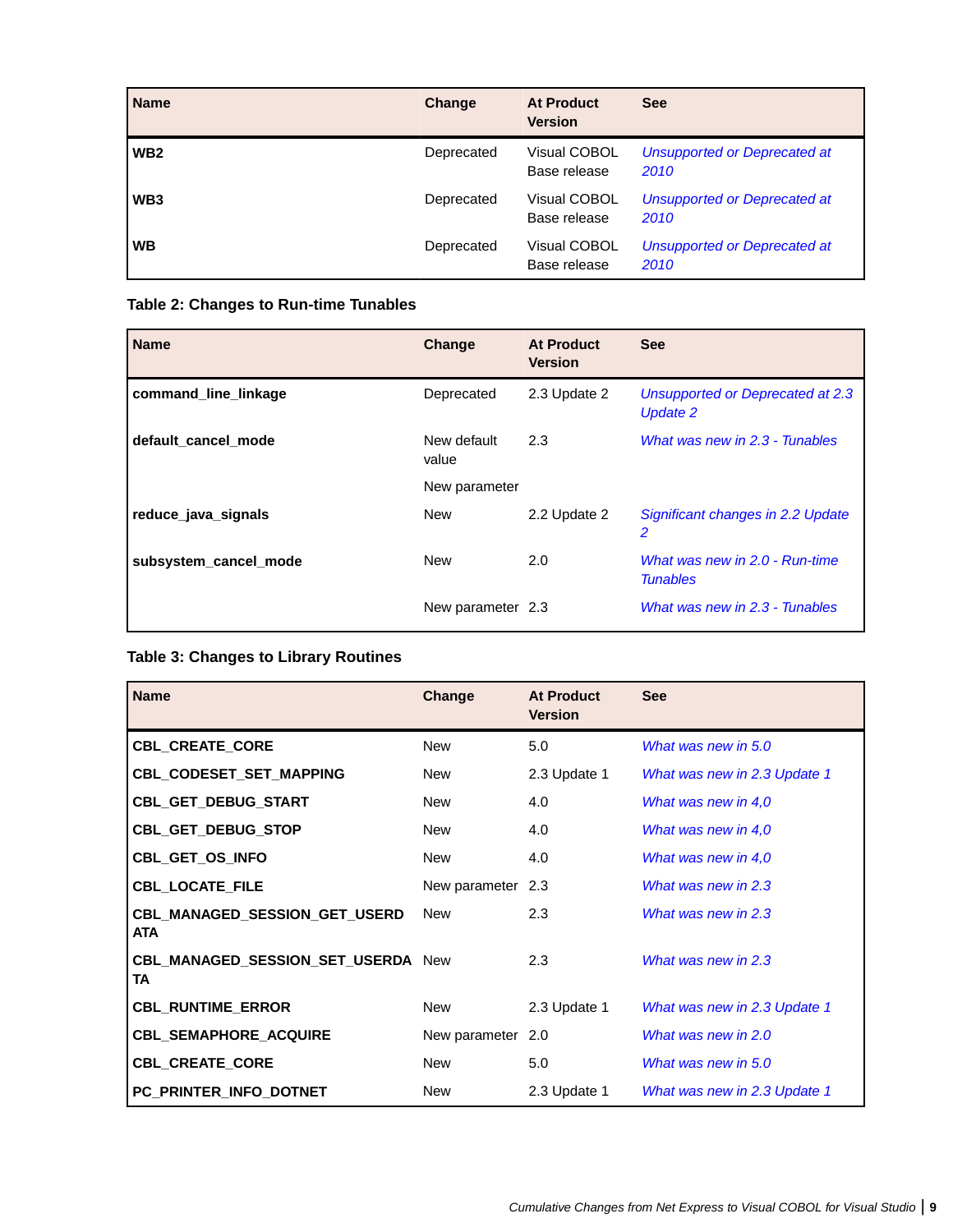# <span id="page-9-0"></span>**Table 4: Changes to Environment Variables**

| <b>Name</b>              | Change                | <b>At Product</b><br><b>Version</b> | <b>See</b>                           |
|--------------------------|-----------------------|-------------------------------------|--------------------------------------|
| ES_CAT_RETRY_COUNT       | <b>New</b>            | 4.0                                 | <b>Configuring Multiple Catalogs</b> |
| <b>ES_CAT_RETRY_WAIT</b> | <b>New</b>            | 4.0                                 | <b>Configuring Multiple Catalogs</b> |
| <b>FSWRKDIR</b>          | <b>New</b>            | 3.0                                 | What was new in 3.0                  |
| <b>FSCHKLFH</b>          | <b>New</b>            | 3.0                                 | What was new in 3.0                  |
| <b>HCOBND</b>            | Deprecated            | 3.0                                 | Unsupported or Deprecated at 3.0     |
| <b>MFALLOC PCFILE</b>    | Default value changes | 2.2 Update 2                        | Significant changes in 2.2 Update 2  |

# **Changes in order of release**

The changes are presented in the following tables:

- *[Compiler Directives](#page-5-0)*
- *[Run-Time Tunables](#page-8-0)*
- *[Library Routines](#page-8-0)*
- *Environment Variables*

For each change, the table lists:

- The version of Visual COBOL in which the change was introduced,
- The name of feature that changed,
- The type of change,
- A link to more information.

# **Table 5: Changes to Compiler Directives**

| <b>At Product</b><br>Version | <b>Name</b>    | Change     | <b>See</b>                                  |
|------------------------------|----------------|------------|---------------------------------------------|
| Visual COBOL<br>Base release | 01SHUFFLE      | Deprecated | <b>Unsupported or Deprecated at</b><br>2010 |
| Visual COBOL<br>Base release | 64KPARA        | Deprecated | Unsupported or Deprecated at<br>2010        |
| Visual COBOL<br>Base release | 64KSPECT       | Deprecated | <b>Unsupported or Deprecated at</b><br>2010 |
| Visual COBOL<br>Base release | <b>AUXOPT</b>  | Deprecated | Unsupported or Deprecated at<br>2010        |
| Visual COBOL<br>Base release | <b>CHIP</b>    | Deprecated | Unsupported or Deprecated at<br>2010        |
| Visual COBOL<br>Base release | <b>DATALIT</b> | Deprecated | Unsupported or Deprecated at<br>2010        |
| Visual COBOL<br>Base release | <b>EANIM</b>   | Deprecated | <b>Unsupported or Deprecated at</b><br>2010 |
| Visual COBOL<br>Base release | <b>EDITOR</b>  | Deprecated | Unsupported or Deprecated at<br>2010        |
| Visual COBOL<br>Base release | <b>ENSUITE</b> | Deprecated | <b>Unsupported or Deprecated at</b><br>2010 |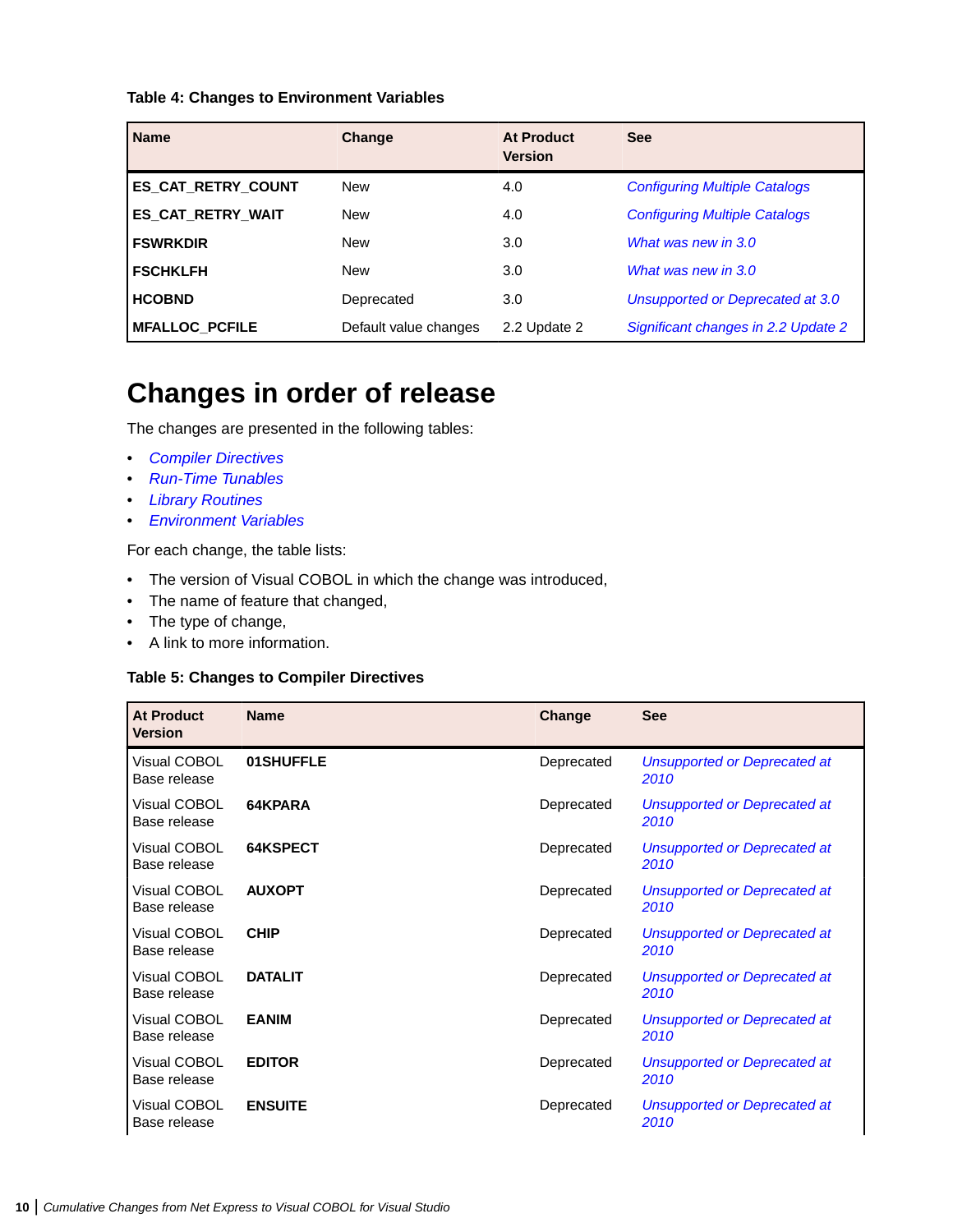| <b>At Product</b><br><b>Version</b> | <b>Name</b>          | Change     | <b>See</b>                                  |
|-------------------------------------|----------------------|------------|---------------------------------------------|
| Visual COBOL<br>Base release        | <b>EXPANDDATA</b>    | Deprecated | <b>Unsupported or Deprecated at</b><br>2010 |
| Visual COBOL<br>Base release        | <b>FIXING</b>        | Deprecated | <b>Unsupported or Deprecated at</b><br>2010 |
| Visual COBOL<br>Base release        | <b>FLAG-CHIP</b>     | Deprecated | <b>Unsupported or Deprecated at</b><br>2010 |
| <b>Visual COBOL</b><br>Base release | <b>IDXFORMAT8</b>    | New option |                                             |
| Visual COBOL<br>Base release        | <b>MASM</b>          | Deprecated | <b>Unsupported or Deprecated at</b><br>2010 |
| Visual COBOL<br>Base release        | <b>MODEL</b>         | Deprecated | <b>Unsupported or Deprecated at</b><br>2010 |
| <b>Visual COBOL</b><br>Base release | <b>OPTSIZE</b>       | Deprecated | <b>Unsupported or Deprecated at</b><br>2010 |
| Visual COBOL<br>Base release        | <b>OPTSPEED</b>      | Deprecated | <b>Unsupported or Deprecated at</b><br>2010 |
| Visual COBOL<br>Base release        | <b>PARAS</b>         | Deprecated | <b>Unsupported or Deprecated at</b><br>2010 |
| Visual COBOL<br>Base release        | <b>PROTMODE</b>      | Deprecated | <b>Unsupported or Deprecated at</b><br>2010 |
| <b>Visual COBOL</b><br>Base release | <b>REGPARM</b>       | Deprecated | <b>Unsupported or Deprecated at</b><br>2010 |
| Visual COBOL<br>Base release        | <b>SEGCROSS</b>      | Deprecated | <b>Unsupported or Deprecated at</b><br>2010 |
| Visual COBOL<br>Base release        | <b>SEGSIZE</b>       | Deprecated | <b>Unsupported or Deprecated at</b><br>2010 |
| <b>Visual COBOL</b><br>Base release | <b>SIGNCOMPARE</b>   | Deprecated | <b>Unsupported or Deprecated at</b><br>2010 |
| Visual COBOL<br>Base release        | <b>SMALLDD</b>       | Deprecated | <b>Unsupported or Deprecated at</b><br>2010 |
| Visual COBOL<br>Base release        | <b>SPZERO</b>        | Deprecated | <b>Unsupported or Deprecated at</b><br>2010 |
| Visual COBOL<br>Base release        | <b>TABLESEGCROSS</b> | Deprecated | <b>Unsupported or Deprecated at</b><br>2010 |
| Visual COBOL<br>Base release        | <b>TRICKLECHECK</b>  | Deprecated | <b>Unsupported or Deprecated at</b><br>2010 |
| Visual COBOL<br>Base release        | WB <sub>2</sub>      | Deprecated | <b>Unsupported or Deprecated at</b><br>2010 |
| Visual COBOL<br>Base release        | WB <sub>3</sub>      | Deprecated | <b>Unsupported or Deprecated at</b><br>2010 |
| Visual COBOL<br>Base release        | <b>WB</b>            | Deprecated | <b>Unsupported or Deprecated at</b><br>2010 |
| 2.1                                 | <b>COMP1</b>         | <b>New</b> | What was new in 2.1                         |
| 2.1                                 | <b>COMP2</b>         | <b>New</b> | What was new in 2.1                         |
| 2.1                                 | <b>DISPLAY</b>       | <b>New</b> | What was new in 2.1                         |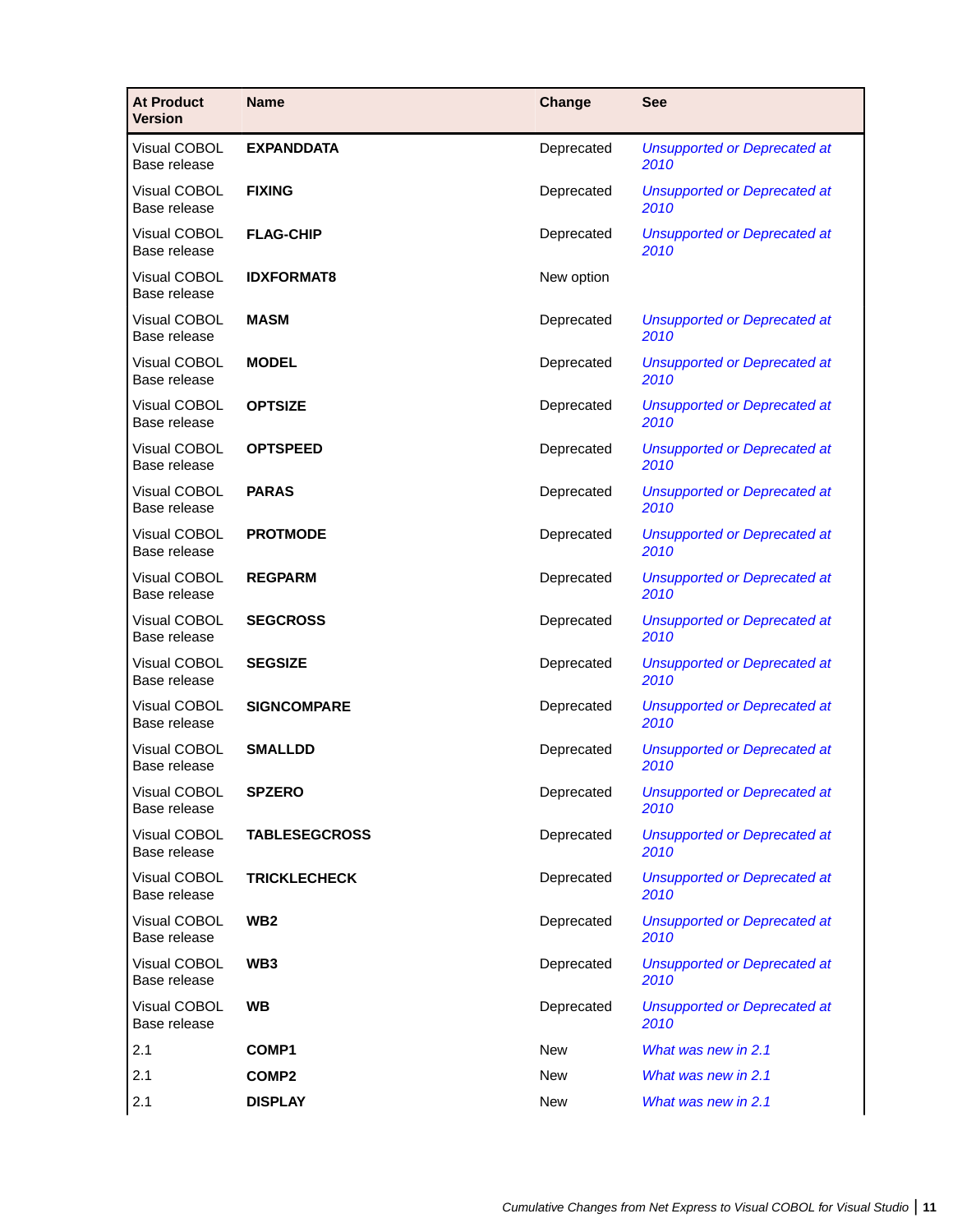| <b>At Product</b><br><b>Version</b> | <b>Name</b>                 | Change                  | <b>See</b>                       |
|-------------------------------------|-----------------------------|-------------------------|----------------------------------|
| 2.1                                 | <b>DATAMAP</b>              | <b>New</b><br>parameter | What was new in 2.1              |
| 2.1                                 | <b>ILSMARTANNOTATE</b>      | New                     | What was new in 2.1              |
| 2.1                                 | <b>ILSMARTRESTRICT</b>      | <b>New</b>              | What was new in 2.1              |
| 2.1                                 | <b>RESTRICT-GOTO</b>        | <b>New</b>              | What was new in 2.1              |
| 2.2                                 | <b>ACU-UNDERSCORE</b>       | <b>New</b>              | What was new in 2.2              |
| 2.2                                 | <b>CHANGE-MESSAGE</b>       | Changed<br>scope        | What was new in 2.2              |
| 2.2                                 | <b>DIALECT"RM"</b>          | Changed<br>effect       | What was new in 2.2              |
| 2.2                                 | <b>EXITPROGRAM</b>          | <b>New</b>              | What was new in 2.2              |
| 2.2                                 | <b>HIDE-MESSAGE</b>         | Changed<br>scope        | What was new in 2.2              |
| 2.2                                 | <b>ILEXPONENTIATION</b>     | <b>New</b>              | What was new in 2.2              |
| 2.2                                 | <b>ILSHOWPERFORMOVERLAP</b> | <b>New</b>              | What was new in 2.2              |
| 2.2                                 | <b>PRESERVECASE</b>         | Changed<br>scope        | What was new in 2.2              |
| 2.2 Update 1                        | <b>ILPARAMS</b>             | New                     | What was new in 2.2 Update 1     |
| 2.2 Update 1                        | <b>INIT-BY-TYPE</b>         | <b>New</b>              | What was new in 2.2 Update 1     |
| 2.3                                 | <b>DBSPACE</b>              | <b>New</b><br>parameter | What was new in 2.3              |
| 2.3                                 | EOF-1A                      | <b>New</b>              | What was new in 2.3              |
| 2.3                                 | <b>NLS-CURRENCY-LENGTH</b>  | <b>New</b>              | What was new in 2.3              |
| 2.3                                 | <b>NULL-ESCAPE</b>          | <b>New</b>              | What was new in 2.3              |
| 2.3 Update 1                        | <b>IDXFORMAT12</b>          | New option              |                                  |
| 2.3 Update 1                        | <b>ILMAIN</b>               | <b>New</b>              | What was new in 2.3 Update 1     |
| 2.3 Update 1                        | <b>OOCTRL</b>               | New                     | What was new in 2.3 Update 1     |
| 2.3 Update 2                        | <b>EBC-COL-SEQ</b>          | New                     | What was new at 2.3 Update 2     |
| 2.3 Update 2                        | <b>COMMAND-LINE-LINKAGE</b> | New                     | What was new at 2.3 Update 2     |
| 2.3 Update 2                        | <b>NATIONAL</b>             | <b>New</b>              | What was new at 2.3 Update 2     |
| 3.0                                 | <b>CONVERTRET</b>           | Deprecated              | Unsupported or Deprecated at 3.0 |
| 3.0                                 | <b>HOSTSIGNS</b>            | Unsupported             | Unsupported or Deprecated at 3.0 |
| 3.0                                 | <b>IDYSRCPATH</b>           | Deprecated              | Unsupported or Deprecated at 3.0 |
| 3.0                                 | <b>ILOBJECTIFY</b>          | Deprecated              | Unsupported or Deprecated at 3.0 |
| 3.0                                 | <b>OPTIMIZECURSORS</b>      | <b>New</b>              | Significant changes in 3.0       |
| 3.0                                 | <b>OPTION</b>               | Deprecated              | Unsupported or Deprecated at 3.0 |
| 3.0                                 | <b>TRICKLE</b>              | Deprecated              | Unsupported or Deprecated at 3.0 |
| 4.0                                 | <b>CHECKDIV</b>             | <b>New</b><br>parameter | What was new in 4.0              |
| 4.0                                 | <b>DISPSIGN</b>             | <b>New</b>              | What was new in 4.0              |
| 4.0                                 | <b>GNTLITLINKSTD</b>        | <b>New</b>              | What was new in 4.0              |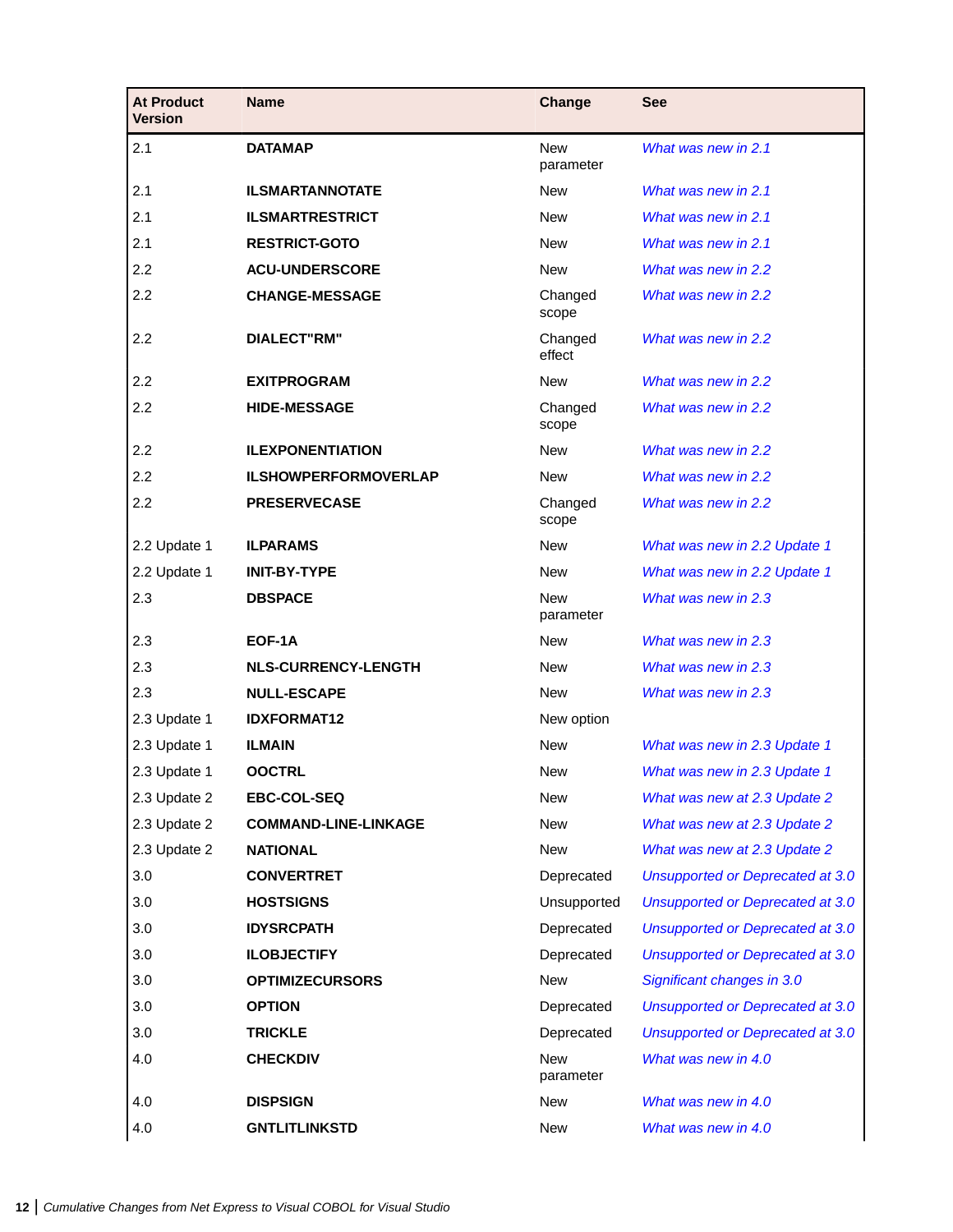| <b>At Product</b><br><b>Version</b> | <b>Name</b>                     | Change                  | <b>See</b>                 |
|-------------------------------------|---------------------------------|-------------------------|----------------------------|
| 4.0                                 | <b>ILSMARTTRIM</b>              | <b>New</b>              | What was new in 4.0        |
| 4.0                                 | <b>MAINFRAME-FLOATING-POINT</b> | <b>New</b>              | What was new in 4.0        |
| 4.0                                 | <b>NUMPROC</b>                  | <b>New</b><br>parameter | What was new in 4.0        |
| 4.0                                 | <b>OOCTRL</b>                   | <b>New</b><br>parameter | What was new in 4.0        |
| 5.0                                 | <b>ILNORMALIZENAMES</b>         | <b>New</b>              | What was new in 5.0        |
| 5.0                                 | <b>ANIM</b>                     | Changed<br>default      | Significant changes in 5.0 |

# **Table 6: Changes to Run-time Tunables**

| <b>At Product</b><br><b>Version</b> | <b>Name</b>           | Change               | <b>See</b>                                          |
|-------------------------------------|-----------------------|----------------------|-----------------------------------------------------|
| 2.0                                 | subsystem cancel mode | <b>New</b>           | What was new in 2.0 - Run-time<br><b>Tunables</b>   |
| 2.2 Update 2                        | reduce_java_signals   | <b>New</b>           | Significant changes in 2.2 Update<br>2              |
| 2.3                                 | default cancel mode   | New default<br>value | What was new in 2.3 - Tunables                      |
|                                     |                       | New parameter        |                                                     |
| 2.3                                 | subsystem_cancel_mode |                      | New parameter <i>What was new in 2.3 - Tunables</i> |
| 2.3 Update 2                        | command_line_linkage  | Deprecated           | Unsupported or Deprecated at 2.3<br><b>Update 2</b> |

# **Table 7: Changes to Library Routines**

| <b>At Product</b><br><b>Version</b> | <b>Name</b>                              | Change     | <b>See</b>                        |
|-------------------------------------|------------------------------------------|------------|-----------------------------------|
| 2.0                                 | <b>CBL_SEMAPHORE_ACQUIRE</b>             |            | New parameter What was new in 2.0 |
| 2.3                                 | <b>CBL LOCATE FILE</b>                   |            | New parameter What was new in 2.3 |
| 2.3                                 | CBL_MANAGED_SESSION_GET_USERDA New<br>TA |            | What was new in 2.3               |
| 2.3                                 | CBL_MANAGED_SESSION_SET_USERDA New<br>TA |            | What was new in 2.3               |
| 2.3 Update 1                        | CBL_CODESET_SET_MAPPING                  | <b>New</b> | What was new in 2.3 Update 1      |
| 2.3 Update 1                        | <b>CBL RUNTIME ERROR</b>                 | New        | What was new in 2.3 Update 1      |
| 2.3 Update 1                        | PC_PRINTER_INFO_DOTNET                   | New        | What was new in 2.3 Update 1      |
| 4.0                                 | CBL_GET_DEBUG_START                      | New        | What was new in 4.0               |
| 4.0                                 | CBL_GET_DEBUG_STOP                       | <b>New</b> | What was new in 4,0               |
| 4.0                                 | <b>CBL GET OS INFO</b>                   | New        | What was new in 4,0               |
| 5.0                                 | <b>CBL_CREATE_CORE</b>                   | New        | What was new in 5.0               |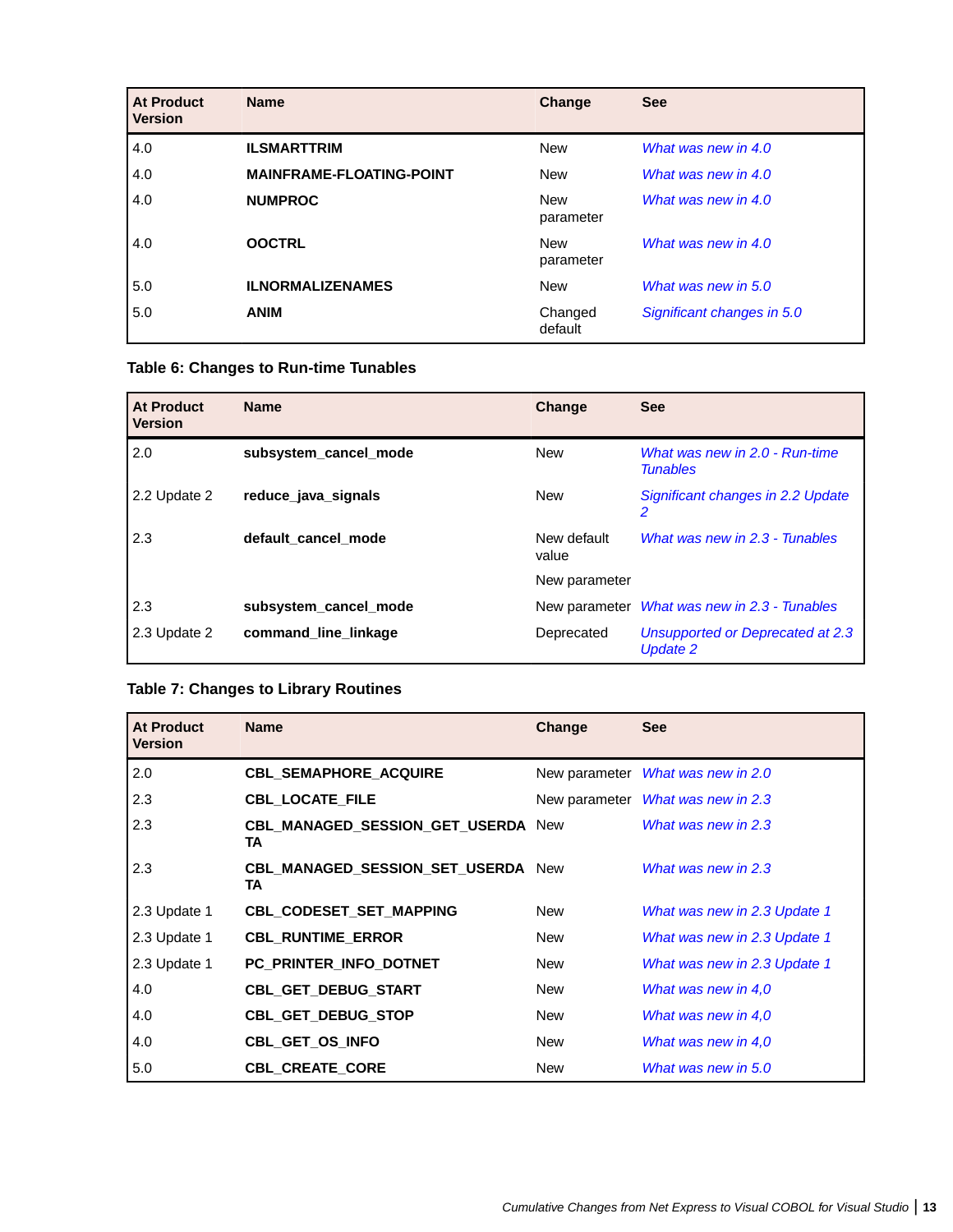# <span id="page-13-0"></span>**Table 8: Changes to Environment Variables**

| <b>At Product</b><br><b>Version</b> | <b>Name</b>               | Change                | <b>See</b>                           |
|-------------------------------------|---------------------------|-----------------------|--------------------------------------|
| 2.2 Update 2                        | <b>MFALLOC PCFILE</b>     | Default value changes | Significant changes in 2.2 Update 2  |
| 3.0                                 | <b>FSWRKDIR</b>           | <b>New</b>            | What was new in 3.0                  |
| 3.0                                 | <b>FSCHKLFH</b>           | <b>New</b>            | What was new in 3.0                  |
| 3.0                                 | <b>HCOBND</b>             | Deprecated            | Unsupported or Deprecated at 3.0     |
| 4.0                                 | <b>ES CAT RETRY COUNT</b> | <b>New</b>            | <b>Configuring Multiple Catalogs</b> |
| 4.0                                 | ES CAT RETRY WAIT         | <b>New</b>            | <b>Configuring Multiple Catalogs</b> |

# **What was New**

This section describes the new features that were introduced in each successive release of Visual COBOL.

# **New Features in Visual COBOL 5.0**

This release provides enhancements in the following areas:

- *COBOL Formatting*
- *Code Analysis*
- *[Enterprise Server Common Web Administration](#page-14-0)*
- *[COBOL Language Enhancements](#page-15-0)*
- *[Compiler Directives](#page-15-0)*
- *[Consolidated Trace Facility](#page-15-0)*
- *[Data File Tools](#page-15-0)*
- *[Database Access](#page-16-0)*
- *[Database Connectors](#page-16-0)*
- *[Debugging](#page-16-0)*
- *[Enterprise Server Security](#page-17-0)*
- *[Micro Focus Unit Testing Framework](#page-18-0)*
- *[Platform Support](#page-18-0)*
- *[Product Documentation](#page-18-0)*
- *[Visual Studio Integration](#page-18-0)*

# **COBOL Formatting**

# *Back to Top*

You can now reformat your COBOL code in the editor according to your preference and standards. Formatting sets the indentation based on the configuration options which you can set in **Tools > Options > Text Editor > Micro Focus COBOL > Formatting > Indentation** (for Visual Studio).

You can find the COBOL formatting features on the **Edit > Advanced** menu (for Visual Studio) menu.

# **Code Analysis**

# *Back to Top*

You can now create the following views for your code:

• Program Flow Graph - enables you to view the overall structure of the COBOL program with nodes representing sections and paragraphs. PERFORM statements between them which affect the program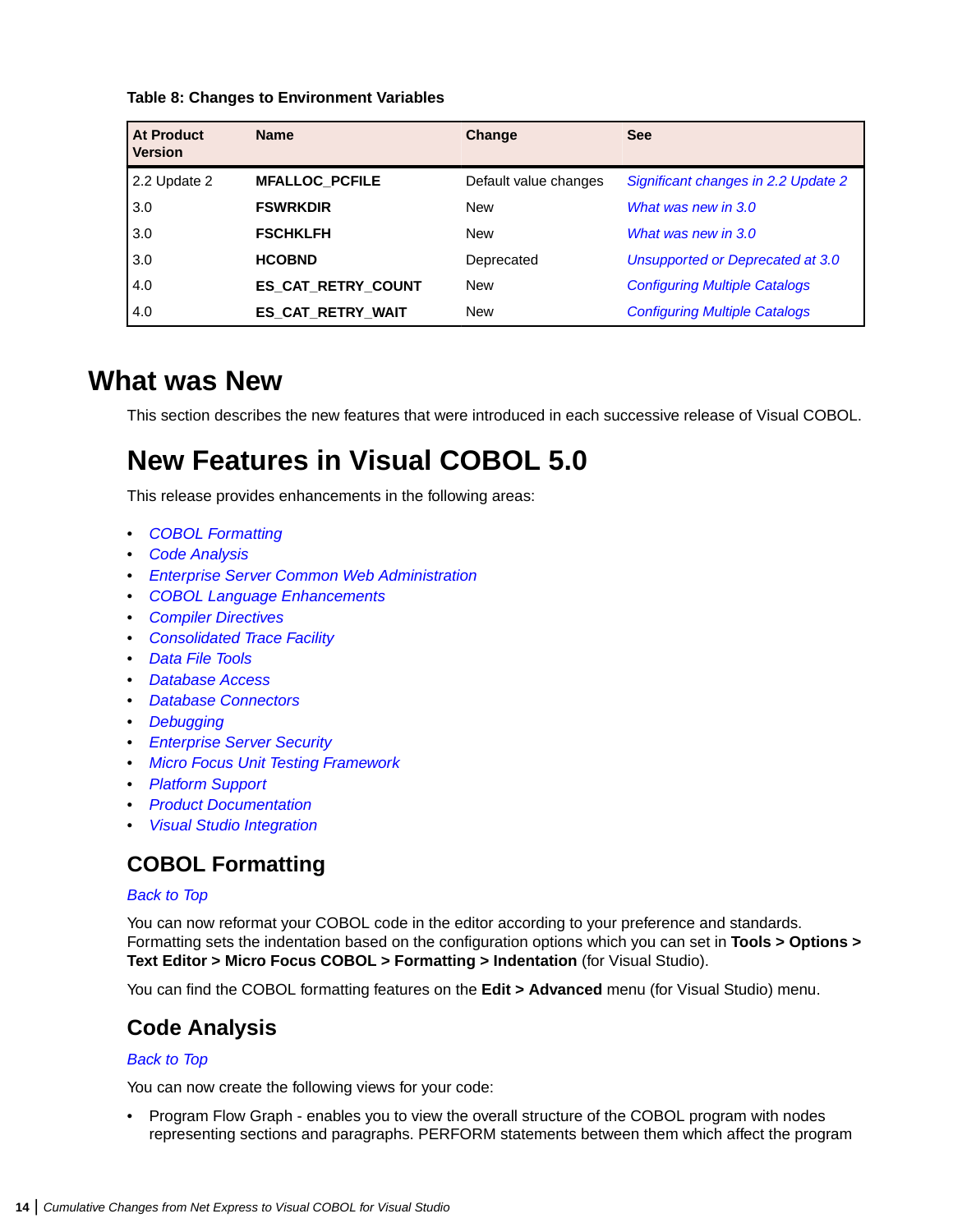<span id="page-14-0"></span>flow are represented by links joining the nodes. External calls to other programs are shown but cannot be expanded in the Program Flow Graph view. Hovering over the nodes shows a tooltip containing the code representing the respective sections or paragraph. Clicking a node or a link joining said nodes positions the code editor to that point in the source, allowing quick and easy navigation of the program.

• Data Flow Analysis Tree - enables you to select a data item and then either statically trace what might change its value or what other data items it might affect.

# **Enterprise Server and Scale Out Architecture**

# *[Back to Top](#page-13-0)*

**Note:** This feature is in Early Adopter Product (EAP) release status.

This release offers an enhanced and improved availability, and serviceability of Enterprise Server through the ability to administer and maintain a cross-system group of regions as a single system image with the new Performance and Availability Cluster (PAC).

In order for different Enterprise Server instances to be able to work together, they need to be able to share data. This is achieved through the use of a Scale Out Repository (SOR). All ES instances in a PAC will have a common SOR (PSOR) which is used to store CICS resources (limited to PCTs, PPTs, FCTs, DCTs and TSTs in this release) as well as internal system data to facilitate synchronisation between instances. Temporary Storage Queues and Transient Data Queues can also be shared between Enterprise Server instances by directing them to a SOR. Benefits of using PACs and SORs in this way include:

- Reduced hardware costs taking advantage of the PAC to scale-out rather than scaling-up for more efficient use of processor resources.
- Easier maintenance Dynamically adding or removing of regions to the PAC for system maintenance.
- Increased availability in the event of the failure of an Enterprise Server instance, the PAC can continue to operate with reduced capacity. Enterprise Server instances can reside on different machines, improving availability further.
- Dynamic scaling Enterprise Server instances can be added to, or removed from, the PAC depending on demand.
- Better performance throughput is no longer restricted by the resources on a single machine (scale-up).
- Improved serviceability you can now administer the PAC and any associated regions as a single image from a new contemporary web-based administration interface (ESCWA).

# **Enterprise Server Common Web Administration**

# *[Back to Top](#page-13-0)*

**Note:** This feature is in Early Adopter Product (EAP) release status.

Visual COBOL now includes a new Enterprise Server Common Web Administration interface (ESCWA). ESCWA is a web user interface and server for modern administration, monitoring and control of Enterprise Server. It offers improved usability that consolidates the different Enterprise Server user interfaces so that native and managed regions, and security stores can be managed in one place. Features include:

- Administering directory servers across multiple hosts.
- Monitoring and control of Enterprise Server instances.
- Configuring and administering a security store, defined in an LDAP-compatible security manager such as Microsoft Active Directory or OpenLDAP.
- Administering the Scale-Out features enable you to specify logical groups of Enterprise Server instances, and configure and run Performance Availability Clusters (PACs) and their related Scale-Out Repositories (SORs).
- Administering, monitoring and control of Enterprise Server for .NET regions and listeners.
- The use of current web frameworks that have a greater focus on security.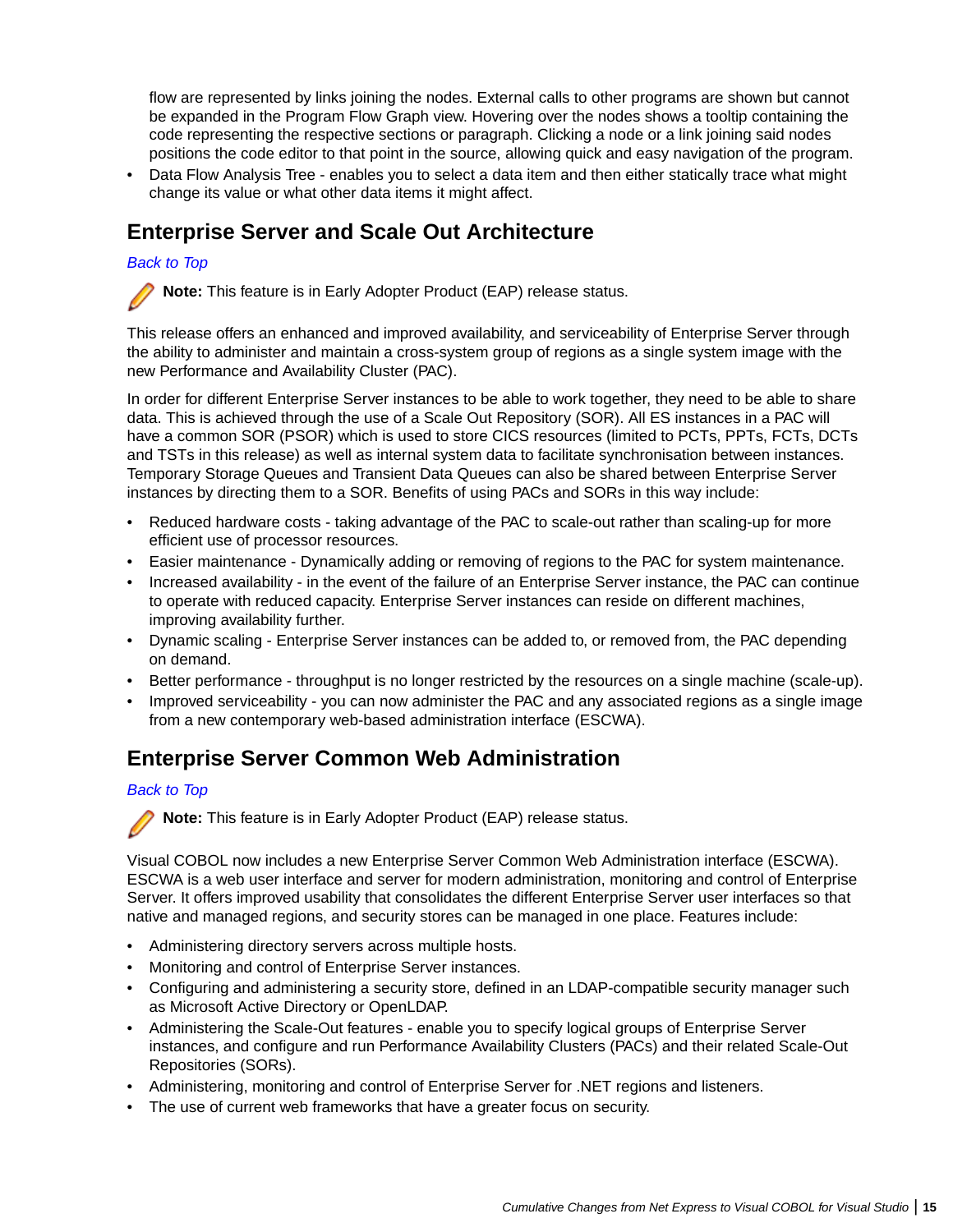# <span id="page-15-0"></span>**COBOL Language Enhancements**

# *[Back to Top](#page-13-0)*

The following enhancements have been made to the COBOL syntax:

• ISO2002 conditional compilation - an additional mechanism for conditional compilation, the ISO2002 Conditional Compilation method, is now available. This has been implemented as part of the support for Enterprise COBOL 6.2.

The following compiler directing statements are supported:

>>DEFINE

>>IF/>>ELSE/>>END-IF

>>EVALUATE/>>WHEN/>>WHEN OTHER/>>END-EVALUATE

- The JSON PARSE statement enables you to convert JSON text into COBOL data formats. This has been implemented as part of the support for Enterprise COBOL 6.2.
- Async and await syntax (.NET COBOL only) support is available for asynchronous programming in .NET COBOL using the async and await syntax.
- INSPECT statement the performance of INSPECT... CONVERTING has been improved, particularly for cases where source-alphabet is long.
- Support has been added for the portable syntax for SET set[string].

# **Compiler Directives**

# *[Back to Top](#page-13-0)*

The following Compiler directives are new in this release:

**ILNORMALIZENAMES** Determines the program elements that are normalized when a program is compiled to .NET or JVM COBOL. Normalization in this context results in replacing all \$ and - (hyphen) characters with \_ (underscore) characters in the name of the generated class file.

# **Consolidated Trace Facility (CTF)**

# *[Back to Top](#page-13-0)*

This release provides the following enhancements:

• Dynamic CTF - it is now possible to configure the CTF dynamically from outside the process being traced.

Using a new command line utility -  $cb$   $ct$  - you can alter the tracing events of running applications that already have CTF tracing enabled. You can alter trace levels, add or remove components to or from the trace, and also configure the emitters in effect.

Additionally, there is also a new component that you can trace - mf.mfdbfh enables you to trace activity of the Micro Focus Native Database File Handler.

# **Data File Tools**

# *[Back to Top](#page-13-0)*

This release provides the following enhancements:

- The Data File Editor now includes a Compare Files tool that enables you to compare the contents of two data files side-by-side.
- Structure files, and the layouts within them, can now be created within the Data File Editor; you no longer need to use the Classic Data File Tools utility to manage your layouts.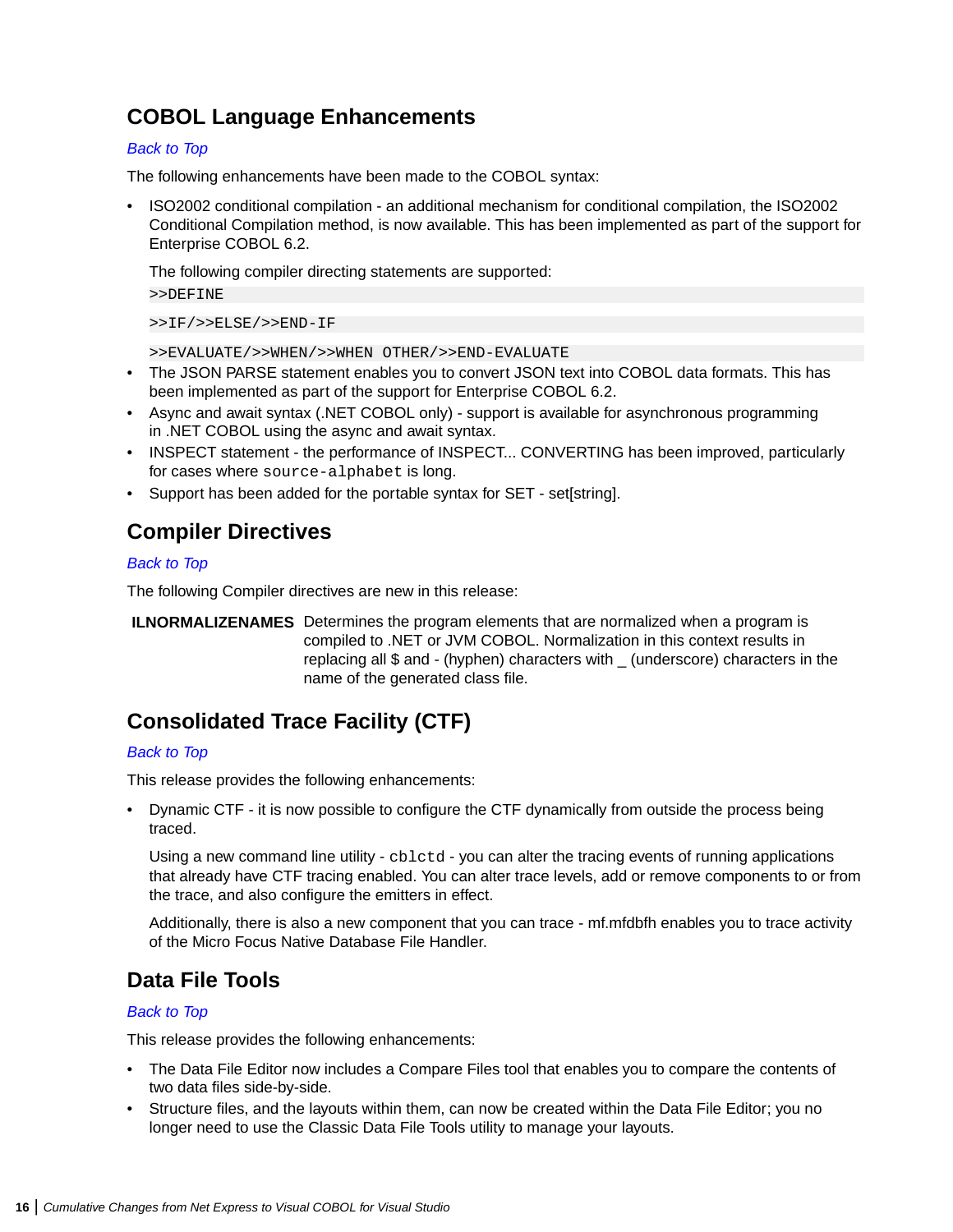- <span id="page-16-0"></span>• When connecting to a VSAM dataset stored in an enterprise server region, you can store any passwords required for access, for the duration of your current session.
- You can view archived JES spool jobs that have been merged into one spool file using the merging archived spool files process.
- You can now quickly duplicate records in non-indexed files, using the Duplicate Record option.

# **Database Access**

# *[Back to Top](#page-13-0)*

Enhancements are available in the following areas:

# **OpenESQL ADO.NET Connection Editor Toolbar**

- A new "i" (information) button is available that provides all the details of any installed .NET provider. Provides additional information mitigating resource definition and use within the ADO.NET Connection editor
- Static XA switch modules "Reconnect" At the beginning of a global transaction, the XA switch will attempt to reconnect temporarily broken connections to the database. If there is a temporary disconnect to the database, there is no need to manually re-enable the XA switch to run transactions.

# **Database Connectors**

# *[Back to Top](#page-13-0)*

You can now create an identity column in your database by using a new XFD directive - IDENTITY COLUMN. This must be specified on a numeric field.

# **Debugging**

# *[Back to Top](#page-13-0)*

This release includes the following enhancements:

- COBOL Visualizer a new window in Visual Studio enables you to view and edit a data item during debugging in either text or HEX forms. You invoke the window from the DataTip for the data item.
- Conditional watchpoints you can now specify conditions and hit counts for COBOL watchpoints. A condition can be in the form of an expression or it can be a hit count (for the number of times memory associated with a data item has been updated). The condition is evaluated each time the data item being watched changes. If the condition evaluates to true, then program execution stops. This enables more fine-tuning of the current watchpoint support and is useful when debugging large, complex programs.
- Dynamic core dumps you can now invoke a core dump programmatically and continue execution of your program. A new library routine, CBL\_CREATE\_CORE, enables you to produce a core file for the current process or a process owned by the same user that owns the current process.
- Improved visibility of the PERFORM stack the PERFORM stack and PERFORM range names are visible in system debuggers such as gdb in many cases on 32-bit Linux with Intel architecture and Solaris with Intel architecture. This was already the case on AIX, 64-bit Solaris-Intel, and all other Linux platforms (including 64-bit Linux-Intel).
- In order to include source line numbers in run-time error messages, which makes the diagnosis of issues in your program easier, the COBOL compiler now produces .idy files by default when building from the command line, unless the NOANIM directive is specified. You can safely remove . idy files after compilation if you do not need them; they do not need to be distributed with your application unless you want to debug your code. However, unless you specify the ANIM directive, generated executables such as .dll and .gnt will not be debuggable, which is consistent with prior behavior.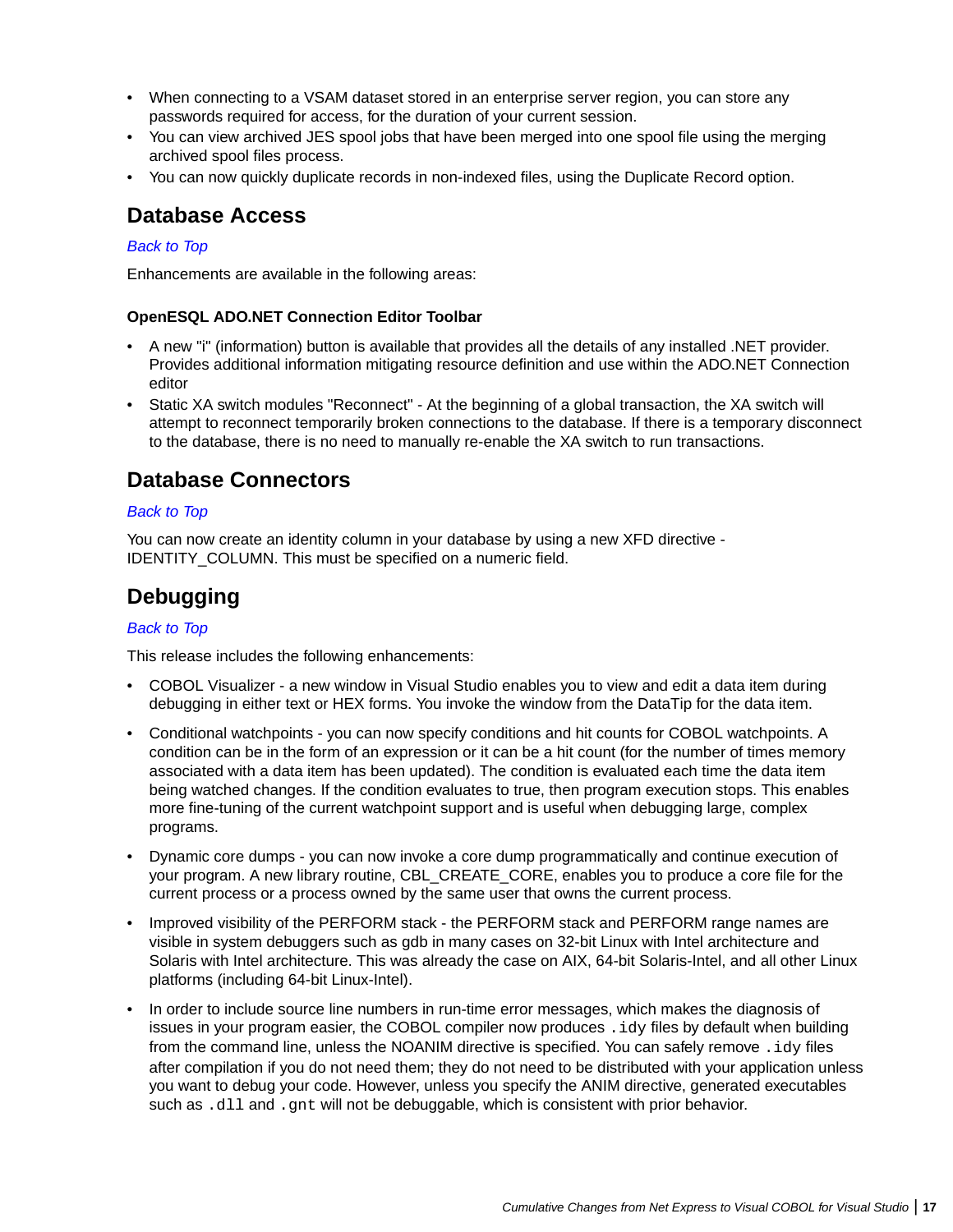<span id="page-17-0"></span>

**Note:** Behavior has not changed if you are using an IDE or build scripts generated by an IDE.

# **Enterprise Server Security**

# *[Back to Top](#page-13-0)*

This release includes the following enhancements:

- Security security features can now be employed when developers and administrators install new COBOL services (web services and EJBs) into an enterprise server instance over the network. There are a number of authentication and authorization options that can be enabled. See *Deployment Listeners* and *The .mfdeploy File*.
- Vault Facility a new security feature has been added that enables some Enterprise Server components to keep certain sensitive information in a form of storage defined as a vault, accessible via a configurable vault provider. The default vault provider stores data in encrypted format on disk.
- OpenSSL 1.1.1 the OpenSSL security provider has been updated to OpenSSL version 1.1.1.

This is the stable Long Term Support version of OpenSSL.

- Added support for the ratified TLS protocol version 1.3. TLS 1.3 benefits include:
	- Much shorter initial connection negotiation sequence. This reduces the time taken to establish a link before starting to transmit data.
	- Using only the most secure ciphers and hash methods.
	- TLS 1.3 will be negotiated in preference to the older TLS protocols.
- Added support for new Ciphers and Key Exchange groups in line with TLS 1.3 requirements.
- The default security level for previously configured endpoints has been moved from Security Level 0 to Security Level 1. This removes the ability to accidentally make use of known-weak elements such as SSL3 and MD5. Similar changes to the default Security Level have recently happened to Java, Chrome, Firefox, and other systems providing secure connections.
- Fileshare Security the Fileshare Secure TCP/IP transport provider now supports the trusted use of X509 certificates bearing the name of the Fileshare service as the Common Name element of the certificate.

In previous releases, a secure connection to a Fileshare server was made using a certificate that represented the network location upon which the Fileshare service was located. This method is still supported, but does not distinguish between the exact Fileshare server that is being connected to when more than one service can exist on a single host system. With this change, individual Fileshare services can identify themselves by using a unique certificate. While running on the same host and registered with the same network endpoint.

- Support for Active Directory user groups and group name mapping the Enterprise Server External Security Facility's MLDAP ESM Module can now use Active Directory user group objects for Enterprise Server user groups. Also, the module can now map long group names to the 8-character-maximum names required for mainframe emulation.
- Selective auditing administrators can audit only security activity of particular interest, reducing audit overhead and the volume of events. The Enterprise Server External Security Facility's MLDAP ESM Module can now enable ESF Audit events only for particular users, groups, and resources.
- Improved interaction with LDAP client libraries resulting in fewer LDAP-related issues and easier diagnostics - the Enterprise Server External Security Facility's MLDAP ESM Module has improved interoperation with LDAP client libraries:
	- The client library vendor and version information is logged after the library is loaded
	- The module has better heuristics for loading the correct library supplied by the OS vendor, so the "provider" configuration option can generally be omitted
	- For OpenLDAP, the module sets its proprietary "connect timeout" option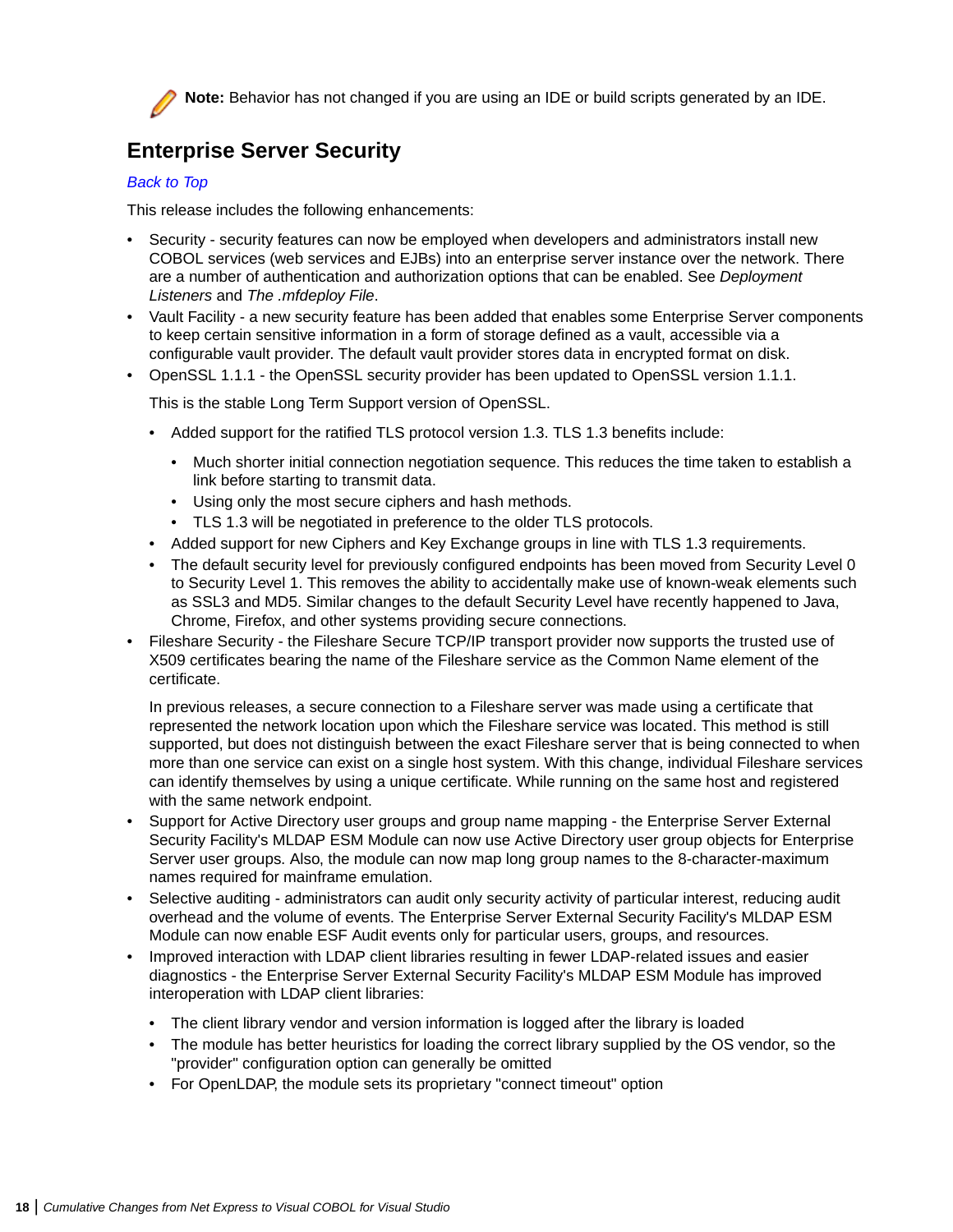# <span id="page-18-0"></span>**Enterprise Server for .NET**

# *[Back to Top](#page-13-0)*

This release includes the following enhancements:

- Improved CICS compatibility CICS EIBRCODE handling in Enterprise Server for .NET now matches the mainframe specification. CICS BMS support in Enterprise Server for .NET now matches the behavior on the mainframe and in native Enterprise Server more closely.
- MMC administration UI support for ESF security the MMC snap-in for Enterprise Server for .NET administration now supports the External Security Facility. This means you can use LDAP-based or custom security solutions to provide administrator authentication and access control.
- TLS (SSL) support the seelistener utility now supports TLS (also known as SSL) for its TCP communications channels. These include all channel types except MQ. The Enterprise Server for .NET client classes also have been enabled for TLS. For example, the seeout utility can now be used with a TLS-enabled MFBINP channel.
- Performance improvements this release comes with an improved performance in WCF, system database operations, and VSAM database operations.

# **Micro Focus Unit Testing Framework**

# *[Back to Top](#page-13-0)*

This release provides support for the following functionality:

- Data-driven unit tests a new type of test suited to testing data where values read from a source are passed through the same tests.
- Test output colorization test output can now include basic colorization for supported terminal emulations. This feature must be run from the command line.

# **Platform Support**

# *[Back to Top](#page-13-0)*

Support is now available for the following additional or updated operating systems:

- SUSE (Power) 11 SP3, 12
- Red Hat (Power) 7.2, 7.3
- Windows Server 2019

For a full list of supported platforms, check *[https://supportline.microfocus.com/prodavail.aspx](HTTPS://SUPPORTLINE.MICROFOCUS.COM/PRODAVAIL.ASPX)*.

# **Product Documentation**

# *[Back to Top](#page-13-0)*

The following is new in this release:

• Online context help in Visual Studio - online context Help is now the default setting for Visual COBOL and opens the documentation available on Micro Focus SupportLine.

Visual COBOL local help is still supported and can be installed manually, if required. See *After Installing* for details.

• The *Comparison of COBOL with Other Managed Languages* document has been updated to reflect the recent enhancements in the .NET and JVM COBOL support.

# **Visual Studio Integration**

# *[Back to Top](#page-13-0)*

This release includes enhancements in the following areas: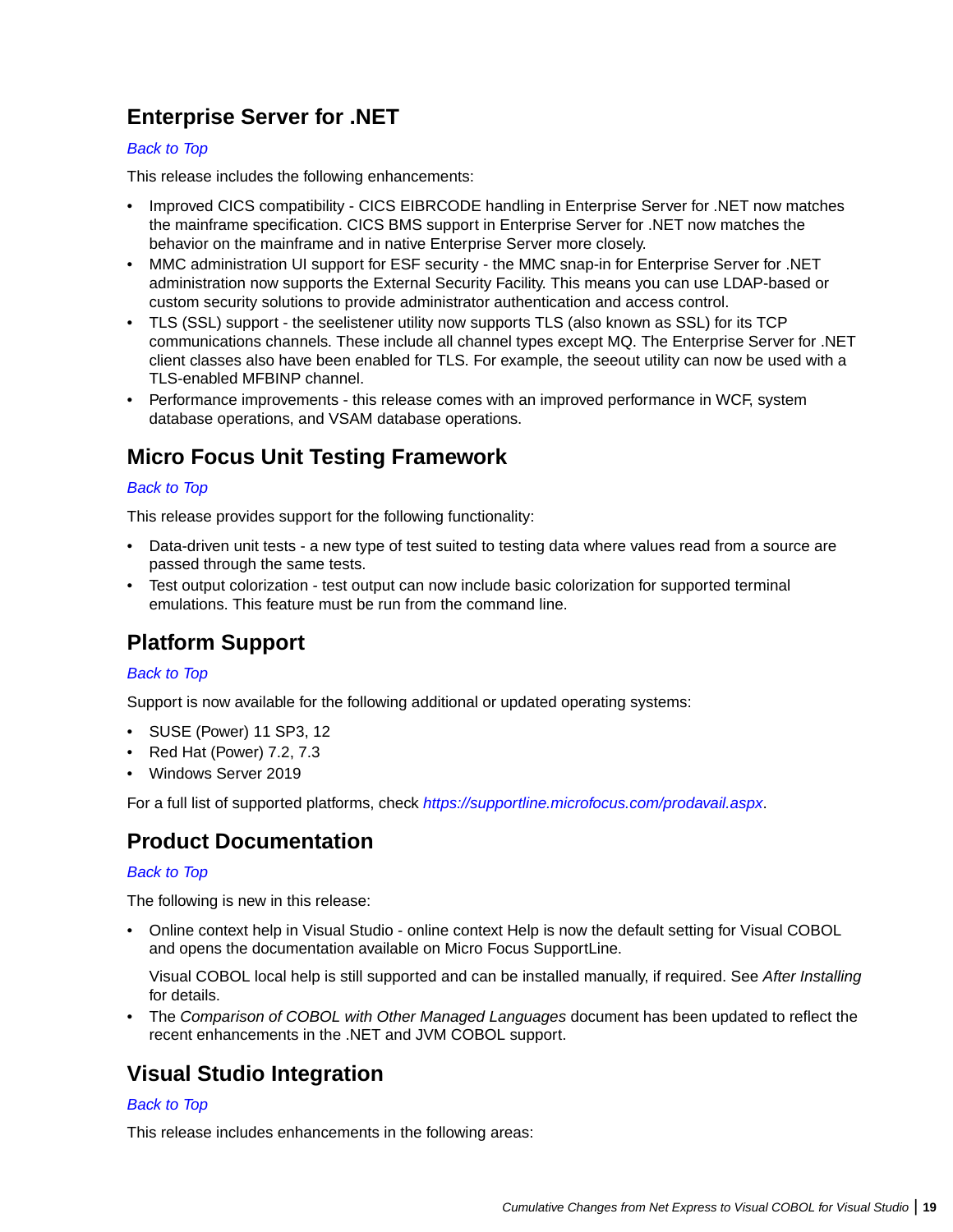# <span id="page-19-0"></span>**COBOL editor**:

- Code snippets new snippets are available for  $\frac{1}{5}$  and  $\frac{1}{5}$  region statements, and for specifying \*cblformat off which indicates the area of code that is unaffected by formatting.
- Collapsible regions outlining is now available for IF, EVALUATE and PERFORM statements.
- **Peek Definition** context menu command this invokes a pop-up window, embedded in the editor, showing the data item definition. You can use the feature both while editing and while debugging.
- IntelliSense suggestions IntelliSense suggestions for the COPY statement now include directories to add.
- Find All References the **Find All References** output window for COBOL has been enhanced, so you can now filter results, group results, order results and search results.
- Quick actions the editor now displays light bulbs for creating a missing section or a paragraph, for adding and sorting \$ILUSING statements, and for removing or commenting out dead code.

# **Visual Studio tool windows**:

- The **Error List** window now includes a column for the **Sequence Number**.
- You can use Visual Studio's **Find All References** tool window to search for references in your COBOL projects.

# **New settings in the project property pages**:

- The **Debug** project properties page for managed projects now includes settings for either generating a portable symbol file (.PDB) or for embedding the portable symbol information directly in the assembly.
- The **Smart Linkage** section in the properties of managed projects now offers two new settings for enabling the ILSMARTTRIM and ILSMARTANNOTATE Compiler directives.

# **New project template categories**:

• The COBOL project templates are organized in a new set of categories that better represent the tasks and workloads used in modern development. Some of the categories, such as Azure or .NET Core, only show if you have installed the support for these features in Visual Studio. For more information, see *To install missing features from the IDE*.

# **What was New in Visual COBOL 4.0**

This release provides enhancements in the following areas:

- *[Integration with Visual Studio](#page-20-0)*
- *[Application Server JCA Support for Enterprise Server](#page-20-0)*
- *[Build Tools for Windows](#page-20-0)*
- *[Code Coverage](#page-21-0)*
- *[Codeset support](#page-21-0)*
- *[Compiler directives](#page-21-0)*
- *[Data File Tools](#page-21-0)*
- *[Database Connectors](#page-22-0)*
- *[Docker](#page-22-0)*
- *[Documentation on working with large applications](#page-22-0)*
- *[Enterprise Server](#page-22-0)*
- *[File Handler](#page-23-0)*
- *[Library routines](#page-23-0)*
- *[Micro Focus Unit Test Framework](#page-23-0)*
- *[OpenESQL](#page-24-0)*
- *[Platform support](#page-24-0)*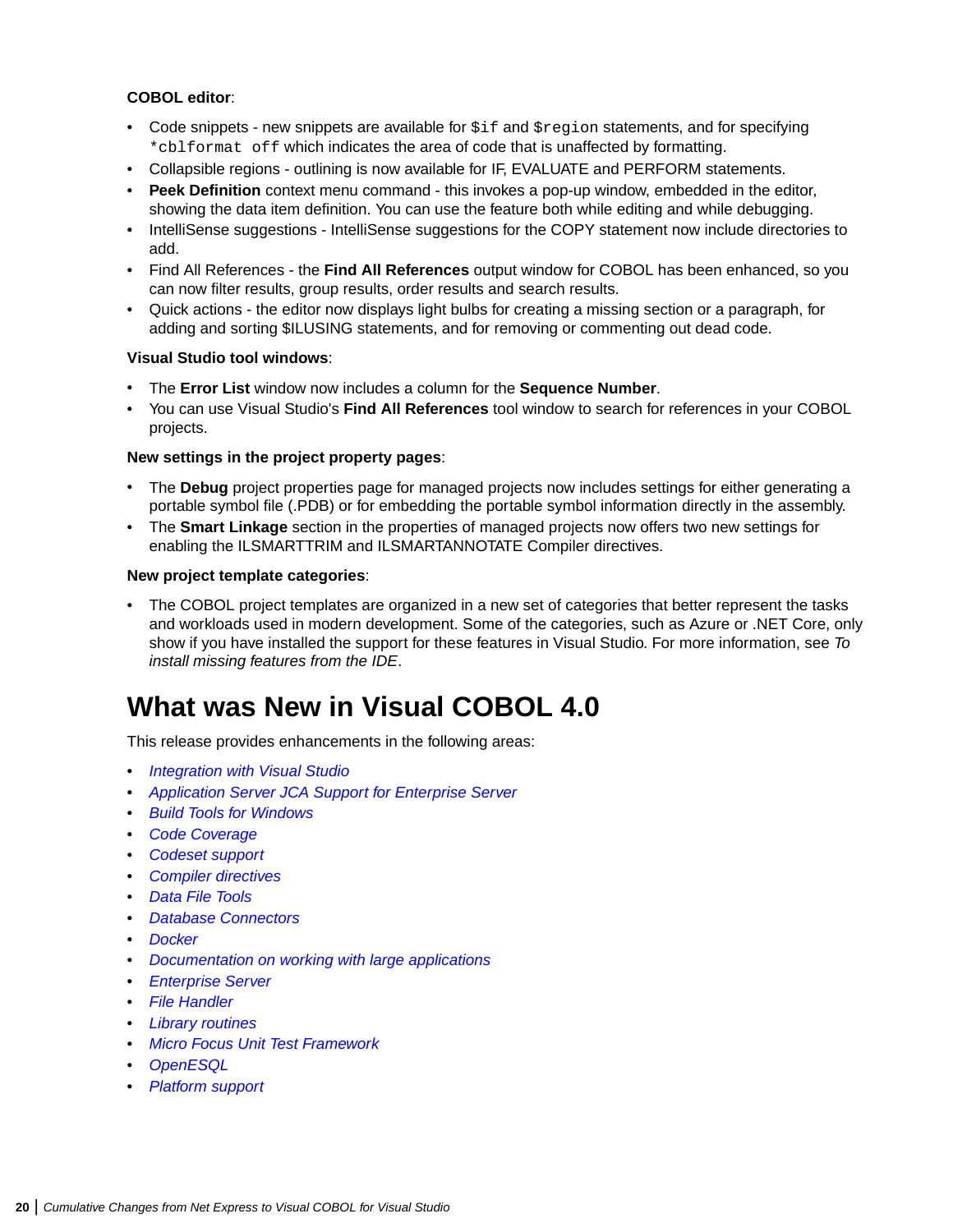# <span id="page-20-0"></span>**Integration with Visual Studio**

# *[Back to Top](#page-19-0)*

This release includes the following editor improvements:

- Inline rename refactoring overwriting a variable name directly in the editor now invokes rename refactoring so you no longer need to select **Refactor** from the editor context menu.
- **Extract to section** a new quick action (Visual Studio 2015 and later only) is available in the editor. It enables you to refactor your code by adding more sections in the code. This can help you create more entry points that you can use during unit testing.
- Automatic insertion of END-EXEC, END-TRY and END-PERFORM statements the closing statements are now automatically inserted after you have typed the opening statements.
- IntelliSense filters (Visual Studio 2017 and later only) when IntelliSense displays a list of suggestions, a number of icons at the bottom of the IntelliSense window now enable you to filter the suggestions.

Working with files:

- Copybook graphs a context menu command, **Show Copybook Graph**, in Solution Explorer enables you to display the graphical representation of the copybook dependencies of COBOL programs.
- **Open Folder** mode (Visual Studio 2017 only) support is now available for editing, compiling and debugging files opened in Solution Explorer in Open Folder mode without having to create projects.
- The file property pages now display a list of all Compiler directives that apply to the file.

New IDE configuration option:

• You can use the **Limit IntelliSense Search Scope** setting in **Tools > Options > Text Editor > Micro Focus COBOL > Advanced** that helps improve the editor performance.

Relinking existing applications:

• You can now configure Visual COBOL to check whether applications created with older releases must be relinked. If the application uses an older version of the C runtime, Visual COBOL can automatically relink the existing executable or .dll to the new version of the C runtime without the need to recompile the application first.

If a project needs relinking, Visual Studio displays a message in the status bar (Visual Studio 2015 and 2017) or a dialog box (Visual Studio 2013) providing an option for you to choose and relink the project.

For more information see *[Related Information](#page-24-0)* at the end of this topic.

# **Application Server JCA Support for Enterprise Server**

# *[Back to Top](#page-19-0)*

This release includes the following enhancements:

- COBOL Resource Adapters now support WebSphere 9.0 and WebLogic 12.2.1.
- Tomcat 7.0 support for servlet generation with J2SEBeans.
- NullSearch utility for COBOL resource adapters, this new utility provides assistance in locating NULL fields in mappings passed to Enterprise Server. When a large number of arguments is provided in the parameters passed to Enterprise Server, it is difficult to locate NULL fields, which are not allowed. The NullSearch utility isolates NULL fields, so the Java application can be corrected.

For more information see *[Related Information](#page-24-0)* at the end of this topic.

# **Build Tools for Windows**

# *[Back to Top](#page-19-0)*

This release includes Visual COBOL Build Tools for Windows, a separately-installable component of Visual COBOL that has been designed to be used in environments where you want to work with your COBOL projects but you don't want the overheads associated with the Visual Studio IDE.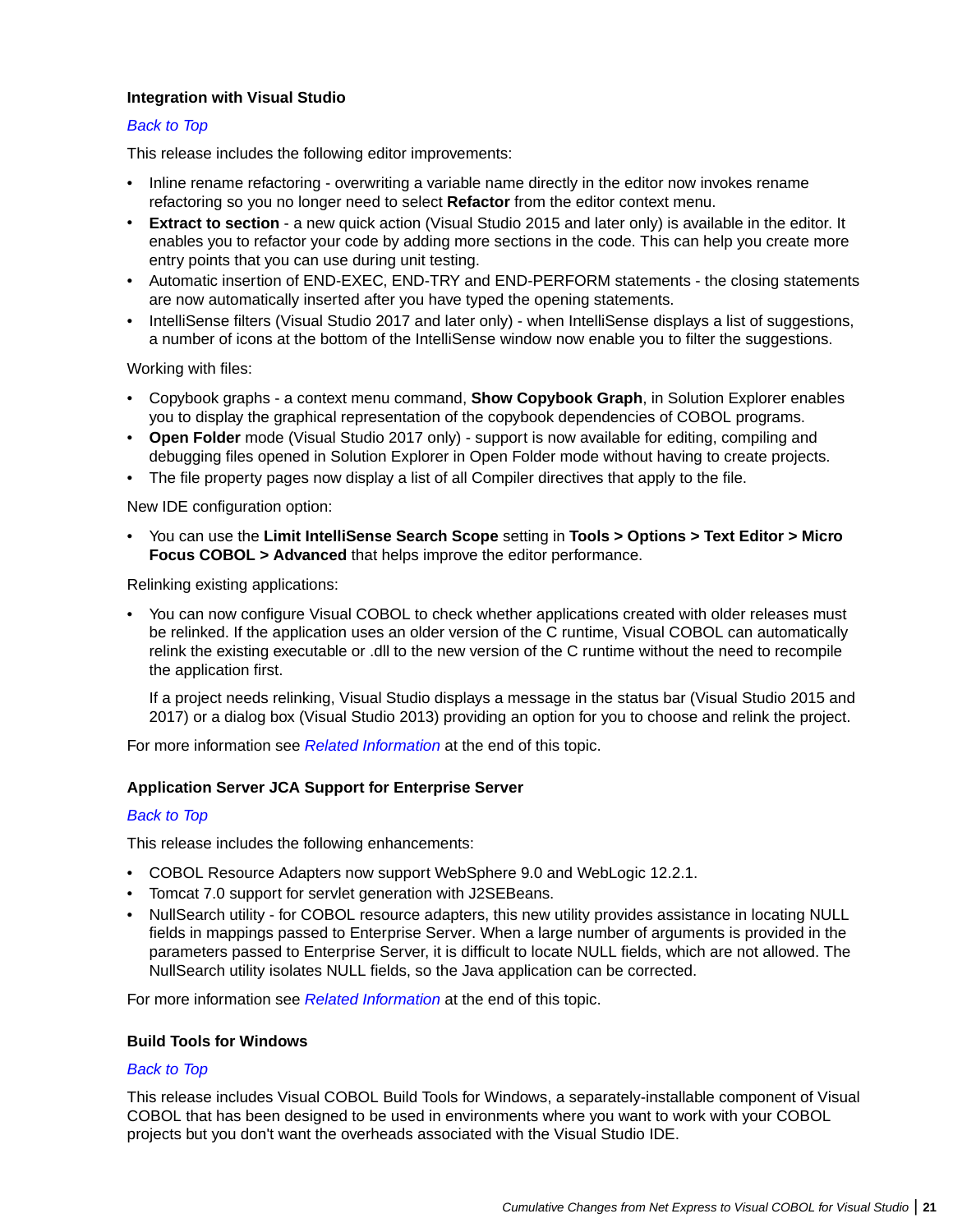<span id="page-21-0"></span>Build Tools provide a lightweight, easy-to-install development environment that is well-suited for use in Docker containers and continuous integration or continuous delivery systems.

For more information see *[Related Information](#page-24-0)* at the end of this topic.

#### **Code coverage**

#### *[Back to Top](#page-19-0)*

This release provides the following enhancements:

• In Visual Studio, the Micro Focus Code Coverage window now offers a File View in addition to the existing Program View.

For more information see *[Related Information](#page-24-0)* at the end of this topic.

#### **Codeset support**

#### *[Back to Top](#page-19-0)*

Support has been added to enable codeset mapping to additionally be configured to use IBM's Conversion Tables directly instead of the Micro Focus supplied tables. You need to download IBM's conversion tables from IBM's Web site. Then you can use the MFCODESET environment variable to convert between IBM's CCSIDs.

For more information see *[Related Information](#page-24-0)* at the end of this topic.

#### **Compiler directives**

#### *[Back to Top](#page-19-0)*

The following Compiler directives are new in this release:

- **DISPSIGN** determines the display output of numeric fields with included signs, under an IBM mainframe dialect only.
- **GNTLITLINKSTD** stops the suppression of call-convention 8 when both call-convention 2 and callconvention 8 are in effect for a .gnt file in an Intel x86 32-bit environment.
- **ILSMARTANNOTATE** adds attributes to the items generated by ILSMARTLINKAGE, based on their data type, which can be used to identify the size or range of the item in COBOL.
- **ILSMARTTRIM** trims any trailing spaces from a string item returned by the get property associated with an alphanumeric item processed by ILSMARTLINKAGE.
- **MAINFRAME-FLOATING-POINT** specifies the format of a program's floating point data items: either IBM hexadecimal format or IEEE format. This directive is supported in managed code only.

The following Compiler directives contain new parameters in this release:

- **CHECKDIV** a new parameter 'ACOS' now emulates a divide by zero operation on an ACOS mainframe system: the quotient and the remainder are set to the value of the dividend.
- **OOCTRL** a new parameter, **L**, specifies whether to include directory location comments in .cls and .ins inheritance files.
- **NUMPROC** a new parameter 'ACOS' provides partial compatibility with the behavior of NEC ACOS COBOL processing of invalid data in USAGE DISPLAY data items and invalid sign information in USAGE COMP-3 data items.

For more information see *[Related Information](#page-24-0)* at the end of this topic.

# **Data File Tools**

# *[Back to Top](#page-19-0)*

It is now possible to export any filtered results. When filtering a data file, you can use the results to create a new data file - click **Search** > **Export Results** when a filter is applied to save the filtered records to a new file. You can: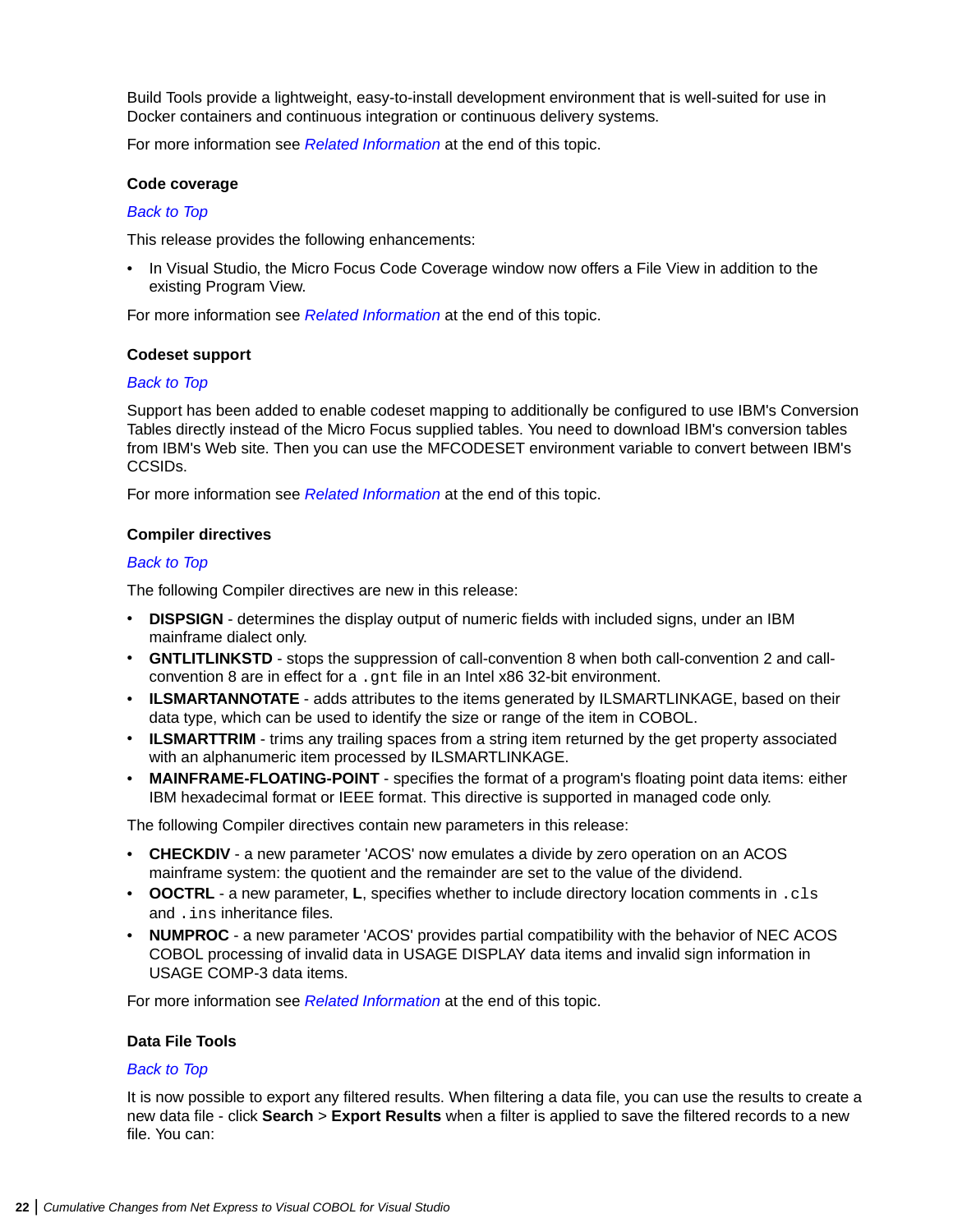- <span id="page-22-0"></span>• Save the filtered records to a new file.
- Save the records that match the specified filter (such as customer information or orders).
- Download a subset of the data from a remote file.
- Save a small portion of the data for testing purposes.

For more information see *[Related Information](#page-24-0)* at the end of this topic.

#### **Database Connectors**

#### *[Back to Top](#page-19-0)*

For more information see *[Related Information](#page-24-0)* at the end of this topic.

# **Debugging**

#### *[Back to Top](#page-19-0)*

This release includes the following enhancements:

• Enhanced .NET debugging in Visual Studio 2017 - a number of advanced debug features are now available when debugging .NET COBOL code. Features include support for performance tips, backwards debugging, an expression evaluator, integration with the Diagnostic Tools window, remote debugging of .NET COBOL applications, as well as support for IntelliSense in the debug windows (such as the Immediate, Watch, and QuickWatch windows).

For more information see *[Related Information](#page-24-0)* at the end of this topic.

#### **Docker**

#### *[Back to Top](#page-19-0)*

This release provides support to enable you to run your COBOL applications in Docker containers, taking advantage of the many benefits offered by the Docker platform such as portability, performance, agility, isolation, and scalability.

For more information see *[Related Information](#page-24-0)* at the end of this topic.

# **Documentation on working with large applications**

#### *[Back to Top](#page-19-0)*

The product help now includes a new section, *Working with a Large Code Base*, that includes recommendations and best practices for working with large applications inside the IDE. It includes tips on how to structure your projects, how to optimize the performance of the IDEs, and step-by-step workflow showing how to move an existing legacy application into Visual COBOL.

For more information see *[Related Information](#page-24-0)* at the end of this topic.

# **Enterprise Server**

# *[Back to Top](#page-19-0)*

The following enhancements have been made to Enterprise Server:

- Conversation filtering the Enterprise Server Communications Process (MFCS) can now restrict access to listeners by client address. You can specify any permitted or forbidden addresses either by IP address, network mask, or domain name, and use wildcards. Filters can be applied to individual listeners, communications processes, or to entire regions. More specific filter rules override any general ones.
- The Enterprise Server Security Facility now starts throttling Verify requests when it receives more than 100 requests per second.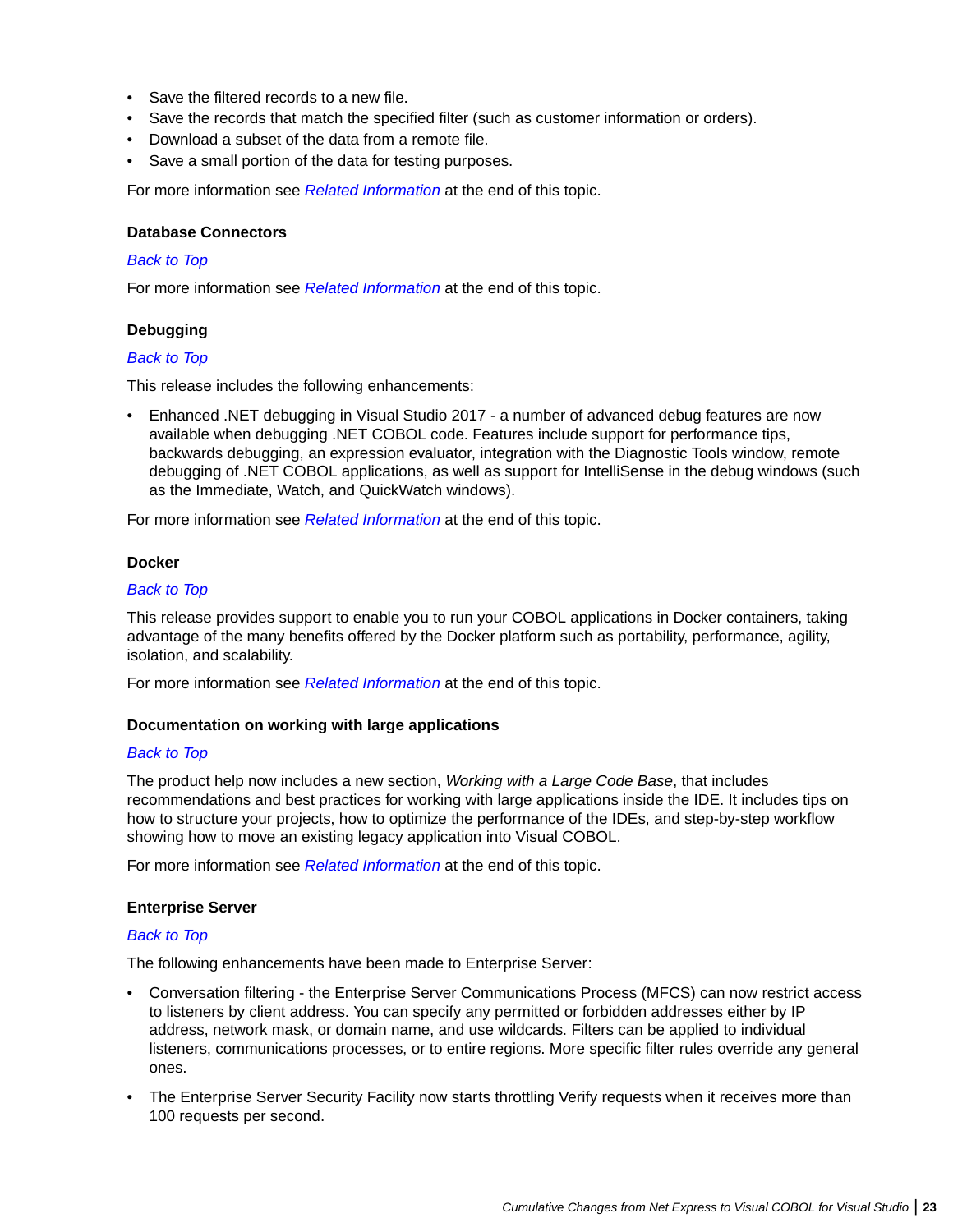<span id="page-23-0"></span>This can be used to limit the effectiveness of denial-of-service and brute force attacks. You can configure the value where throttling occurs. See *Verify Request Throttling* for more information.

• (Technology Preview only) Support for adding, deleting, and modifying XA resources in a live Enterprise Server region.

It is now possible to add, edit, or delete XA resources while an enterprise server instance is running. Any changes made come into effect after any in-flight transactions have completed. The ability to make these changes in a live environment comes under the control of the existing enterprise server permissions.

- XA-compliant Resources (XARs) this release provides enhanced CTF tracing that allows more flexible reporting of warnings and errors on the RM switch module level.
- A new Communications Server resource class enables you to control the access to the Enterprise Server Console Log and Communications Server Log when external security is in effect for an enterprise server region; see *Resource Classes for Communications Server* for more information.
- Improved catalog availability there is now an improved resilience to temporary communication issues with the catalog and error reporting enabling a region to stay active if a region has multiple catalogs defined and one of the catalogs is not available.
- Enhanced SSL/TLS certificate support for communications with TLS (formerly SSL), additional certificate and key file formats are supported. Servers may now be configured with both an RSA and an ECC key and certificate.
- Enhanced SSL/TLS cipher configuration for communications with TLS (formerly SSL), the permitted cipher suites and their preferred order can now be configured. The minimum size of Diffie-Hellman groups for DH key exchange can also be configured. The defaults have been made more secure.

For more information see *[Related Information](#page-24-0)* at the end of this topic.

# **File Handler**

# *[Back to Top](#page-19-0)*

This release provides the following enhancements:

- The DFSORT and SYNCSORT emulations now support the NULLOFL parameter of the OUTFIL statement.
- The **ASCIISOSI** configuration option is now available. It adds the required SOSI characters to the relevant EBCDIC DBCS character strings in order for them to be displayed or written out correctly.

For more information see *[Related Information](#page-24-0)* at the end of this topic.

#### **Library routines**

# *[Back to Top](#page-19-0)*

The following library routines contain new functionality:

• **CBL\_GET\_OS\_INFO** - this library routine can now detect if the program is running within a Docker container: cblte-osi-rts-capabilities parameter, bit 7.

For more information see *[Related Information](#page-24-0)* at the end of this topic.

#### **Micro Focus Unit Test Framework**

# *[Back to Top](#page-19-0)*

This release provides support for the following functionality:

- Generation of unit test stubs for selected entry points within your program.
- Support has been added to Visual Studio for unit testing of managed procedural projects.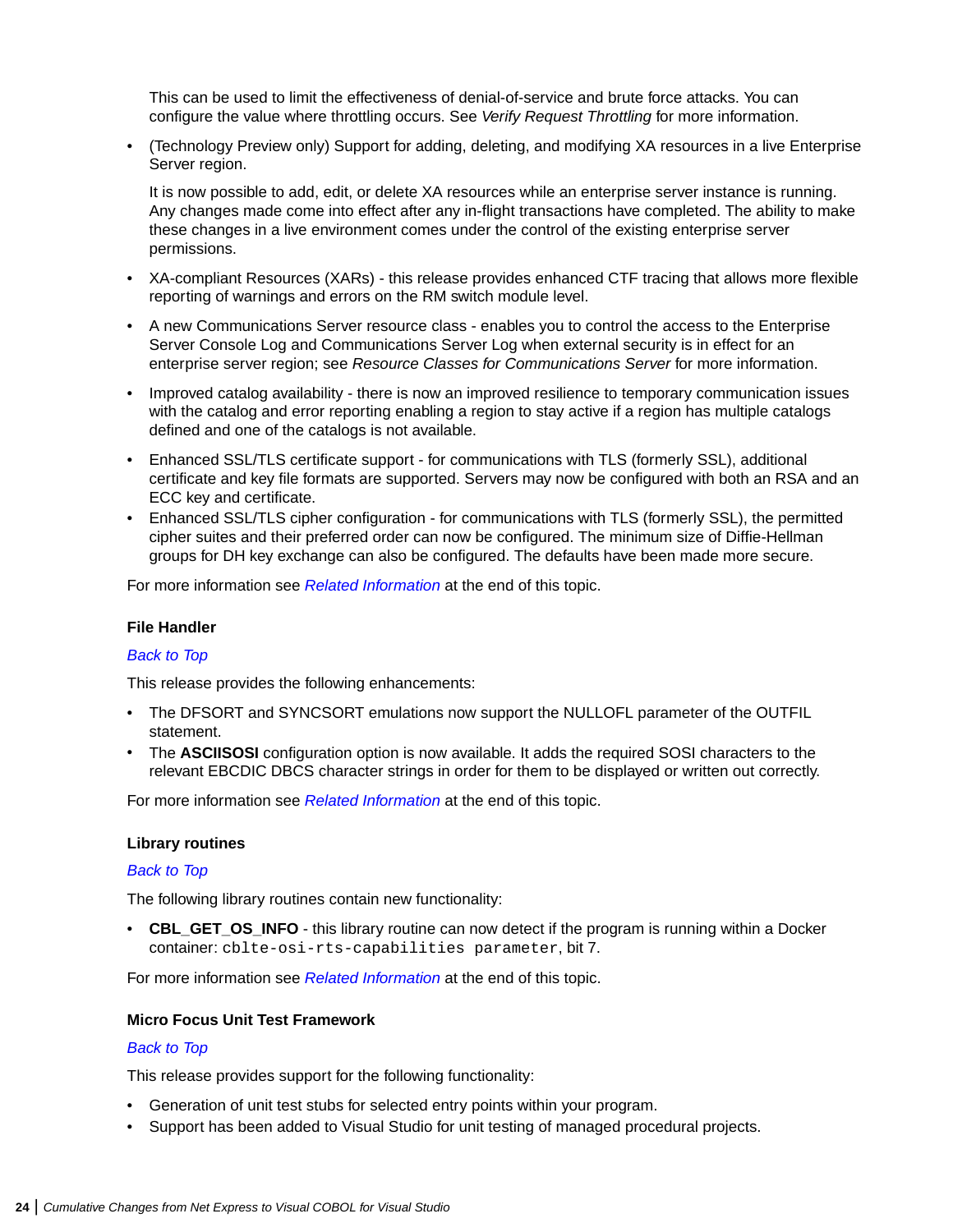<span id="page-24-0"></span>For more information see *Related Information* at the end of this topic.

# **OpenESQL**

# *[Back to Top](#page-19-0)*

This release provides the following new features:

- Support for SQL Server 2017.
- The SQL(TRANSACTION) compiler directive has been enhanced to clearly define transaction boundaries.
- A new SQL(NOWHERECURRENT) compiler directive that allows you to define updateable cursors that do not do positioned updates or deletes with PostgreSQL or MySQL.
- Larger communication area (PID) that accommodates longer plan and program names.
- SQL(OPTIMIZECURSORS) has been enhanced for consistent and better cursor performance across all OpenESQL backends.

For more information see *Related Information* at the end of this topic.

# **Platform support**

# *[Back to Top](#page-19-0)*

Note the following changes in platform support for this release:

• Windows 8 and Windows Server 2012 are no longer supported for developing applications. They are still supported for deployment.

For more information see *Related Information* at the end of this topic.

# **What was New in Visual COBOL 3.0**

Visual COBOL 3.0 provided enhancements in the following areas:

- *Integration with Visual Studio*
- *[Application Server JCA support for Enterprise Server](#page-26-0)*
- *[Azure support](#page-26-0)*
- *[Building applications](#page-26-0)*
- *[COBOL language enhancements](#page-26-0)*
- *[Code analysis](#page-26-0)*
- *[Code coverage](#page-26-0)*
- *[Compiler control](#page-27-0)*
- *[Data File Tools](#page-27-0)*
- *[Database access DB2](#page-28-0)*
- *[Database access MySQL](#page-28-0)*
- *[Database access OpenESQL](#page-28-0)*
- *[Documentation](#page-28-0)*
- *[Enterprise Server](#page-28-0)*
- *[Interface Mapping Toolkit](#page-29-0)*
- *[Micro Focus Unit Testing Framework](#page-29-0)*
- *[XML processing](#page-29-0)*

# **Integration with Visual Studio**

Visual COBOL 3.0 provided enhancements in the following areas: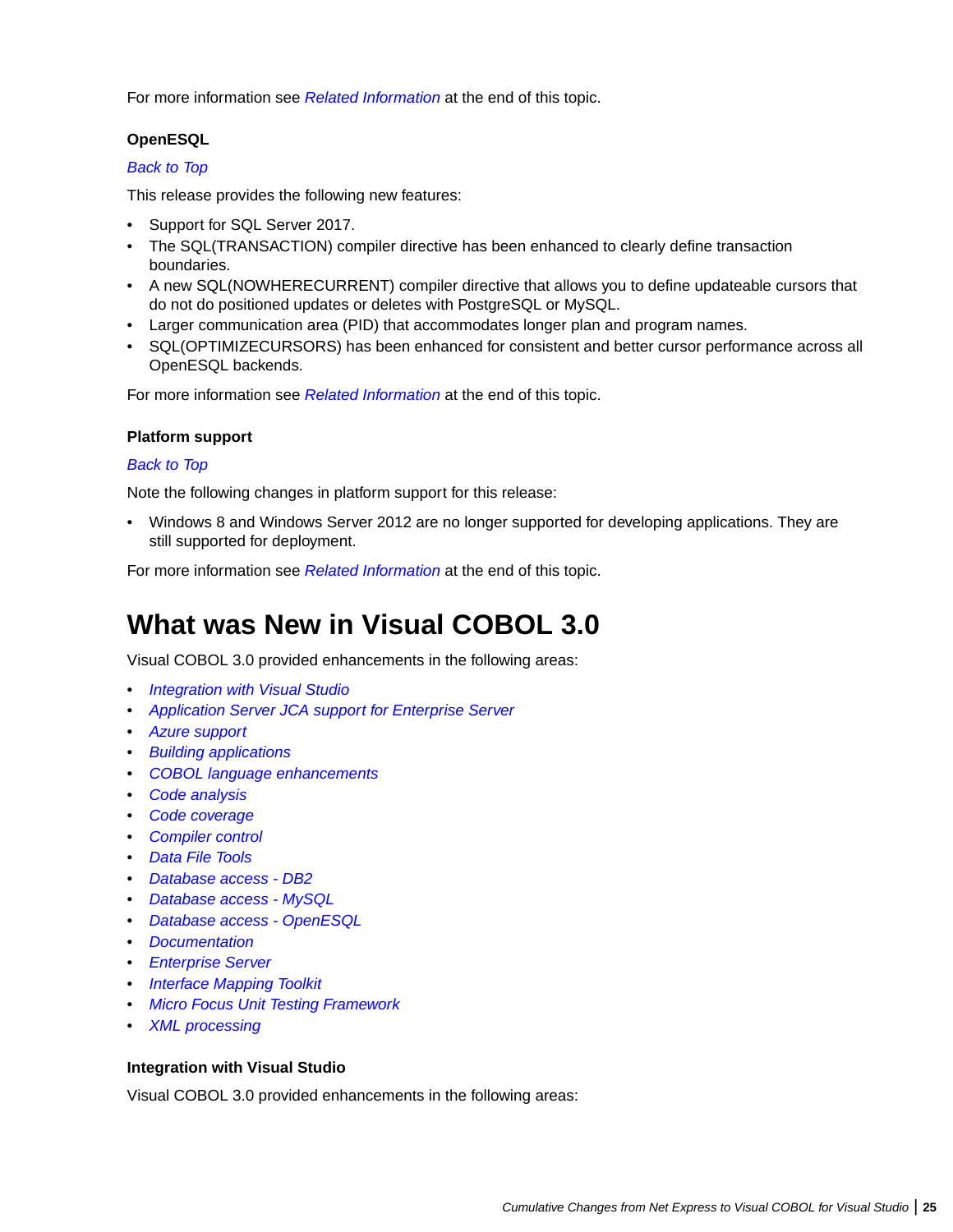- Integration with Microsoft's Visual Studio 2017, the most recent version of the world's most popular integrated development environment (IDE) for the Windows platform, offering significant benefits for developers and businesses developing software for Windows.
- COBOL Editor:
	- Brace completion a closing quote mark or bracket is automatically inserted when you type the opening quote mark or bracket at the end of a line.
	- Brace matching for IF and EVALUATE statements clicking on any of the clauses of these statements highlights the opening and closing statements and all clauses. Use **CTRL + ]** to move the cursor to the next clause in the statement.
	- Collapse to definitions closes all sections, entry points and methods in an open file. Use the **Outlining > Collapse to Definitions** editor context menu command.
	- Colorization is now available for QuickInfo, completion tooltips and signature help.
	- Completion of statements IF and EVALUATE statements are now automatically aligned and completed.
	- Indentation smart indentation is now available to control how lines indent within IF and PERFORM statements and after continuation statements.
	- Locate definition,  $\ddot{\bullet}$ , on the COBOL toolbar enables you to search for data items and identifiers by specifying any string of characters that might be part of their name. This command replaces **Edit > Go To Location**.
	- Outlining outlining is now available for 01 level group items (for expanding and collapsing the entire group)
	- Quick actions (a feature of Visual Studio versions 2015 and later) Visual COBOL now supports Visual Studio's quick actions for rename refactoring, and finding or creating missing copybooks.
	- Tooltips are now available for managed COBOL members.
- COBOL toolbar the commands on the COBOL toolbar have been updated in order to optimize your editing experience. A number of commands (renumber and unnumber) have been removed from the context menu in the editor and are now only available from the toolbar.
- Directives determination there is now a preview dialog box when the IDE scans your sources for Compiler directives. This enables you to review and approve the directives before they are set.
- Error reporting you can now sort the errors and warnings in the **Error List** window by their COBOL error code.
- Import, export and synchronization of the IDE options you can now export a number of the COBOL global options as a Visual Studio .settings file. You can import the file into other instances of Visual COBOL.

Visual COBOL for Visual Studio 2015 and later now supports the automatic synchronization of a number of COBOL settings across the copies of Visual Studio installed on different machines. The settings are synchronized through your MSDN account. See the MSDN for more details and for information on any restrictions to the functionality.

- **Project Details** window provides a number of enhancements, including performance improvement. It is now possible to filter on project or solution, perform a search, and sync with Solution Explorer. Tooltips are available in the Overrides column to show the override directives.
- Net Express import wizard provides a new option for including copybooks in a project.
- Rename refactoring this release introduces rename refactoring for COBOL code that can help to improve the readability of COBOL elements or make their purpose clearer. You can rename elements such as variables and identifiers, section and paragraph names, classes, and methods across a program or a solution.
- Support for standalone files various improvements have been made to how you work with files that are not part of a project:
	- When you first open a standalone file, the editor displays an alert bar with options to browse for a symbols  $(.idy)$  file to use to compile the standalone file or to configure the Compiler directives.
	- You can now use the file's properties window to edit the Compiler directives and to specify options for debugging.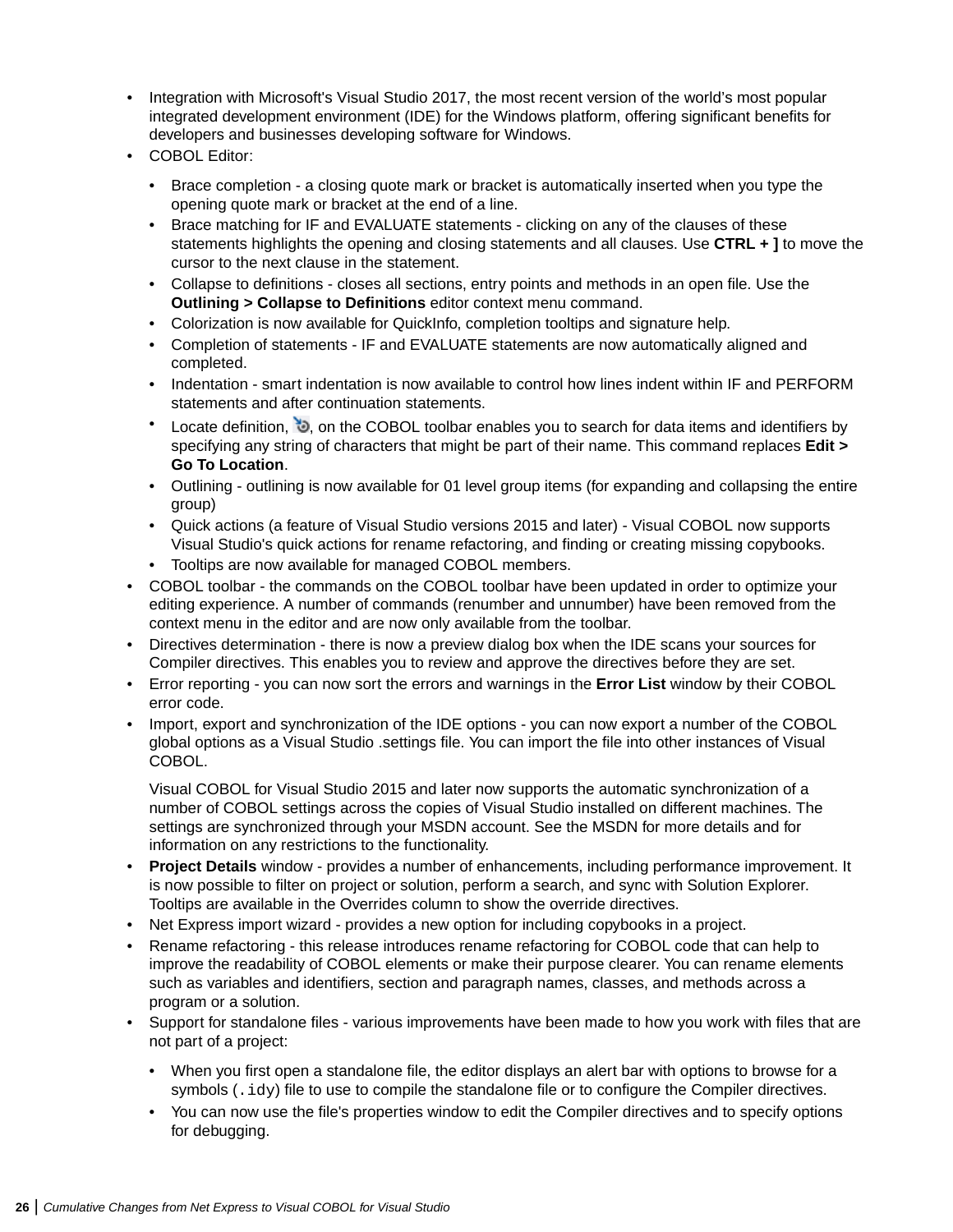<span id="page-26-0"></span>In previous versions of Visual COBOL, standalone files were known as "single files". References to "single files" in the IDE and the product help have been changed to "standalone files".

# **Application Server JCA support for Enterprise Server**

**Restriction:** This feature applies only when the Enterprise Server feature is enabled.

In Visual COBOL 3.0, EJBGEN has been updated to generate an EAR file as a part of the COBOL deployment process, which enables you to deploy EJBs to Java Application Server.

# **Azure support**

Visual COBOL now supports the following versions of Microsoft Azure SDK - version 2.9.6 with Visual Studio 2013 and version 3.0 with Visual Studio 2015 and later.

# **Building applications**

Visual COBOL 3.0 provided the following improvements:

• Support for faster, parallel building on multi-CPU machines - support has been added for multiprocessor compilation of the sources in native COBOL projects on multi-CPU machines.

You can specify the maximum number of concurrent compilations from the IDE preferences - **Tools > Options > Micro Focus > Projects**. In Visual Studio, multi-processor compilation must also be enabled in the project's properties.

# **COBOL language enhancements**

Visual COBOL 3.0 includes the following enhancements to the COBOL syntax:

• The DISPLAY-OF and NATIONAL-OF intrinsic functions are now able to process conversions using any IBM CCSID value. See *To install a CCSID Table* for details on installing the required CCSID table.

The following enhancements are available in managed COBOL:

• To avoid an exception being thrown if an explicit conversion fails, use the AS IF syntax, which results in the target object being set to null and no exception thrown. See *cast expressions* in the *Expressions* topic for more information.

# **Code analysis**

Visual COBOL 3.0 provided the following improvements:

- A new group of predefined rule sets for 64-bit readiness is now included in Visual COBOL.
- Support for importing code analysis reports produced with one of Micro Focus's advanced tools for code analysis, Enterprise Analyzer or COBOL Analyzer.

# **Code coverage**

The following improvements are available within the IDE:

- Information about unexecuted programs the code coverage reports in the **Code Coverage** window now show the unexecuted programs.
- Code coverage support for standalone COBOL files you can import existing code coverage reports in the **Code Coverage** window and use it to supply code coverage information for standalone files.

If you are using Test Coverage from the command line, you can now use the following features:

• A new Compiler directive, COLLECTION - the directive enables test coverage to gather information about unexecuted programs. In the IDE, this directive is automatically set on a project when you enable code coverage for it.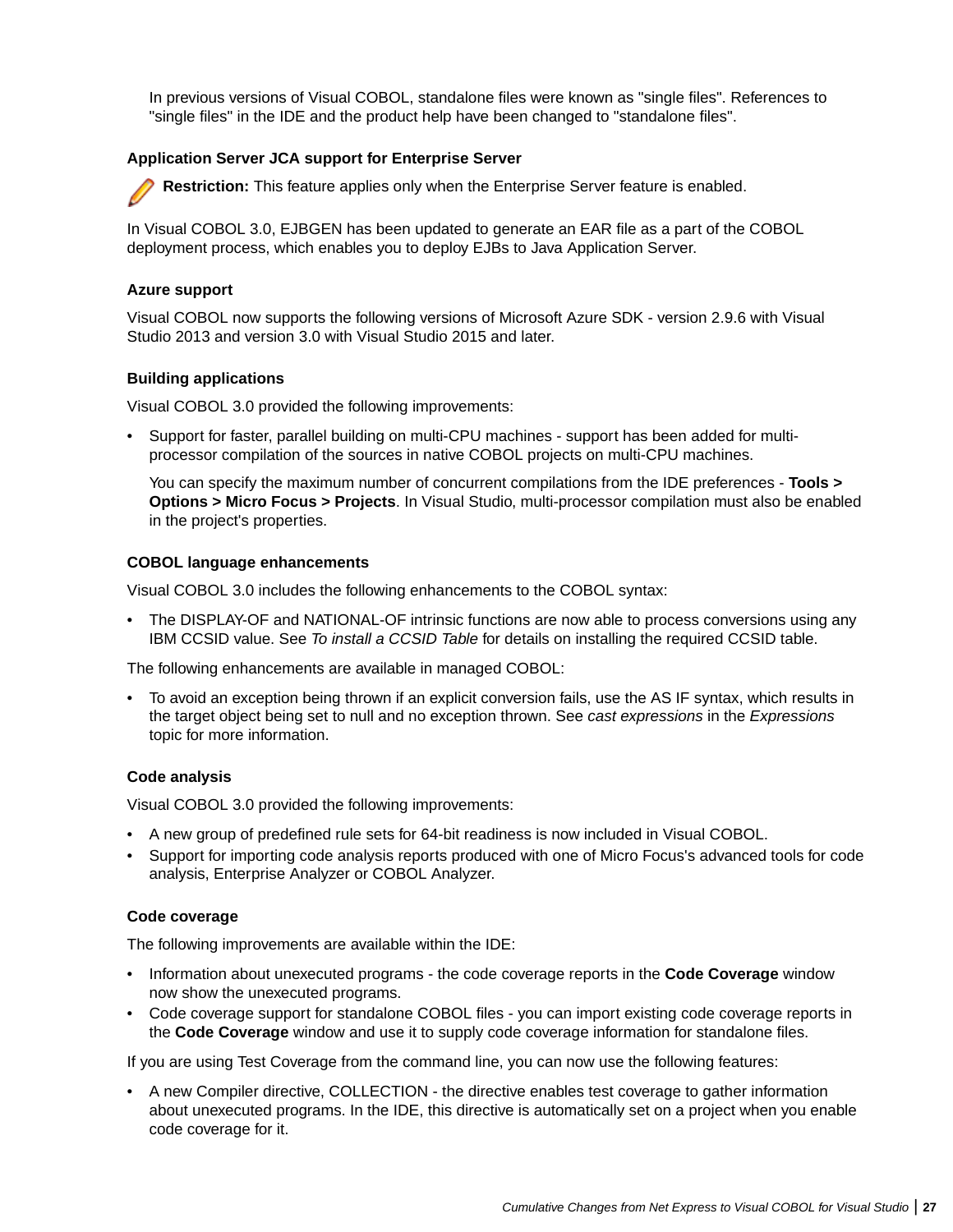- <span id="page-27-0"></span>• A new command line utility, tcutil - the utility enables you to convert the test coverage binary results file into XML format.
- It is now possible to integrate test coverage in a Continuous Integration (CI) system. You can use tcutil and an XSLT processor to transform test coverage data into a format suitable for including in a CI.

# **Compiler control**

The following Compiler directives are new in this release:

- COLLECTION provides a mechanism for code coverage to identify unexecuted programs.
- ILSTDLIB helps you to ensure that your .NET COBOL code compiles with the correct version of the .NET Framework Microsoft Common Object assembly mscorlib.dll. When building from Visual Studio or using MSBuild to compile a COBOL project, the NOILSTDLIB directive is set, and an ILREF is generated pointing at the version of mscorlib appropriate for the target framework selected in the project's properties.

The following Compiler directives have been updated:

- ALIGN this directive has new parameters (FIXED and OPT) that can be used in conjunction with the integer taken, which can aid performance. The default is ALIGN"8 OPT"; see the Comments section of the *ALIGN* Compiler directive topic for details of its affect on memory boundaries.
- ARITH this directive emulates the IBM mainframe option of the same name. Defines the maximum number of digits for numeric data items.
- FASTINIT this directive is now on by default when setting the MF dialect; it remains not set by default for other dialects.
- SSRANGE this directive now has an additional option (3), which permits zero-length reference modified items at run time when bounds checking.
- XMLPARSE includes a change in the way entities are processed when XMLPARSE"COMPAT" is set

# **Data File Tools**

The Data File Tools editor previously provided (from Visual COBOL 2.3) as a Technology Preview item was supported at GA level from Visual COBOL 3.0.

Visual COBOL 3.0 provided the following enhancements to Data File Tools:

- Opening files in shared mode it is now possible to switch between read-only shared and edit modes. While a file is open in shared mode, others users can only open it in shared mode to ensure data consistency between users.
- Enterprise Server-level of security when accessing files there is an improved level of security when exchanging data between Data File Tools and the targeted enterprise server instance. Users must now provide a user ID, group and a password when they try to access and view datasets in enterprise server instances. These are used for authentication and authorization checks to provide the same access level as Enterprise Server.
- Opening datasets using SSL communication to a region is now possible using SSL. To enable the SSL communication, you need to provide a Java trust store which contains either a CA root certificate or a self-signed certificate of the region that it is communicating to. Java and the targeted region SSL configurations need to meet each other's standards in order for the communication to succeed.

This feature enables you to secure the information exchange between Data File Tools and the targeted enterprise server.

- Auditing of access and updates on datasets Audit Manager now audits the access and updates on datasets via Data File Tools.
- Support for existing .pro files enables you to use your existing editor profiles.
- Support for existing .str files enables you to use your existing COBOL structure files.
- Automatic timeout if no internal operations or external actions (such as a mouse click) have been detected for 30 minutes, Data File Tools now displays a countdown message. If the user does not take any decision within the specified period, Data File Tools closes all opened files.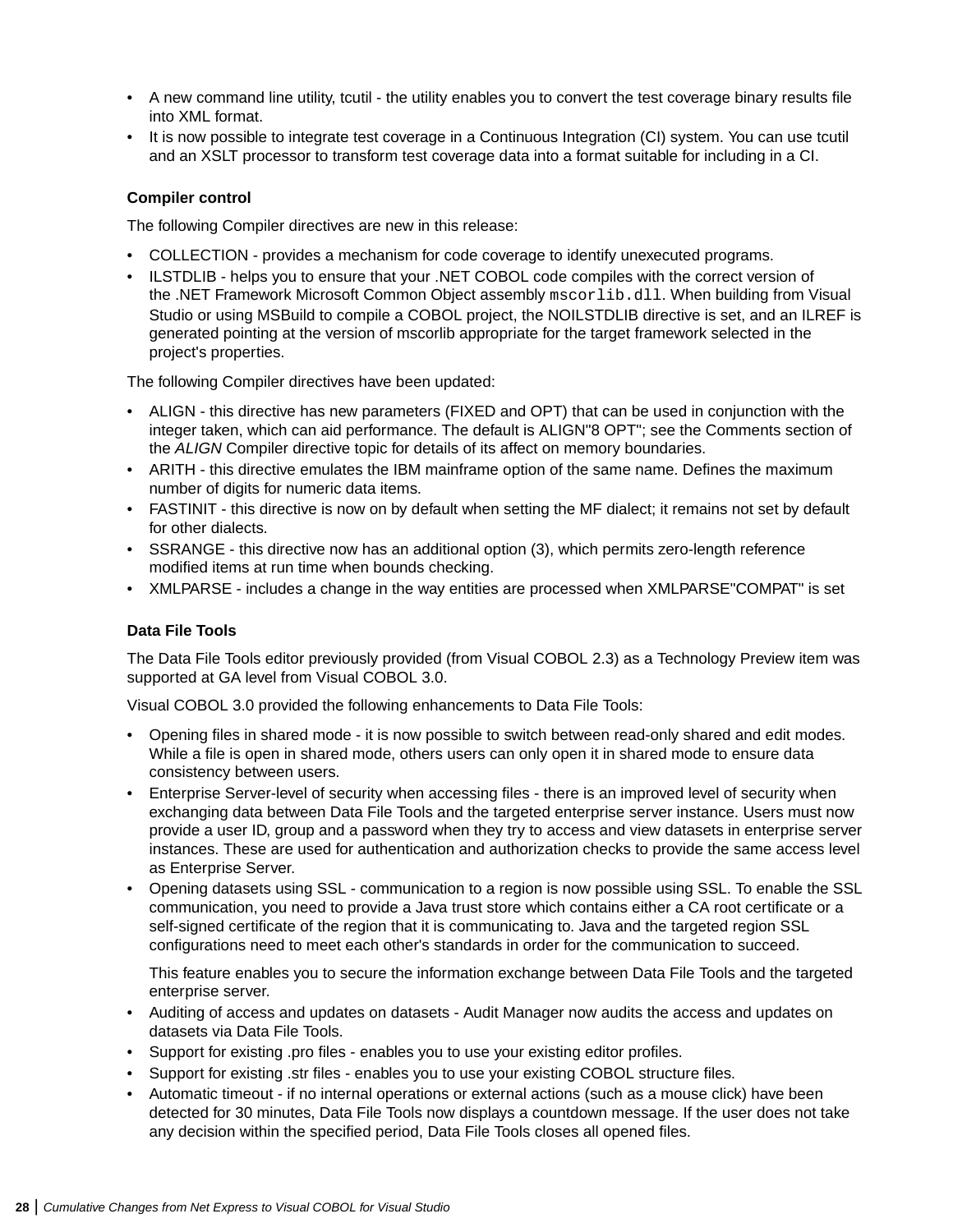# <span id="page-28-0"></span>**Database access - DB2**

Visual COBOL 3.0 provided a new DB2"QUALIFY-CALL" Compiler directive that enables stored procedure invocations to include a schema name.

# **Database access - MySQL**

Visual COBOL 3.0 provided support for MySQL with ODBC.

# **Database access - OpenESQL**

Visual COBOL 3.0 provided the following new features:

- Statement prefixes for the SQL"CHECK" Compiler directive that enable the creation of temporary tables and other SQL objects at compile time, ensuring full SQL syntax checking during compilation.
- SQL"OPTIMIZECURSORS" Compiler directive that enhances processing for traditional embedded SQL cursors that use WITH HOLD and FOR UPDATE clauses.
- SQL"CLOSE\_ON\_COMMIT" Compiler directive to leave cursors open for further result set processing after a commit.
- SQL"GEN-SQLCA" Compiler directive that generates an SQLCA similar to the z/OS DB2 directive STDSQL"YES".

# **Documentation**

The following new section have been added to the product help:

• *Where do I start?* - located on the launch page of the product help, this section provides the information you need in order to get started depending on which aspects of the product you need to get to grips with first.

# **Enterprise Server**

Improvements are available in the following areas:

# **Integration with Visual Studio**

- Exporting an enterprise server definition from the IDE in XML format.
- Importing an enterprise server into the IDE using its definition file.
- In Visual Studio, it is now possible to configure an enterprise server to produce a core dump file directly from the IDE, from the server properties.

# **Long user IDs and passwords:**

• Enterprise Server now supports user IDs and passwords of up to 100 characters. It is possible to map IDs from long to short (or vice versa) to enable compatibility with programs that do not support long names.

# **SHA-256 support in DemoCA:**

• By default, the Demonstration Certificate Authority (CA) now signs certificates with SHA-256. This ensures that the demonstration or evaluation certificates will be accepted by modern browsers and other software that has enhanced security requirements.

# **Syslog auditing:**

• Enterprise Server now supports auditing using syslog events, which can be consumed by a wide range of Security Information and Event Management (SIEM) products. This replaces the Audit Manager auditing solution. Syslog auditing provides a much more efficient auditing mechanism, with significantly less impact on overall speed.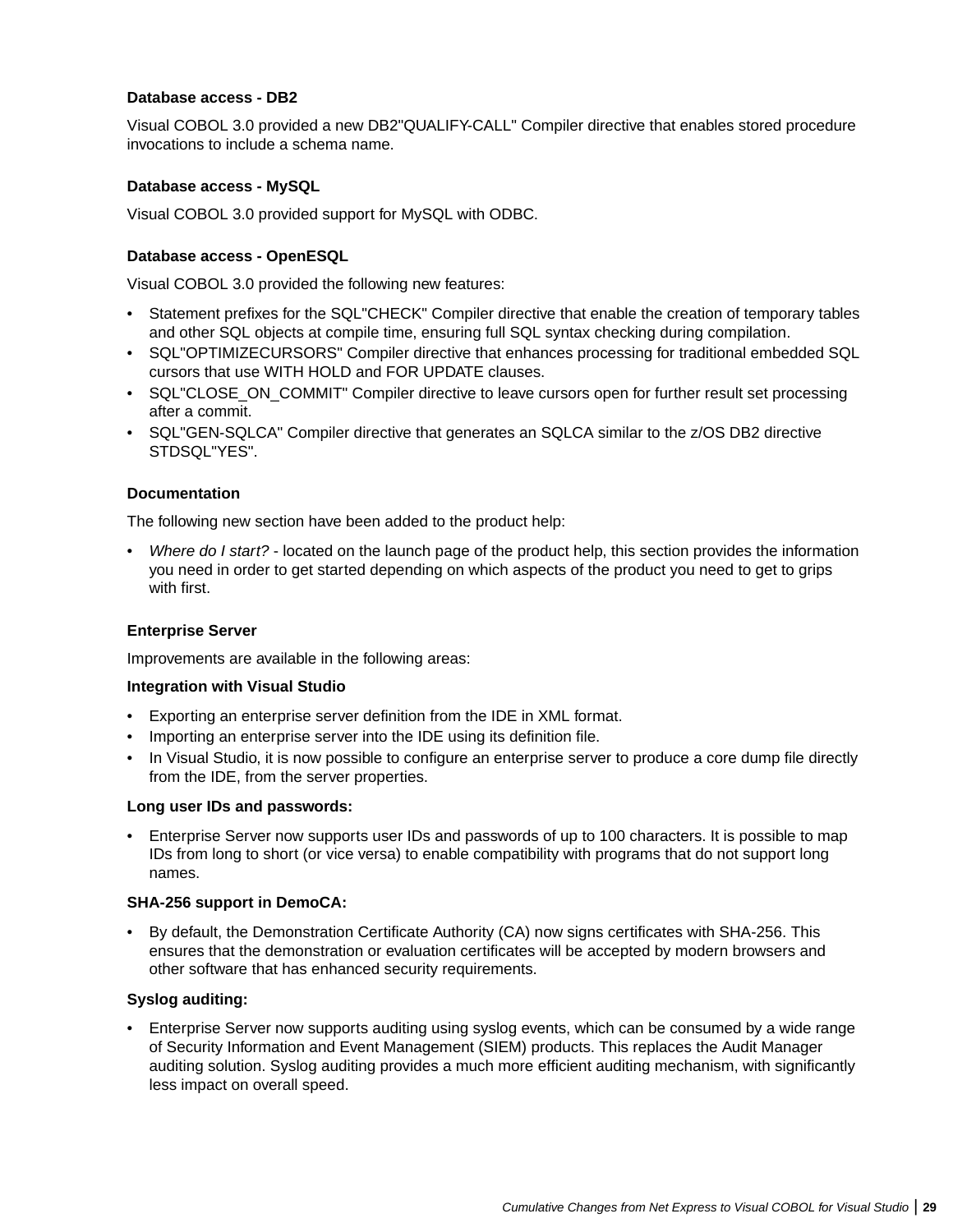# <span id="page-29-0"></span>**Interface Mapping Toolkit**

The Interface Mapping Toolkit (IMTK) contains the following enhancements in Visual COBOL 3.0:

• Cross Origin Resource Sharing (CORS) support for REST Web services, enabling Web service access from a CORS-supported Web browser.

# **The Micro Focus Unit Testing Framework**

The Micro Focus Unit Testing Framework is now available from within the IDE. It includes much of the architecture you would expect of an xUnit framework to create, compile, run and debug unit tests, including the following features:

- A unit test project template.
- A test creation wizard that enables you to generate tests from your source code.
- Code snippets for each element of a test case.
- Support for running tests with Code Coverage enabled.
- The Micro Focus Unit Testing window, where you can manage your test runs and view test output.

There has been a number of enhancements to the command line version of the Micro Focus Unit Testing Framework. Support has been added for:

- Generating NUnit-style reports.
- Running test fixture files using Apache Ant.
- Applying traits to your test cases, then performing a test run based on those traits.
- Applying a high, medium, or low priority to test cases, which affects the order in which they are run.
- Adding coded command line options directly into your test code.
- Using a test run-specific configuration file, in which you can set environment variables.

# **XML processing**

XML PARSE now works in a purely managed COBOL environment. It is now supported in JVM COBOL and, in both .NET and JVM COBOL, it has a fully managed implementation. XML PARSE working without calling out to native code ensures it can be used in restricted rights environments.

# **What was New in Visual COBOL 2.3 Update 2**

Visual COBOL 2.3 Update 2 provided enhancements in the following areas:

- *Integration with the Visual Studio IDE*
- *[Building applications](#page-30-0)*
- *[COBOL language enhancements](#page-30-0)*
- *[Classic Data File Tools](#page-30-0)*
- *[Compiler directives](#page-30-0)*
- *[Debugging applications](#page-30-0)*
- *[Dialog System GUI](#page-30-0)*
- *[File handling](#page-30-0)*
- *[Library routines](#page-31-0)*

# **Integration with the Visual Studio IDE**

Visual COBOL 2.3 update 2 provided the following enhancements in the integration of Micro Focus COBOL with the Visual Studio IDE:

- A new menu command **SQL Option for DB2** on the **Tools** menu enables you to access all the SQL Option for DB2 utilities.
- It is now possible to specify options for compiling native resource files (.rc) by accessing the file's properties from within the IDE.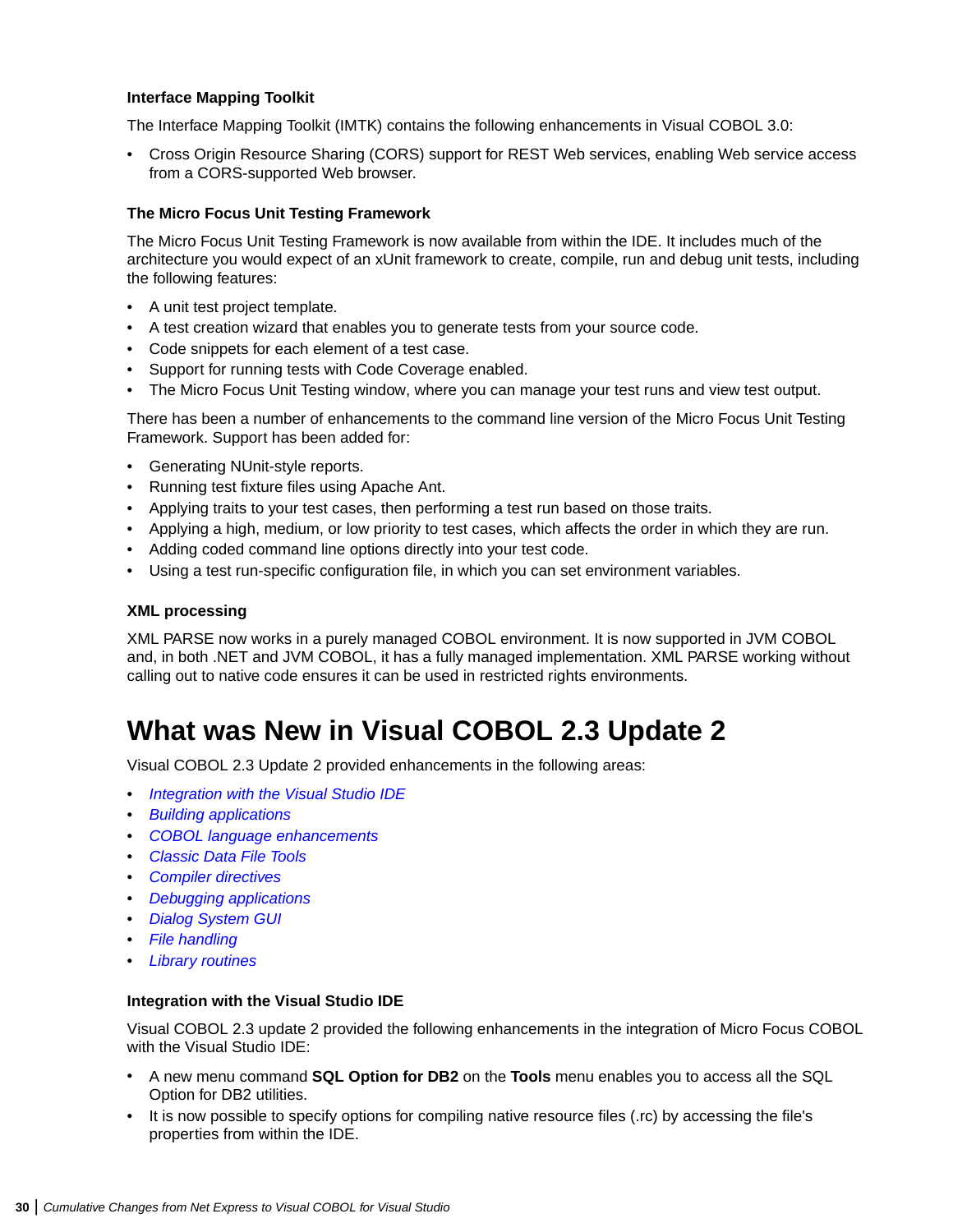- <span id="page-30-0"></span>• Editor improvements:
	- Colorization of the code in the ToolTips for collapsed regions in the COBOL editor has been added.
	- The Time and Date Warp options are now available on the **Run-Time Configuration** tab when editing an application configuration file for native COBOL projects.
	- **Go To Next Method** and **Go To Previous Method** editor context menu commands are now available for native Object-Oriented and for managed COBOL code.

# **Building applications**

It is now possible to use the 64-bit version of MSBuild to build COBOL projects.

# **COBOL language enhancements**

Numeric, edited and external floating point items can now specify USAGE NATIONAL when the NATIONAL"2" Compiler directive is in effect. Signed numeric items must be specified with the SIGN IS SEPARATE clause.

# **Classic Data File Tools**

A new command line utility is available which enables you to initiate the following actions: open data files, create or open record layout files, create or open segment layout files, and open IMS databases using a DBD or PSB file. Note that although you can initiate these actions from the command line, you must complete them from within the IDE.

# **Compiler directives**

The following Compiler directives are new in this release:

- COMMAND-LINE-LINKAGE enables you to call a program and pass the command line to the main program as a parameter to be accessed via the Linkage Section. This offers equivalent functionality to the command\_line\_linkage tunable, which has now been deprecated.
- EBC-COL-SEQ controls the behavior of an EBCDIC collating sequence, specified in a NATIVE"EBCDIC" program. EBC-COL-SEQ"1" (the default) maintains use of the long-standing fixed (platform-independent) EBCDIC collating sequence. EBC-COL-SEQ"2" prompts use of the latest CODESET table, which varies according to platform and user-controlled MFCODESET environment variable setting.
- NATIONAL enables you to specify numeric, edited and external floating point items as USAGE NATIONAL.

# **Debugging applications**

• You can configure the debug tooltip for subscripted OCCURS items to either display the elements of arrays or to display the value of the current expression. To do this, right-click in the editor, click **COBOL Debug Tooltip Style** and either enable or disable **Show COBOL OCCURS or reference modification value**.

For more information see *Related Information* at the end of this topic.

# **Dialog System GUI**

Installing the version of the Compatibility AddPack for Visual COBOL provided with this release adds a new menu item, **Micro Focus Dialog System**, to the **Tools** menu of Visual Studio for starting the Dialog System GUI from within the IDE.

For more information see *Related Information* at the end of this topic.

# **File handling**

MFJSORT ICETOOL now supports the USING parameter in the SELECT operator.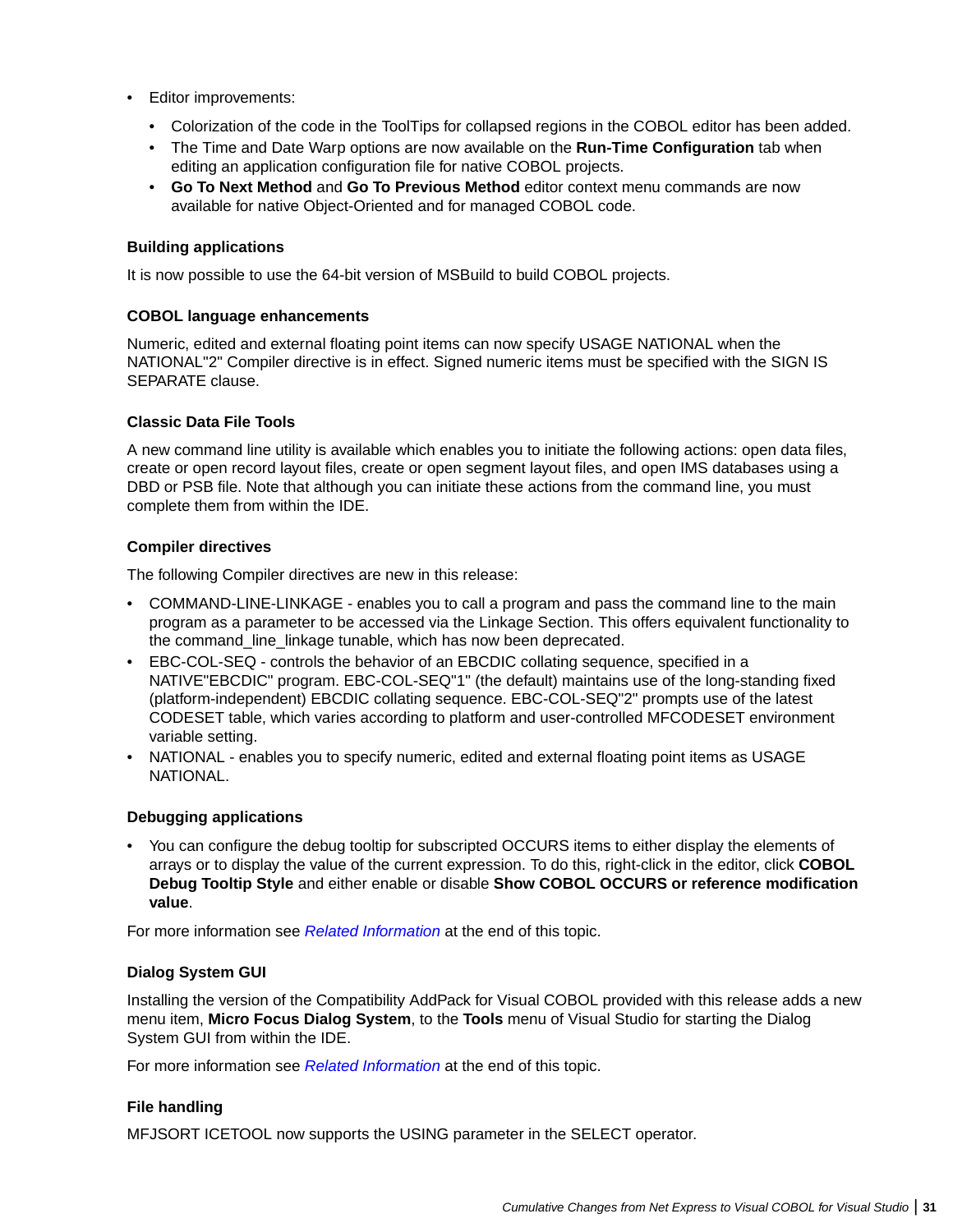<span id="page-31-0"></span>For more information see *Related Information* at the end of this topic.

# **Library routines**

The following library routine contains new functionality:

• CBL\_GET\_PROGRAM\_INFO - a new function (function 10) has been added for native COBOL which returns the path and program name, or the program name only of a particular program.

For more information see *Related Information* at the end of this topic.

# **What was New in Visual COBOL 2.3 Update 1**

Visual COBOL 2.3 Update 1 provided enhancements in the following areas:

- *Integration with the Visual Studio IDE*
- *Application Server JCA support for Enterprise Server*
- *[Code Analysis](#page-32-0)*
- *[Code Coverage](#page-32-0)*
- *[Compiler directives](#page-32-0)*
- *[Database Access OpenESQL](#page-32-0)*
- *[Data File Tools](#page-32-0)*
- *[Debugging applications](#page-33-0)*
- *[Dialog System Applications](#page-33-0)*
- *Editor writing assistance*
- *[Enterprise COBOL 5.2](#page-33-0)*
- *[File Handling](#page-34-0)*
- *[Library routines](#page-34-0)*
- *[Managed COBOL Syntax](#page-34-0)*
- *[Native COBOL Syntax](#page-34-0)*
- *[RM/COBOL compatibility](#page-34-0)*
- *[Rosetta Stone for COBOL, .NET and Java Developers](#page-34-0)*

# **Integration with the Visual Studio IDE**

Visual COBOL 2.3 Update 1 provides the following enhancements in the integration of Micro Focus COBOL with the Visual Studio IDE:

- The **Go To location** and **Go To Procedure Division** commands are now available from the **Edit** menu. In addition, the **Go To Procedure Division** has a shortcut key - **Ctrl+K, Ctrl+J**.
- Object Browser now provides support for .NET COBOL code. You can view the members of objects in your project and the definition of classes and methods as specified by the XML documentation comments in your code. The window also provides support for the **Go To Definition** command.
- A new search option, **Current COBOL Program**, has been added to the **Find in Files** dialog box. This enables you to search in the COBOL program currently opened in the editor and in any copybooks referenced by that program.
- Solution Explorer a new context menu command, **Add Folder to Copybook Paths**, is now available for the subfolders of your projects. This enables you to add the subfolders to the copybook path of the project.

# **Editor improvements:**

• Line numbers - a new option for configuring the increment for the COBOL and the standard line numbers when you use Renumber and Unnumber has been added. You can specify the increment from **Tools > Options > Text Editor > Micro Focus COBOL > Line Numbering**.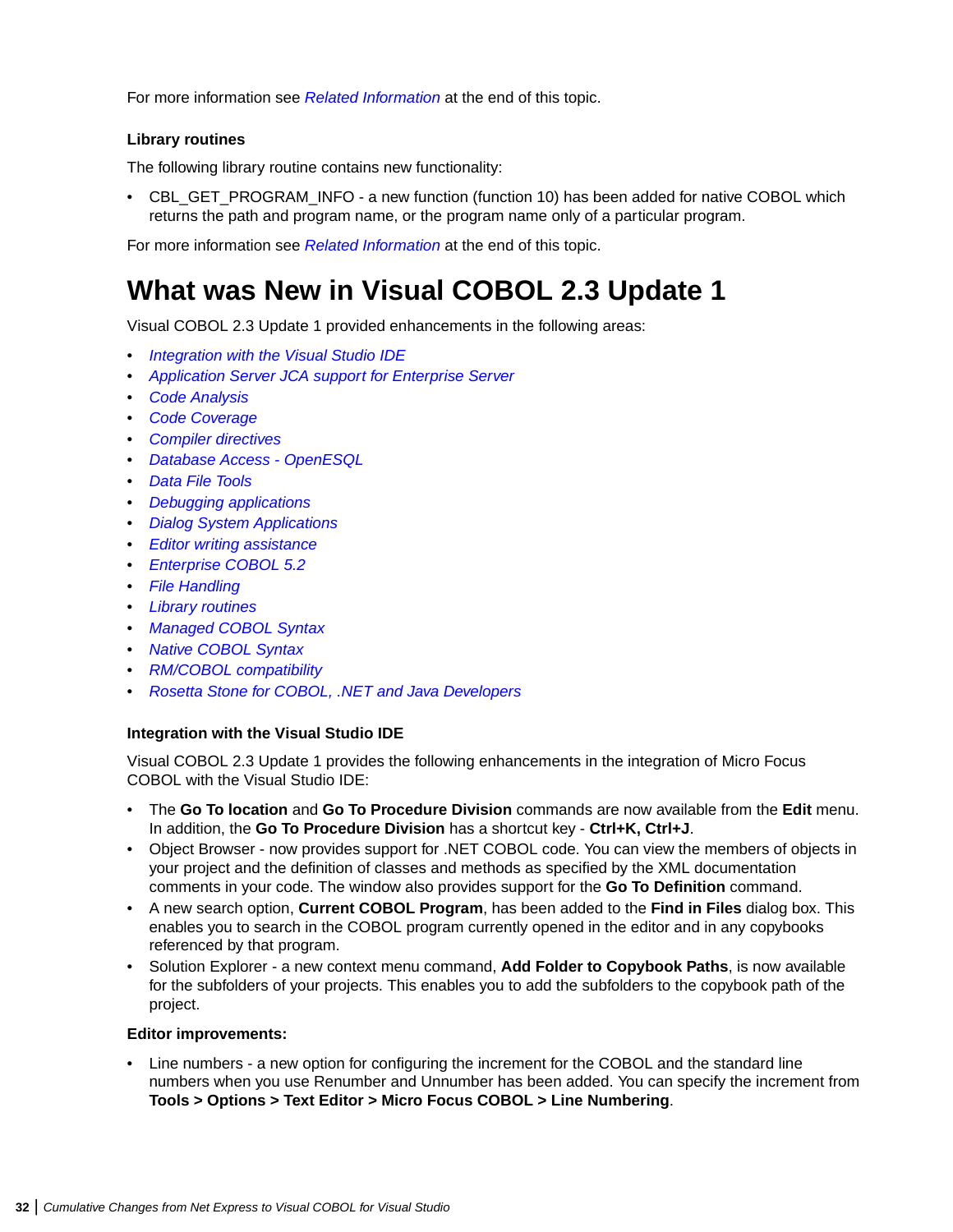- <span id="page-32-0"></span>• Outlining - a new IDE option enables you to switch outlining in the COBOL editor on or off. See the **Enable Outlining** option available on the **Advanced** page in **Tools > Options > Text Editor > Micro Focus COBOL**.
- Program breakpoints a new context menu command, **Add COBOL Program Breakpoint**, enables you to set program breakpoints directly from the editor.

# **Code analysis**

#### *Back to Top*

This release provides support for performing code analysis at the command line using Microsoft's MSBuild utility which enables the integration of code analysis in CI frameworks.

Support is available for various MSBuild parameters. You can use MSBuild with the /p switch and with the following Micro Focus-specific command line options:

- • RunMicroFocusCodeAnalysisAfterBuild controls whether code analysis is performed with MSBuild or not regardless of what code analysis options are specified the project's properties.
	- ActiveRulesets specifies which rule sets should be used when running code analysis from the command line.

#### **Code coverage**

#### *Back to Top*

The code coverage reports are now integrated with the IDE and with the editor. Features include:

- A new Code Coverage window showing the statistics of what percentage of the code has executed.
- Navigation from the Code Coverage window to the missed and covered blocks in the editor.
- Colorization in the editor of blocks that were executed (covered blocks) or not (missed blocks).

#### **Compiler directives**

The following Compiler directives are new in this release:

- ILMAIN you now specify the main entry point for the executable program, which can be specified either as class-name::method-name, or just as method-name. For example, ILMAIN"classA::methodB" or ILMAIN"methodB". The first format can be used to distinguish between multiple methods with the same name in different classes.
- OOCTRL a new parameter, +/-A, as been added. Set this parameter to -A to allow ActiveX controls in your COBOL application to use classes and methods in the OLE class library. The default is +A, which does not allow it

# **Database Access - OpenESQL**

#### *Back to Top*

This release provides the following new features:

- Demonstrations for using OpenESQL in .NET applications. To view these demos, see the *SQL* demonstrations in the Visual COBOL Samples browser.
- Support for the Oracle fully managed ODP.NET driver.

# **Data File Tools**

This release provided improved security and increased support for more file types. Features include:

• Certain aspects of Enterprise Server security are honored when you attempt to access data sets. If the Enterprise Server region has security enabled, logon details must be authenticated before you can access the data set. If the details are unable to be authenticated, access is denied.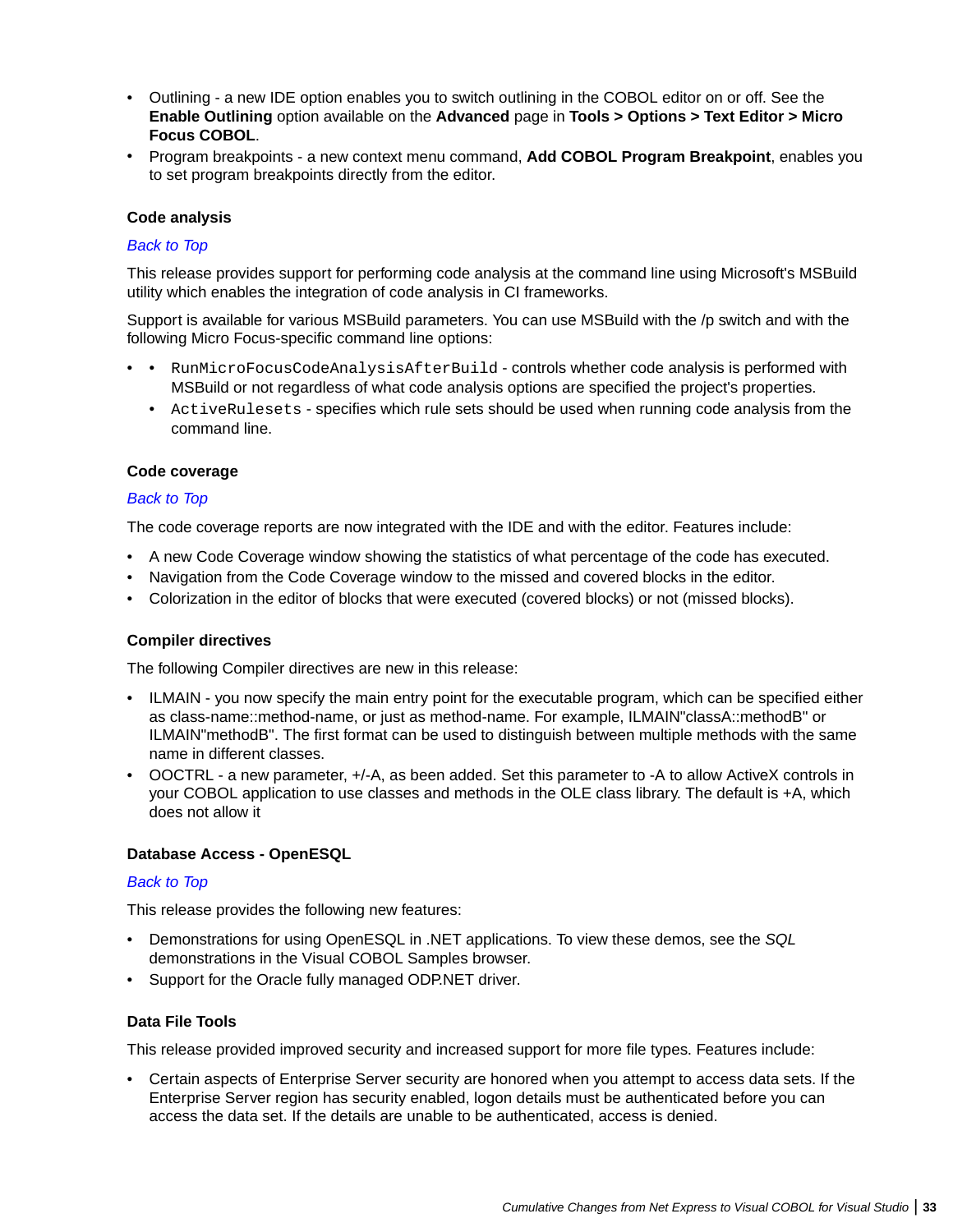- <span id="page-33-0"></span>• When using a record layout, certain data is now validated at field level (to ensure the contents is compatible with its picture string ) and record level (to ensure the record length matches the layout size).
- Full editing support has been added for variable block sequential files and relative files. Full editing is also available for line sequential files, as long as they do not contain any binary data

# **Debugging applications**

• You can configure the debug tooltip for subscripted OCCURS items to either display the elements of arrays or to display the value of the current expression. To do this, right-click in the editor, click **COBOL Debug Tooltip Style** and either enable or disable **Show COBOL OCCURS or reference modification value**.

#### **Dialog System Applications**

#### *Back to Top*

The version of the Compatibility AddPack for Visual COBOL released with Visual COBOL 2.3 Update 1 enables you to give your Dialog System applications a refreshed user interface. Features include:

• Support for a modern look and feel for Dialog System applications.

Dialog System now supports Microsoft's visual styles for controls and fonts to give your existing Dialog System applications a modern look that is native to the Windows version the applications are running on.

You use a new environment variable, MFVSSW, to switch the visual styles on. Alternatively, for applications that compile to an executable, to switch the new styles, you can add an application manifest file to the applications' project files.

See the section *Modernizing Dialog System Applications* in your product help for details on how to enable the visual styles, and for information about any possible changes in behavior or appearance of the common controls.

• A modern look and feel of the Dialog System painter.

There are new configuration options in the Dialog System painter for applying the visual styles and fonts to the painter.

• Visual Studio project templates for creating Dialog System applications with a modern look out-of-the box.

The Compatibility AddPack for Visual COBOL now installs the following new project templates:

- **Dialog System Application (Modern)** for creating Dialog System applications that use Microsoft's visual styles by default.
- **Dialog System Application (Classic)** for creating Dialog System applications that use the classic fonts and look.
- Additional samples:

All of the Dialog System samples previously available with Net Express are now included with the Compatibility AddPack for Visual COBOL. The samples have been converted to Visual Studio solutions.

For more information see the section *Modernizing Dialog System Applications* in your product help and the Release Notes for the Compatibility AddPack for Visual COBOL.

# **Enterprise COBOL 5.2**

# *Back to Top*

With the introduction of Enterprise COBOL 5.2, the following features were supported:

• The VOLATILE keyword is supported within the data entry description; although, this is treated as documentary. It has also become a reserved word when under the ENTCOBOL dialect.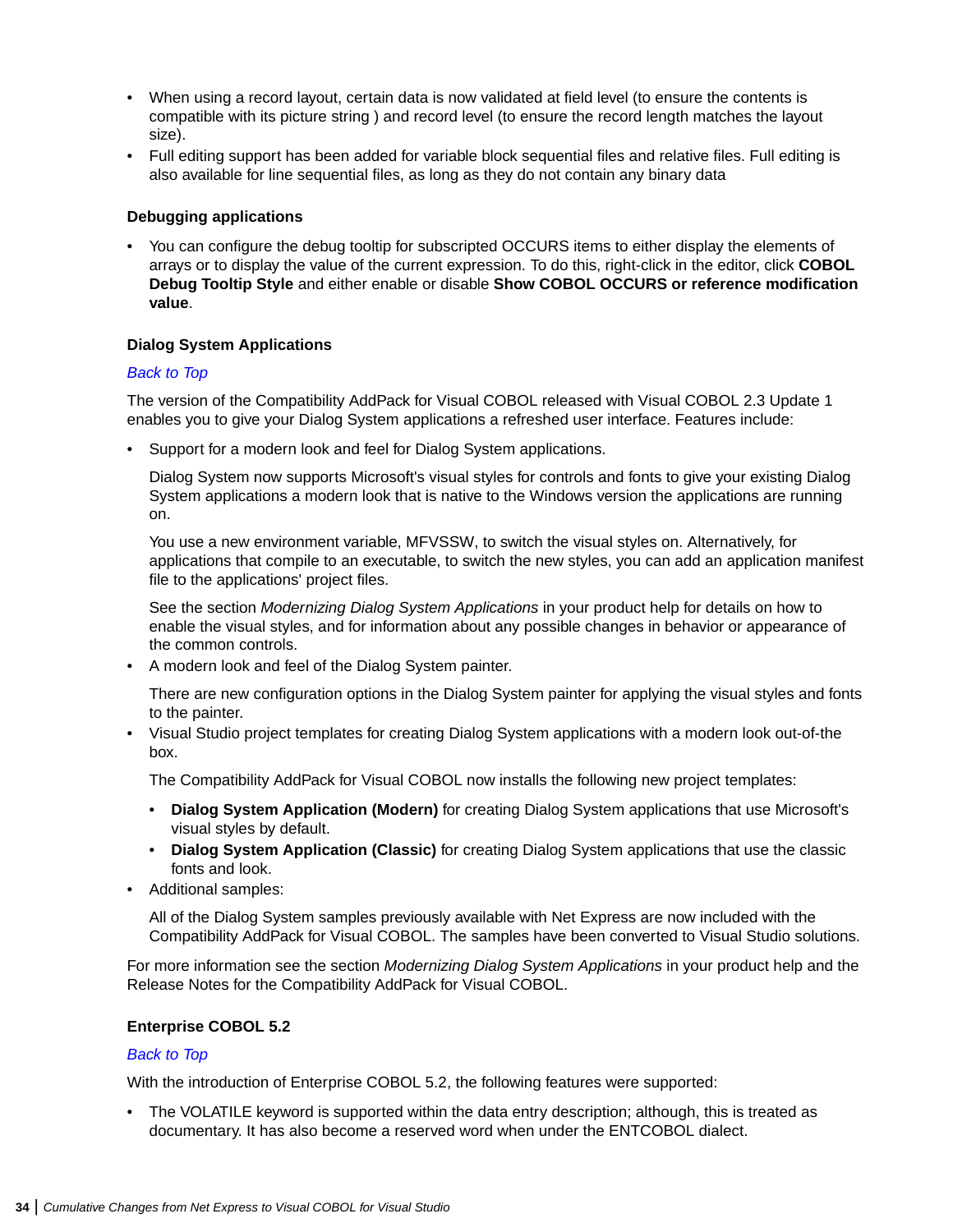- <span id="page-34-0"></span>• Format 2 of the SORT statement no longer treats the COLLATING SEQUENCE clause as documentary-only.
- The SUPPRESS clause of the XML GENERATE statement has been enhanced.
- The IBM z/OS JSON parser API, as documented for the IBM z/OS client web enablement toolkit.

# **File Handling**

• A new indexed file format, IDXFORMAT12, has been introduced to improve file maintenance and recovery procedures when using the rebuild utility. This file format is similar in structure and use to IDXFORMAT8. Where the two formats differ is that an IDXFORMAT12 file has an accompanying side file  $(i, idx$  file) containing the indexed key information.

You can use this type of file with the new  $\text{rebuild } /q$  option. This rebuild process is considerably quicker than other rebuild processes such as a data scrape or rebuild /p.

• Faster SORT operations for fixed block records - when using the DFSORT emulation, the performance when sorting fixed block records has greatly improved.

# **Library routines**

The following library routine were new at this release:

- CBL\_CODESET\_SET\_MAPPING enables you to change the codeset in effect.
- CBL\_RUNTIME\_ERROR forces an application to terminate with a run-time error condition.
- PC\_PRINTER\_INFO\_DOTNET (.NET COBOL only) enables the access to the native Hdc for a printer.

# **Managed COBOL syntax**

# *Back to Top*

The following enhancements have been made to the managed COBOL syntax:

- You can now create generic iterators.
- You can now use the Profiler utility to obtain detailed statistics on the run-time performance of managed COBOL applications.

# **Native COBOL Syntax**

#### *Back to Top*

The following items are new features of the native COBOL syntax:

**Class condition tests** New and updated class condition tests are available for DBCS, KANJI, and JAPANESE.

# **RM/COBOL compatibility**

#### *Back to Top*

The RM/Panels syntax is now supported in Micro Focus COBOL applications.

# **Rosetta Stone for COBOL, .NET and Java Developers**

#### *Back to Top*

The product Help now includes a quick and easy to use syntax guide for developers who need to learn OO COBOL syntax when modernizing COBOL applications for the Java or .NET platforms. The guide includes side-by-side equivalent syntax for COBOL, C#, VB and Java.

# **Windows Azure**

*Back to Top*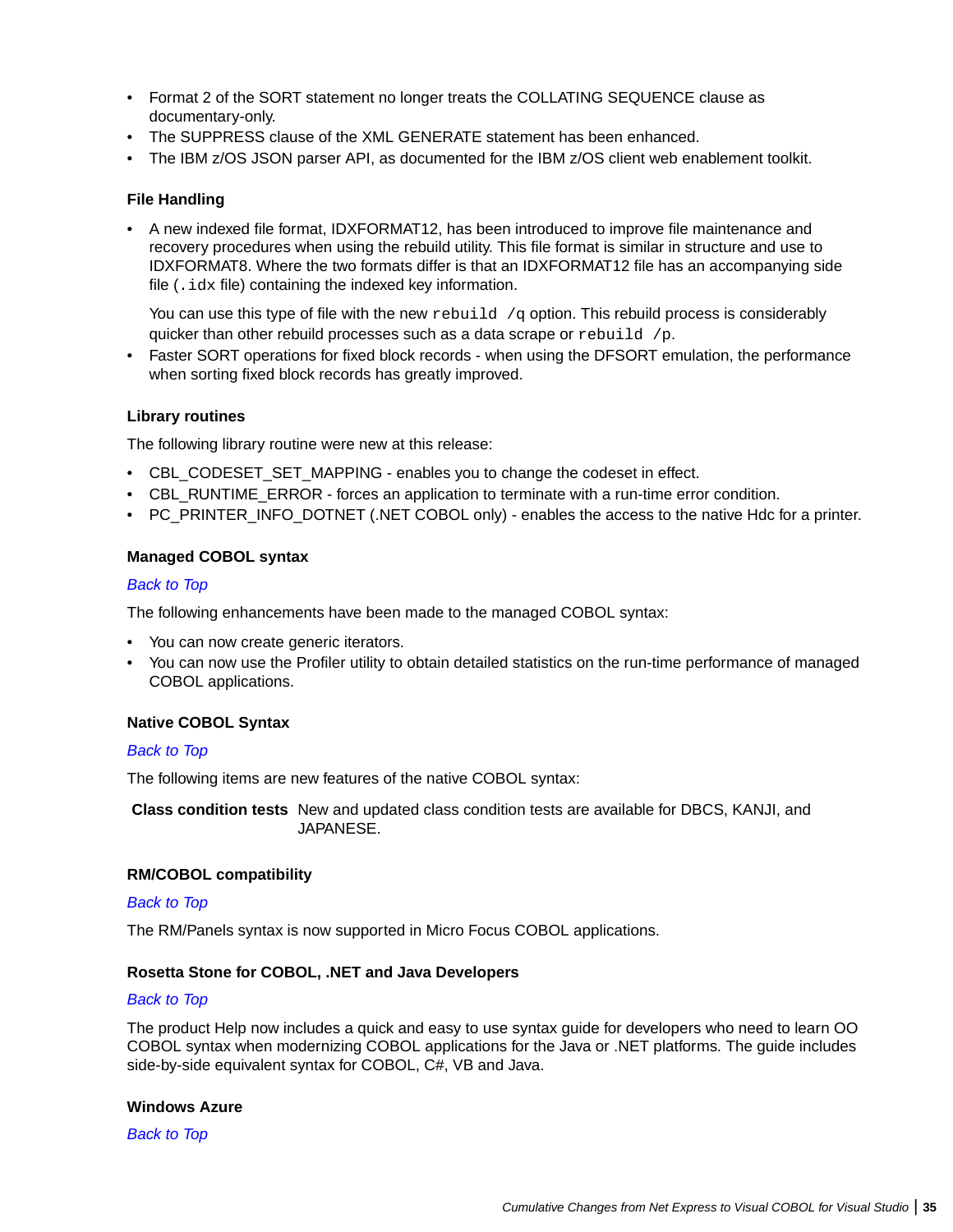<span id="page-35-0"></span>Visual COBOL support on Microsoft Azure has been updated to version 2.8 of the Microsoft Azure SDK.

# **Important:**

- Starting with this release, versions of the Microsoft Azure SDK earlier than version 2.8 are no longer supported.
- Support for the Microsoft Azure SDK is no longer provided in Visual COBOL for Visual Studio 2012. If you have COBOL Azure projects created with earlier versions of Visual COBOL for Visual Studio 2012, to maintain them, use Visual COBOL for Visual Studio 2013 or 2015.

# **What was New in Visual COBOL 2.3**

Visual COBOL 2.3 provided enhancements in the following areas:

- *Integration with Visual Studio 2015*
- *[General IDE enhancements](#page-36-0)*
- *[Building applications in Visual Studio](#page-36-0)*
- *[COBOL editor in Visual Studio](#page-36-0)*
- *[Code analysis](#page-37-0)*
- *[Code coverage](#page-37-0)*
- *[Command Line Compilation and Linkage](#page-37-0)*
- *[Compiler directives](#page-37-0)*
- *[Converting additional directives to project's properties](#page-38-0)*
- *[Data File Structure command line utility](#page-38-0)*
- *[Data File Tools \(Technology Preview\)](#page-38-0)*
- *[Database access](#page-38-0)*
- *[File handling](#page-39-0)*
- *[Library routines](#page-40-0)*
- *[Managed COBOL syntax](#page-40-0)*
- *[Micro Focus Infocenter](#page-40-0)*
- *[Micro Focus Unit Testing Framework](#page-40-0)*
- *[Microsoft Azure](#page-41-0)*
- *[Personal edition licensing](#page-41-0)*
- *[Preprocessors](#page-41-0)*
- *[Profiler](#page-41-0)*
- *[REST service interfaces](#page-41-0)*
- *[RM/COBOL Compatibility](#page-41-0)*
- *[Single file support](#page-41-0)*
- *[Tunables](#page-42-0)*
- *[Updated run-time system](#page-42-0)*

#### **Integration with Visual Studio 2015**

This release provides a new Visual COBOL flavor that takes advantage of the new features of Visual Studio 2015, including:

| <b>Light Bulbs</b>                               | You can use the light bulb feature $(\frac{w}{n})$ to quickly implement unimplemented<br>interfaces or to resolve unknown types.                                                                                                            |
|--------------------------------------------------|---------------------------------------------------------------------------------------------------------------------------------------------------------------------------------------------------------------------------------------------|
| <b>Compatibility (Project</b><br>Round-Tripping) | Visual COBOL supports the Visual Studio project round-tripping feature which<br>enables you to work with COBOL projects in Visual Studio 2012, Visual Studio<br>2013 or in Visual Studio 2015 without the need to upgrade the project file. |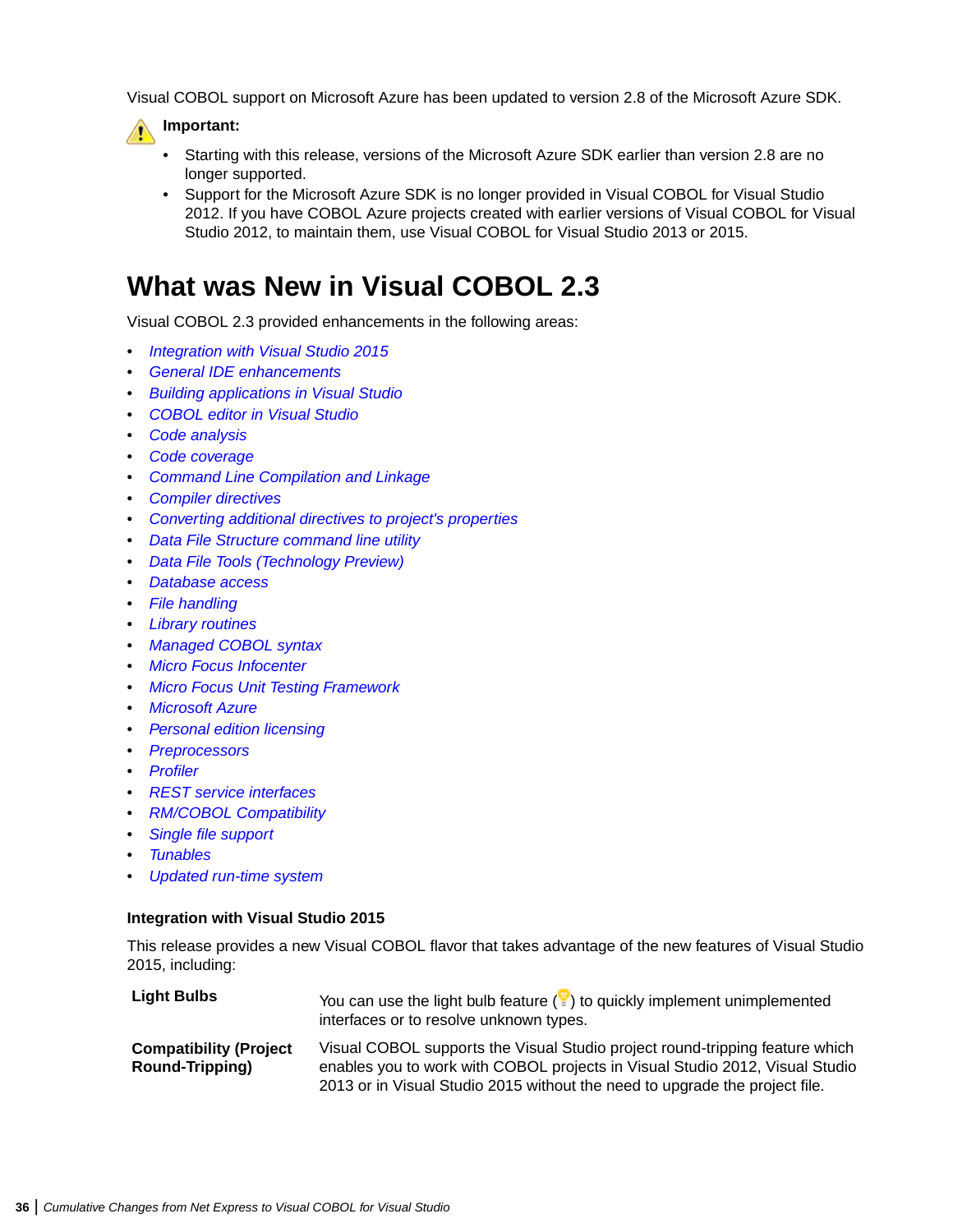| <b>NET Framework 4.6.</b> | Provides support for creating managed COBOL applications that target |  |  |
|---------------------------|----------------------------------------------------------------------|--|--|
| <b>Compatibility</b>      | version 4.6 of the .NET Framework.                                   |  |  |
| ---                       |                                                                      |  |  |

**Microsoft Help Viewer 2.2** Provides support for the Micro Focus Help in Microsoft Help Viewer 2.2.

#### **General IDE enhancements**

In Visual Studio:

- Menu items the following Micro Focus utilities were previously available under the **Tools > Micro Focus** menu and have been moved as follows:
	- **ADO.NET Connection Editor** now accessed from **View > Micro Focus SQL Tools**.
	- **OpenESQL Assistant** now accessed from **View > Micro Focus SQL Tools**.
	- **OpenESQL Configuration Utility** now accessed from **View > Micro Focus SQL Tools**.
	- **Web Service Client** now accessed by creating a new project of type "Web Service Client Application from JSON/REST" - click **File > New > Project > COBOL > Native > Web Service Client Application from JSON/REST**.
- Managed COBOL project properties a new setting, **Expose group linkage items to managed code**, is now available on the **COBOL** tab in the properties of managed COBOL projects. Checking this sets the ILSMARTLINKAGE directive that specifies that group linkage items in your code are to be exposed as properties of a class. A related button, **Options**, enables you to also specify whether to remove specific prefixes from the names of COBOL data items, whether to make the new classes serializable, expose Linkage Section items as nested classes of the program class or to limit the property generation to non-redefining elementary items.
- Resetting the file properties a new button, **Use Project Defaults**, on the file property pages of COBOL files in native projects now enables you to reset the file properties of COBOL files in native COBOL projects.

#### **Building applications**

Visual COBOL now supports Visual Studio's parallel builds for COBOL projects. Parallel building enables you to build multiple projects faster on multi-CPU machines. Following this change, in order for your multiproject solutions to build in parallel successfully, ensure that the project dependencies and build order are set correctly for your solution using **Project > Project Dependencies**. For more information about parallel building, see *Tips on Building COBOL* in your product help and your product Release Notes.

**Note:** Parallel builds are not supported with Personal Edition licensing.

#### **COBOL editor**

The COBOL editor includes the following enhancements and new features:

- Improved Intellisense writing assistance for COBOL in both native and managed COBOL:
	- Context sensitive suggestions IntelliSense only shows suggestions that are relevant for the position of the cursor in the code or for the type of project.
	- Enhanced completion lists lists include any relevant COBOL verbs, clauses and words, copybooks, code templates, data items and section and paragraph names.
	- Intelligent assistance with completing statements when you have entered a COBOL verb, IntelliSense shows suggestions for the relevant clauses and identifiers that you can use to complete the statement.
	- Automatic completion for single items IntelliSense automatically inserts single suggestions in the code.
	- Qualifying non-unique names IntelliSense qualifies data items whose names are not unique.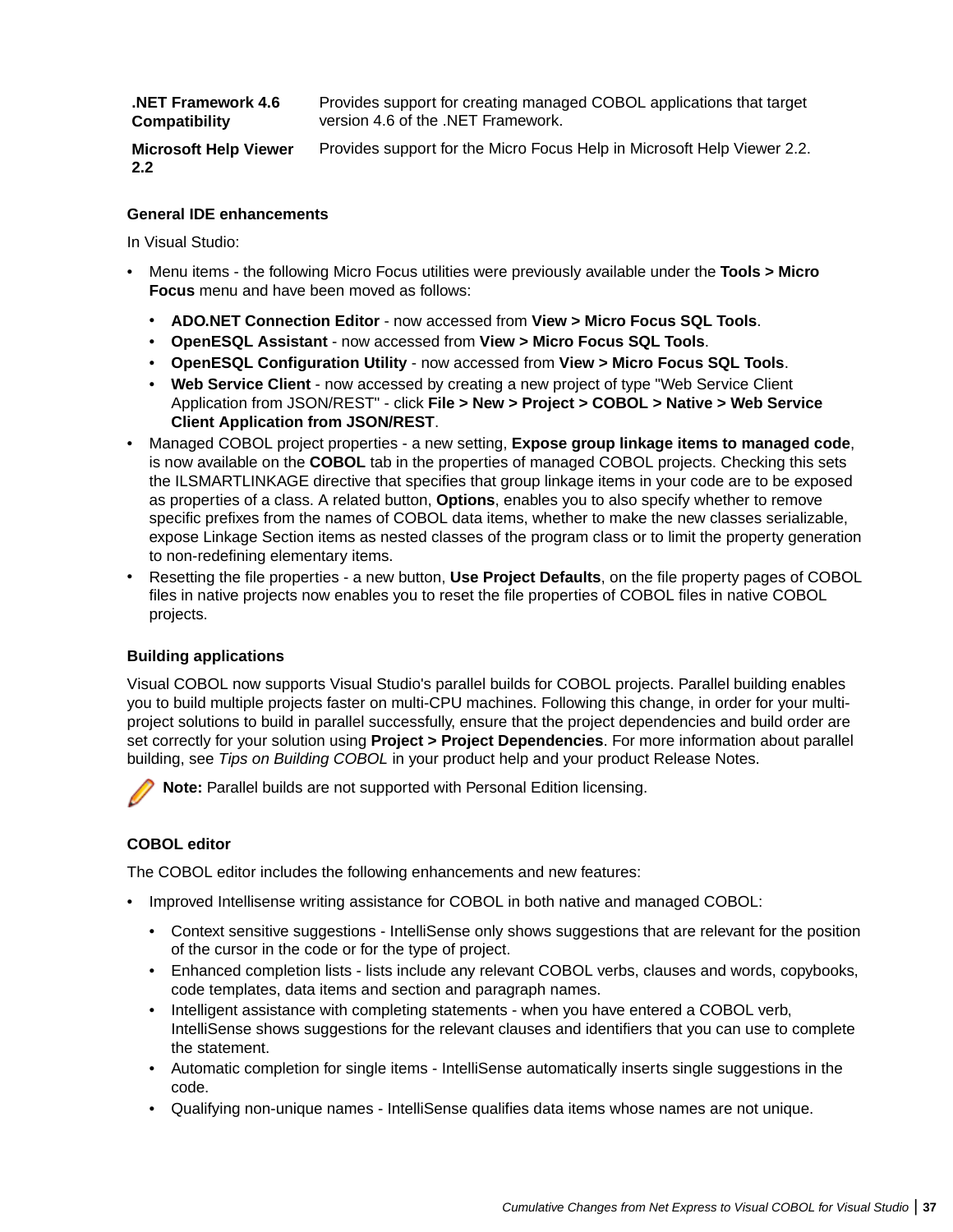- Configuration preferences for IntelliSense enable you to configure what suggestions appear in the completion lists, whether suggestions are added in insert or overwrite mode, and the case of the inserted words.
- Snippets code snippets are now included in the IntelliSense suggestions.
- \$IF-\$ELSE-\$END statement colorization parts of a \$IF Compiler-control statement that are not executed are now colored in grey.
- **SREGION statement support is provided for the SREGION Compiler-control statement. You can use** \$REGION - \$END-REGION to surround blocks of code that you want to folded or expand in the editor.
- Copybook glyphs (b) in the left-hand margin on a copy line indicate that a copybook can be expanded inline.
- Creating copybooks from selection of code a new context menu command, **Extract to Copybook** in the editor enables you to move a selection of COBOL code into a new copybook file. The file is added to the project and the code in the original program is replaced with a COPY statement that refers the new copybook.
- Expanded copybook view provides indicators for read-only copybooks
- Outlining outlining is now available on comment blocks, paragraphs and on \$REGION and \$IF statements.
- Task List comments the COBOL editor now provides support for Visual Studio-style Task List comments in COBOL. Typing TODO, HACK or UNDONE in the code immediately after the declaration of the COBOL comment (\*>, \*>> or \* in column 7) creates a task that appears in the **Task List** window.

#### **Code analysis**

Visual COBOL now offers more advanced code analysis features and enables you to run various analysis queries (rules and groups of rules called rule sets) against your code to ensure adherence to standards such as standards for coding or performance.

You can run analysis rules against programs in a project in the IDE at user request or you can run analysis rules at the end of a project's build.

#### **Code coverage**

Visual COBOL now provides support for code coverage of native COBOL applications directly from within the IDE where code coverage uses the Test Coverage functionality. You can produce code coverage reports for applications running in the COBOL run-time and for applications that run in Enterprise Server.

To produce reports, you need to enable code coverage in a project's properties, compile your application and then run your application with code coverage to produce the relevant reports. For applications that require an Enterprise Server instance, you start the enterprise server with code coverage.

#### **Command Line Compilation and Linkage**

When using the  $cbllink$  command to compile and link, there is a new  $-y$  option. Use this option to create an executable that includes support to be able to run on Windows XP and Windows Server 2003.

#### **Compiler directives**

The following Compiler directives are new in this release:

| EOF-1A                                | Treats a 0x1a character in the source file as the end of file.                                                               |
|---------------------------------------|------------------------------------------------------------------------------------------------------------------------------|
| <b>NLS-CURRENCY-</b><br><b>LENGTH</b> | Specifies the number of bytes to allocate for the currency symbol in a PIC field.                                            |
| <b>NULL-ESCAPE</b>                    | Treats a 0x00 character in the source file as an escape character for other non-<br>printable characters in the source code. |

The following Compiler directives contain new parameters in this release: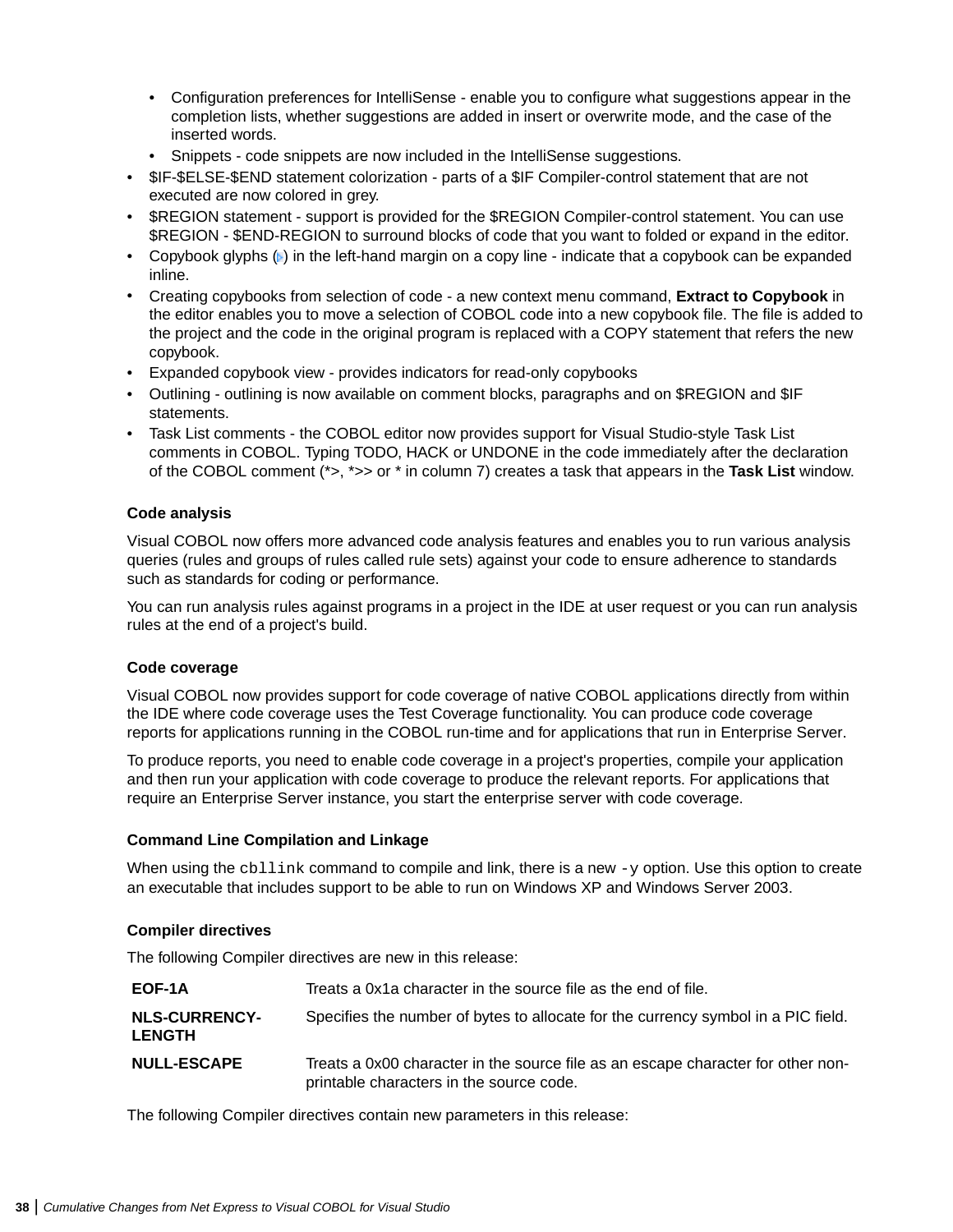**DBSPACE** The new parameter 'MIXED' extends the DBSPACE directive to be able to evaluate data items in programs that contain a mix of single-byte and double-byte strings.

#### **Converting additional directives to project's properties**

The **Update Project Properties** utility allows you to convert additional directives in your project to project properties. This option is presented on opening a project. You can select to not show this dialog again by unchecking **Check Additional Directives for project properties** in **Tools > Options > Micro Focus > General**.

#### **Data File Structure command line utility**

The Data File Structure Command Line (DFSTRCL) utility is a DOS-based command line utility that enables you to create record layout  $(. str)$  files from COBOL debug information  $(. idy)$  files. You can use the utility to process a single  $.i\text{dy}$  file or batch process up to 100  $.i\text{dy}$  files.

#### **Data File Tools (Technology Preview)**



**Note:** This is a technology preview feature only. It is being made available to allow you to test and provide feedback on this new capability; however, this feature is not intended for production use and it is not supported as such. Furthermore, Micro Focus does not guarantee that this feature will be delivered at a GA level and if it is, then the functionality provided might differ considerably from this technology preview.

The Data File Tools (Technology Preview) is a new standalone text editor in which you can create and edit data files. By nature of it being a 'technology preview' product, it does not currently include all the functionality that was available in the previous version of Data File Tools - now referred to as Classic Data File Tools. If you require any of the functionality not provided in this version, you can still use the classic version by accessing it in the usual way.

To run Data File Tools (Technology Preview), type mfdatatools2 from Visual COBOL's command prompt or a terminal.

To use the new editor directly from the Visual Studio IDE, clear the **Use classic data file tools** check box, available from **Tools** > **Options** > **Micro Focus** > **Data File Tools**. When cleared, the Data File Tools (Technology Preview) version is used, when possible. When this editor does not support the action you are attempting to complete, Classic Data File Tools is used instead. This check box is selected by default.

#### **Database Access**

Visual COBOL version 2.3 provides the following enhancements to database access:

**COBSQL** Visual COBOL version 2.3 provides:

- Selection and configuration of the Oracle Pro\*COBOL preprocessor for compiling COBSQL applications in project properties on the **SQL** tab.
- Support for COBOL directives SOURCEFORMAT=TERMINAL and SOURCEFORMAT=VARIABLE for Pro\*COBOL applications.

**HCO for DB2 LUW** Visual COBOL version 2.3 provides:

- Support for MFHCO mode across all platforms by default via the new HCO "NOHCO" DB2 compiler directive option. See the *HCO* DB2 compiler directive option topic for details.
- A new DB2 compiler directive option, OPTPER "NOOPTPER", that enhances performance for CHARSET EBCDIC processing. See the *OPTPER* DB2 compiler directive option topic for details.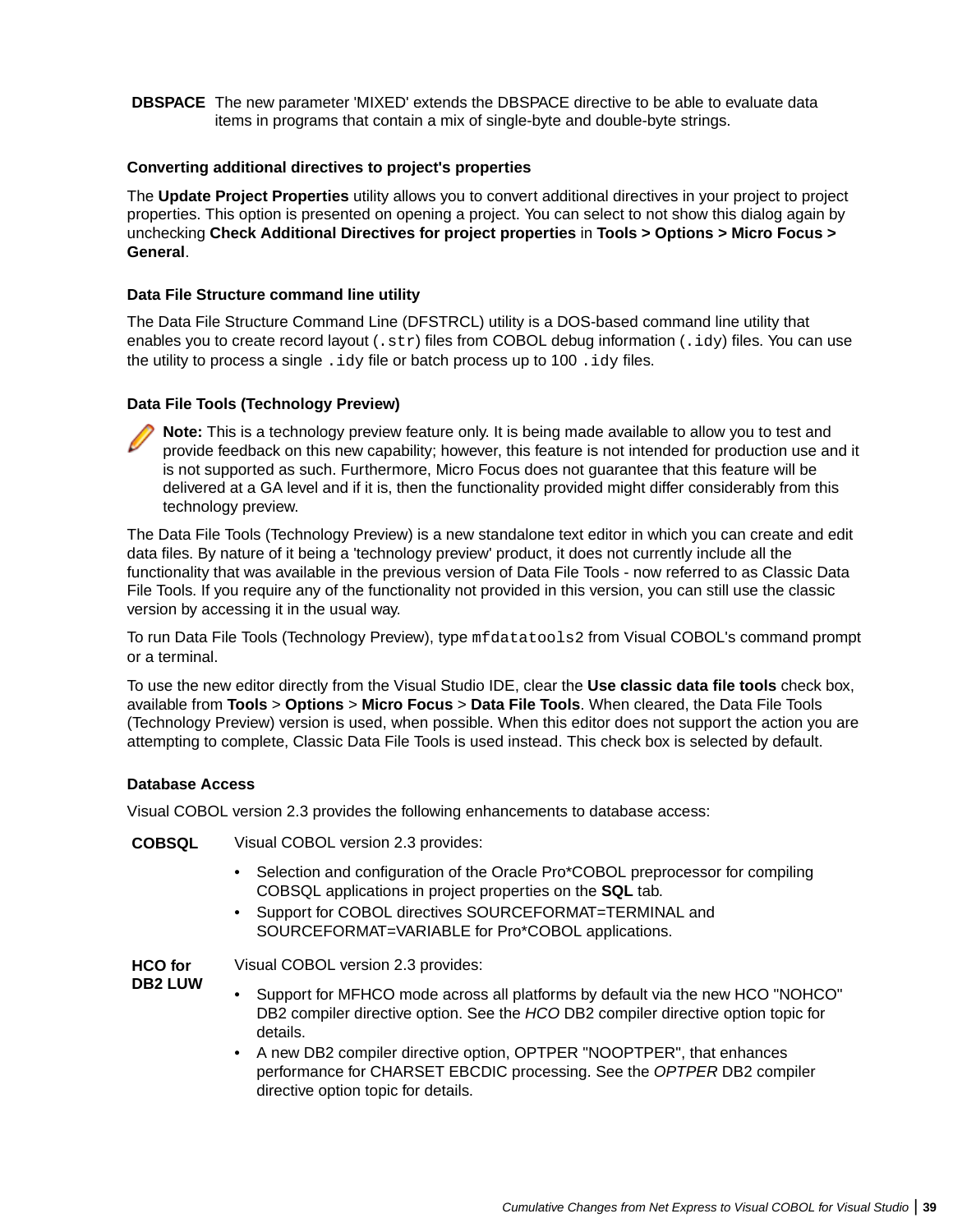• A new DB2 directive option, BINDDIR, which specifies an alternative directory in which to write the DBRM file created during compilation. See the *BINDDIR* DB2 compiler directive option topic for details.

| OpenESQL         | <b>ADO.NET</b>                     | In this release:                                                                                                                                                                                                                                                               |
|------------------|------------------------------------|--------------------------------------------------------------------------------------------------------------------------------------------------------------------------------------------------------------------------------------------------------------------------------|
|                  | <b>Connection</b><br><b>Editor</b> | The ADO.NET Connection Editor has been redesigned using a<br>$\bullet$<br>series of Wizards that guide you through the processes of adding,<br>copying, and removing connections.<br>Context Help is now provided for the main window, and each<br>Wizard page and dialog box. |
|                  | Date/Time<br><b>Processing</b>     | This release provides streamlined datetime processing for ODBC and<br>ADO.NET.                                                                                                                                                                                                 |
|                  | Performance                        | This release includes a new SQL compiler directive option, OPTPER<br>"NOOPTPER", that enhances performance for CHARSET EBCDIC<br>processing. See the OPTPER SQL compiler directive option topic for<br>details.                                                                |
|                  | PL/I                               | This version provides 64-bit support for PL/I on appropriate platforms.<br>See Additional Software Requirements for details.                                                                                                                                                   |
|                  | PostgreSQL                         | In this release, PostgreSQL 9.4 has been tested with OpenESQL and<br>OpenESQL Assistant with the following PostgreSQL software:                                                                                                                                                |
|                  |                                    | <b>Server software</b><br>PostgreSQL EnterpriseDB version 9.4.1-3                                                                                                                                                                                                              |
|                  |                                    | <b>Client software</b><br>psqlODBC driver version 09.03.04.00<br>Npgsql ADO.NET 4.0 driver version 2.2.5<br>$\bullet$                                                                                                                                                          |
|                  |                                    | PostgreSQL 9.4 has been tested with OpenESQL and OpenESQL<br>Assistant on the following Windows platforms:                                                                                                                                                                     |
|                  |                                    | Windows 32-bit<br>Windows 64-bit                                                                                                                                                                                                                                               |
|                  |                                    | Note: Micro Focus provides compatibility for PostgreSQL but<br>does not directly contribute to or support the PostgreSQL<br>open source project. Any issues relating to PostgreSQL<br>functionality should be addressed through an open source<br>support vendor.              |
|                  | <b>SQL Server</b>                  | Visual COBOL version 2.3 provides support for the SQL Server<br><b>OUTPUT</b> clause.                                                                                                                                                                                          |
| <b>XA Switch</b> |                                    | In this release, the XA interface has been redesigned to provide:                                                                                                                                                                                                              |

- **Modules**
- Consistent look and feel for SQL Server, DB2, and Oracle user personalization
- Consistent look and feel for both RM dynamic and static registration (SQL Server, DB2, Oracle, generic one-phase commit)
- Additional support for two instances of the same switch module using Web Services applications via the new XAID compiler directive
- Using a specified XA resource only with batch applications executing under Enterprise Server

#### **File handling**

This release contains the following new configuration options: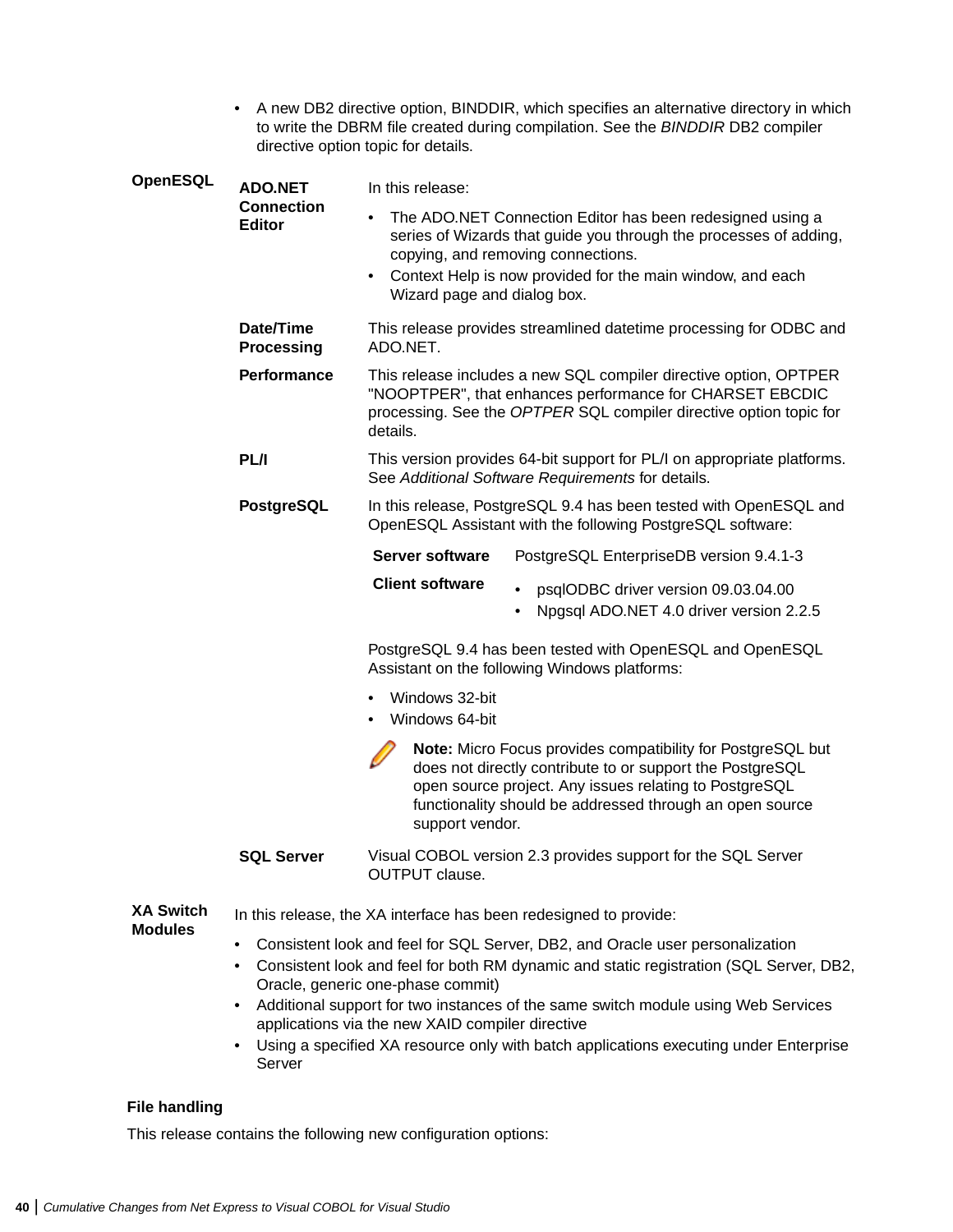- **ACUFH** Enables or disables the use of the ACU file handler (ACUFH), which is required to handle Vision and RM/COBOL indexed files.
- **ESACUFH** Enables or disables the use of the ACU file handler (ACUFH) for file handling operations running under Enterprise Server. ACUFH must also be enabled for this option to take effect.

#### **Library routines**

The following library routines are new in this release:

| <b>CBL MANAGED SESSION GET USERDATA</b> | Retrieves user data saved in the current RunUnit. |
|-----------------------------------------|---------------------------------------------------|
|-----------------------------------------|---------------------------------------------------|

**CBL MANAGED SESSION SET USERDATA** Sets user data in the current RunUnit.

The following library routines contain new parameters in this release:

**CBL\_LOCATE\_FILE** You can now specify a file name that is a null-terminating string, which has resulted in three new values available for the user-mode parameter.

#### **Managed COBOL syntax**

The following enhancements have been made to the managed COBOL syntax:

- The TYPE OF type-name [ANY...] syntax enables you to obtain the System. Type (.NET) or java.lang.Class (JVM) object for a generic class, interface, or delegate.
- The self: or super:  $\frac{1}{2}$  syntax is no longer required to access inherited data within a subclass.
- The ATTRIBUTE-ID syntax enables you to define new attribute types, which can be used in various contexts.

#### **Micro Focus Infocenter**

The Micro Focus Infocenter Web site (*<http://documentation.microfocus.com>*) has been upgraded and now includes the following improvements:

- Scope being persisted when you select a product documentation in the Product Documentation section on the Micro Focus SupportLine Web site and choose to view the documentation in the Micro Focus Infocenter.
- Updated **Scope** settings provides the ability to nest four levels deep when setting a scope.
- Scope being persisted between browser sessions once it has been set.
- Creating automatic scopes using the **Search Topics** icon, .
- A link to change the scope from the search results when there are too many results.
- Improved Boolean search expressions.
- Details included with the search results.
- Help on how to use the Infocenter and how to construct search expressions available using the Infocenter Help button,  $\Omega$ .

#### **Micro Focus Unit Testing Framework**

**Note:** This is a technology preview feature only. It is being made available to allow you to test and provide feedback on this new capability, but it is not intended for production use and is not supported as such. Furthermore, Micro Focus does not guarantee that this feature will be delivered at a GA level and if it is, then the functionality provided might differ considerably from this technology preview. During the preview, you are encouraged to share your feedback and experiences via the Micro Focus community forum - *<http://community.microfocus.com/microfocus/>*).

The Micro Focus Unit Testing Framework is an xUnit style testing framework, available from the command line, for procedural COBOL applications.

It includes much of the architecture you would expect in an xUnit framework. The test runner is a 32- or 64 bit executable that you run from a Visual COBOL command prompt. A test fixture or suite is a COBOL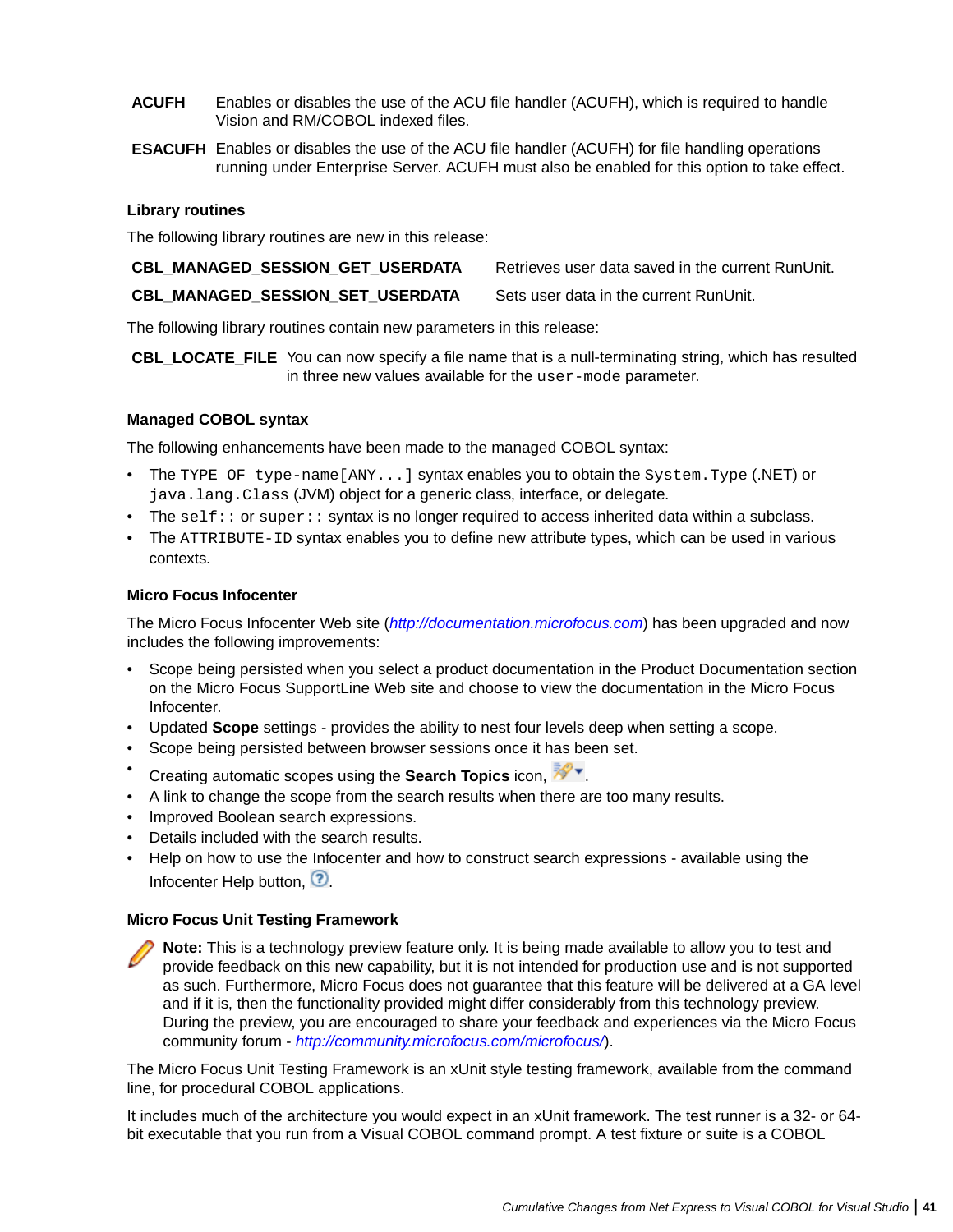program compiled to .dll that can include the setup, the test case code, and the teardown associated with the test case.

Test results are available in a number of formats. By default, results are displayed to screen and to a . txt file, but you can use additional parameters on the command line to produce reports in JUnit format.

#### **Microsoft Azure support**

Visual COBOL support for Microsoft Azure has been updated to version 2.6 of the Microsoft Azure SDK.

Support has been added to the product for making any future versions of the Microsoft Azure SDK available before the next major release of Visual COBOL. Micro Focus will deliver support for these only upon customers' requests.

### **Note:**

**2.3 HotFix 1 update:** This HotFix provides support for version 2.7 of the Microsoft Azure SDK in Visual COBOL for Visual Studio 2013 and 2015.

#### **Personal edition licensing**

This release includes a Personal Edition licensing option for Visual COBOL for Visual Studio 2015.

#### **Preprocessors**

Support has been added in the IDE for enabling and using multiple preprocessors with your projects.

A new page, **Preprocessors**, has been added to the project's and the files' properties of native COBOL applications to enable you to choose one or more preprocessors to use when building your application and to specify their order of execution.

New reporting capability is now available for user preprocessors: resp-main code 18 indicates that a buffer contains a data name to be marked as modified by the immediately preceding preprocessed line. The data name may be qualified and resp-more contains the column information for the reference.

#### **Profiler**

Visual COBOL now provides support for Profiler for native COBOL applications directly from within the IDE. To produce reports, you need to:

- **1.** Enable Profiler in the COBOL property page for a project.
- **2.** Compile your application to apply the changes.
- **3.** Run your application with Profiler to produce the relevant reports.

#### **REST service interfaces**

RESTful service interfaces utilizing JSON as the media type in request and response messages are now supported using the Interface Mapping Toolkit. This enables you to extend COBOL applications using modern transport payloads and protocols.

#### **RM/COBOL Compatibility**

This release includes improved support for RM dialect applications. Please consult with Micro Focus before considering a transition from RM/COBOL to Visual COBOL.

#### **Single file support**

The recommended way to work with files within Visual COBOL is to include them in a project. For situations where you might want to quickly open edit a single file, Visual COBOL now provides support for native COBOL files in the IDE when the file is not opened as part of a project. There is limited support for the IDE editing, compiling and debugging features as full support requires a project file.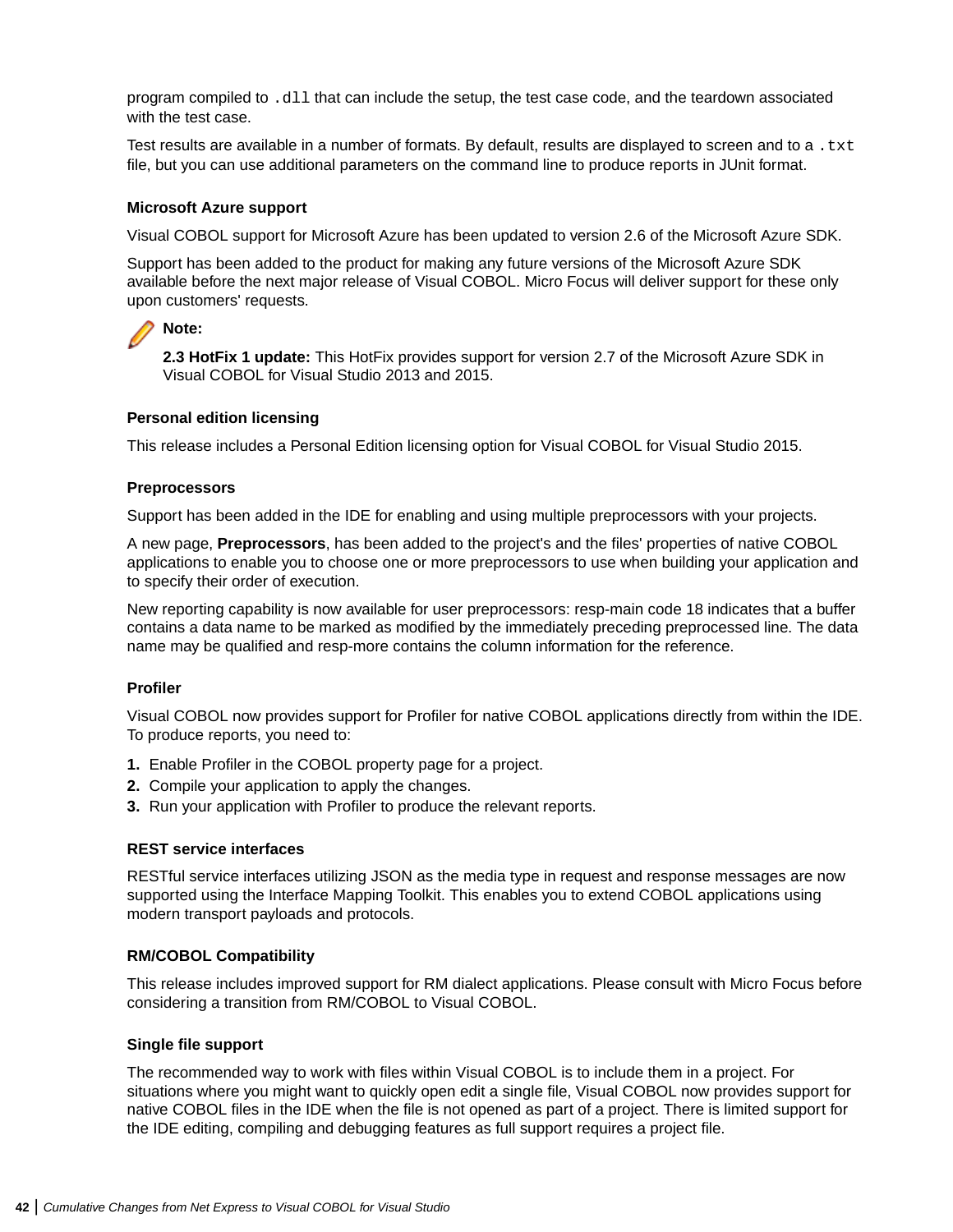To enable full IDE support for single files, Visual COBOL provides a path for creating projects from them right-click such files in the editor, and click **Create COBOL Project**.

#### **Tunables**

Visual COBOL version 2.3 contains the following updates to tunables:

| default cancel mode | A new parameter, and default, has been introduced for this tunable; see<br>default cancel mode for more information.           |
|---------------------|--------------------------------------------------------------------------------------------------------------------------------|
|                     | subsystem_cancel_mode A new parameter has been introduced for this tunable; see<br>subsystem cancel mode for more information. |

#### **Updated run-time system**

COBOL Server has been updated to provide an execution environment capable of running applications that were each built using different development products. A consequence of this is that If your application has a main COBOL executable  $(.exc)$  that was built with a previous version of Visual COBOL, you should ensure that the executable is rebuilt and packaged with the new run-time system. You can rebuild from the IDE or the command line.

Other COBOL subprograms built with previous versions of Visual COBOL are not required to be rebuilt.

# **What was New in Visual COBOL 2.2 Update 2**

Visual COBOL 2.2 Update 2 provided enhancements in the following areas:

- *Visual Studio*
- *Character Set Enhancements*
- *[Code Analysis](#page-43-0)*
- *Database Access*
- *[Micro Focus COBOL enhancements](#page-44-0)*
- *[External Security Facility \(ESF\)](#page-44-0)*
- *Enterprise Server MQ-IMS Bridge*
- *[Tunables](#page-44-0)*

#### **Visual Studio**

Visual COBOL 2.2 Update 2 provides enhancements in the following areas:

- Call Hierarchy support for the Call Hierarchy window has been enhanced and it now shows types and members across the entire solution.
- Debugging enhancements includes enhanced support for the Autos windows for native and managed COBOL, support for querying EBCDIC data in managed code, and support for the standard visualizers for data items and groups in native COBOL.
- Expanded Copybook View (only supported in Visual Studio 2012 and Visual Studio 2013) now supports Intellisense, collapsing and expanding of outlining regions, and code snippets.
- Find All References you can now configure the scope of the Find All References command. The default behavior is to search for references in the current COBOL project and now, you can enable Find All References to search for matches in all managed COBOL projects that are part of your solution.
- Net Express Project Import wizard now includes a number of usability enhancements.
- Run-time configuration you can now use the application configuration file, Application.config, in native COBOL projects to set all run-time tunables.

#### **Character Set Enhancements**

The following character sets, available using the MFCODESET environment variable, have been enhanced or added in this release: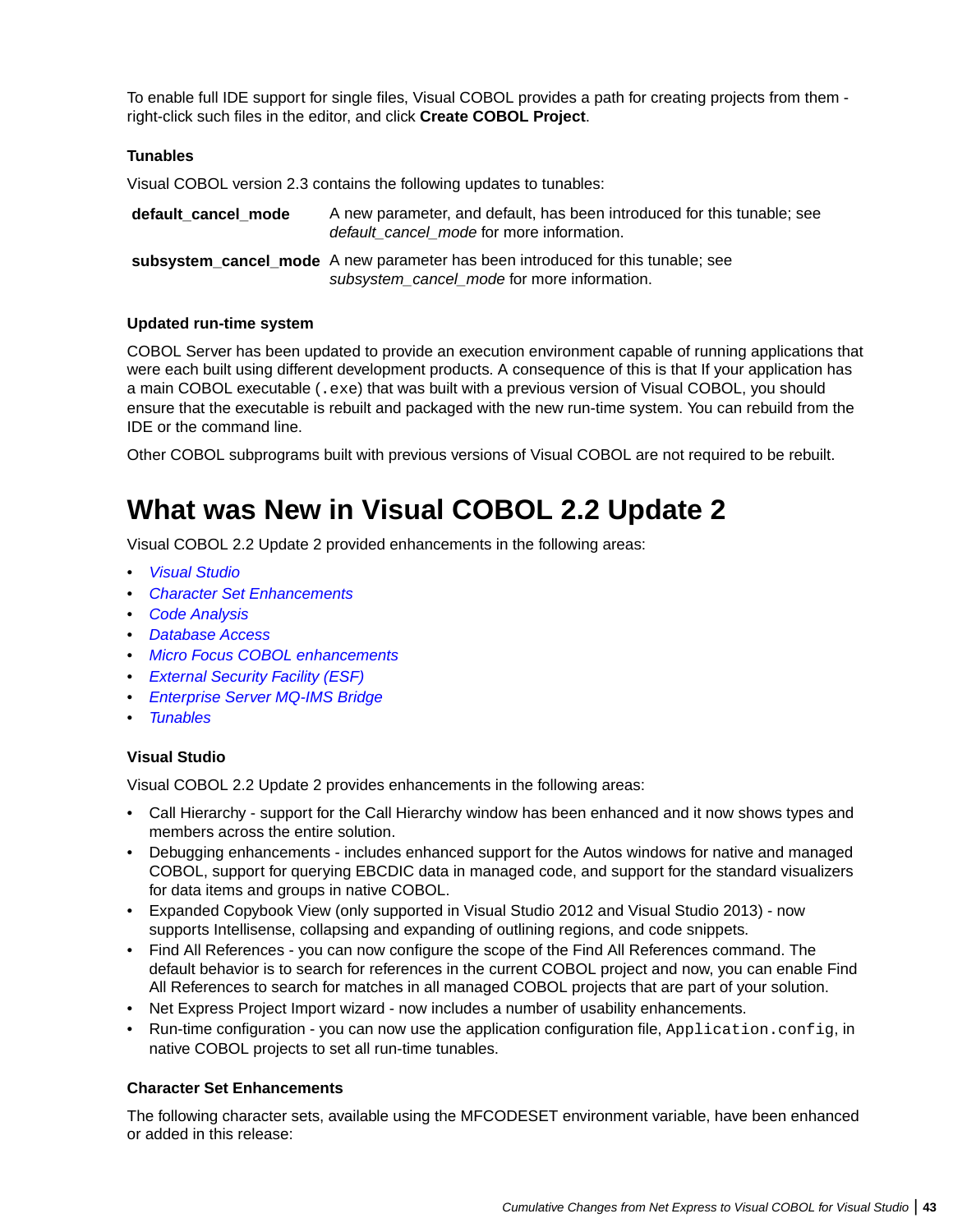- <span id="page-43-0"></span>• Thai Extended (0066) - new
- Korean (0082)
- Simplified Chinese (0086)
- Traditional Chinese (0886)

There are also a number of double-byte character sets that are now capable of mixed single-byte and double-byte character conversion; see the definition of MFCODESET in *Environment Variables in Alphabetical Order* for more information.

#### **Code Analysis**

Visual COBOL for Visual Studio can produce the following COBOL reports:

- Dead Code finds unreferenced items or any piece of code that can't be reached during execution.
- Unreferenced Data finds any data items that are not explicitly referenced in the Procedure Division of a program.
- Undeclared Procedures finds any procedures that are referred to but not defined.
- Copybook Structure displays the hierarchy of any copybooks defined in a program.
- Program Statistics provides general information, such as number of source code lines, number of data items, and size of data items.
- Unexecuted Procedures finds any procedures that are defined but not referred to.

#### **Database Access**

The following new features are available in database access support:

**COBSQL** In Visual Studio:

- Pro\*COBOL support you can now select and configure the Pro\*COBOL COBSQL preprocessor for compiling COBSQL applications on the **SQL** tab in the project's properties.
- KEEPCOMP the new KEEPCOMP directive resolves COMP/COMP-5 issues with Oracle applications on little-endian platforms.
- **HCO for DB2** Visual COBOL version 2.2 Update 2 introduces GEN-HV-FROM-GROUP a new DB2 **LUW** ECM compiler directive option, that generates host variables for all elementary data items when a multiple-level group variable is used in a FETCH or singleton SELECT DB2 statement.
- **OpenESQL** This version provides the following new OpenESQL features:
	- Support for SQL Server 2014.
	- New SQL Compiler directive options:
		- DETECTDATE=SERVER resolves host variables alignment with column data types in an SQL table.
		- GEN-HV-FROM-GROUP generates host variables for all elementary data items when a multiple-level group variable is used in a FETCH or singleton SELECT SQL statement.
	- Sample applications the following native COBOL SQL sample applications are new with this version:
		- Get Diagnostics demonstrates how to use GET DIAGNOSTICS EXEC SQL calls to get diagnostic information from various DBMSs.
		- LOB Data Types Demonstrates how to INSERT and SELECT LOB data in a native application using various DBMSs.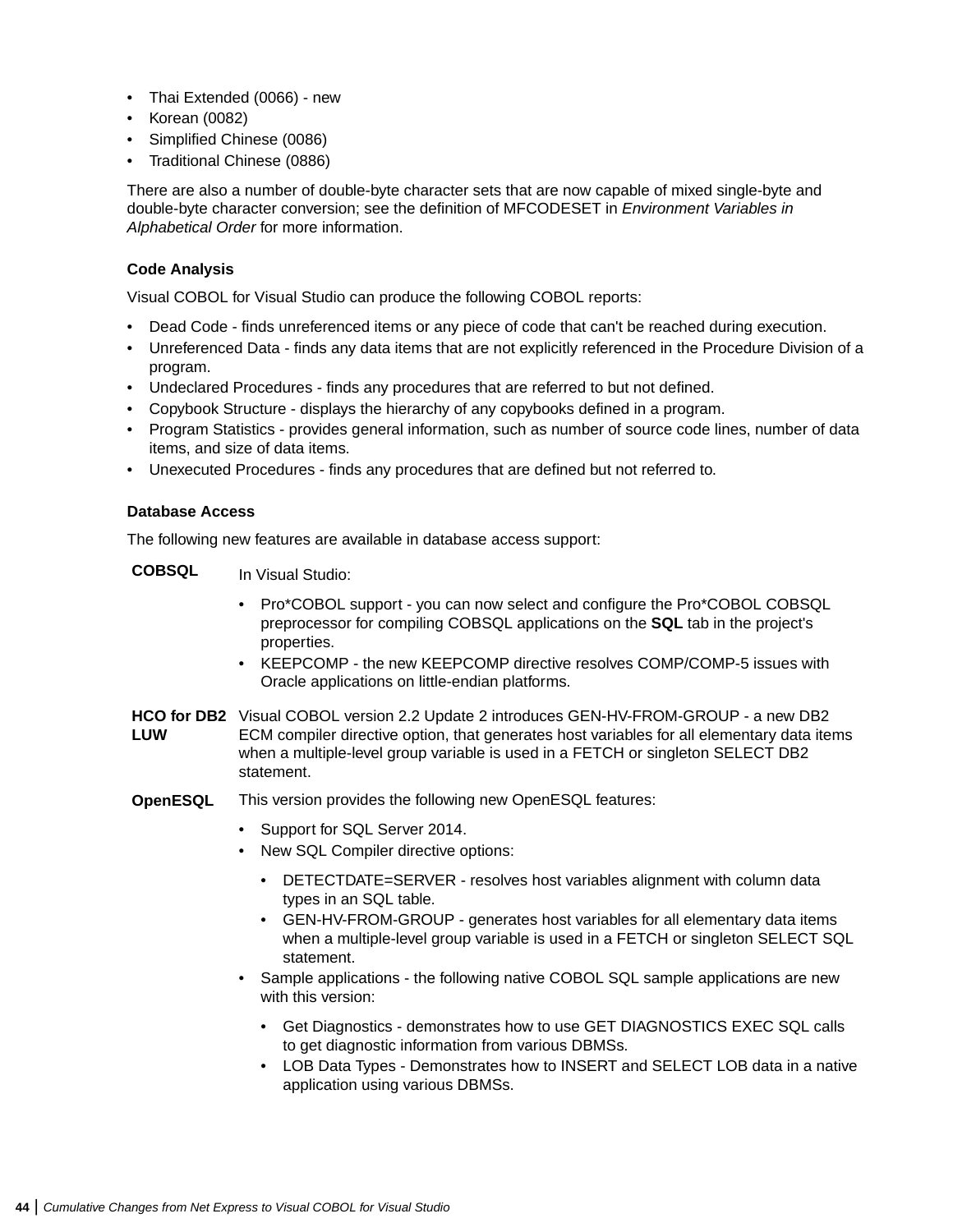<span id="page-44-0"></span>**XA switch modules Restriction:** This feature applies only when the Enterprise Server feature is enabled.

The following XA switch module updates are available in this version:

- Oracle switch module:
	- Supports User Impersonation when statically registered.
	- Enables you to specify which XA resource definitions use User Impersonation.
	- Now compiled with one source file, rather than two.
- SQL Server switch module:
	- Enables you to specify which XA resource definitions use User Impersonation.
	- Now compiled with one source file, rather than two.

#### **Micro Focus COBOL enhancements**

The following enhancements have been made to Micro Focus COBOL:

- The following phrases have been added to the XML GENERATE statement:
	- NAME
	- TYPE
	- SUPPRESS
- The following intrinsic functions have been added:
	- ULENGTH
	- UPOS
	- USUBSTR
	- USUPPLEMENTARY
	- UVALID
	- UWIDTH

#### **External Security Facility (ESF)**

The Enterprise Server External Security Facility (ESF) now supports caching the results of some security queries. This can improve the performance of enterprise server instances and of the MFDS when they are configured to use external security.

To enable caching, you need to set non-zero values for the **Cache limit** (maximum size of the cache) and **Cache TTL** (Time To Live, or how long before a cached result expires) settings on the **MFDS Security** tab, the **Default ES Security** tab, or on the **Security** tab for an individual enterprise server. (Currently, the cache settings for Security Managers have no effect; you need to set cache parameters on one of the three Security pages mentioned earlier.)

For more information, see *<http://supportline.microfocus.com/examplesandutilities/doxygen/caching.html>*.

#### **Enterprise Server MQ-IMS Bridge**

At Visual COBOL 2.2 Update 2 the Enterprise Server MQ-IMS Bridge was supported at GA level. It had previously (from Visual COBOL 2.2 Update 1) been available as a Technology Preview item only.

#### **Tunables**

Visual COBOL 2.2 Update 2 includes the following new tunable:

• reduce\_java\_signals - specifies the options that are passed to a JVM when mixing Java and COBOL.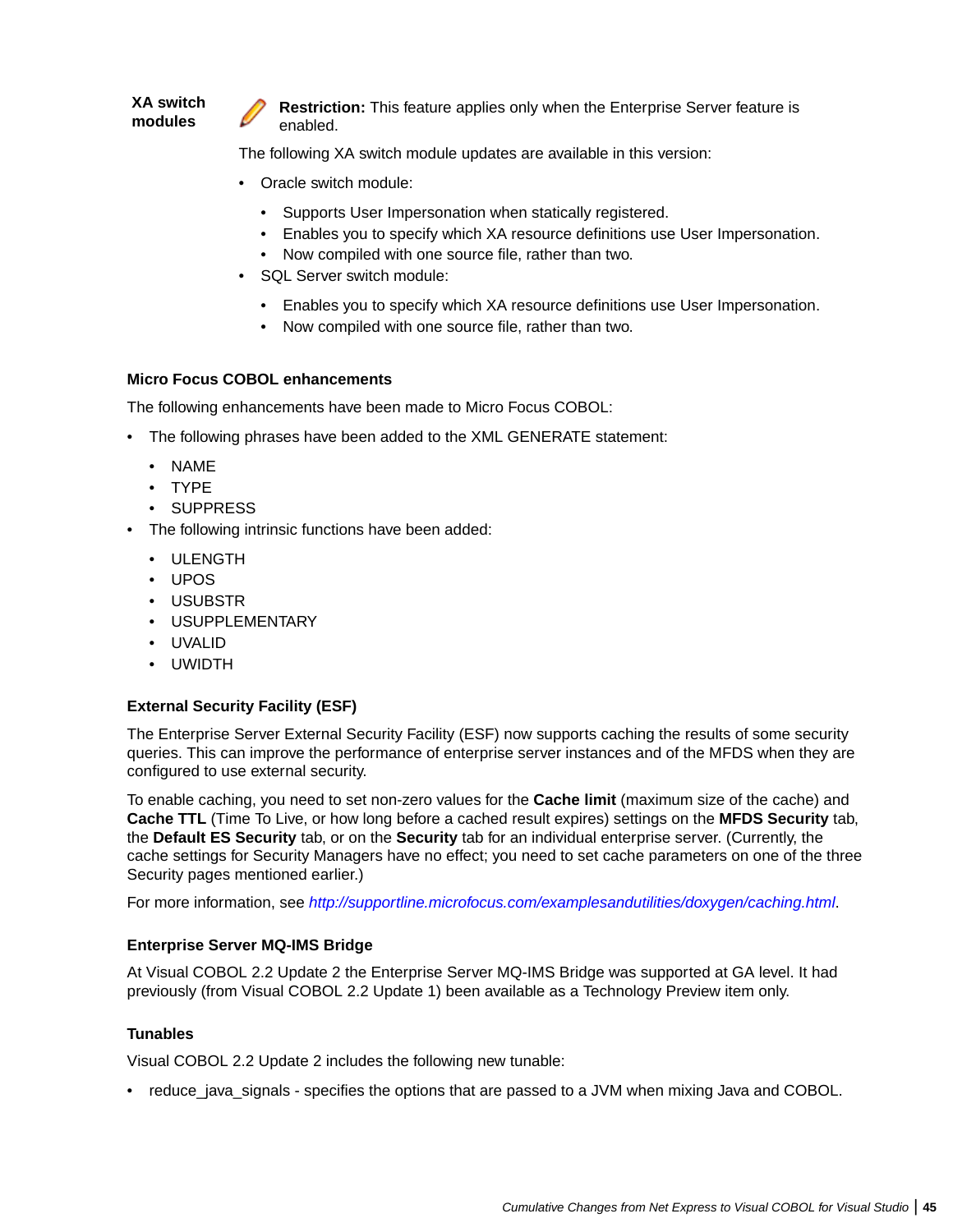## **What was New in Visual COBOL 2.2 Update 1**

Visual COBOL 2.2 Update 1 provided enhancements in the following areas:

- *Visual Studio IDE*
- *[Micro Focus Heartbleed Update](#page-46-0)*
- *[ACUCOBOL-GT Compatibility](#page-46-0)*
- *[COBOL Source Information](#page-46-0)*
- *[Compare and Synchronization Monitor](#page-46-0)*
- *[Compiler Directives](#page-46-0)*
- *[Database Access](#page-47-0)*
- *[Enterprise Server Integration in the IDE](#page-47-0)*
- *[Enterprise Server MQ-IMS Bridge \(Technology Preview\)](#page-47-0)*
- *[Environment Variables](#page-47-0)*
- *[Fileshare Recovery](#page-48-0)*
- *[Line Numbering for COBOL Programs](#page-48-0)*
- *[Managed COBOL Syntax](#page-48-0)*
- *[Rumba Integration with Visual Studio](#page-48-0)*
- *[Run-time Launch Configuration Files](#page-48-0)*

#### **Visual Studio IDE**

Visual COBOL 2.2 Update 1 provided the following enhancements to COBOL support in the IDE:

| <b>Expanded</b><br><b>Copybook View</b> | (Visual Studio 2012 and 2013 only.) The Expanded Copybook View functionality in the<br>editor was added in the 2.2 release and this was enhanced in 2.2 Update 1 so it is now<br>possible to debug into the expanded copybooks. The functionality includes:                                                                                                                                                                                                                                                                                                                      |
|-----------------------------------------|----------------------------------------------------------------------------------------------------------------------------------------------------------------------------------------------------------------------------------------------------------------------------------------------------------------------------------------------------------------------------------------------------------------------------------------------------------------------------------------------------------------------------------------------------------------------------------|
|                                         | Stepping inline in the expanded copybook view when debugging - when stepping<br>$\bullet$<br>into or hitting a breakpoint in the copybook, the copybook automatically expands.<br>You can disable this feature from the IDE preferences.<br>Showing Pinned Data tips inside the expanded copybook.<br>٠<br>Support for QuickWatch and Add Watch inside the expanded copybook.<br>$\bullet$<br>Executing some of the debugger commands from the context menu from the<br>٠<br>expanded copybook view - for example, Show Next Statement, Run To Cursor<br>and Set Next Statement. |
|                                         | Some limitations apply.                                                                                                                                                                                                                                                                                                                                                                                                                                                                                                                                                          |
| <b>Call Hierarchy</b>                   | (Visual Studio 2012 and 2013 only.) Visual COBOL now supports the Visual Studio<br><b>Call Hierarchy</b> window for analyzing COBOL PERFORM statements.                                                                                                                                                                                                                                                                                                                                                                                                                          |
| <b>Find All</b><br><b>References</b>    | The Find All References functionality now works for managed OO COBOL code.                                                                                                                                                                                                                                                                                                                                                                                                                                                                                                       |
| <b>Navigation</b>                       | You can now use Alt+Shift+Up Arrow (or Down Arrow) to navigate the variables in the<br>editor.                                                                                                                                                                                                                                                                                                                                                                                                                                                                                   |
|                                         | You can use the drop-down types and members to navigate to the different sections<br>(Linkage section, File section etc.) in your source files.                                                                                                                                                                                                                                                                                                                                                                                                                                  |
| <b>Project Details</b><br><b>Window</b> | The Project Details Window now includes columns showing the COBOL dialect of the<br>files and the SQL properties set on them.                                                                                                                                                                                                                                                                                                                                                                                                                                                    |
| <b>Run-Time</b><br>Configuration        | You can now use the application configuration file (application.config) in<br>$\bullet$<br>native COBOL projects to specify some additional settings such as the search order                                                                                                                                                                                                                                                                                                                                                                                                    |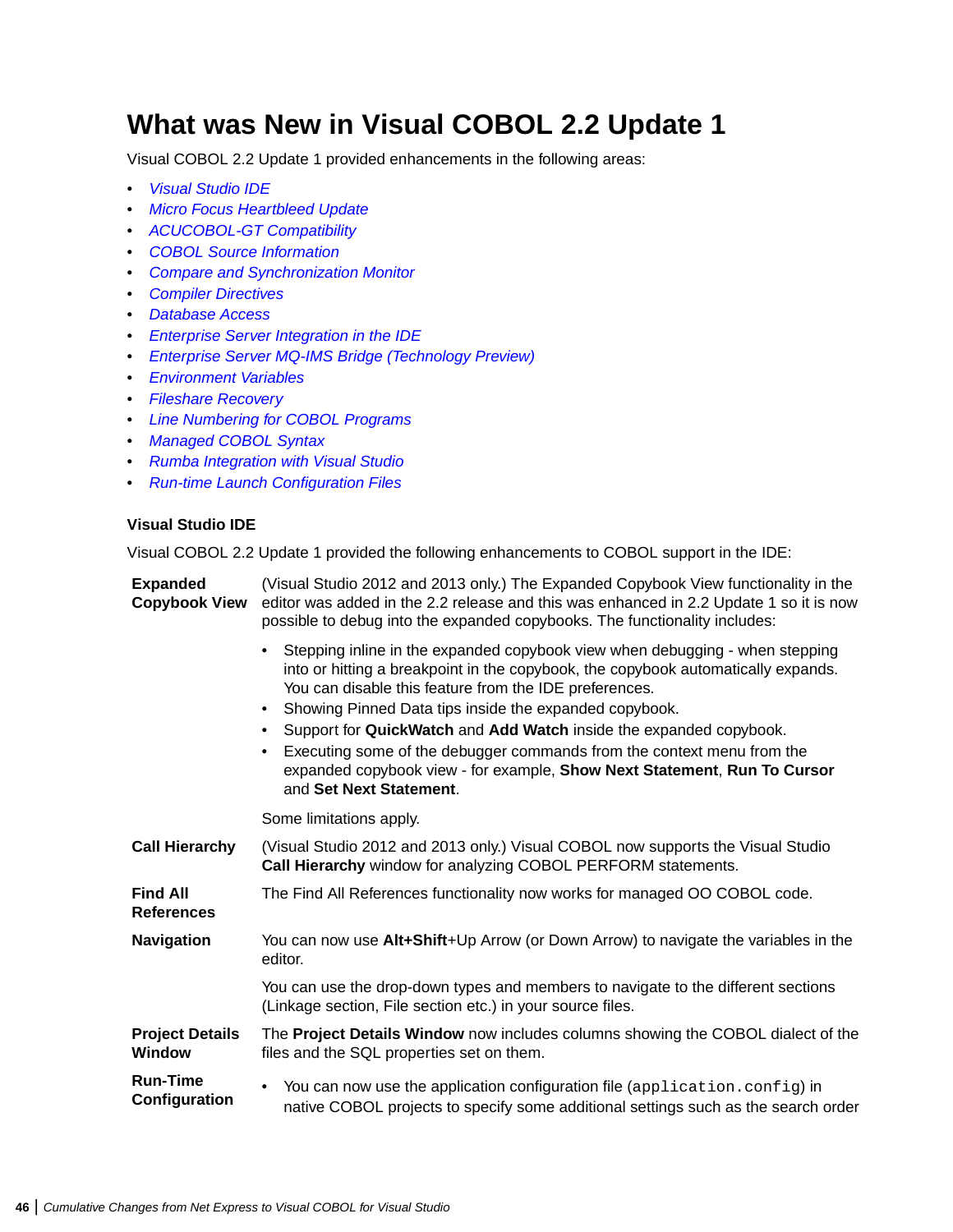<span id="page-46-0"></span>

|                                    | for called programs, command line handling, or file handling. You can do this from<br>the new Run-Time Configuration tab.<br>When an executable is built using the IDE, the application configuration file is<br>$\bullet$<br>automatically copied to the output folder and is renamed as <executable-base-<br>name&gt;.exe.mfgcf.</executable-base-<br>                                                                                                                           |
|------------------------------------|------------------------------------------------------------------------------------------------------------------------------------------------------------------------------------------------------------------------------------------------------------------------------------------------------------------------------------------------------------------------------------------------------------------------------------------------------------------------------------|
| <b>Samples</b>                     | Visual COBOL 2.2 Update 1 includes the following new samples:                                                                                                                                                                                                                                                                                                                                                                                                                      |
|                                    | Airport Demo (managed) - shows how to create a COBOL WCF REST service and<br>$\bullet$<br>then use a client application to consume it.<br>Airport Demo (native) - a basic lookup program that reads the information about<br>airports from a .dat file and outputs the distance between two airports.                                                                                                                                                                              |
|                                    | The Sandcastle sample has been updated and now uses Sandcastle Help File Builder<br>v1.9.8.0.                                                                                                                                                                                                                                                                                                                                                                                      |
| <b>Solution</b><br><b>Explorer</b> | (Visual Studio 2012 and 2013 only.) Support is now available in Solution Explorer for<br>the following features:                                                                                                                                                                                                                                                                                                                                                                   |
|                                    | Errors and warnings filters - click the arrow next to the $\boxed{\circ}$ (Pending Changes<br>Filter) icon in the Solution Explorer toolbar, and either click <b>@Errors Filter</b> or<br>Errors and Warnings Filter to show the files that result in errors or also cause<br>warnings.<br>Searching in Solution Explorer - You can use the search field in Solution Explorer to<br>$\bullet$<br>search for files in your solution. Searching also finds copybooks in the copybook |

#### **Micro Focus Heartbleed Update**

The OpenSSL library used in this product was updated to version 1.0.1g to fix the "Heartbleed" vulnerability with TLS heartbeat requests.

#### **ACUCOBOL-GT Compatibility**

The following ACUCOBOL-GT support has been added in this release:

**-Di compiler option** The -Di compiler option, which initializes Working-Storage data items based in their type, is now supported.

dependency view even if they are not part of any of the projects in the solution.

#### **COBOL Source Information**

The **Quick Browse** option is now available as a context menu command in the editor.

#### **Compare and Synchronization Monitor**

With the release of Visual COBOL 2.2 Update 1, the Compare and Synchronization Monitor has been updated to version 2.

Version 2 is greatly improved in terms of performance, especially during initial checkout of partitioned data sets or when synchronizing a large number of members. Also, the user interface has been improved, and some of the functions available in the old version have now changed or become obsolete.

#### **Compiler Directives**

The following Compiler directives have been added in this release: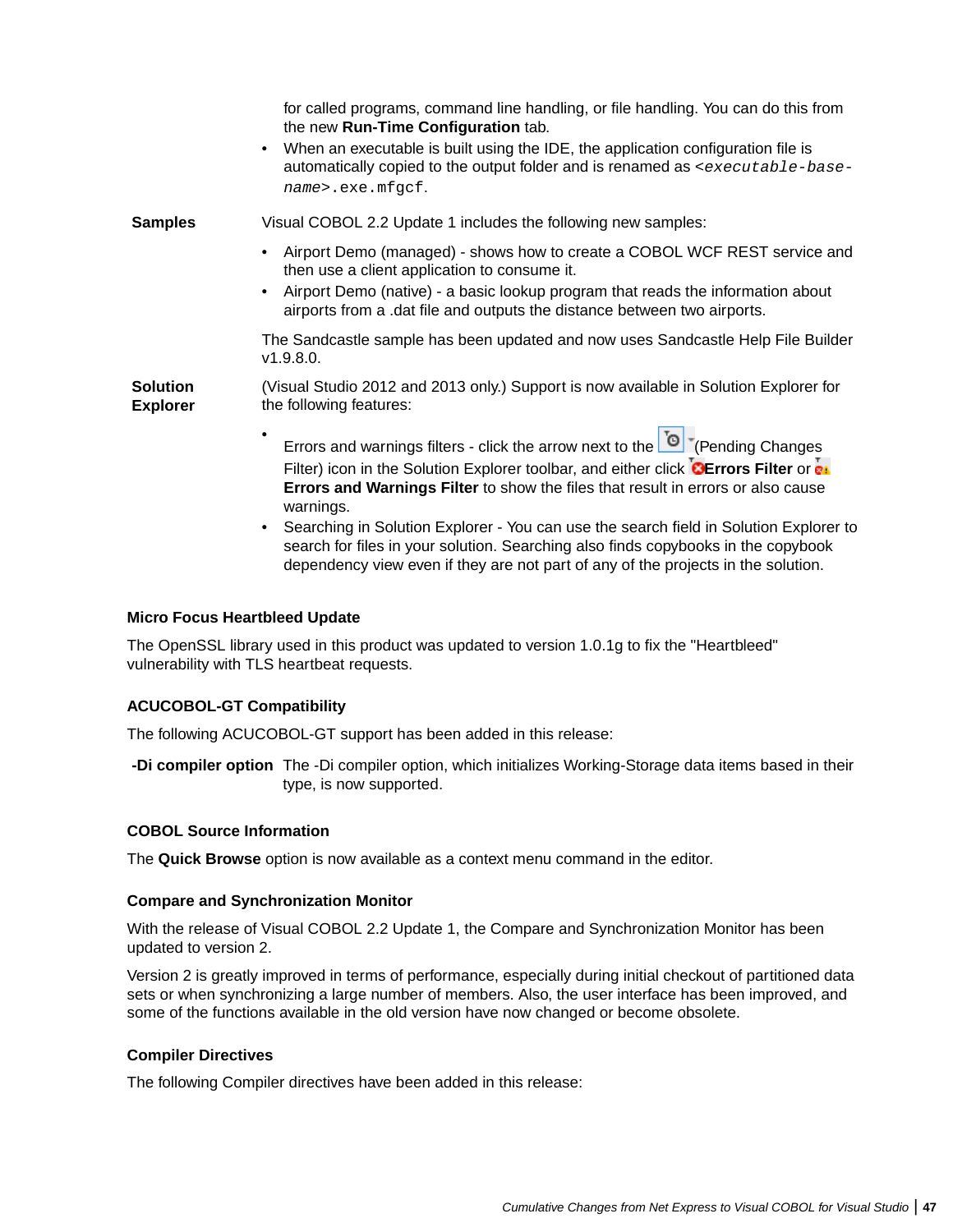- <span id="page-47-0"></span>**ILPARAMS** Determines the way in which you call a method that contains an array as its last receiving parameter.
- **INIT-BY-**Initializes Working-Storage Section data items to a default value, according to their type.
	- Alphabetic, alphanumeric, alphanumeric edited, and numeric edited items are initialized to spaces.
		- Numeric items are initialized to zero.
		- Pointer items are initialized to null.
		- Index items are initialized to the value 1.

#### **Database Access**

The following new features have been added as part of database access support:

**TYPE**

- **DB2 ECM** Support added for DB2 LUW version 10.5.
	- Enhanced RETURN-CODE processing.

- **OpenESQL** Enhanced internationalization support for UNICODE, DBCS and MBCS.
	- Enhanced GET DIAGNOSTICS statement support.
	- Enhanced LOB support for CLOB, BLOB and DBCLOB data types.
	- ADO.NET connection editor now provides context help.
	- Enhanced IDE support for OPTION directives.
	- Now provides support for the creation of save points and rolling back to save points.

**XA Switch Modules**

**Restriction:** This feature applies only when the Enterprise Server feature is enabled.

- New two-phase commit module for SQL Server based on Microsoft's XA switch. This provides support for xa\_recover.
- Support for DB2 LUW version 10.5.
- Support for Oracle version 12.1.

#### **Enterprise Server Integration in the IDE**

You can now use the context menu for the servers in Server Explorer to enable the display of the Enterprise Server log information in the Output window.

#### **Enterprise Server MQ-IMS Bridge (Technology Preview)**

**Note:** At Visual COBOL 2.2 Update 1 this was provided as a technology preview feature only. It was made available to allow you to test and provide feedback on this new capability; however, this feature was not intended for production use and was not supported as such.

Visual COBOL version 2.2 Update 1 provided support that enables WebSphere MQ applications to communicate with IMS applications in an Enterprise Server region.

#### **Environment Variables**

The following environment variable has been added in this release:

**strictvsam** strictvsam enables strict mainframe emulation when processing VSAM files.

When set to ON and running under mainframe emulation, file status 37 is returned for an existing VSAM file when opened for OUTPUT if the file has data or previously had data written to it, or if the file is of a different format to the file on disk. When set to OFF, file status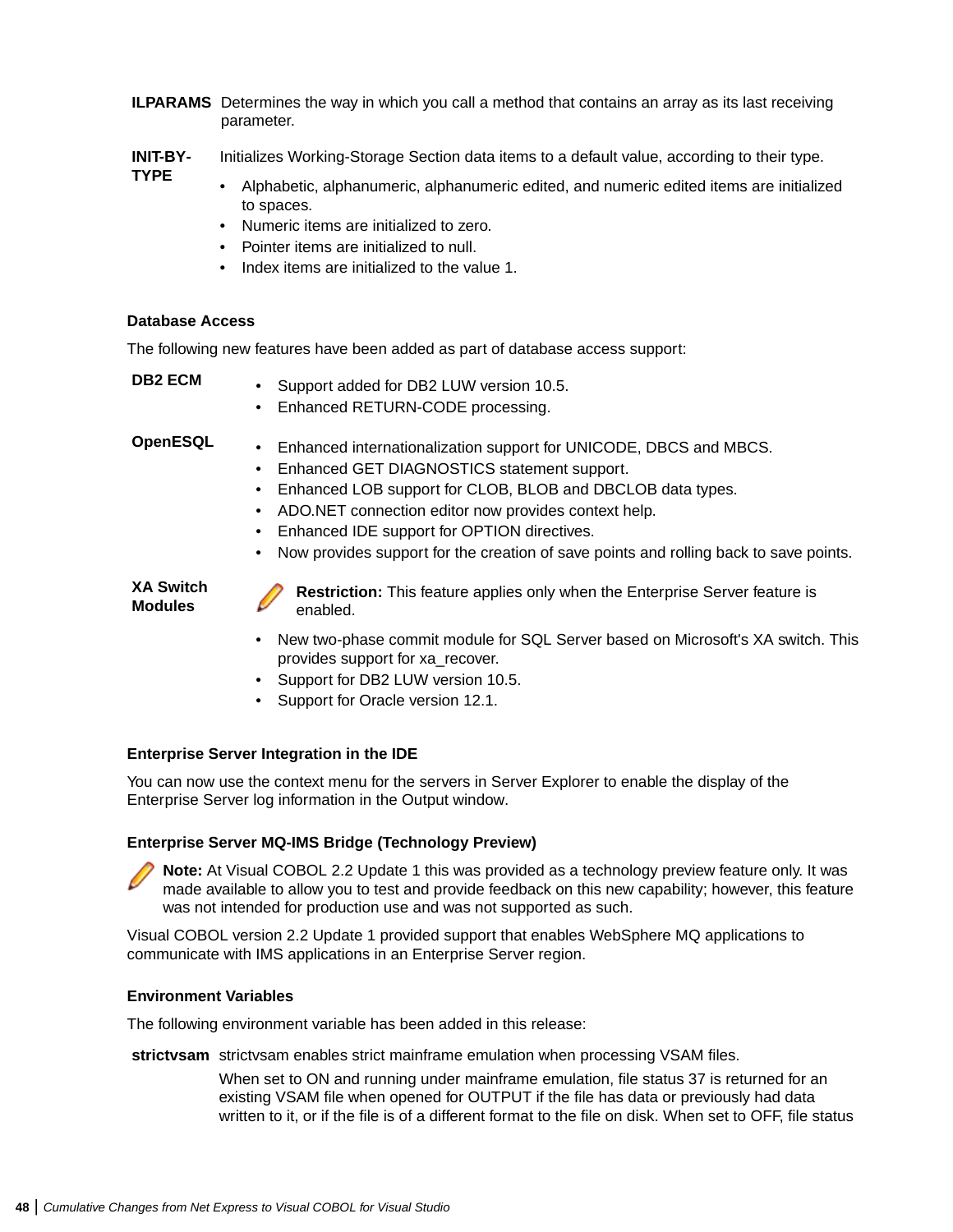0 is returned and a new file is created when an existing VSAM file is opened for OUTPUT. This variable is set to OFF by default.

#### <span id="page-48-0"></span>**Fileshare Recovery**

Recovery of Fileshare data files has been enhanced.

Rollback recovery is a faster process that aims to fix the files from their failed state.

This process cannot be used in all scenarios, but a new user exit has also been introduced that allows you to programmatically control which files you wish to recover with this process.

Hot backups are also a new introduction, which allow you to perform a backup without having to shut down Fileshare.

#### **Line Numbering for COBOL Programs**

Visual COBOL version 2.2 Update 1 provided options for auto-inserting or removing line numbers in source files open the editor. Features include:

• COBOL numbering - line numbers are inserted in the sequence area of the code (columns  $1 - 6$ ), starting by default at 000100 at the first line, incrementing by 100 by default.

Micro Focus recommends that you use COBOL numbering only if your files are in fixed or variable source format.

• Standard numbering - line numbers are inserted immediately to the right of area B, in columns 73 - 80, starting by default at 00000100 at the first line, incrementing by 100 by default.

Micro Focus recommends that you use Standard numbering only if your files are in fixed format.

• The **Renumber** and **Unnumber** commands available from the context menu in the editor.

#### **Managed COBOL Syntax**

Visual COBOL version 2.2 Update 1 includes the following enhancements to the managed COBOL syntax:

| the method signature                  | <b>Specifying parameters in</b> You can now specify passing parameters and returning items in the method<br>signature, instead of using a Procedure Division header. This applies to<br>methods, indexers, iterators, constructors and delegates. |
|---------------------------------------|---------------------------------------------------------------------------------------------------------------------------------------------------------------------------------------------------------------------------------------------------|
| <b>CONSTANT keyword</b>               | Use the CONSTANT keyword on a field to protect it from being altered.                                                                                                                                                                             |
| <b>Operations on string</b><br>fields | You can now use the STRING, UNSTRING and INSPECT statements on<br>fields of type string.                                                                                                                                                          |

#### **Rumba Integration with Visual Studio**

Visual Studio now offers context menu commands for launching the Rumba mainframe display (Desktop or embedded) from Solution Explorer or from Server Explorer. The embedded Rumba display now provides keyboard mapping and color settings.

You can use the display of choice both in debugging and when running applications.

#### **Run-time Launch Configuration Files**

Use a run-time launch configuration file to ensure an application can be launched when it is deployed in a separate location to the run-time system (in the case of dynamically bound applications), or when the licensing daemon is not already running.

### **What was New in Visual COBOL 2.2**

Visual COBOL 2.2 provided enhancements in the following areas: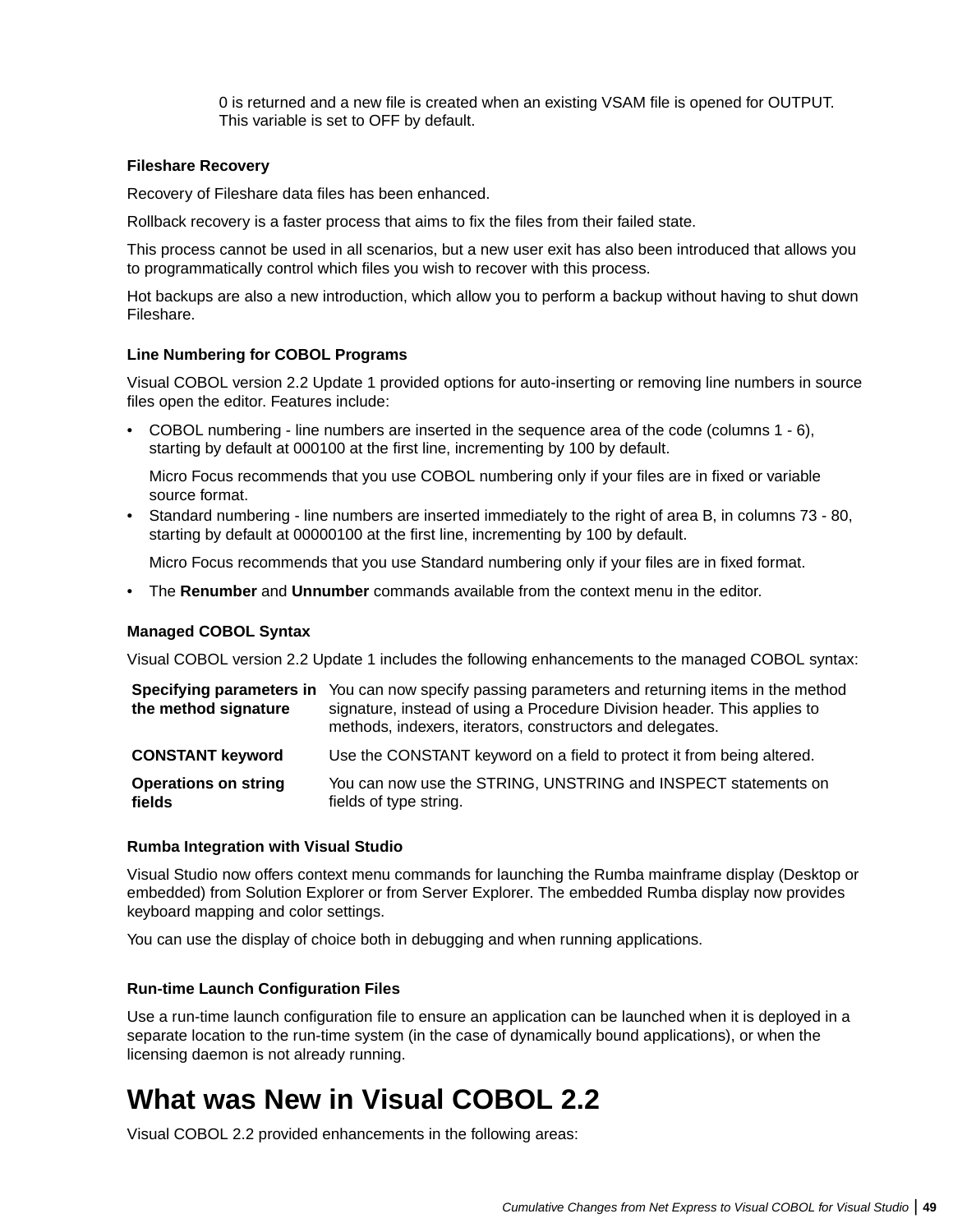- *Enhancements for Visual COBOL 2.2 for Visual Studio 2012*
- *[ACUCOBOL-GT Compatibility](#page-50-0)*
- *[RM/COBOL Compatibility](#page-51-0)*
- *[Application Configuration](#page-51-0)*
- *[COBOL Source Information \(CSI\)](#page-51-0)*
- *[Compiler Directives](#page-51-0)*
- *[Consolidated Tracing Facility](#page-51-0)*
- *[Converting Net Express Projects](#page-52-0)*
- *[Enhanced Accept and Display Statements](#page-52-0)*
- *[Debugging](#page-52-0)*
- *[Grouping Files in Virtual Folders in Solution Explorer](#page-53-0)*
- *[File Handling](#page-53-0)*
- *[Interface Mapping Toolkit](#page-53-0)*
- *[Managed COBOL](#page-53-0)*
- •
- *[Searching in Copybooks](#page-54-0)*
- *[COBOL Editor Enhancements](#page-54-0)*
- *[Upgrading from Net Express to Visual COBOL](#page-54-0)*
- *[WCF REST Service Application projects](#page-55-0)*
- *[Microsoft Windows Azure](#page-55-0)*
- *[XML Extensions](#page-55-0)*

#### **Enhancements for Visual COBOL 2.2 for Visual Studio 2012**

The following enhancements are applicable to Visual COBOL for Visual Studio 2012:

- Copybook Dependencies Solution Explorer shows a tree view of the dependencies of the COBOL programs and copybooks on copybooks in a project to help you navigate easily around the source code.
- Expanded Copybook View: Technical Preview The COBOL editor supports showing the contents of copybooks inline at the place where they are referenced in a program or a copybook. Features include:
	- Support for copybooks referenced using any of the following statements COPY, -INC, ++INCLUDE, EXEC SQL INCLUDE.
	- Support for editing copybooks in the expanded copybook view (except for copybooks shown with replaced values or such for which the user does not have write access).
	- For copybooks referenced using a COPY... REPLACING statement, you can show either the original contents of the copybook file or show its contents with replaced values. The expanded copybook view with replaced values is read-only which is indicated by a yellow background color.

**Note:** You can configure the background color of the read-only view from **Tools > Options > Environment > Fonts and Colors**, and changing the background color for the **COBOL Read-Only Background** item.

- **Go To Definition**, **Find All References**, navigation using the drop-down types and members, and navigating to an error from the **Error List** window all find results or locate information in the expanded copybook view.
- Support for Intellisense and code snippets when editing copybooks in the expanded copybook view.
- Support for the Visual Studio outlining feature (collapsing and expanding regions of code) within the expanded copybook view and for regions that include expanded copybooks.

**Note:** The following limitations apply to the expanded copybook view:

• Bookmarks are not supported in the expanded copybook view. You can add bookmarks in copybooks that are opened as standalone files.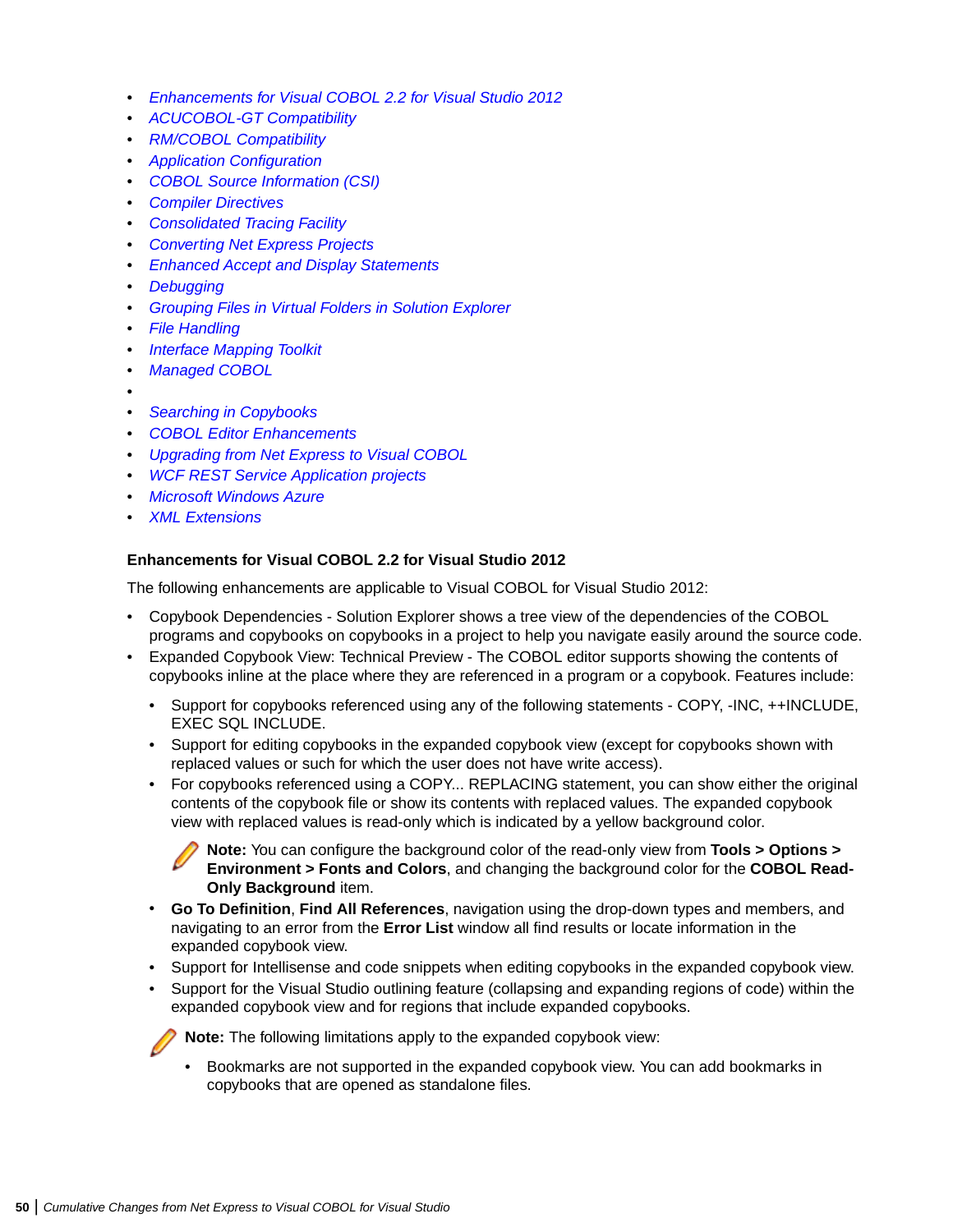- <span id="page-50-0"></span>• It is not possible to edit copybooks referenced through a COPY... REPLACING statement in expanded copybook view when the view shows the replaced values. In this case, the expanded copybook view is read-only.
- The read-only status of expanded copybooks is not preserved when you close the project. Next time you open the project, the copybook is shown in the Expanded Copybook view but not as read-only.
- If you used the OF or IN phrases with a COPY statement, it is not possible to show the corresponding copybook in the Expanded Copybook view or open it using the **Open "CopybookName" in New Window** command if the copybook is stored in a library file (where you have used the COPYLBR Compiler directive).
- Navigating to items in the expanded copybook view is not supported from the **Class View** or using the **Navigate To** command.
- References to file locations in the output windows such as pointing to the build output, or in the results received by **Find in Files**, do not point to items in the expanded copybook view.
- Selecting the currently selected statement in the call stack in an expanded copybook may show the actual copybook. You can use the **Show Next Statement** command of the debugger to return the actual expanded copybook position.
- The Breakpoints window always shows the line number of a breakpoint within the file containing it, not the line number within expanded copybook view.
- The **Call Stack**, **Threads** and **IntelliTrace** windows all display line numbers corresponding to the file containing the statement, not the line number within expanded copybook view.
- If you move the caret to an invalid position in the expanded copybook view, the **Set Next Statement** command will display an 'Unable to set the next statement to this location' error message and the copybook will be opened as a separate document.
- When stepping through managed code, if the next statement to step onto is within the same class or program, and on the same line number, but in a different source file, the debugger steps over that statement. For example, if you try to step from line 10 of Program1.cbl to line 10 of Copybook1.cpy, the debugger steps over the statement in the copybook.

### **ACUCOBOL-GT Compatibility**

The following enhancements are applicable to Visual COBOL:

- Accessing data files through AcuServer You can now access your ACUCOBOL-GT data files, both sequential and Vision files, through AcuServer.
- Standard library routines Support for the following library routines has been added:
	- C\$GETPID
	- C\$JUSTIFY
	- C\$LIST-DIRECTORY
	- C\$LOCKPID
	- C\$REGEXP
	- C\$RUN
	- C\$SLEEP
	- C\$SYSTEM
	- C\$TOLOWER
	- C\$TOUPPER
	- I\$IO
- Using Vision files with Micro Focus Data File Tools You can now use some of the Data File Tools functionality with Vision files. You can:
	- Convert Vision files to Micro Focus format using the Data File Converter and the DFCONV command line utility.
	- Edit Vision files using the Data File Editor.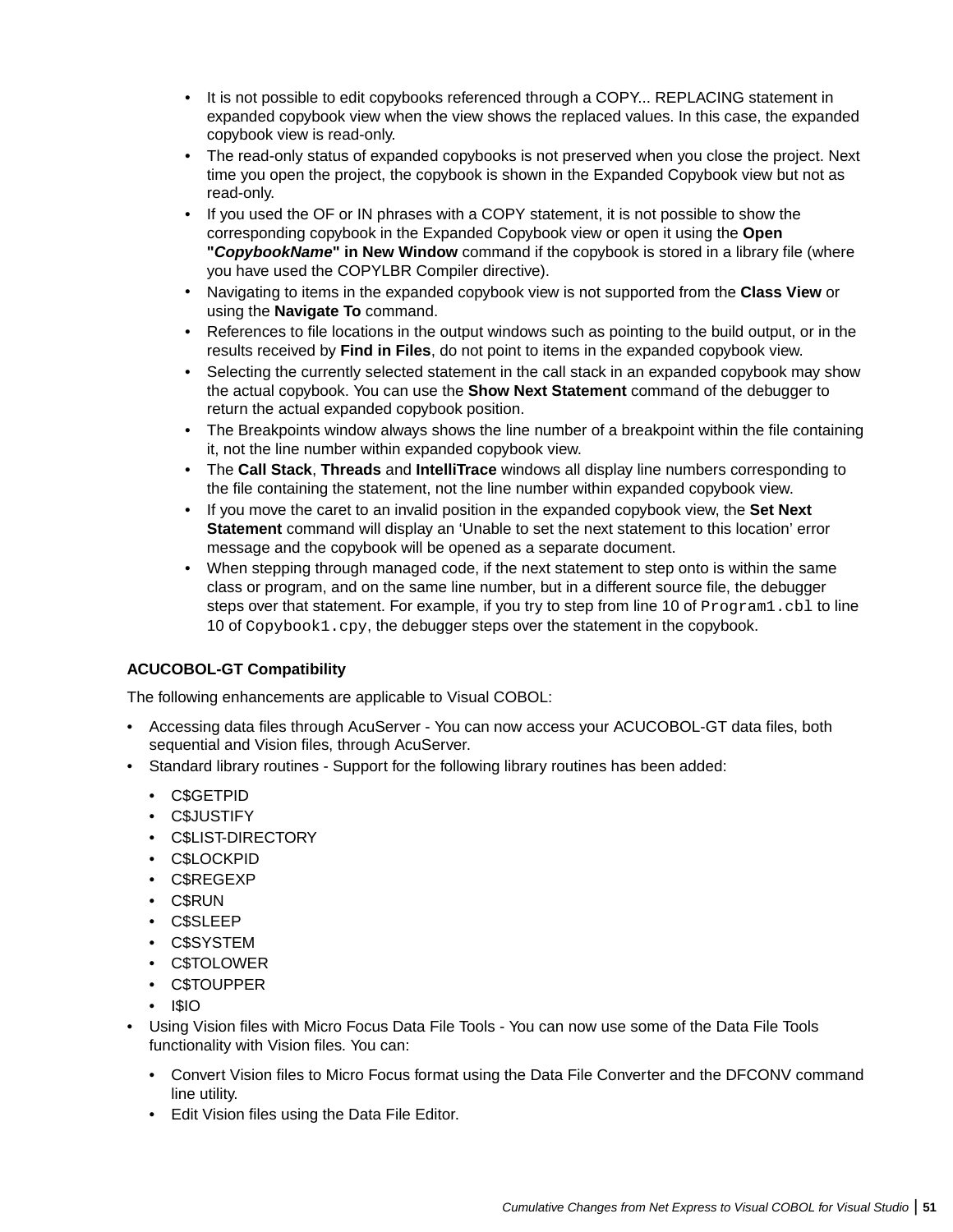<span id="page-51-0"></span>

**Note:** For more information about the **Data File Tools** utility, see *Data Tools*.

#### **RM/COBOL Compatibility**

The following support has been added to Visual COBOL in this release:

- Subprograms Support for the following subprograms (referred to as library routines in Visual COBOL) has been added:
	- C\$OSLockInfo
	- C\$SecureHash
- recover1 The recover1 utility, RM/COBOL's indexed file recovery utility, is now distributed with Visual COBOL. Refer to the *RM/COBOL File Handling* section of *RM/COBOL Compatibility* for details of its use.

#### **Application Configuration**

You can now set environment variables for when you run native projects from within the IDE from the project's properties - click **Environment** on the **Application** tab in the project properties.

#### **COBOL Source Information (CSI)**

COBOL Source Information (CSI) provides a quick and easy way of providing you with information about your program when you are working on it. You enter a query in the **Quick Browse** dialog boxthe CSI query control and CSI returns the results of the query in the Micro Focus Code Analysis window.

#### **Compiler Directives**

The following Compiler directives are new:

| <b>ACU-UNDERSCORE</b>   | This directive treats underscores in COBOL words as hyphens.                                                                                       |
|-------------------------|----------------------------------------------------------------------------------------------------------------------------------------------------|
|                         | <b>ILSHOWPERFORMOVERLAP</b> This managed COBOL-only directive generates a warning when an<br>overlapping PERFORM range is detected in the program. |
| <b>ILEXPONENTIATION</b> | This managed COBOL-only directive enables you to optimize exponential<br>arithmetic operations by specifying the calculation method used.          |
| <b>EXITPROGRAM</b>      | This directive determines how the EXIT PROGRAM statement is<br>executed.                                                                           |

The following Compiler directives have changed

|                     | <b>CHANGE-MESSAGE</b> The scope of this directive has been widened to allow you to change the severity<br>of different types of error messages, not just syntax checking messages.                                                                                           |
|---------------------|------------------------------------------------------------------------------------------------------------------------------------------------------------------------------------------------------------------------------------------------------------------------------|
| DIALECT"RM"         | DIALECT"RM" now sets PERFORM-TYPE"RM". If you recompile an application<br>that uses DIALECT"RM", the behavior may change for nested PERFORM<br>statements. If that is the case, explicitly set PERFORM-TYPE"MF" after<br>DIALECT"RM" to continue with the previous behavior. |
| <b>HIDE-MESSAGE</b> | The scope of this directive has been widened to allow you to hide different types of<br>error messages, not just syntax checking messages.                                                                                                                                   |
| <b>PRESERVECASE</b> | This directive now defaults to PRESERVECASE when compiling native COBOL;<br>managed COBOL compilation already defaults to PRESERVECASE. This results<br>in externally visible identifiers preserving their case instead of being converted to<br>uppercase.                  |

#### **Consolidated Tracing Facility**

The following changes have been made to the Consolidated Tracing Facility (CTF):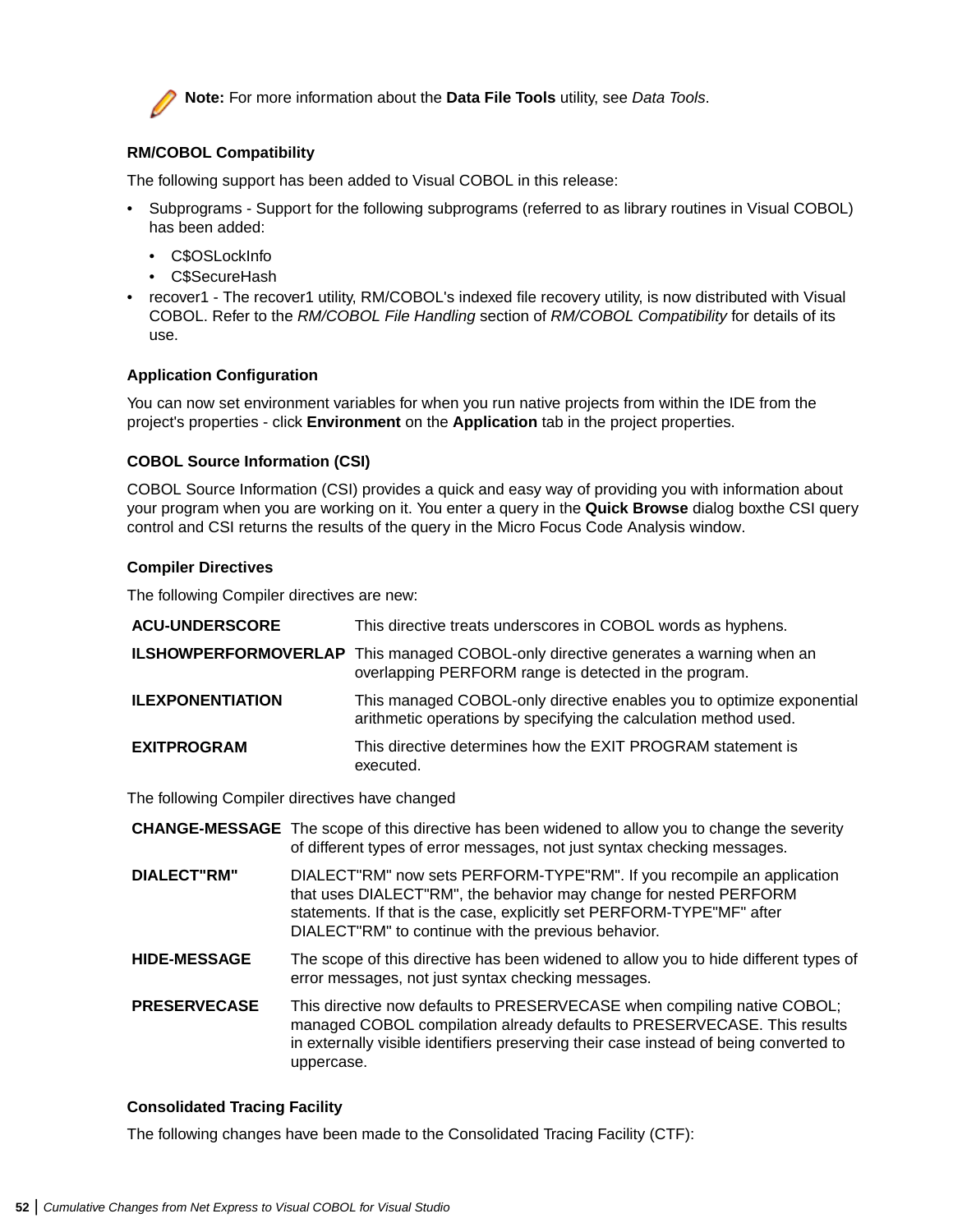The following support has been added to existing emitters.

#### <span id="page-52-0"></span>**New properties and variables for existing emitters**

**Properties** The following property has been added to the BINFILE emitter:

| <b>Property</b> | <b>Description</b>                                                    |
|-----------------|-----------------------------------------------------------------------|
| RunUnitID       | Controls whether the RunUnit information is<br>included in the trace. |

**Variables** Four new pseudo-variables for the FILE property have been added to the BINFILE and TEXTFILE emitters:

| pseudo-variable         | <b>Description</b>                                                                                                                 |
|-------------------------|------------------------------------------------------------------------------------------------------------------------------------|
| \$(PLATFORM)            | A platform specific constant, useful when two<br>run-time systems are in the same process,<br>and you require separate trace files |
| \$(RUNUNIT)             | A unique number that represents the<br>managed RunUnit ID                                                                          |
| \$(RUNUNIT_SESSIONNAME) | The session name passed to the managed<br>RunUnit                                                                                  |
| \$(RUNUNIT_GUID)        | The globally unique identifier associated with<br>the managed RunUnit                                                              |

#### **Converting Net Express Projects**

Conversion of Net Express projects has been enhanced. You now use the Visual Studio conversion wizard to import and convert Net Express projects (.app files) to Visual Studio solutions.

#### **Enhanced Accept and Display Statements**

Two of the existing Enhanced ACCEPT and DISPLAY settings available through Adis have additional values, which are aimed at RM/COBOL users migrating their source code to Visual COBOL. The new values are:

- Emulation of RM/COBOL-85 style data entry for numeric data entry on ACCEPT statements.
- Emulation of an RM/COBOL backspace in free format fields when in replacement editing mode, in that deleted characters are removed and characters to the right are shifted left, the same as when in insertion editing mode.

For more information on how to set these values, refer to *Configuring Enhanced ACCEPT and DISPLAY*.

#### **Debugging**

| <b>Displaying debug</b><br>information for<br>managed<br>applications | You can set the DEBUG constant for managed COBOL projects on the COBOL<br>tab in the project properties. This enables you to use the<br>System. Diagnostics. Debug class in your applications to ensure they write<br>diagnostic information in the Output window for projects compiled for Debug but<br>not for projects compiled for Release. |
|-----------------------------------------------------------------------|-------------------------------------------------------------------------------------------------------------------------------------------------------------------------------------------------------------------------------------------------------------------------------------------------------------------------------------------------|
| Changing the                                                          | It is now possible to change the display format for individual items in the Watch                                                                                                                                                                                                                                                               |
| display format for                                                    | window in COBOL. To do this, click a row, press F2, and type: Variable, h or                                                                                                                                                                                                                                                                    |
| individual items in                                                   | Variable, x to always display the values in hexadecimal format; Variable, d to                                                                                                                                                                                                                                                                  |
| the Watch window                                                      | always display the values of variables in decimal format, and of strings - as text.                                                                                                                                                                                                                                                             |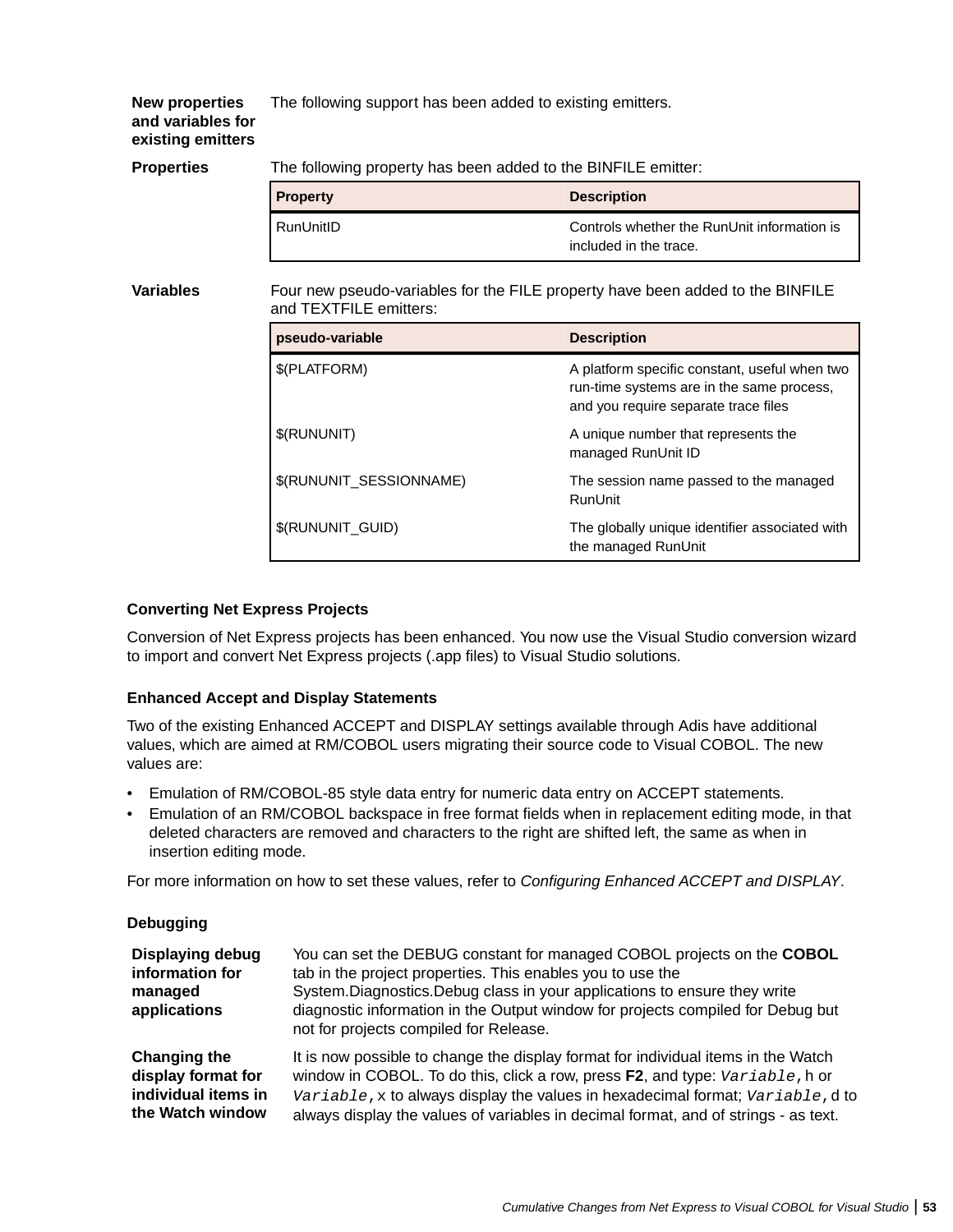#### <span id="page-53-0"></span>**Grouping Files in Virtual Folders in Solution Explorer**

Visual COBOL now provides a Virtual View of a project within Solution Explorer. In the Virtual View you use virtual folders to improve navigation by logically grouping the files that make up the project. You can also create your own virtual folders to group files of your choice (a file can only belong to one virtual folder). The files can be of different file types.

#### **File Handling**

New features include:

- Converting and editing Vision and RM/COBOL indexed data files using the Data File tools is now supported.
- Access to data files (either sequential or indexed) through AcuServer is now supported.
- Access to Vision and RM/COBOL indexed data files through Enterprise Server is now supported.

#### **Interface Mapping Toolkit**

Visual COBOL now supports the creation and deployment of COBOL program-based services using the Interface Mapping Toolkit (IMTK).

#### **Managed COBOL**

|                                                          | Documentation A guide that provides a basic introduction to Object-Oriented Programming (OOP) for<br>COBOL developers, An Introduction to Object-Oriented Programming for COBOL<br>Developers, with examples is now available from the Product Documentation section on<br>the Micro Focus SupportLine Web site - click here to download it. |                                                                                                                                                                                                                                                                                                                                                                                                                                                                                                                                                                                                                                                                                                                                                                                          |  |  |
|----------------------------------------------------------|----------------------------------------------------------------------------------------------------------------------------------------------------------------------------------------------------------------------------------------------------------------------------------------------------------------------------------------------|------------------------------------------------------------------------------------------------------------------------------------------------------------------------------------------------------------------------------------------------------------------------------------------------------------------------------------------------------------------------------------------------------------------------------------------------------------------------------------------------------------------------------------------------------------------------------------------------------------------------------------------------------------------------------------------------------------------------------------------------------------------------------------------|--|--|
| <b>Procedural</b><br><b>Multi-Output</b><br>Project type |                                                                                                                                                                                                                                                                                                                                              | A new .NET managed project template, Procedural Multi-Output Project, is now<br>available. The project compiles procedural programs to individual managed assemblies<br>or executables as opposed to the standard managed project templates that produce a<br>single assembly. This project type is useful when you are moving existing procedural<br>applications that consist of multiple programs to Visual COBOL and to managed code.<br>When calling a subprogram, the COBOL run-time system can locate the assembly using<br>the name of the called program which will match the assembly file name. In this case, the<br>assembly does not have to be preloaded. See Types of COBOL Project Templates for<br>more details and for a list of the limitations of this project type. |  |  |
| Named and                                                |                                                                                                                                                                                                                                                                                                                                              | Two new types of parameter have been introduced for use during method invocation:                                                                                                                                                                                                                                                                                                                                                                                                                                                                                                                                                                                                                                                                                                        |  |  |
| optional<br>parameters                                   | <b>Named</b><br>parameters                                                                                                                                                                                                                                                                                                                   | As part of the invocation expression, you can define a value for a<br>parameter named in the method definition. The named argument<br>must be specified after any positional arguments, and must not<br>correspond to any of those preceding arguments.                                                                                                                                                                                                                                                                                                                                                                                                                                                                                                                                  |  |  |
|                                                          | <b>Optional</b><br>parameters                                                                                                                                                                                                                                                                                                                | Optional parameters are parameters defined with a default value in<br>the procedure division header of the invoked method. If none of the<br>arguments passed in during invocation correspond to this parameter,<br>the default value is used in the method; if an argument does<br>correspond, the value that was passed in is used.                                                                                                                                                                                                                                                                                                                                                                                                                                                    |  |  |
| <b>Delegates</b>                                         |                                                                                                                                                                                                                                                                                                                                              | A number of new features have been added that relate to delegates and events:                                                                                                                                                                                                                                                                                                                                                                                                                                                                                                                                                                                                                                                                                                            |  |  |
| and events                                               | COBOL                                                                                                                                                                                                                                                                                                                                        | Note: Some of these features were also available in previous versions of Visual                                                                                                                                                                                                                                                                                                                                                                                                                                                                                                                                                                                                                                                                                                          |  |  |

**The ATTACH and DETACH statements** Use these statements to attach or detach a delegate, method group or an anonymous method to or from an event.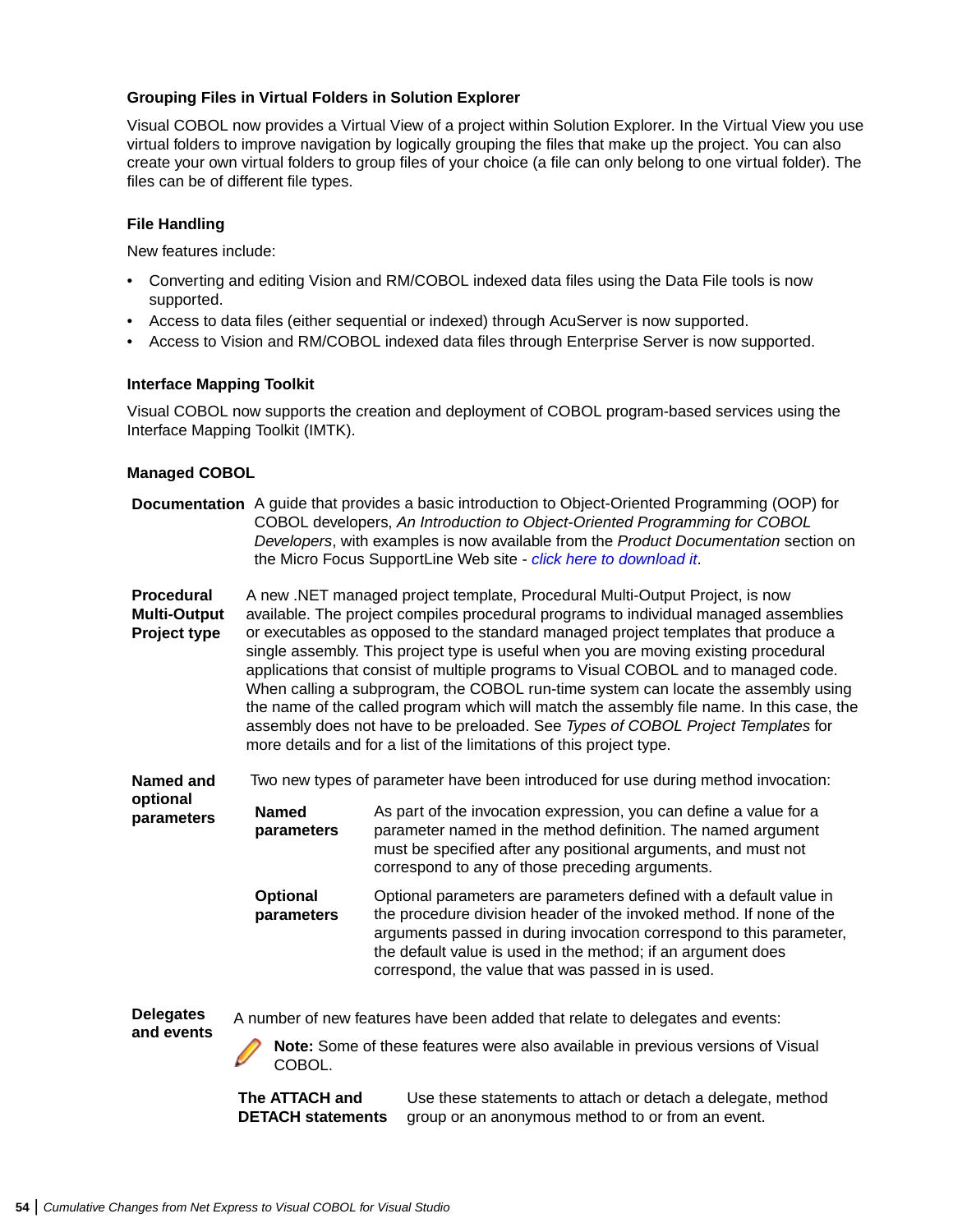<span id="page-54-0"></span>

| The RUN statement                   | Use this statement to invoke a delegate once it has been<br>created.                                                                                                                   |
|-------------------------------------|----------------------------------------------------------------------------------------------------------------------------------------------------------------------------------------|
| Combining<br>delegates              | Use the '+' operator to add a method group, anonymous method<br>or another delegate to a delegate, and use the '-' operator to<br>remove a method or another delegate from a delegate. |
| <b>Method groups</b><br>conversions | Use the METHOD keyword to specify a compatible method from<br>a method group, and convert it to a delegate.                                                                            |

#### **Searching in Copybooks**

The search in copybook files has been enhanced. Visual Studio's **Find in Files** now enables you to perform a search in all copybooks - the ones that are part of the project, and in the ones that are found in the paths defined on the **Dependency Paths** tab in the project's properties. To do so, set the search scope in the **Find and Replace** dialog to **COBOL Project Copybook Paths**.

#### **COBOL Editor Enhancements**

Navigating in the editor is now more similar to the editor navigation in Net Express. You can configure things like word wrap and indentation, the movement of the cursor using the **Home** and **End** keys, the style of the ruler and the colors of the text and the margins:

| <b>Smart editing</b><br>mode    | The default mode in the editor is now Smart edit mode. It controls the word wrapping<br>and the indentation in the different COBOL areas. You can configure the Smart edit<br>mode from the Tools > Options > Text Editor > Micro Focus COBOL > Margins                             |
|---------------------------------|-------------------------------------------------------------------------------------------------------------------------------------------------------------------------------------------------------------------------------------------------------------------------------------|
|                                 | page. To toggle the mode, click or $\frac{1}{2}$ or $\frac{1}{2}$ (in Visual Studio 20122013) in the COBOL<br>toolbar.                                                                                                                                                              |
| Home and End<br>keys navigation | You can configure how the Home and End keys move the cursor in the editor on the<br>Tools > Options > Text Editor > Micro Focus COBOL > Margins page. To toggle                                                                                                                     |
|                                 | the mode, click or $\frac{M}{2}$ or $\frac{M}{2}$ (in Visual Studio 20122013) in the COBOL toolbar.                                                                                                                                                                                 |
| <b>Configuring the</b><br>ruler | You can specify whether to display the horizontal ruler in the editor and also choose<br>its style, a default style or a mainframe style for which the ruler indicates COBOL area<br>A/B, from Tools > Options > Text Editor > Micro Focus COBOL > Margins and<br>check Show ruler. |

#### **Support for SOA**

**Restriction:** This topic applies only when the Enterprise Server feature is enabled.

Visual COBOL now includes support for creating Web service and Enterprise Java Bean applications using the Interface Mapping Toolkit (IMTK) in conjunction with Enterprise Server. If you are upgrading to this release from an earlier version of Visual COBOL, you may need to apply for a new authorization code in order to access the functionality - please contact Micro Focus SupportLine to receive an updated authorization code. Note that the Visual COBOL Personal Edition license does not support the IMTK functionality.

#### **Upgrading from Net Express to Visual COBOL**

A new section in the product help, *Upgrading from Net Express to Visual COBOL for Visual Studio 2017*, provides guidance on how to move existing applications either developed or debugged in the Net Express IDE into the Visual Studio IDE.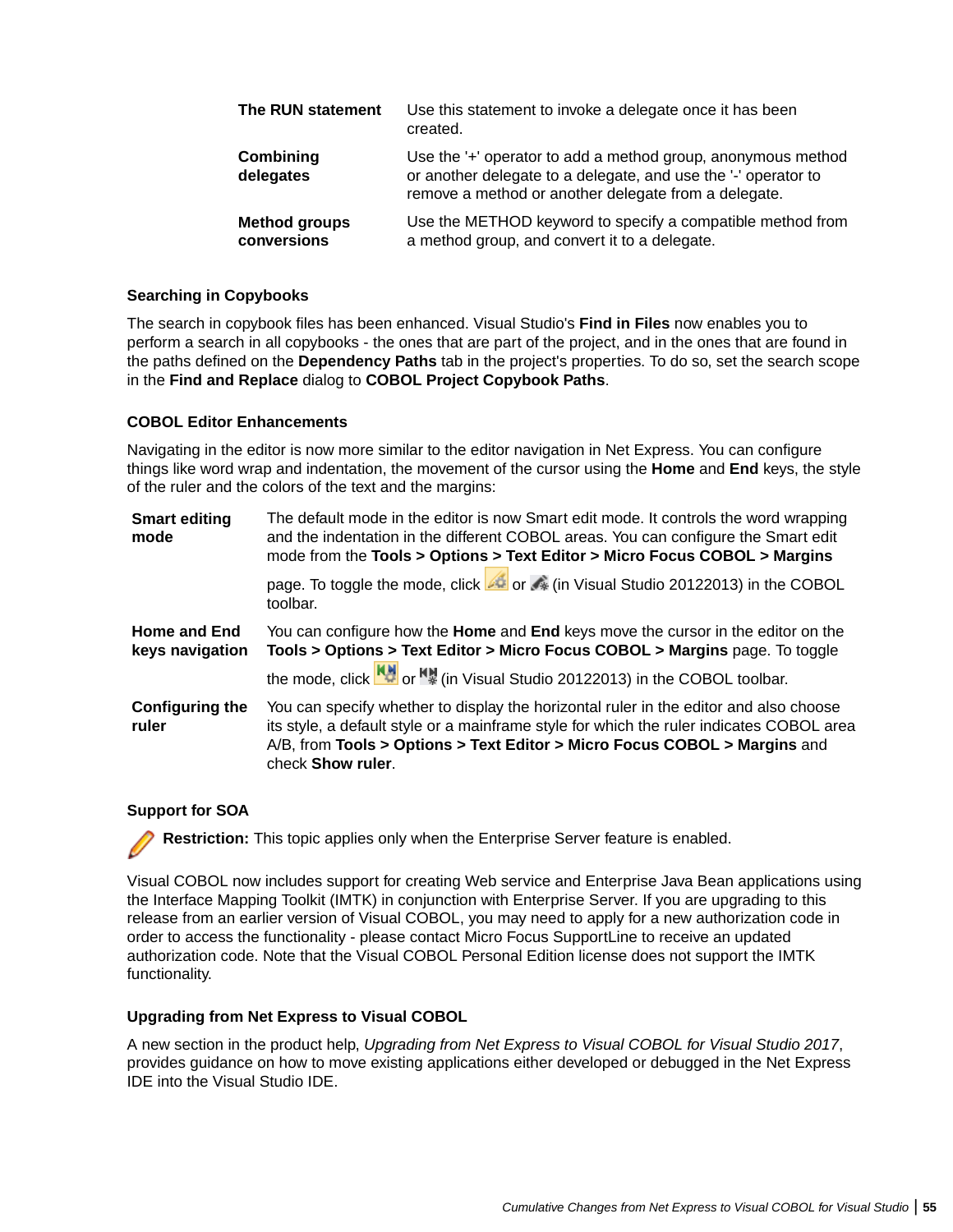#### <span id="page-55-0"></span>**WCF REST Service Application projects**

Visual COBOL now provides a project template for creating COBOL WCF REST Application services. The requirements are - Visual Studio Professional, Premium, or Ultimate (Visual Studio Shell does not support WCF applications), and versions of the .NET Framework 4.0 and later. For more information about WCF and REST, check Microsoft's MSDN.

#### **Microsoft Windows Azure**

Visual COBOL for Visual Studio now enables you to create, build, debug, run, and package COBOL applications for use with Windows Azure. It provides:

- Project template for a COBOL cloud service. This creates a solution containing a project for the cloud service and projects for the web and worker roles you specify.
- Demonstration projects, showing a web and worker role in COBOL, with the business logic remaining in unchanged COBOL programs.
- Help. This includes a tutorial that shows how to create a simple cloud service for COBOL and how to deploy and run the service as an off-premises Microsoft Azure instance.

This functionality was previously available as an AddPack but is now integrated into Visual COBOL.

#### **XML Extensions**

You can now use XML Extensions in your managed COBOL projects.

Use XML Extensions to import and export XML documents to and from COBOL working storage. Specifically, XML Extensions allows data to be imported from an XML document by converting data elements (as necessary) and storing the results into a matching COBOL data structure. Similarly, data is exported from a COBOL data structure by converting the COBOL data elements (as necessary) and storing the results in an XML document.

While importing or exporting data to or from XML documents, you can apply XSLT transforms to the data by using XSLT stylesheets.

For more information, refer to the XML Extensions User's Guide, available from the product documentation section of the SupportLine website (*<http://SupportLine.MicroFocus.com/ProductDoc.aspx>*)

### **What was New in Visual COBOL 2.1 Update 1**

Visual COBOL 2.1 Update 1 provided enhancements in the following areas:

- *Compiler Directives*
- *DB2 ECM*
- *[Copybooks Enhancements](#page-56-0)*
- *[Enterprise Server](#page-56-0)*
- *[DB2 ECM](#page-56-0)*
- *[Debugging Enhancements](#page-56-0)*

#### **Compiler Directives**

You can now set SQL Compiler directives and their values more easily, using a table of tick boxes in a project's Properties dialog box.

#### **DB2 ECM**

- Support for 64-bit DB2 ECM
- Support for 64-bit compile and runtime
- Support for DB2 10.1
- New DB2 SQL compiler directive option, BGP, to enable background parsing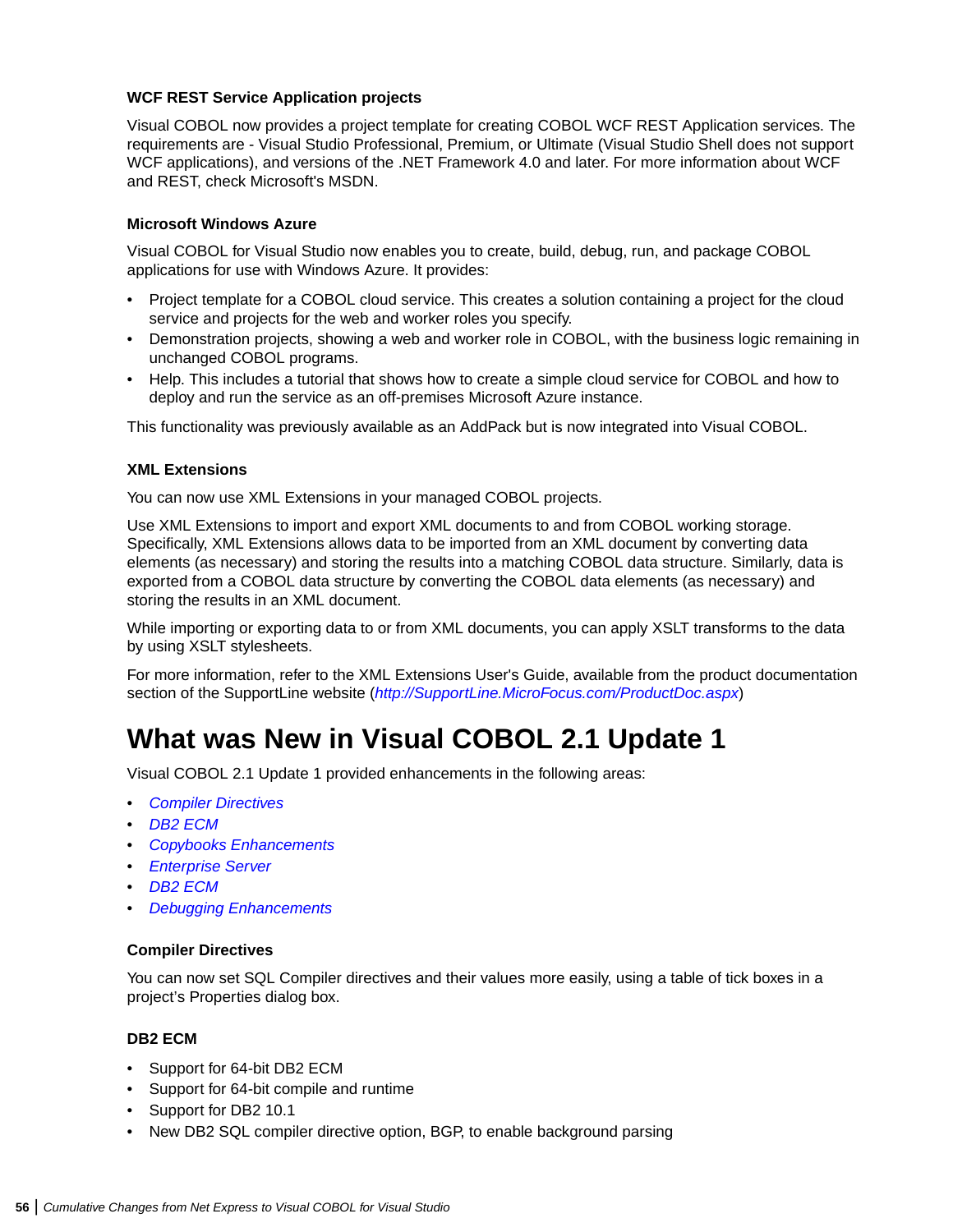#### <span id="page-56-0"></span>**Copybooks Enhancements**

For variables in a copybook that are modified by COPY… REPLACING statements in your code, the Autos window displays all values defined in the source code. When there are multiple COBOL programs in your project that perform a COPY… REPLACING in a copybook, the Autos window only uses the replacing values found in the first COBOL program. In addition, a new command, **Open copybook with replaced values**, is now available from the editor for the copybooks that the COPY... REPLACING statements modify.

#### **Enterprise Server**

The following new features and enhancements are available:

| <b>Clustering</b>                                       | COBOL Server Clustering allows the scaling-out of work units, so that an<br>increased number of operating system images can share the workload, resulting<br>in high-performance, multi-system data sharing across all platforms.                     |
|---------------------------------------------------------|-------------------------------------------------------------------------------------------------------------------------------------------------------------------------------------------------------------------------------------------------------|
| <b>Historical Statistics</b><br><b>Facility</b>         | The Historical Statistics Facility has been extended to include the generation of<br>JCL file records, increasing the amount of information customers have available<br>to assist them in monitoring and tuning their COBOL Server installations.     |
| <b>Recovery of in-doubt</b><br><b>XA transactions</b>   | Some events in XA environments can result in 'in-doubt' transactions, where all<br>parts of a composite transaction are not committed through all participating<br>resource managers. The recovery of such in-doubt transactions is now<br>supported. |
| <b>SSL Support for the</b><br><b>CICS Web Interface</b> | COBOL Server now allows clients and servers to identify themselves through X.<br>509 certificates and participate in SSL-enabled conversations.                                                                                                       |

#### **DB2 ECM**

- Support for 64-bit DB2 ECM
- Support for 64-bit compile and runtime
- Support for DB2 10.1
- New DB2 SQL compiler directive option, BGP, to enable background parsing.

### **Debugging Enhancements**

For variables in a copybook that are modified by COPY… REPLACING statements in your code, the Autos window displays all values defined in the source code. When there are multiple COBOL programs in your project that perform a COPY… REPLACING in a copybook, the Autos window only uses the replacing values found in the first COBOL program. In addition, a new command, **Open copybook with replaced values**, is now available from the editor for the copybooks that the COPY... REPLACING statements modify.

# **What was New in Visual COBOL 2.1**

Visual COBOL 2.1 provided enhancements in the following areas:

- *[ACUCOBOL-GT Data Types in Managed Code](#page-57-0)*
- *[ACUCOBOL-GT Library Routines in Managed Code](#page-57-0)*
- *[Associating file extensions with the COBOL language](#page-57-0)*
- *[Compiler Directives](#page-57-0)*
- *[.int, .gnt and .lbr File Types Support](#page-57-0)*
- *[Managed code enhancements](#page-57-0)*
- *[OpenESQL](#page-58-0)*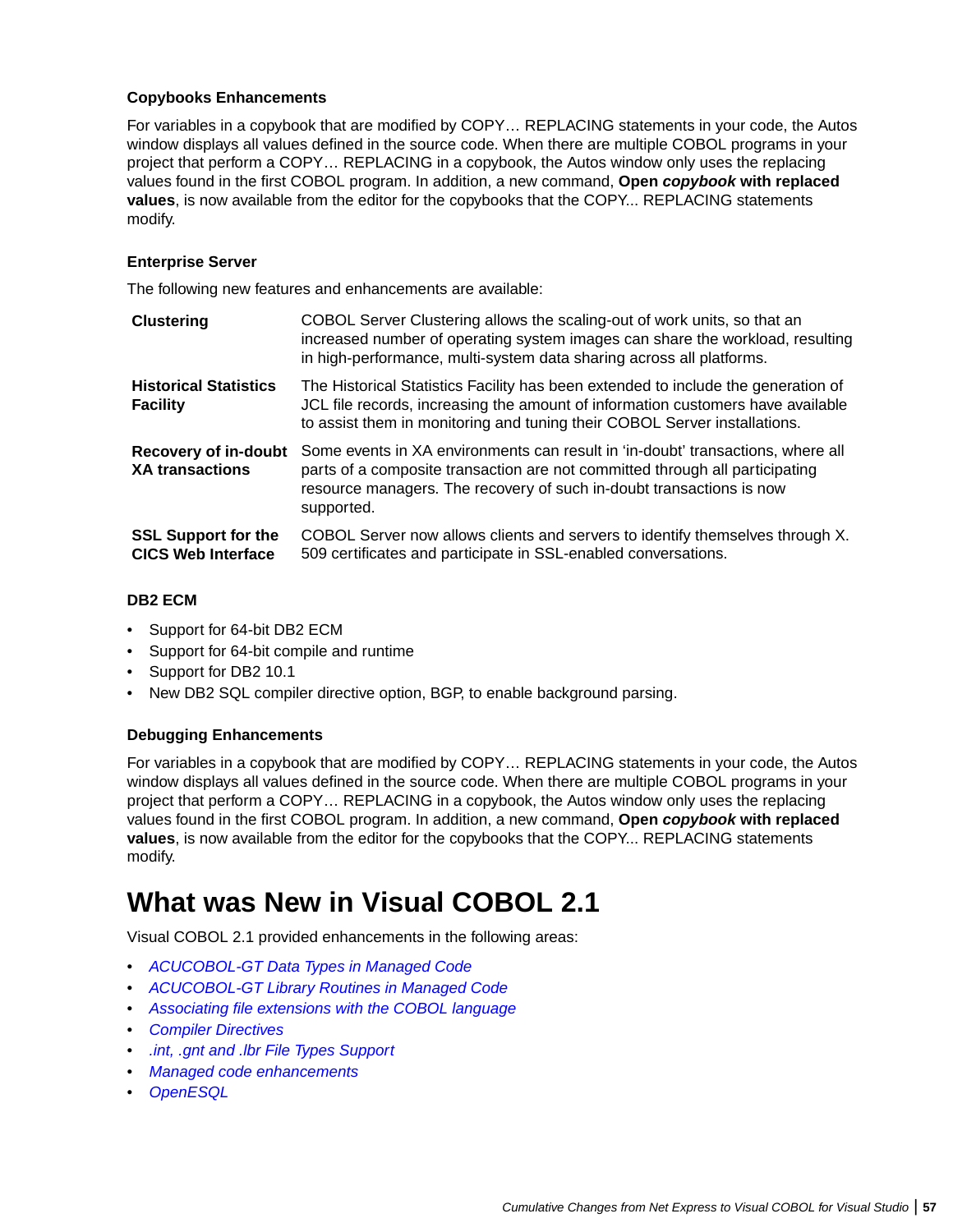#### <span id="page-57-0"></span>**ACUCOBOL-GT Data Types in Managed Code**

ACUCOBOL-GT data types and sign() variants that were previously only available in native code are now supported in managed code. Use the Compiler directives COMP1 and COMP2 to set ACUCOBOL-GT behavior for those particular data types.

#### **ACUCOBOL-GT Library Routines in Managed Code**

ACUCOBOL-GT library routines that were previously only available in native code are now supported in managed code.

#### **Associating file extensions with the COBOL language**

This release includes enhancements to the way you associate file extensions and extensionless files with the COBOL language.

If you are importing existing COBOL applications into Visual Studio, it is recommended that you create associations with COBOL within the IDE for any extensions that are not traditionally used in COBOL.

#### **Compiler Directives**

The following new Compiler directives are now available:

| <b>DISPLAY</b>       | Defines the default behavior of standard DISPLAY statements.                                                                |
|----------------------|-----------------------------------------------------------------------------------------------------------------------------|
| <b>COMP1</b>         | Specifies the behavior of a COMP-1 data item.                                                                               |
| COMP2                | Specifies the behavior of a COMP-2 data item.                                                                               |
| <b>RESTRICT-GOTO</b> | Generates a syntax error for GO TO statements that transfer control to outside of<br>the current section.                   |
|                      | <b>ILSMARTRESTRICT</b> Limits the generation of properties in ILSMARTLINKAGE classes to non-redefining<br>elementary items. |

The following Compiler directive has changed:

• DATAMAP - Two new parameters allow you to display either the address or offset values for data items in your program.

#### **.int, .gnt and .lbr File Types Support**

Support has been added within the IDE for compiling native COBOL applications to the Micro Focus legacy formats . int and .  $qnt$ , and to package these files as a Micro Focus library file (. 1br). Improvements include:

- An option to compile all native COBOL projects to . int and . gnt code. You can set this on the Application page in your project's properties.
- A new native COBOL project template, Micro Focus INT/GNT.
- An option to package the .int and .gnt files produced by the project as a Micro Focus . 1br library files.
- Improvements to the Net Express Project Import wizard that enable you to convert existing Net Express projects to Visual COBOL projects that compile to .int and .gnt code.

#### **Managed code enhancements**

#### **Delegates and Events** This release provides support for combining delegates, using the METHOD keyword to specify method groups, and implicit conversion from a method group or an anonymous method to the suitable delegate type.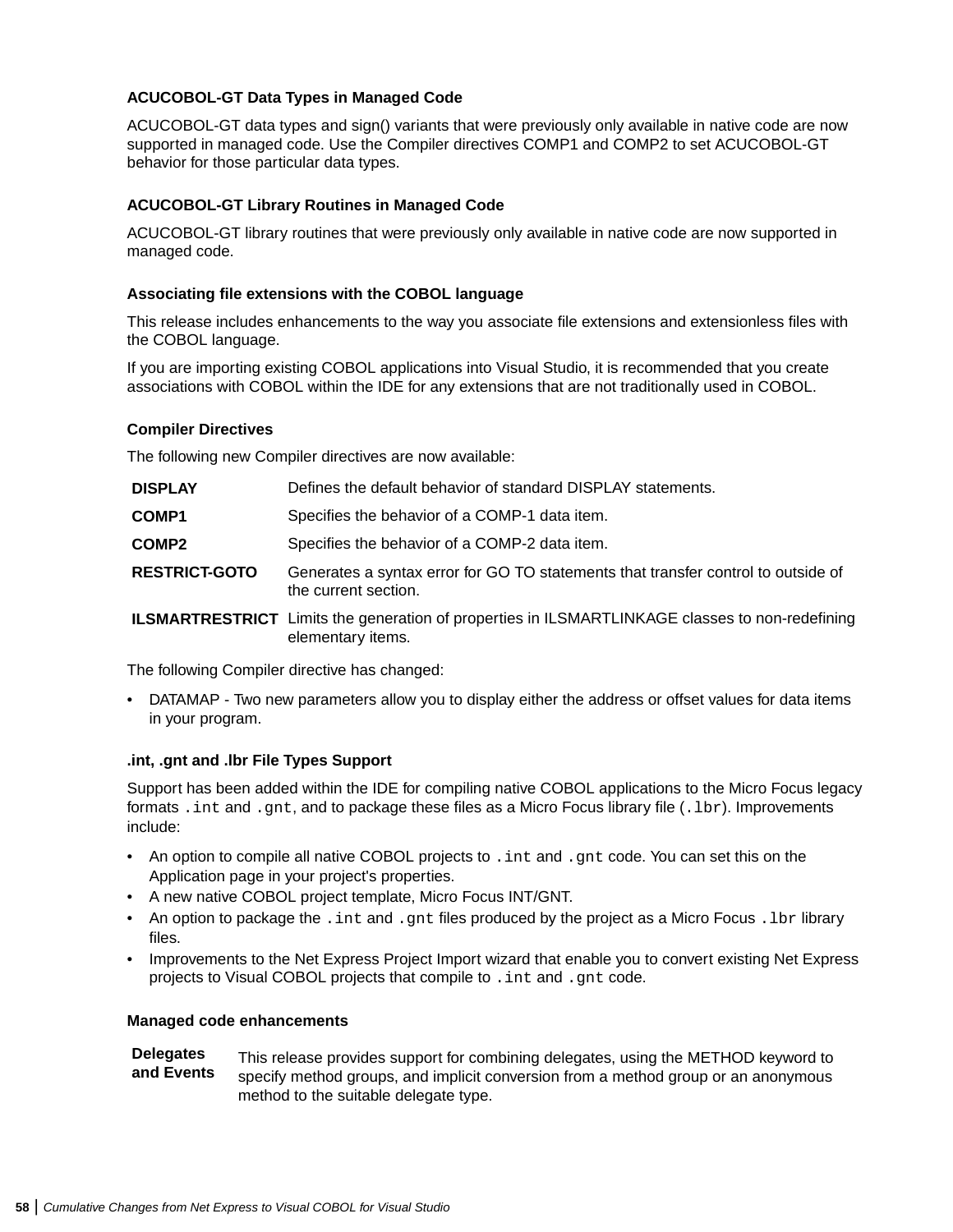<span id="page-58-0"></span>

| <b>Handling</b><br><b>Invalid</b><br><b>Numeric</b><br>Data |                  | The handling of invalid numeric data is controlled by a number of Compiler directives:<br>HOSTNUMMOVE, HOSTNUMCOMPARE and SIGNFIXUP. These directives were<br>previously only available in native code but are now supported in managed code.                                                                                                                                                                                 |  |  |
|-------------------------------------------------------------|------------------|-------------------------------------------------------------------------------------------------------------------------------------------------------------------------------------------------------------------------------------------------------------------------------------------------------------------------------------------------------------------------------------------------------------------------------|--|--|
| <b>Resolving</b><br><b>Types</b>                            |                  | In this release, the Compiler attempts to resolve types to those defined in the current<br>compilation unit wherever possible. The Compiler will attempt to resolve such types to an<br>external name only if no suitable type exists in the current compilation unit. For example:                                                                                                                                           |  |  |
|                                                             | end class.       | \$set ilusing"System"<br>class-id MyNamespace.EventHandler.<br>01 o type EventHandler.                                                                                                                                                                                                                                                                                                                                        |  |  |
|                                                             |                  | In this release, 01 o type EventHandler. resolves to<br>MyNamespace. EventHandler and not to System. EventHandler.                                                                                                                                                                                                                                                                                                            |  |  |
| <b>Specifying</b><br><b>Properties</b>                      |                  | In previous versions of the products, properties declared using the PROPERTY keyword<br>on a data item were generated as final properties. Starting with this release, they are<br>generated as virtual properties by default. In order to make the properties final, you need<br>to specify the word FINAL following PROPERTY. This change may affect the generation of<br>Proxy classes, for example, if you are using WCF. |  |  |
| <b>OpenESQL</b>                                             |                  |                                                                                                                                                                                                                                                                                                                                                                                                                               |  |  |
| <b>ODBC</b>                                                 |                  | Added support for a generic one-phase commit for ODBC XA switch module.                                                                                                                                                                                                                                                                                                                                                       |  |  |
| <b>SQL Compiler</b><br><b>Directive</b>                     | options:         | OpenESQL has been enhanced to support the following new SQL compiler directive                                                                                                                                                                                                                                                                                                                                                |  |  |
| <b>Options</b>                                              | <b>DATE</b>      | Controls the reformatting of date values in output parameters and in<br>input parameter character host variables when DETECTDATE is also<br>specified.                                                                                                                                                                                                                                                                        |  |  |
|                                                             | <b>TIME</b>      | Controls the reformatting of date values in output parameters and in<br>input parameter character host variables when DETECTDATE is also<br>used.                                                                                                                                                                                                                                                                             |  |  |
|                                                             | <b>DATEDELIM</b> | Specifies a single character as the delimiter between the year,<br>month, and day components to override the default delimiter<br>determined by the HCOSS DIALECT or DATE directive specification.                                                                                                                                                                                                                            |  |  |
|                                                             | <b>TIMEDELIM</b> | Specifies a single character as the delimiter between the hour,<br>minute, and second components to override the default delimiter<br>determined by the HCOSS DIALECT or TIME directive specification.                                                                                                                                                                                                                        |  |  |
|                                                             | <b>TSTAMPSEP</b> | Specifies a single character as the separator between the date and<br>time parts of timestamp and date/time data.                                                                                                                                                                                                                                                                                                             |  |  |
| <b>OpenESQL</b><br><b>Assistant</b>                         |                  | OESQL Assistant now supports updateable cursors.                                                                                                                                                                                                                                                                                                                                                                              |  |  |
| <b>SQL Server</b>                                           |                  | We now support Microsoft SQL Server 2012.                                                                                                                                                                                                                                                                                                                                                                                     |  |  |

## **What was New in Visual COBOL 2.0**

Visual COBOL 2.0 provided enhancements in the following areas:

- *[Building Projects to Multiple Output Files](#page-59-0)*
- *[Compiler Directives](#page-59-0)*
- *[Debugging Enhancements](#page-59-0)*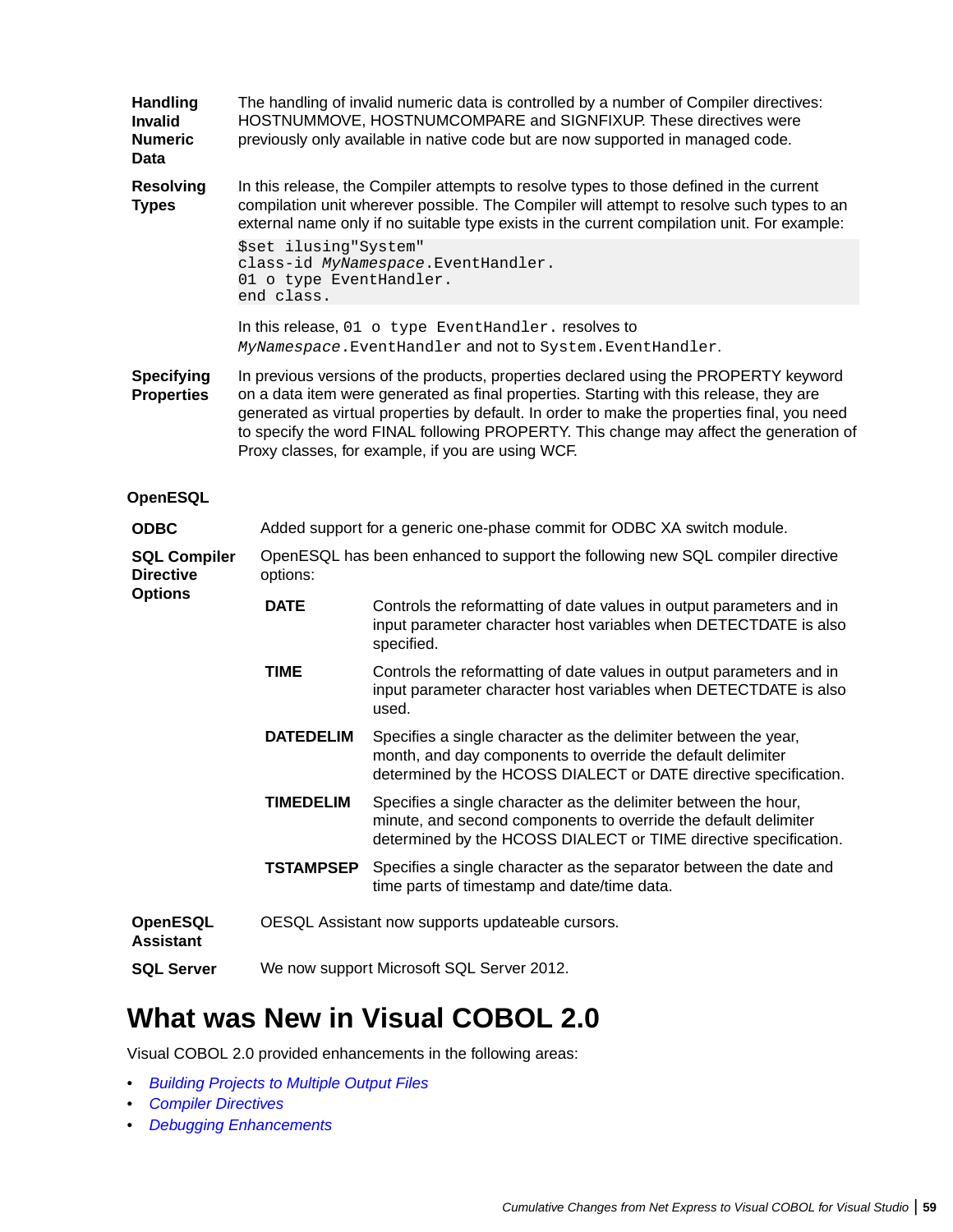- <span id="page-59-0"></span>• *[Library Routines](#page-60-0)*
- *[Managed COBOL Language Features](#page-60-0)*
- *[Data Access](#page-61-0)*
- *[Run-Time Tunables](#page-58-0)*
- *[Samples](#page-61-0)*
- *[Vision Data File Searching](#page-61-0)*
- *[XML Support](#page-62-0)*

#### **Building Projects to Multiple Output Files**

You can now build your native Link Library projects to multiple output files. To configure this, you need to go in the project properties and set **Output To** to **Multiple Libraries**.

#### **Compiler Directives**

The following new directives are now available:

- COPYSEARCH enables you to specify how copybooks are located. You can choose between usual Micro Focus COBOL behavior or usual RM/COBOL behavior.
- ILSMARTNEST enables you to nest ILSMARTLINKAGE classes inside the program class in which they are defined. This makes it possible to have multiple programs in a single compilation unit that include linkage records with the same name.

The following directives have been changed:

- DIALECT(RM) now accepts a new parameter, RM, which enables the RM-compatible functionality that the RM directive used to enable.
- ILUSING when set on a single file using the SET statement,  $s$ set ilusing, the directive only affects that file.

#### **Debugging Enhancements**

Visual COBOL 2.0 provides the following enhancements to debugging:

**Core dump files** On Windows, the core files created by this product are Microsoft minidump files. If you have a mixed-language application, you can use the minidump file to debug the other languages involved.

You can now debug native COBOL link library projects that get built to a single .dll file.

**Debugging native COBOL Link Library projects**

**Program Breakpoints**



**Note:** Program breakpoints are supported in native COBOL only, and are not supported with nested programs.

Use the **Program Breakpoints (Native COBOL)** window to add program breakpoints to your applications. When a program breakpoint is set the application breaks whenever the program or one of its entry points is called.

In the **Program Breakpoints (Native COBOL)** window, click **New** and type the name of the source file, without the extension. For multi-program source files, to set a break for a sub-program, use its program-id.

To display the **Program Breakpoints (Native COBOL)** window, click **Debug** > **Windows** > **Program Breakpoints (Native COBOL)**.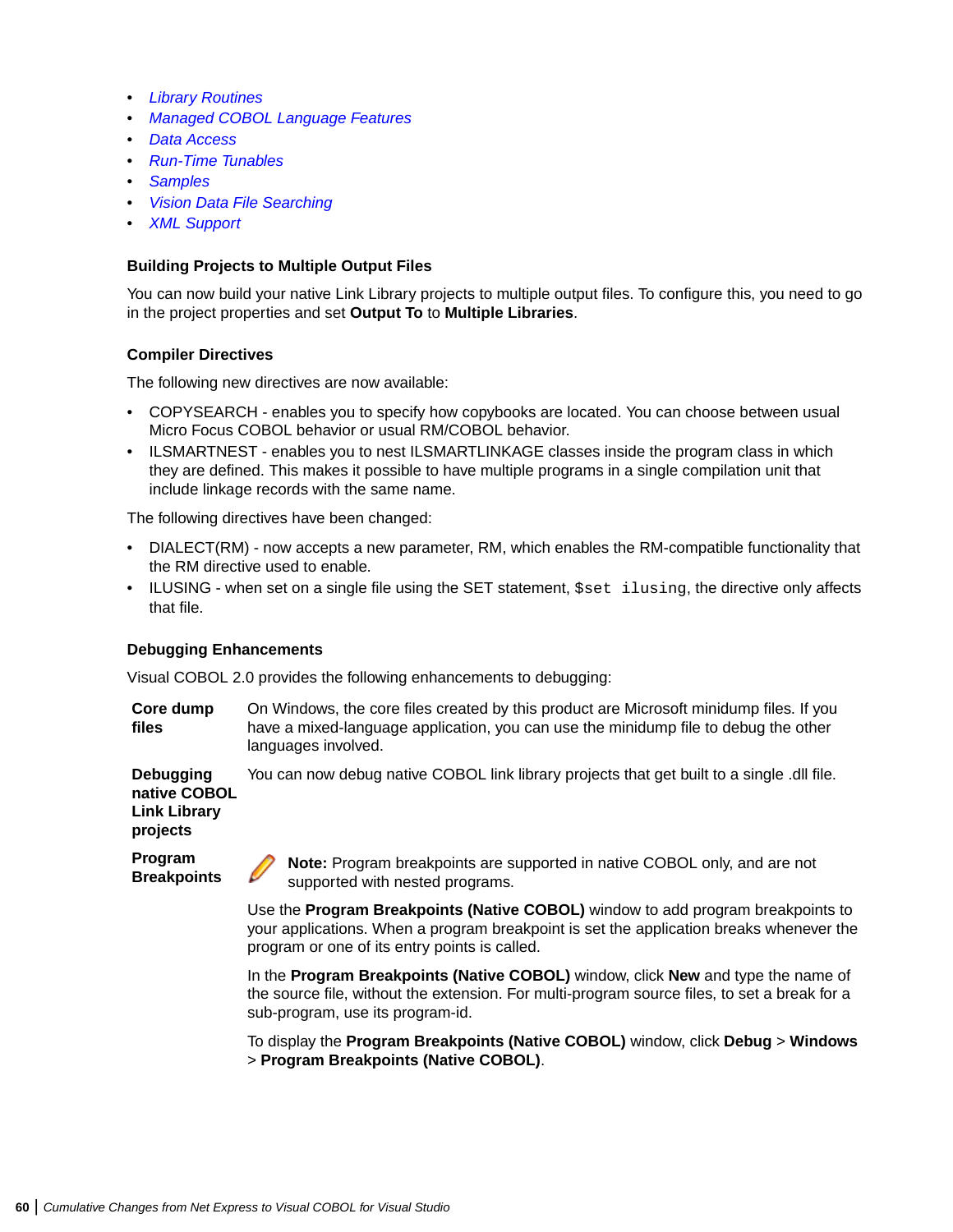<span id="page-60-0"></span>

|                     | display "hello"<br>display "enter the amount £" accept ws-price.                                   |  |
|---------------------|----------------------------------------------------------------------------------------------------|--|
|                     |                                                                                                    |  |
|                     | display "do you want to ADD or SUBtract the VAT?"                                                  |  |
|                     | accept ws-wch.                                                                                     |  |
|                     | if $ws$ -wch $-$ "add"                                                                             |  |
|                     | move "ADD" to ws-module-name                                                                       |  |
|                     | else                                                                                               |  |
|                     | move "SUB" to ws-module-name                                                                       |  |
|                     | $end - if.$                                                                                        |  |
|                     | call ws-module-name USING ws-price.                                                                |  |
|                     | initialize working-vars.                                                                           |  |
|                     | call "C\$CALLERR" USING err-code, err-message.                                                     |  |
|                     | display "err-code = " err-code.                                                                    |  |
|                     |                                                                                                    |  |
| $100\% - 4$         |                                                                                                    |  |
|                     | Program Breakpoints (Native COBOL)                                                                 |  |
| New $\times$ 80     |                                                                                                    |  |
| Program             |                                                                                                    |  |
| <b>Calculations</b> |                                                                                                    |  |
|                     |                                                                                                    |  |
|                     |                                                                                                    |  |
|                     |                                                                                                    |  |
|                     |                                                                                                    |  |
|                     | O Program Breakpoints (Native COBOL)   Ex Error List   Command Window   E Watchpoints (Native COBO |  |
|                     |                                                                                                    |  |

**Step out of OSVS perform** DIALECT(OSVS) is set. **statements** You can now step out of a perform statement when PERFORM-TYPE(OSVS) or

| awww.na                                                                            |                                                                                                                                                                                                                                    |
|------------------------------------------------------------------------------------|------------------------------------------------------------------------------------------------------------------------------------------------------------------------------------------------------------------------------------|
| <b>Support for</b><br>debug<br>attaching to<br>programs<br>launched by<br>services | Visual COBOL now supports debugging of native CGI applications by waiting for<br>attachment on a directory.                                                                                                                        |
| <b>Wait for</b><br>debuggable<br>attachment<br>option for<br>native COBOL          | Wait for debuggable attachment on the Debug page in the properties of native<br>properties has been enhanced. You can now specify one the following options for it -<br>Wait for any program, Wait for directory, and Wait for ID. |

#### **Library Routines**

The following routine has been enhanced:

• The CBL\_SEMAPHORE\_ACQUIRE routine now accepts a timeout parameter.

#### **Managed COBOL Language Features**

The following new syntax elements are now available in managed COBOL:

- **Local Variables** In managed COBOL, Data items can now be declared in the procedure division, using the DECLARE statement. In addition, they can be declared inline as the iterator in a PERFORM statement, or as an exception message in a TRY … CATCH … FINALLY statement block.
- **Collections** There are two new collection types in managed COBOL: LIST and DICTIONARY. For a LIST, you can add elements to a list, retrieve the nth element of the list, replace the nth element, iterate through the list and clear the list. For a DICTIONARY, you can add key value pairs, retrieve a value corresponding to a key, to replace the value corresponding to a key, iterate through the dictionary and clear the dictionary.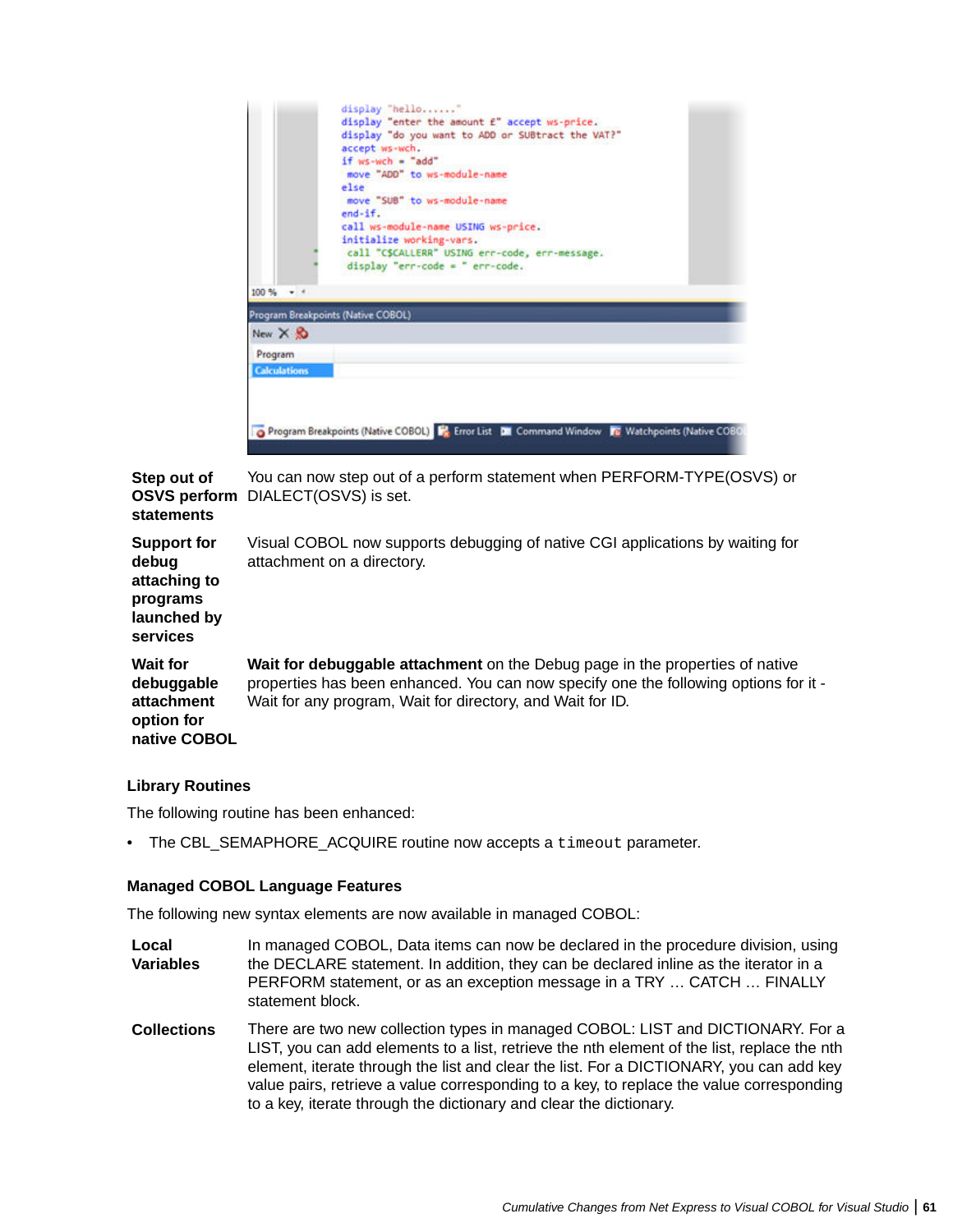<span id="page-61-0"></span>

| <b>Properties</b>      | In managed COBOL, a property can now be defined using PROPERTY-ID and GETTER<br>and SETTER phrases to access to the property. The previous technique of specifying<br>the keyword PROPERTY on a data declaration is still available.                                                                   |
|------------------------|--------------------------------------------------------------------------------------------------------------------------------------------------------------------------------------------------------------------------------------------------------------------------------------------------------|
| <b>Indexers</b>        | In managed COBOL, an indexer can now be defined using INDEXER-ID and GETTER<br>and SETTER phrases to access the indexer value. Indexers are similar to properties,<br>except that their accessors take parameters. Indexers allow instances of a class or<br>valuetype to be indexed just like arrays. |
| Zero-based<br>Indexing | The managed COBOL syntax for arrays now uses zero-base indexing to access arrays<br>when square brackets are specified. For backward compatibility, one-base indexing is<br>used when round parentheses are specified.                                                                                 |

#### **Data Access**

Visual COBOL version 2.0 provides the following enhancements:

- Improved IDE integration with SQL directives now supports handling of deprecated and removed directives. Also supports filtering of the choices offered to the user by product type, project type, and platform.
- OpenESQL has been enhanced and it now:
	- defaults to optimal performance
	- supports 64bit ODBC across all platforms
- The OpenESQL ADO.NET managed run-time has been redesigned so it now works faster. It also supports multiple result sets with stored procedures.

#### **Run-Time Tunables**

Visual COBOL 2.0 provides the following new tunables:

- printer\_raw\_redirection use this to redirect WRITE statements through the Windows print spooler as RAW data types.
- subsystem cancel mode use this to override the default cancel mode when you use the CBL\_SUBSYSTEM library routine to cancel a subsystem.

#### **Samples**

The following new samples are now available:

- CGI demonstrations:
	- Complex CGI application demonstrates how to use native COBOL to create CGI programs which accept data from a form on a Web page and then redisplay that data in another Web page
	- Simple CGI application demonstrates how to use native COBOL to create CGI programs which accept data from a form on a Web page and then redisplay that data in another Web page
- The following samples have been added to the COBOL for .NET section:
	- Collections demonstrates the new LIST and DICTIONARY collection types
	- Local Variables shows how to declare data items in the procedure division in the DECLARE, PERFORM and TRY statements
- The code in the Properties sample in the **COBOL for .NET** section of Samples Browser has been enhanced to use the new PROPERTY-ID syntax. The sample also includes a sample program for Indexers which illustrates the new INDEXER-ID syntax.

#### **Vision Data File Searching**

Visual COBOL 2.0 provides the following new ACUCOBOL-GT compatible environment variables to help search for Vision data files at run time: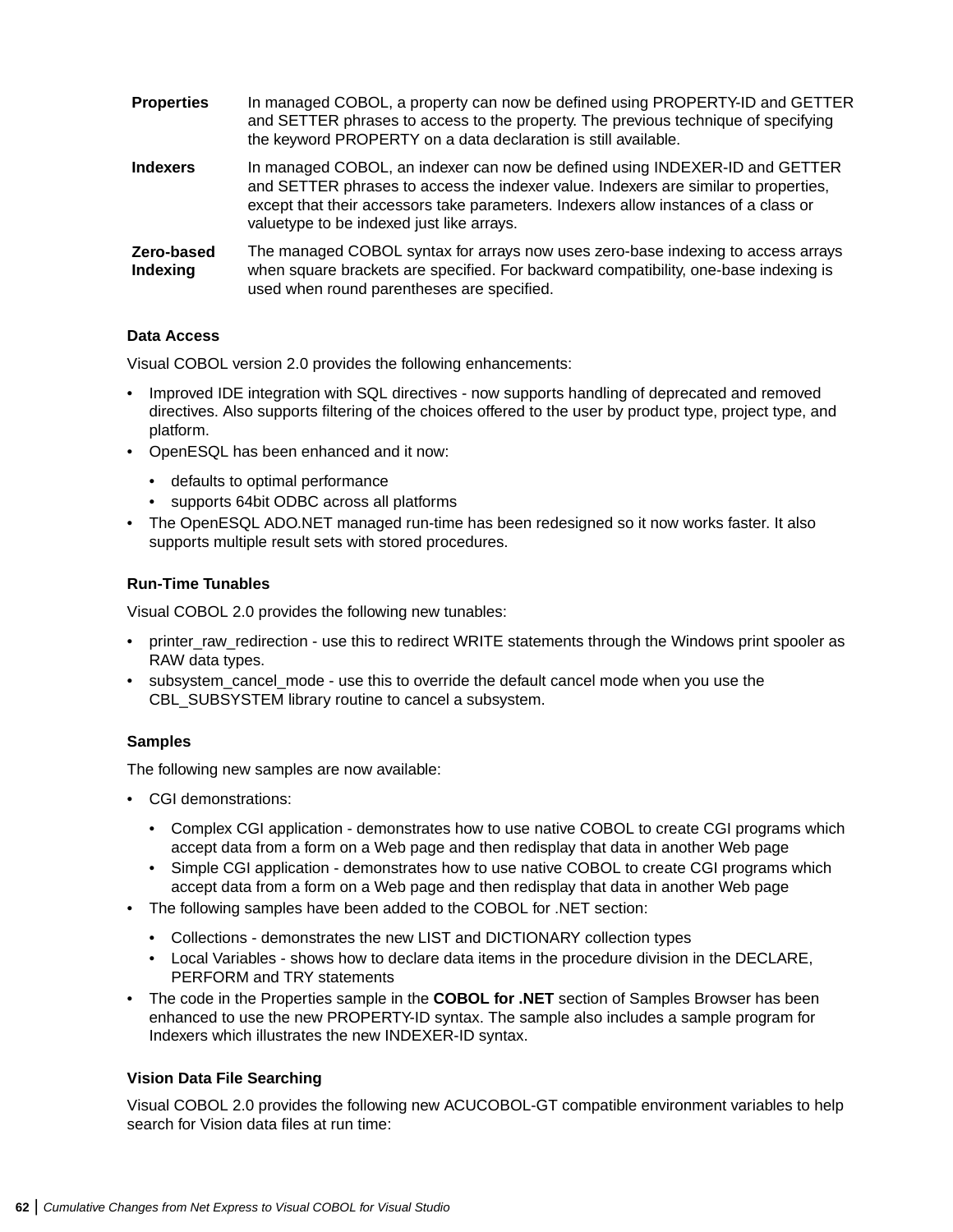<span id="page-62-0"></span>APPLY\_FILE\_PATH FILE\_CASE FILE\_PREFIX FILE\_SUFFIX

#### **XML Support**

The IBM-style XML GENERATE syntax is now supported in .NET managed COBOL.

# **What was New in Visual COBOL 2010**

Visual COBOL 2010 provided enhancements as part of the following releases:

- *New Features in Enterprise Developer 2010 R4 Update 2*
- *[New Features in Enterprise Developer 2010 R4](#page-63-0)*

### **New Features in Visual COBOL 2010 R4 Update 2**

#### **Documentation for the Dialog System AddPack**

Documentation for the Dialog System AddPack is now available and is integrated with the Visual COBOL documentation.

This documentation describes the AddPack, which enables you to modernize Dialog System applications within Visual COBOL. You migrate an application to Visual COBOL and from there you can run the application without change, or modernize it over time.

The documentation describes some modernization techniques such as:

- A Windows Forms form replacing a Dialog System dialog, where the form can contain .NET controls. See the Customer + .NET WinForm sample CustomerWinForm.sln.
- A Windows Forms control wrapped as an ActiveX control and used on a Dialog System dialog. See the Customer + .NET GridView User Control sample custgrid.sln.
- A WPF user control hosted by a Windows Forms user control, which is then exposed as ActiveX ready for use by Dialog System. See the Customer + .NET WPF GridView User Control sample CustGridWPF.sln
- A .NET managed code application interacting with Dialog System as native COBOL .dll. See the Managed Customer sample ManagedCustomer.sln.

#### **OO COBOL Class Library Reference**

Help for the following OO COBOL class libraries is available:

Base class library GUI class library OLE class library OLE Automation class library

The Help is available in the file  $nxxclr.chn$ , which is installed in the Help folder of your installation. The default location is%ProgramFiles(x86)%\Micro Focus\Visual COBOL\Help.

To open the help, double-click nxrclr.chm in Windows Explorer.

#### **Net Express Project Import Wizard**

Visual COBOL for Visual Studio includes a Net Express Project Import Wizard that converts NetExpress projects into Visual Studio solutions. The wizard analyzes the Net Express project file and its configuration settings, creates one or more Visual Studio native projects based on this information, imports the existing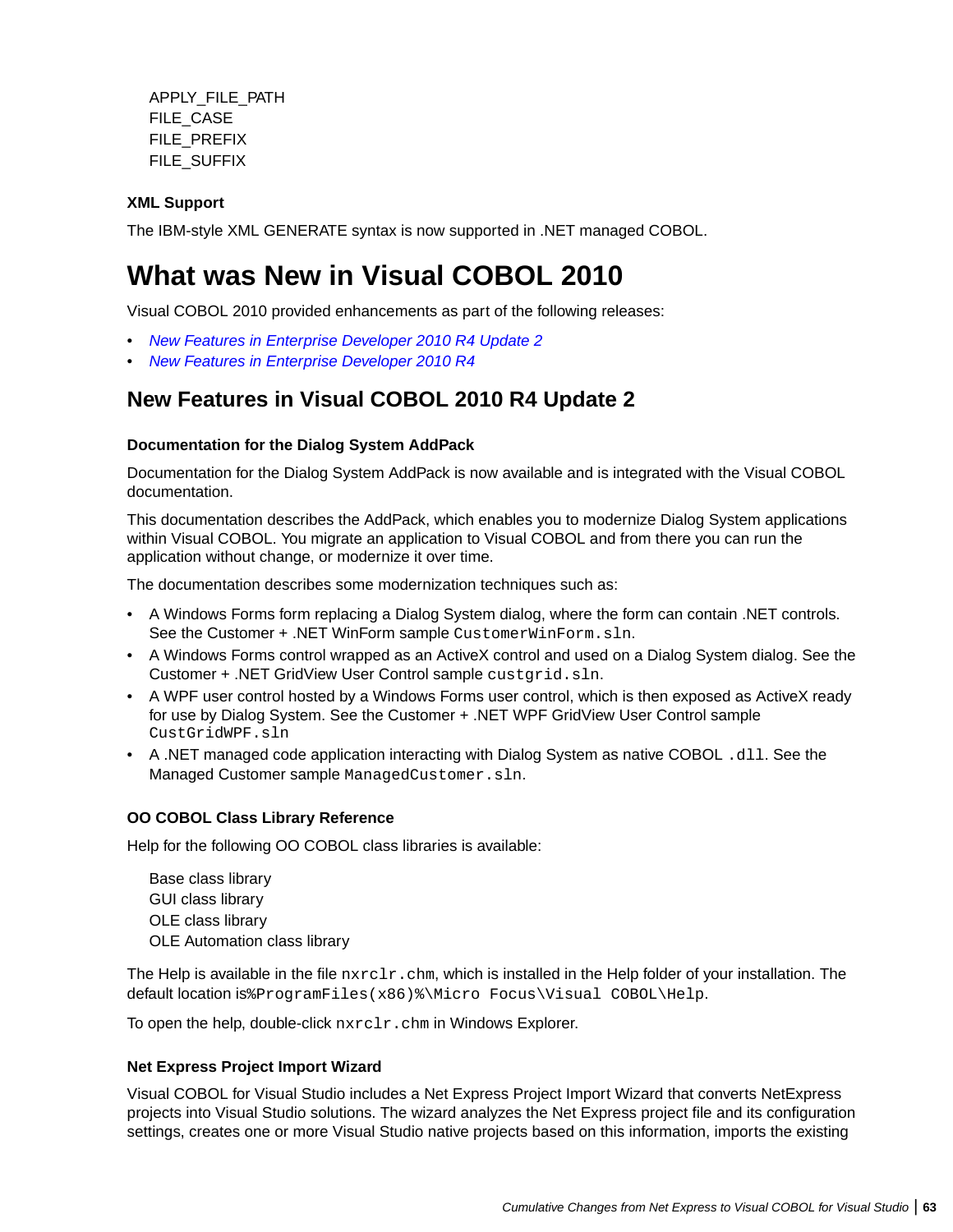<span id="page-63-0"></span>source code into them and sets the appropriate directives. When the process is complete, it can optionally display a detailed conversion report.

### **Features Added in Visual COBOL 2010 R4**

### **ACUCOBOL-GT Compatibility**

The Compiler and run-time continue to provide support for ACUCOBOL-GT. The directive ACU is the main switch for turning on ACUCOBOL-GT compatibility. The ACU directive enables various ACUCOBOL-GT syntax extensions and other language elements. Additional ACUCOBOL-GT compatibility features include the following:

- When using a CALL statement, the USING and GIVING/RETURNING phrases can now appear in either order.
- The following ACUCOBOL-GT standard library routines can now be used with Visual COBOL in native code:
	- C\$CALLEDBY
	- C\$CALLERR
	- C\$CHDIR
	- C\$MAKEDIR
	- C\$MEMCPY
	- C\$MYFILE
	- C\$PARAMSIZE
	- C\$RERR
	- M\$ALLOC
	- M\$FREE
	- M\$COPY
	- M\$FILL
	- M\$GET
	- M\$PUT
	- WIN\$VERSION
- The following ACUCOBOL-GT 'ccbl' compiler options can now be used with Visual COBOL:
	- $\bullet$  -E, -V
	- $\bullet$  -Cv
	- -Da, -Db, -Dd31, -DL1/2/4/8, -Dq, -FpRounding
	- -La, -Li, -Lc, -Lf, -Ll, -Lo, -Ls, -Lw

Note: The output that these list options provide differs in Visual COBOL.

- -Qm
- -Rc, -Rn, -Rw
- -Sa, -St, -Sd, -Sp, -S1...-S9
- -noTRUNC, -truncANSI, -Dz
- -Td, -Te
- $\bullet$  -Vc
- -Za, -Zc, -Zl, -Zn, -Zs, -Zi, -Zr1, -Zy, -arithmeticVSC2

Full ACUCOBOL-GT compatibility is documented under the *Programming* section in the product help.

#### **ADO.NET Runtime Improvements**

The OpenESQL ADO.NET runtime has been re-engineered, offering several advantages over previous versions, providing:

• Better performance - the new runtime is much faster and can as much as double your performance, depending on the specifics of your application.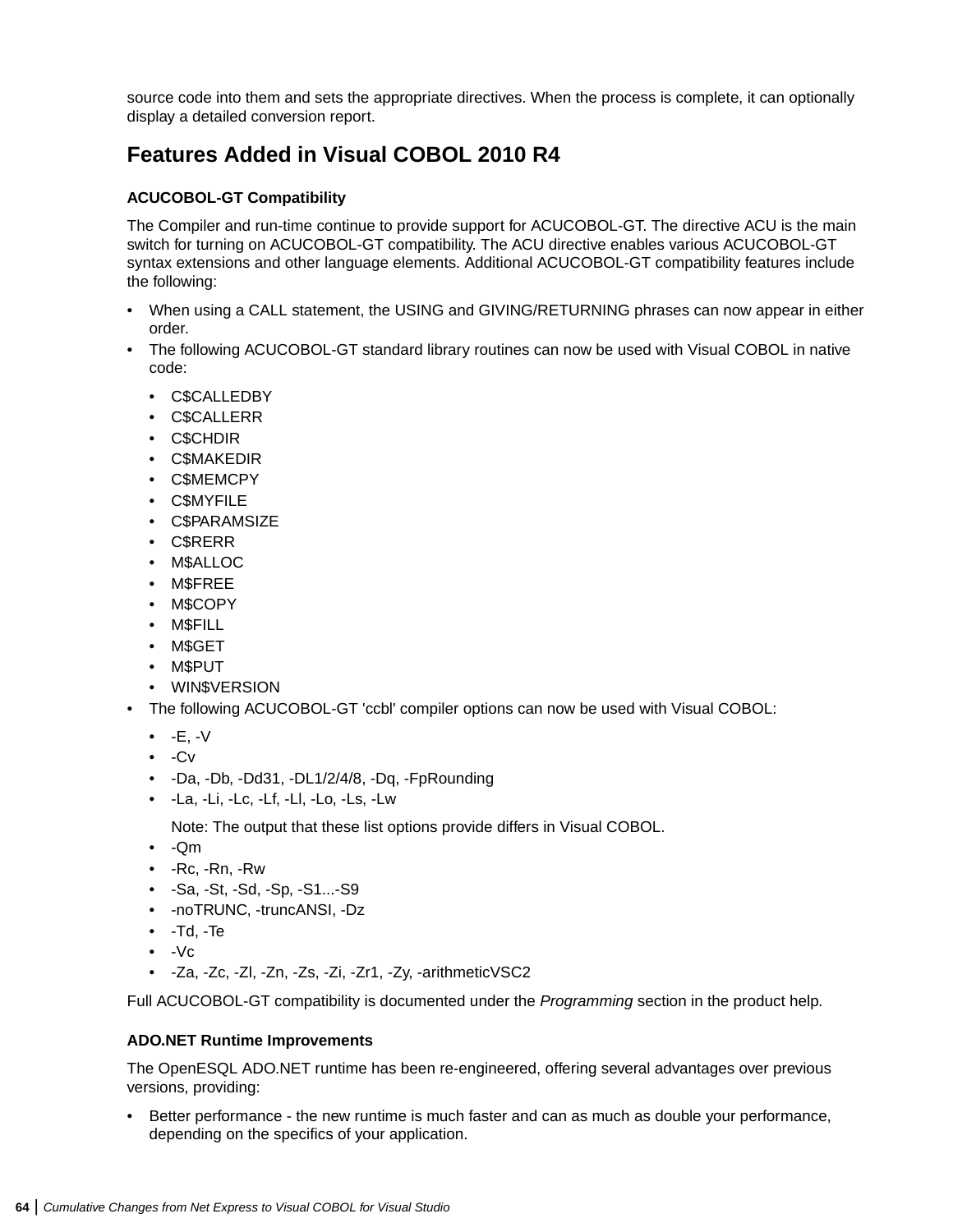- Support for multiple run unit processing.
- Support for both client applications and SQL CLR stored procedures.
- For stored procedure applications:
	- Support for input/output parameters defined as COBOL data types, in addition to the previously supported .NET data types
	- Support that enables stored procedures to return more than one result set.
	- Static SQL Support for the DIALECT=MAINFRAME Compiler directive.
- For client-based applications:
	- Support for dynamic SQL that uses an SQLDA structure to pass parameter and result host variables, specifically including the following embedded SQL statements:
		- PREPARE For example, the following statement passes a prepared statement into the SQLDA from a host variable:

```
 EXEC SQL 
     PREPARE stmt1 INTO :sqlda FROM :stmt-buf
END-EXEC
```
• EXECUTE - For example, the following statement executes a prepared statement using a previously constructed SQLDA structure:

```
 EXEC SQL 
     EXECUTE stmt1 USING DESCRIPTOR :sqlda-structure 
END-EXEC
```
• OPEN - For example, the following statement opens a cursor using a previously constructed SQLDA structure:

```
 EXEC SQL 
     OPEN c1 USING DESCRIPTOR :sqlda-structure 
END-EXEC
```
For complete information on using these statements, see the *PREPARE*, *EXECUTE*, and *OPEN* topics.

- Additional support for result set processing that allows you to receive more than one result set back from a stored procedure.
- Support for applications built to target .NET Framework versions 2.0, 3.0 and 3.5, in addition to .NET Framework version 4.0.



**Important:** To take advantage of these improvements you must recompile your applications with the DBMAN=ADO Compiler directive. However, if you want to continue using the functionality available in previous releases, we now provide the DBMAN=OADO directive to use in place of the DBMAN=ADO directive. DBMAN=OADO provides the same functionality as was available with previous versions of the DBMAN=ADO Compiler directive, and has 100% backward compatibility with applications designed and developed with Visual COBOL R3.

#### **Creating Projects from Selected Files**

A new option, Create Project From Selection, is now available for your projects in Solution Explorer. You can select a number of COBOL files and copybooks in your project and opt to create a new project from them in the same solution.

#### **Debugging Enhancements**

The ability to load core dump files in Visual Studio has been added. This feature works with native COBOL only.

#### **Documentation**

If you are using Visual Studio 2010 Service Pack 1, the help is displayed in a stand-alone help viewer with an index and a fully expandable table of contents.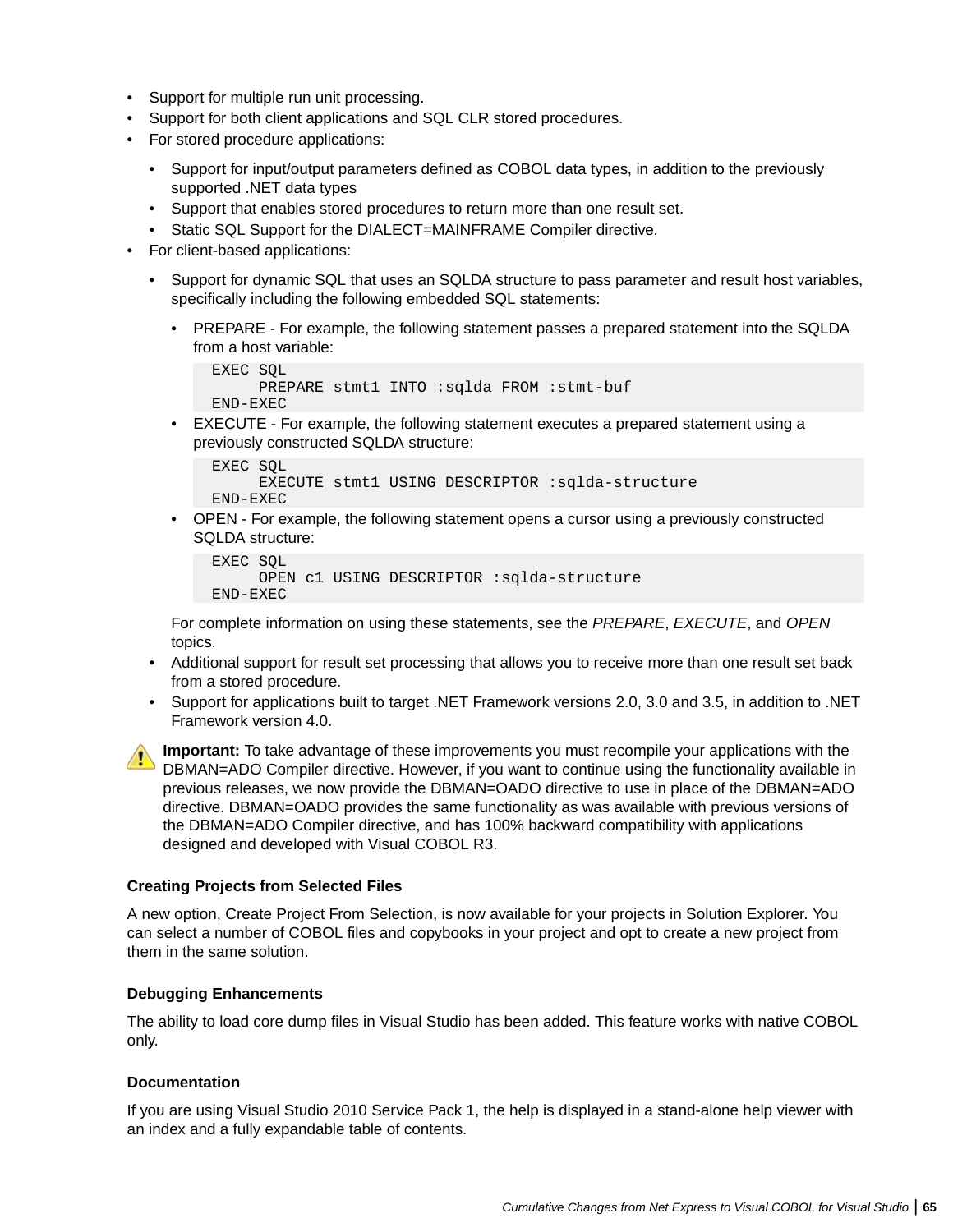#### **Embedded HTML**

We now support the use of Embedded HTML (EHTML) in COBOL CGI programs, which enables you to output HTML directly from your applications.

#### **Improvements to the Implements Smart Tag**

The implements smart tag now supports value-types in addition to classes.

#### **Language Improvements**

The following improvements have been made to managed COBOL:

| and extending<br>operators       | <b>Extension methods</b> Managed COBOL now supports extension methods. This feature enables you to<br>add methods to existing types without the need to edit or recompile the code. You<br>can also extend operators.                          |
|----------------------------------|------------------------------------------------------------------------------------------------------------------------------------------------------------------------------------------------------------------------------------------------|
| The SYNC modifier<br>for methods | The SYNC modifier locks the values of the arguments sent to the method, so that<br>they do not change while the method is processing.                                                                                                          |
| <b>Nested classes</b>            | In managed COBOL, a nested class can now be defined so that it can access the<br>instance fields, properties and methods in its containing class. To allow this, you<br>add the optional SHARING PARENT phrase to the nested class definition. |

#### **Large Projects Support**

Visual COBOL has been optimized to work with bigger, more complex applications. This includes faster processing of multiple files and various IDE features that facilitate the process of developing large-scale project.

You can quickly move existing COBOL code into Visual Studio with the help of various wizards and windows such as the Create Project from Existing Code wizard and the Create Project from Selection wizard. The IDE is preconfigured so that during the file import it automatically scans the files and sets Compiler directives on them as appropriate.

#### **New Compiler Directives**

The following new Compiler directives are provided:

- ILCUTPREFIX removes a specified prefix from the names of the COBOL data items in your source code.
- ILSMARTLINKAGE exposes the Linkage Section and entry points to managed code by creating types.
- RUNTIME-ENCODING determines the runtime encoding.
- SOURCE-ENCODING passes the encoding of the source program to the Compiler.

#### **New Samples and Tutorial**

New samples and a new tutorial showing how to create WCF services in COBOL are available.

#### **Project Details Window**

A new window, Project Details, is available for your COBOL projects and solutions showing a complete list of the files in a project or a solution and various file details. You can open the window from the context menu for a project or a solution in Solution Explorer.

#### **Project Properties Updates**

The project properties pages have been restructured to make setting options more intuitive.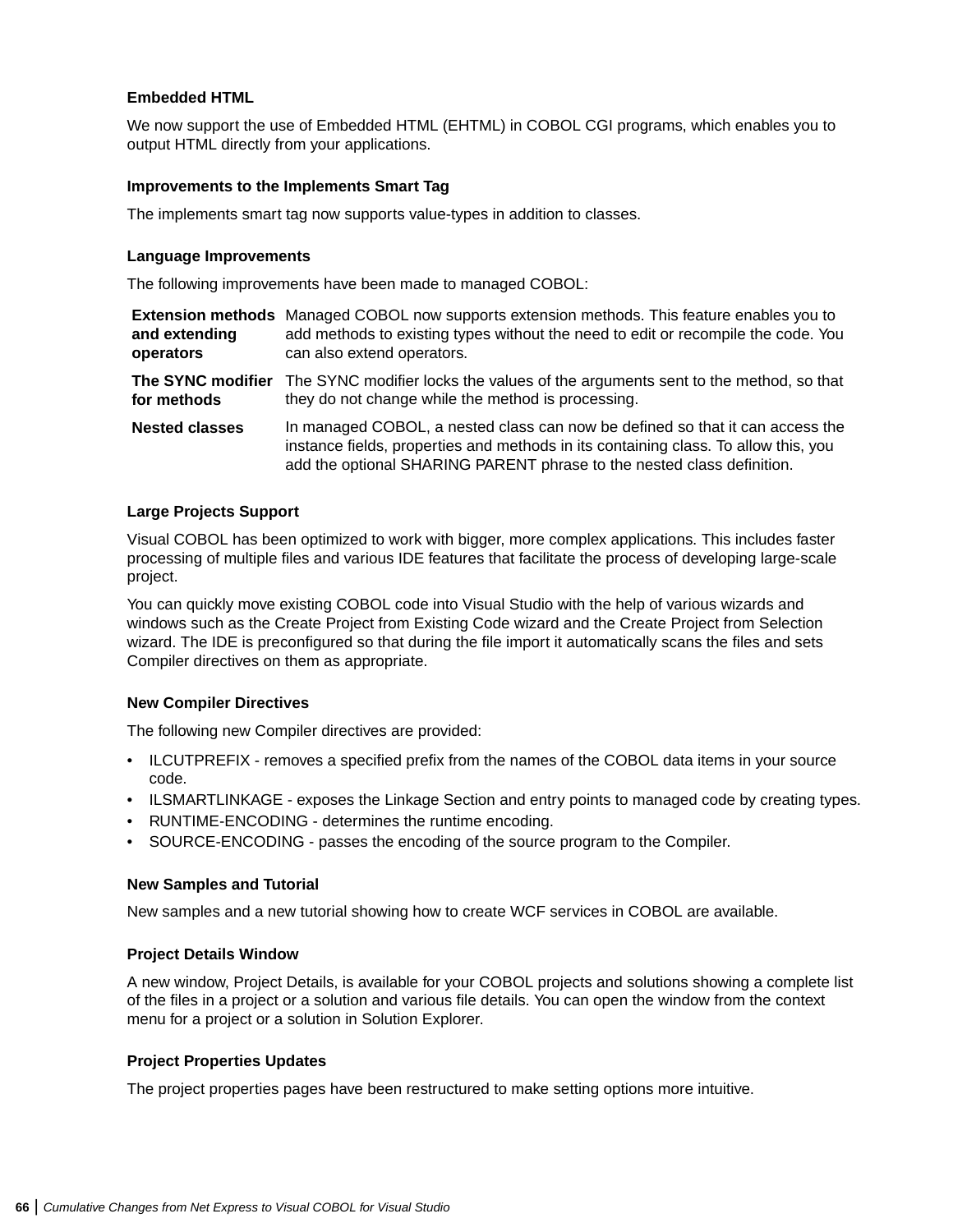#### **RM/COBOL Compatibility**

The Compiler and run-time continue to provide support for RM/COBOL. Additional RM/COBOL compatibility features include the following:

- The following RM/COBOL standard library routines can now be used with Visual COBOL in native code:
	- C\$Century
	- C\$ConvertAnsiToOem
	- C\$ConvertOemToAnsi
	- C\$DARG
	- C\$Delay
	- C\$GetEnv
	- C\$GetNativeCharset
	- C\$LogicalAnd
	- C\$LogicalComplement
	- C\$LogicalOr
	- C\$LogicalShiftLeft
	- C\$LogicalShiftRight
	- C\$LogicalXor
	- C\$NARG
	- C\$SetEnv
	- C\$RERR
	- DELETE
	- RENAME
- The RM/COBOL file handler can now be used with Visual COBOL, enabled by using the CALLFH(ACUFH) Compiler directive, and then configuring an add-on to the Vision file handler.

Full RM/COBOL compatibility is documented under the *Programming* section in the product help.

#### **Smart Linkage**

| <b>Exposing COBOL</b> | You can expose COBOL Linkage sections to other managed languages by      |
|-----------------------|--------------------------------------------------------------------------|
| group items as        | using the ILSMARTLINKAGE directive. Smart Linkage saves the need to edit |
| managed types         | your original COBOL code or write wrapper classes.                       |

#### **WCF Services and Service References**

Support is now available for adding WCF services as service references to your COBOL projects.

Note: WCF is not supported in the Visual Studio Shell but adding service references for client applications is supported.

#### **XML Extensions**

**Note:** This functionality is supported in native COBOL only.

You can now use XML Extensions, the system that enables your COBOL applications to interact with XML documents, with Visual COBOL.

XML Extensions has many capabilities. The major features support the ability to import and export XML documents to and from COBOL working storage. Specifically, XML Extensions allows data to be imported from an XML document by converting data elements (as necessary) and storing the results into a matching COBOL data structure. Similarly, data is exported from a COBOL data structure by converting the COBOL data elements (as necessary) and storing the results in an XML document.

For more information about XML Extensions, refer to the *XML Extensions User's Guide*, available from the RM/COBOL product documentation set, in the SupportLine section of the Micro Focus Web site.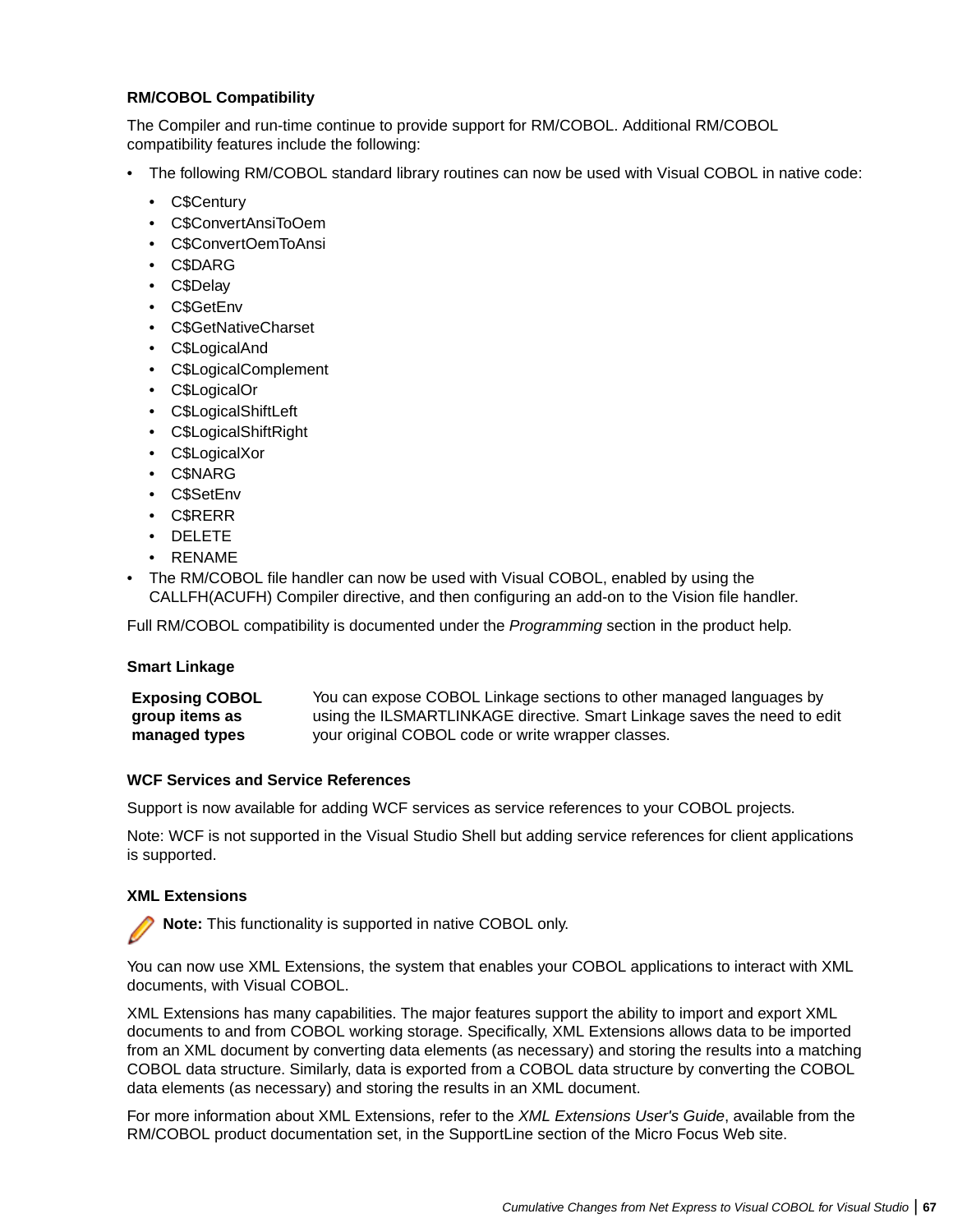### **Features Added in Visual COBOL 2010 R3**

#### **.NET COBOL Syntax Improvements**

| <b>Quoteless syntax</b>                                                            | Quotes are not needed when defining types, classes or methods, or<br>when invoking classes and methods.                                                                               |  |
|------------------------------------------------------------------------------------|---------------------------------------------------------------------------------------------------------------------------------------------------------------------------------------|--|
| <b>Construct improvements</b>                                                      | The structure of class-id, method-id, enum-id, delegate-id, interface-id,<br>valuetype-id has been improved.                                                                          |  |
| <b>Environment division,</b><br><b>Configuration section,</b><br><b>Repository</b> | The Environment division, Configuration section and the Repository are<br>no longer needed.                                                                                           |  |
| <b>Static, Factory and Object</b><br><b>blocks</b>                                 | The Static, Factory and Object blocks are no longer needed.                                                                                                                           |  |
| <b>Attributes, Custom-Attribute</b><br>and Class-Attributes                        | CUSTOM-ATTRIBUTE is now replaced by the ATTRIBUTES phrase. You<br>no longer need to define class-attributes. Instead, specify the class<br>custom attributes in the class definition. |  |



- Visual COBOL supports the older syntax, so projects that are using it will still compile. However, it is recommended to create applications using the new syntax and adhere to the *.NET COBOL Best Practices*.
- It is recommended to use the COBOL project and file templates, snippets and Intellisense as they use the new syntax. To see the new syntax in action, check the Visual COBOL samples.

The following is a more detailed overview of the changes in the syntax with examples:

#### **Quoteless Syntax**

Quotes are no longer needed when you define types, classes or methods, or when you invoke classes and methods. For example:

| <b>New Syntax</b>                                    | <b>Old Syntax</b>                                                              |  |
|------------------------------------------------------|--------------------------------------------------------------------------------|--|
| 01 o1 type MyClass                                   | 01 o1 type "MyClass"                                                           |  |
| type MyClass: : New                                  | type "MyClass":: "New"                                                         |  |
| set o to new MyClass                                 | set o to new "MyClass"                                                         |  |
| set class:: Property to value                        | set "class":: "Property" to value                                              |  |
| set return-value to<br>class::Method(param1)         | set return-value to<br>"class"::"Method"(param1)                               |  |
| invoke class::Method(param1)                         | invoke "class":: "Method" (param1)                                             |  |
| method-id MyMethod public.<br>local-storage section. | method-id. "MyMethod" public.<br>local-storage section.<br>procedure division. |  |
| procedure division.                                  | goback.<br>end method "MyMethod".                                              |  |
| goback.<br>end method.                               |                                                                                |  |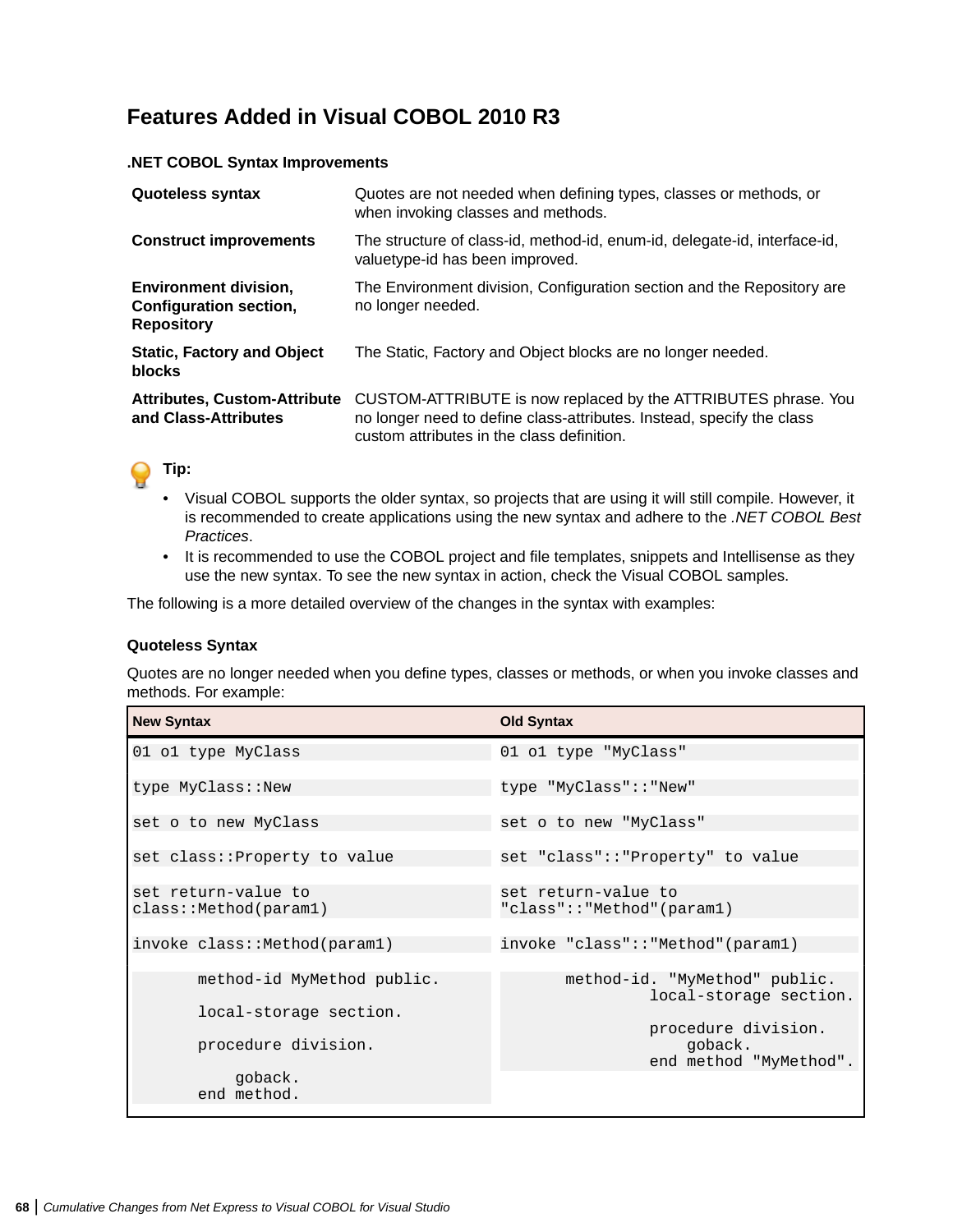#### **Construct of class-id, method-id, enum-id, delegate-id, interface-id, valuetype-id**

The construct of class-id, method-id, enum-id, delegate-id, interface-id, valuetype-id has been improved as follows:

- You do not have to type a period after the declaration (for example, method-id MethodName).
- Quotes are no longer required around names.
- You do not need to use the name in the end marker.

| <b>New Syntax</b> |                                                     | <b>Old Syntax</b>                                      |  |
|-------------------|-----------------------------------------------------|--------------------------------------------------------|--|
|                   | class-id Namespace.MyClass.                         | class-id. MyClass as<br>"Namespace.MyClass".           |  |
|                   | object-storage section.                             | environment division.<br>configuration section.        |  |
|                   | method-id InstanceMethod.<br>local-storage section. | repository.                                            |  |
|                   | procedure division.<br>qoback.                      | static.<br>working-storage section.                    |  |
|                   | end method.                                         | end static.                                            |  |
| static.           | method-id StaticMethod public                       | object.                                                |  |
|                   | local-storage section.<br>procedure division.       | working-storage section.                               |  |
|                   | qoback.<br>end method.                              | method-id. "InstanceMethod".<br>local-storage section. |  |
|                   | end class.                                          | procedure division.                                    |  |
|                   |                                                     | qoback.<br>end method "InstanceMethod".                |  |
|                   |                                                     | end object.<br>end class MyClass.                      |  |

#### **Environment Division, Configuration Section, Repository**

You no longer need to use an Environment division, a Configuration section or a Repository paragraph. For example:

| <b>New Syntax</b>                                                            | <b>Old Syntax</b>                                                                                     |  |  |
|------------------------------------------------------------------------------|-------------------------------------------------------------------------------------------------------|--|--|
| program-id. Programl as<br>"MyProject.Program1".                             | program-id. Programl as<br>"MyProject.Program1".                                                      |  |  |
| data division.<br>working-storage section.<br>procedure division.<br>qoback. | environment division.<br>configuration section.<br>repository.                                        |  |  |
| end program Program1.                                                        | data division.<br>working-storage section.<br>procedure division.<br>qoback.<br>end program Program1. |  |  |
|                                                                              |                                                                                                       |  |  |

#### **Static, Factory and Object Blocks**

The Static and Object blocks are no longer used. With the new syntax you need only one working-storage section for items that were defined in a static or object block under the old syntax.

To define a static method, use the STATIC word.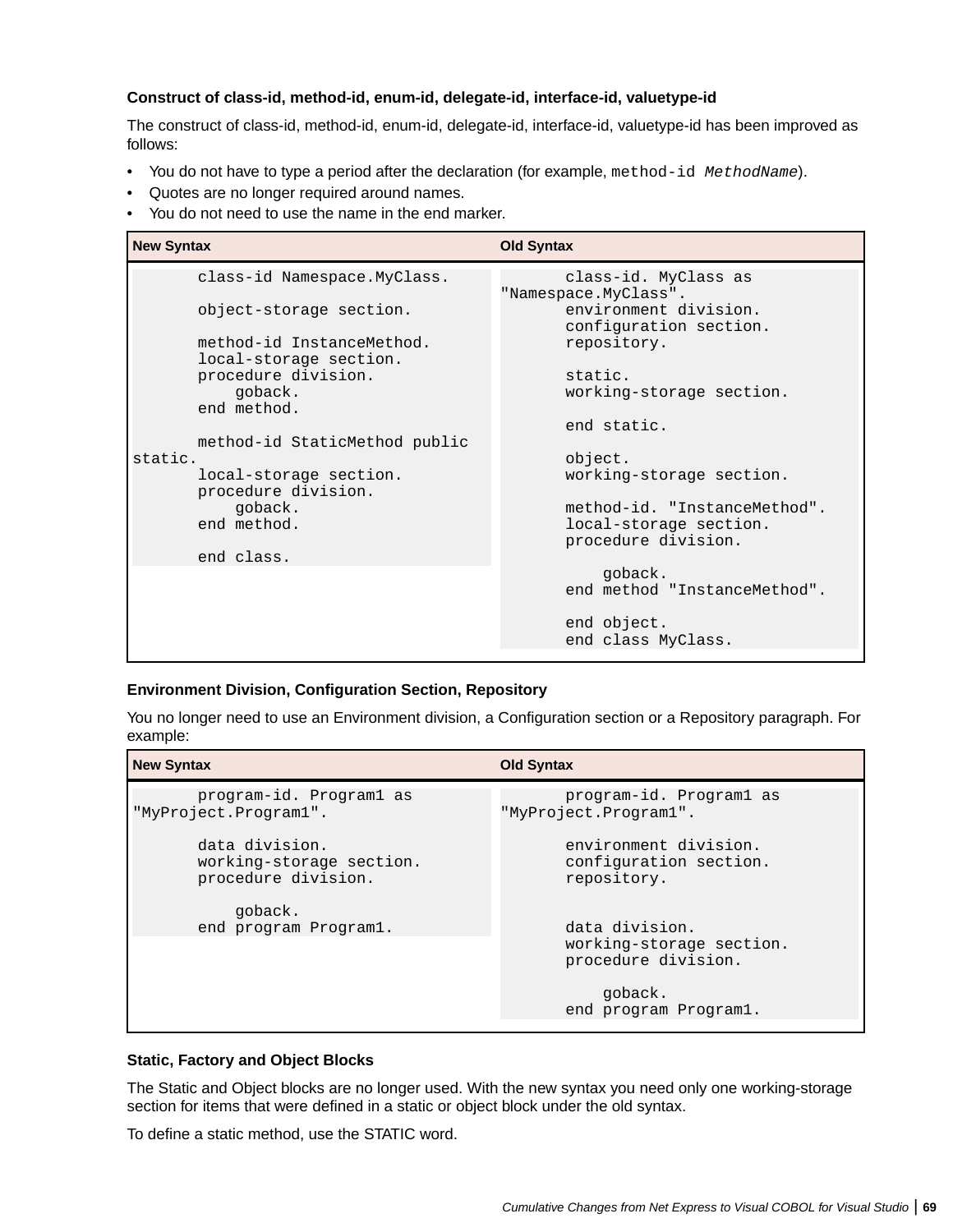The following example shows how to define static methods with the new syntax and how to avoid using an object block:

| <b>New Syntax</b> |                                                                                                                                                                                                                                                                                            | <b>Old Syntax</b>                                                                                                                                                                                                                                                   |  |
|-------------------|--------------------------------------------------------------------------------------------------------------------------------------------------------------------------------------------------------------------------------------------------------------------------------------------|---------------------------------------------------------------------------------------------------------------------------------------------------------------------------------------------------------------------------------------------------------------------|--|
| static.           | class-id Namespace. MyClass.<br>working-storage section.<br>01 my-object-data pic x.<br>01 my-static-data pic x static.<br>method-id InstanceMethod.<br>local-storage section.<br>procedure division.<br>qoback.<br>end method.<br>method-id StaticMethod public<br>local-storage section. | class-id. MyClass as<br>"Namespace.MyClass".<br>environment division.<br>configuration section.<br>repository.<br>static.<br>working-storage section.<br>01 my-static-data pic x.<br>end static.<br>object.<br>working-storage section.<br>01 my-object-data pic x. |  |
|                   | procedure division.<br>qoback.<br>end method.<br>end class.                                                                                                                                                                                                                                | method-id. "InstanceMethod".<br>local-storage section.<br>procedure division.<br>goback.                                                                                                                                                                            |  |
|                   |                                                                                                                                                                                                                                                                                            | end method "InstanceMethod".<br>end object.<br>end class MyClass.                                                                                                                                                                                                   |  |

#### **Attributes, Custom-Attribute and Class-Attributes**

These are the changes for CUSTOM-ATTRIBUTE and class-attributes:

- The CUSTOM-ATTRIBUTE phrase is replaced by the ATTRIBUTE phrase.
- You no longer have to define class-attributes. Instead, specify the class custom-attributes in the class definition using the ATTRIBUTE phrase.
- Quotes are no longer needed around the name of the attribute and you can omit the word "Attribute" from the name.

#### For example:

| <b>New Syntax</b>                                           | <b>Old Syntax</b>                                                         |
|-------------------------------------------------------------|---------------------------------------------------------------------------|
| class-id<br>MyNamespace.MyClass.<br>attribute Serializable. | class-id. MyClass as<br>"MyNamespace.MyClass".                            |
| working-storage section.<br>$\cdots$                        | class-attributes.<br>custom-attribute is type<br>"SerializableAttribute". |
| end class.                                                  | object.                                                                   |
|                                                             | working-storage section.<br>.                                             |
|                                                             | end object.                                                               |
|                                                             | end class MyClass.                                                        |

#### **Creating Projects from Existing Code**

Now you can create Visual Studio COBOL projects from existing applications using the Create New Project from Existing Code Files wizard. The wizard will create a new COBOL project and automatically add files to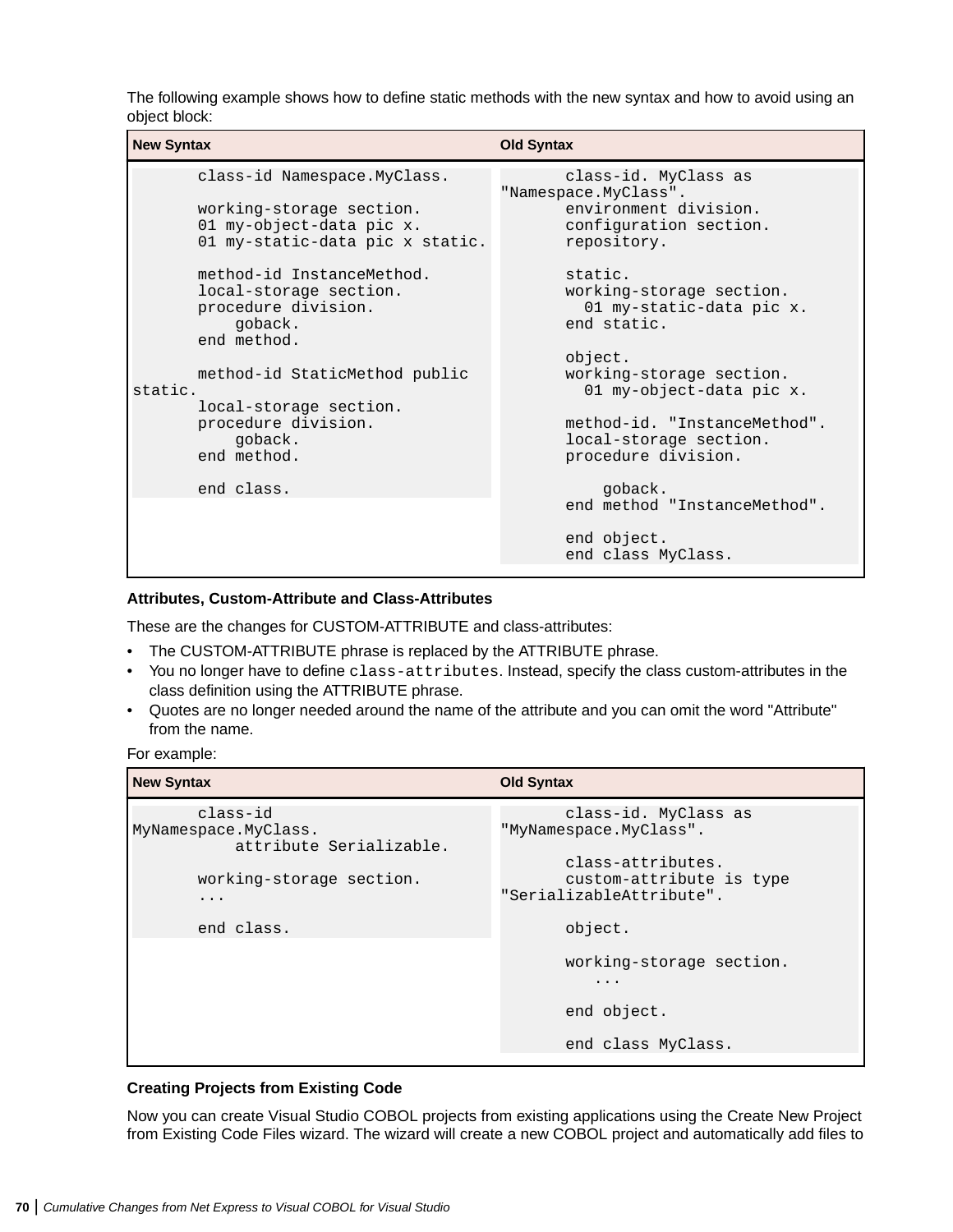it from the specified directories. It will perform an automatic file scanning to identify which files are programs and copybooks, so that they can be correctly added to the project.

|                               | Specify Project Location, Project Type and Source Files |  |        |
|-------------------------------|---------------------------------------------------------|--|--------|
|                               | You can choose the files from one or more folders       |  |        |
| <b>Project file location:</b> |                                                         |  |        |
|                               |                                                         |  | Browse |
| Project name:                 |                                                         |  |        |
|                               |                                                         |  |        |
| Project type:                 |                                                         |  |        |
| <b>Console Application</b>    |                                                         |  | ۳      |
|                               | Add files to the project from these folders             |  |        |
|                               |                                                         |  |        |
|                               |                                                         |  |        |
|                               | Folders:                                                |  |        |
|                               | Add subfolders Folder                                   |  | Add    |
|                               |                                                         |  | Remove |
|                               |                                                         |  |        |
|                               |                                                         |  |        |
|                               |                                                         |  |        |
|                               |                                                         |  |        |
|                               |                                                         |  |        |
|                               | File types to add to the project:                       |  |        |
|                               | ".cbl;".cob;".cpy;".rc                                  |  |        |
|                               | Add copybooks to Solution Explorer                      |  |        |

#### **Add Existing COBOL Items Wizard**

You can add existing COBOL files to your Visual Studio project using the new Add Existing COBOL Items wizard available from the context menu of the project in Solution Explorer. The COBOL files will be scanned to determine which ones are programs or copybooks, and then they will be added to the project.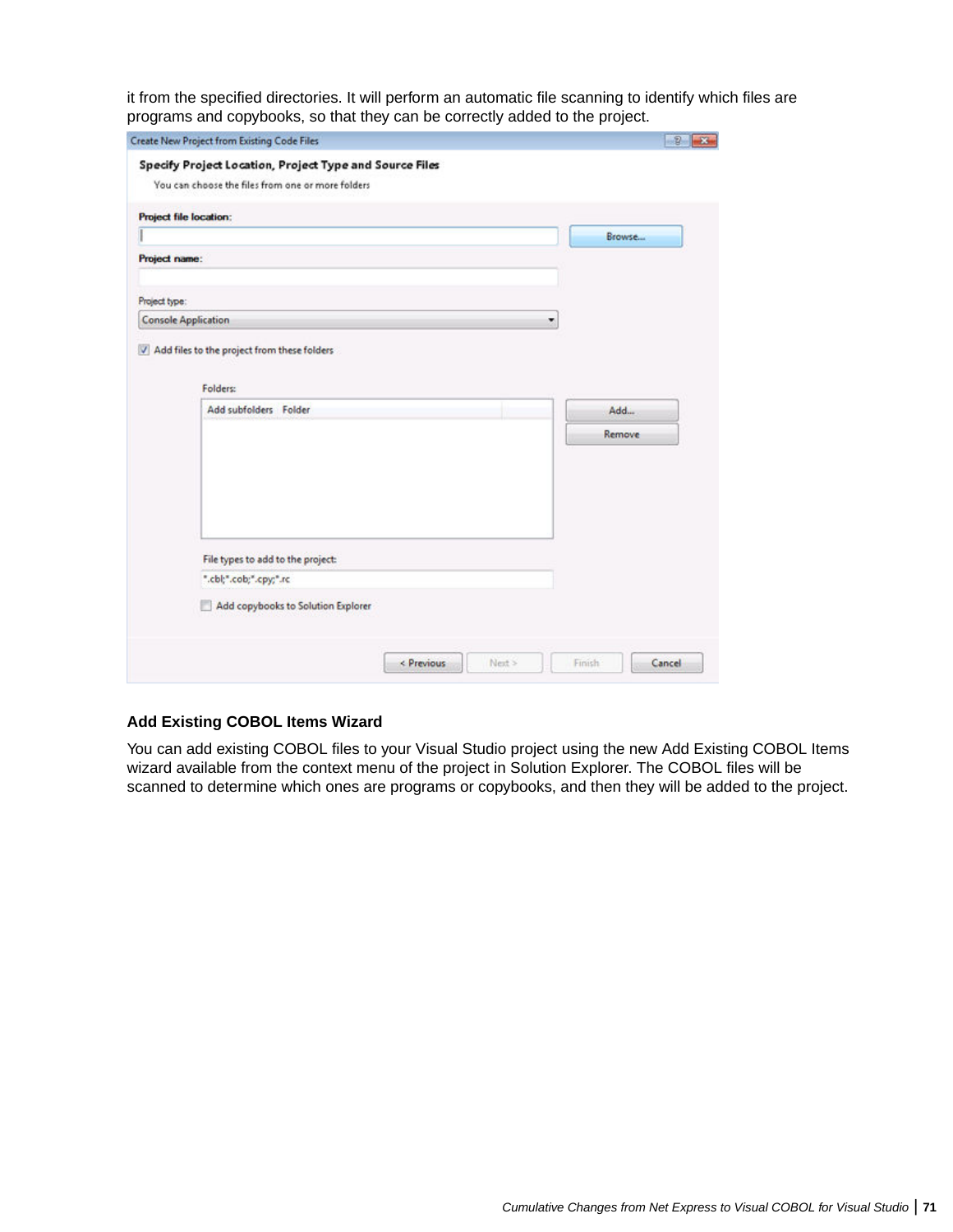| 凿 | <b>Build</b><br>Rebuild<br>Clean                   | Solution 'ConsoleApplication1'<br>cal ConsoleApplication1<br><b>Properties</b><br><b>References</b><br>Program1.cbl        |                                  |
|---|----------------------------------------------------|----------------------------------------------------------------------------------------------------------------------------|----------------------------------|
|   | Add<br>Add Reference<br>Add Web Reference          | Add Existing Files To Current Project<br><b>Specify Source Files</b><br>You can choose the files from one or more folders. | $\bullet$ or $\bullet$ $\bullet$ |
|   | Add Existing COBOL Items<br>Set as StartUp Project | Folders:                                                                                                                   |                                  |
|   |                                                    | Add subfolders<br>Folder                                                                                                   | Add                              |
|   |                                                    |                                                                                                                            | Remove                           |
|   |                                                    |                                                                                                                            |                                  |
|   |                                                    | File types to add to the project:                                                                                          |                                  |
|   |                                                    | ".cbl.".cob.".cpy.".rc                                                                                                     |                                  |

#### **Override Class Members Dialog**

 $\blacksquare$ 

**Note:** This feature works with .NET managed code only.

The new Override Class Members dialog available in the editor enables you to override the members of inherited classes. The dialog helps you see the base classes from which a class inherits, select the members to override and add the construct of the overriding methods to the class.

| <b>SMyParent</b> |                                                                                                                    |                        |                                                                                                                                                                                                    |       |  |
|------------------|--------------------------------------------------------------------------------------------------------------------|------------------------|----------------------------------------------------------------------------------------------------------------------------------------------------------------------------------------------------|-------|--|
| $\boxdot$        | class-id MyParent implements type IDisposabl                                                                       |                        |                                                                                                                                                                                                    |       |  |
| ⊟                | U.<br>Insert Snippet                                                                                               |                        | Ctrl+K, Ctrl+X                                                                                                                                                                                     |       |  |
| È                | Q.<br>Surround With                                                                                                |                        | Ctrl+K, Ctrl+S                                                                                                                                                                                     |       |  |
|                  |                                                                                                                    | Override Class Members |                                                                                                                                                                                                    |       |  |
| É                | ÷<br>Go To<br>Sugge<br>Find A<br>Breakp<br>٠Ξ<br>Run To<br>Ж<br>Cut<br>la<br>Copy<br>ë<br>Paste<br>Outlin<br>Updat | System.Object<br>◢     | Override members in class 'MyParent'<br>≡● GetHashCode() RETURNING binary-long<br>≡♦ ToString() RETURNING string<br>≡● Equals(obj AS object) RETURNING condition-value<br>$\Rightarrow$ Finalize() | $-23$ |  |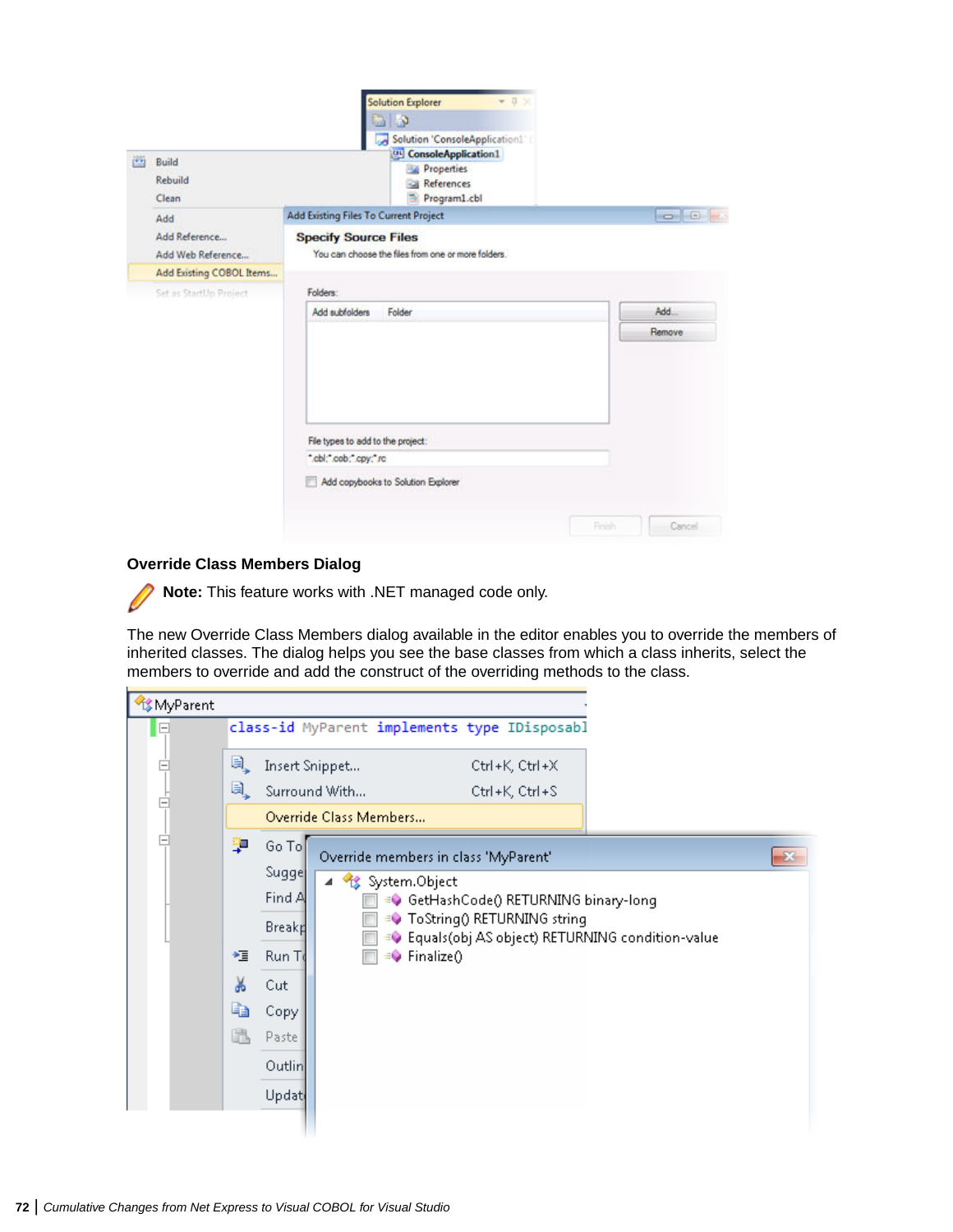#### **Smart Tag for Implementing Interfaces**

**Note:** This feature works with .NET managed code only.

You can now easily implement interfaces with the help of a Smart Tag. The tag appears underneath at the beginning of the declaration of any interface that is not fully implemented. To implement the interface, you simply need to click the tag.

| le]* X Program1.cbl [Code]                                     |  |  |    |                                          |
|----------------------------------------------------------------|--|--|----|------------------------------------------|
| plication1.Class1                                              |  |  |    | $\mathbf{v}$ = InstanceMethod(           |
| class-id Class1 implements type IDisposable, type IComparable. |  |  | 心的 |                                          |
| working-storage section.                                       |  |  |    | Implement interface 'System.IComparable' |

#### **Snippet for Implements**

**Note:** This feature works with .NET managed code only.

The snippet for implements has been improved. It now automatically implements the members from an interface and has improved support for more complex method signatures.

#### **Navigate To**

Use the Navigate To option in the Edit menu to search for files, variables and section names in all projects and files in your solution.

|            | method-id Page Load protected.                                                  |
|------------|---------------------------------------------------------------------------------|
| loq        |                                                                                 |
| pro        | Navigate To                                                                     |
|            | Search terms:                                                                   |
| end        | Book                                                                            |
|            | Results: Found 42 matching results.                                             |
| met<br>wor | book.cbl [of c:\Users\Public\Documents\Micro Focus\Visual COBOL 2010\Samples\Fo |
| 01         | BookDemoWebApplication._Default [of BookDemoWebApplication._Default]            |
| 01         | BookDemoWebApplication._Default [of BookDemoWebApplication._Default]            |
|            | BookDemoWebApplication.About [of BookDemoWebApplication.About]                  |
| loc        | BookDemoWebApplication.About [of BookDemoWebApplication.About]                  |
|            | BookDemoWebApplication.Global [of BookDemoWebApplication.Global]<br>9           |
| pro<br>try | BookDemoWebApplication.SiteMaste                                                |
|            | 9<br>BookDemoWebApplication.SiteMaste                                           |
|            | 9<br>BookDemoWebApplication.SiteMaster [of BookDemoWebApplication.SiteMaster]   |
| cat        | BookDemoWebApplication.SiteMaster [of BookDemoWebApplication.SiteMaster]        |
| end        | <sup>≡●</sup> BookDetails [of BookWrapper.Book]                                 |
|            | BookException.cbl [of c:\Users\Public\Documents\Micro Focus\Visual COBOL 2010\S |

#### **Find All References**

The Find All References option available from the editor enables you to search for references of COBOL data items, section or paragraph names in your solution.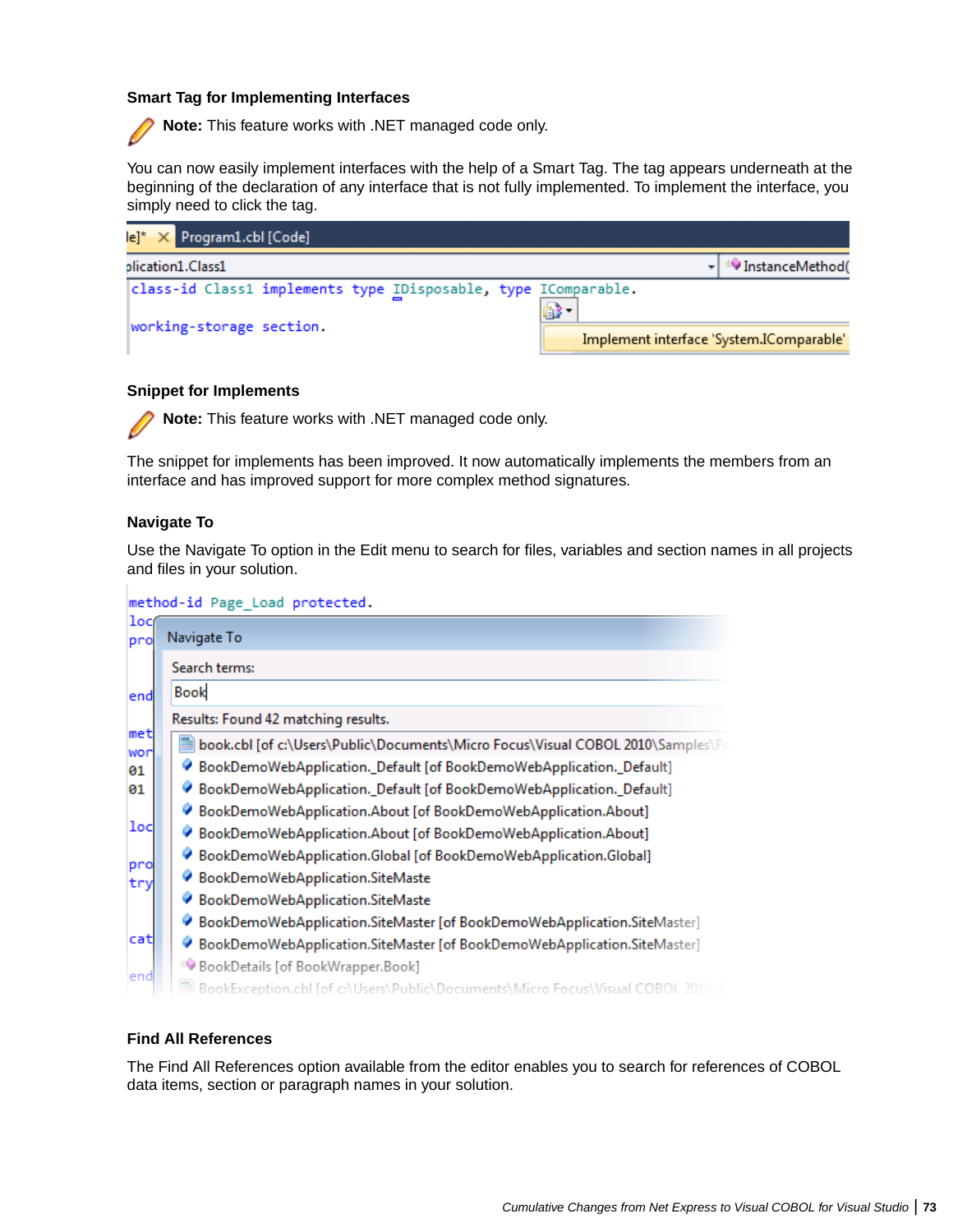|                                                                      | 01 baseSpr<br>01 xpos                |                       | method-id Initialize.<br>local-storage section.<br>type CobolBlitz.Base.<br>float-short. |                                    |                                                                                                                                                                                                                                                                                                    |  |
|----------------------------------------------------------------------|--------------------------------------|-----------------------|------------------------------------------------------------------------------------------|------------------------------------|----------------------------------------------------------------------------------------------------------------------------------------------------------------------------------------------------------------------------------------------------------------------------------------------------|--|
|                                                                      | $91 \,$ y <sub>i</sub> $\frac{6}{9}$ |                       | Create Unit Tests                                                                        |                                    |                                                                                                                                                                                                                                                                                                    |  |
|                                                                      | proce                                | Q,<br>G)              | <b>Insert Snippet</b><br>Surround With<br>Override Class Members                         | Ctrl+K, Ctrl+X<br>Ctrl+K. Ctrl+S   |                                                                                                                                                                                                                                                                                                    |  |
| 100 %<br>$+1$                                                        |                                      | æ                     | Go To Definition<br><b>Suggest Word</b>                                                  | F12                                | m.                                                                                                                                                                                                                                                                                                 |  |
| Find Symbol Results -                                                |                                      |                       | <b>Find All References</b>                                                               | Shift+F12                          |                                                                                                                                                                                                                                                                                                    |  |
| C:\Users\Publi                                                       |                                      | ×<br>d.<br><b>Lin</b> | Breakpoint                                                                               |                                    | > ames\CobolBlitz\GameState.cbl - (294, 10)[Defn] : 01 xpos<br>float-sho                                                                                                                                                                                                                           |  |
| C:\Users\Publi<br>C:\Users\Publi                                     | $2.09 - 2.21$                        |                       | <b>Run To Cursor</b>                                                                     | $Ctrl + F10$                       | ames\CobolBlitz\GameState.cbl - (301, 19)[Mod] : compute xpos = Gam<br>ames\CobolBlitz\GameState.cbl - (302, 19)[Mod] : compute xpos = xpos                                                                                                                                                        |  |
| C:\Users\Publi<br>C:\Users\Publi<br>C:\Users\Publi<br>C:\Users\Publi |                                      |                       | Cut<br>Copy<br>Paste                                                                     | $Ctrl+X$<br>$Ctrl + C$<br>$Ctrl+V$ | ames\CobolBlitz\GameState.cbl - (302, 26)[Ref] : compute xpos = xpos -<br>ames\CobolBlitz\GameState.cbl - (304, 61)[Mod] : set baseShip to new to<br>ames\CobolBlitz\GameState.cbl - (309, 15)[Mod] : set xpos to GameArea<br>ames\CobolBlitz\GameState.cbl - (310, 19)[Mod] : compute xpos = xpos |  |
| $\epsilon$                                                           |                                      |                       | Outlining                                                                                |                                    | ٠<br>calculation of the<br>$-0.1$                                                                                                                                                                                                                                                                  |  |
| Output Pl Cod                                                        |                                      |                       | Undate Syntax Reporting                                                                  |                                    |                                                                                                                                                                                                                                                                                                    |  |

#### **Web Application Projects**

**Note:** This feature works with .NET managed code only.

This release offers Web Application Project templates for creating COBOL Web applications and Web sites and applications. The benefits of using a Web Application project include:

- A Web Application project includes a project file which enables you to specify what files are part of the project and should be compiled.
- It adds namespaces for all items of the project.
- The source code is compiled into a single assembly on your local machine and is then deployed to the IIS server. You don't have to deploy the code behind.
- A Web Application project includes a "Publish" option for deploying the compiled assembly to an IIS server directly from the IDE using the automated tools of Visual Studio.
- Supports the Visual Studio Code Analysis feature.

#### **Debugging**

The following debugging enhancements have been made:

• COBOL watchpoints and break on data change - you can set COBOL watchpoints on individual data items in native COBOL. COBOL watchpoints enable you to watch the area of memory associated with the particular data item and help track memory corruption. When the memory changes, debugging stops on the line that immediately follows the line on which the data has changed. This feature works with native code only.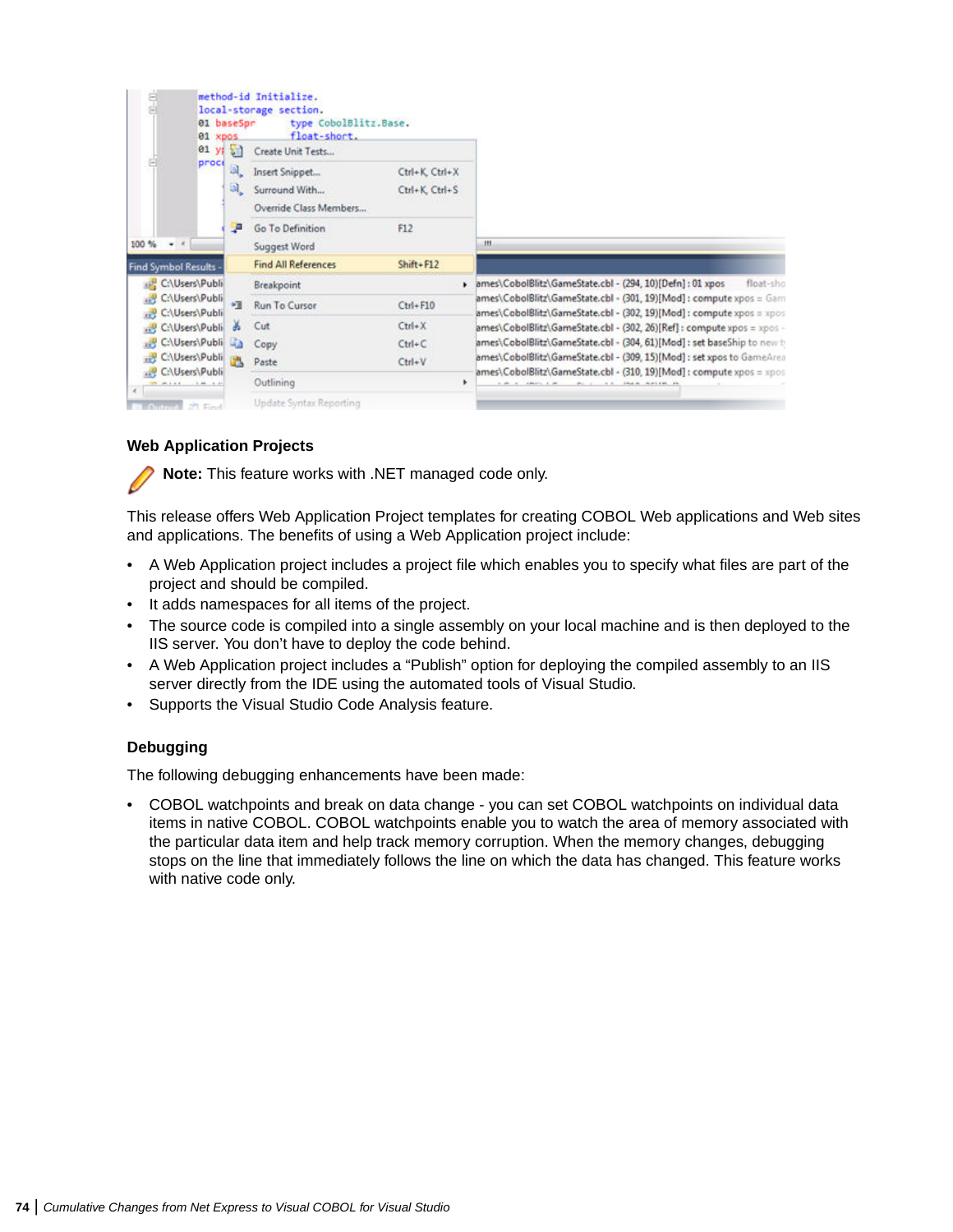| 01 tail-length                  |           | 03 tail-col                      | $n/r$ $9(4)$ value 3 | pic s99 comp value 10. |                |
|---------------------------------|-----------|----------------------------------|----------------------|------------------------|----------------|
|                                 | ST.       | Create Unit Tests                |                      |                        |                |
| >Varia<br>01 ran                | G)        | <b>Insert Snippet</b>            |                      | Ctrl+K, Ctrl+X         |                |
| 01 ran al                       |           | Surround With                    |                      |                        | Ctrl+K, Ctrl+S |
| $01$ ran<br>01 ran              | n.        | Go To Definition<br>Suggest Word |                      | F12                    |                |
| 01 acc<br>01 spe                |           | <b>Find All References</b>       |                      | $Shift + F12$          |                |
| 01 cha                          |           | Breakpoint                       |                      |                        | x              |
| 01 add<br>$01$ ins              | <b>To</b> | Add COBOL Watchpoint             |                      |                        |                |
| 01 scc <sup>+</sup>             |           | <b>Run To Curson</b>             |                      | $Ctrl + F10$           |                |
| 100 %                           | ×         | Cut                              |                      | $Ctrl + X$             |                |
| <b>Watchpoints (Native CC</b>   | ū,        | <b>Copy</b>                      |                      | $Ctrl * C$             |                |
| New $\times$ 10 $\circledcirc$  | m.        | Paste                            |                      | $Ctrl + V$             |                |
| Data Item                       |           | Outlining                        |                      |                        | ь              |
| tail-length<br>$\circ$<br>score |           | <b>Update Syntax Reporting</b>   |                      |                        |                |

• **Watchpoints (Native COBOL)** window - enables you to manage the COBOL watchpoints you add to your applications and view the contents of the memory associated with each watchpoint. This feature works with native code only.





- Simplified remote debugging a simplified process for setting up remote debugging is provided.
- Attach to 64-bit process and debug provides the ability to attach to and debug 64-bit COBOL processes.
- Debug tooltip for OCCURS items you can now specify whether the debug tooltips for OCCURS items should display all items in an array or the value of an expression.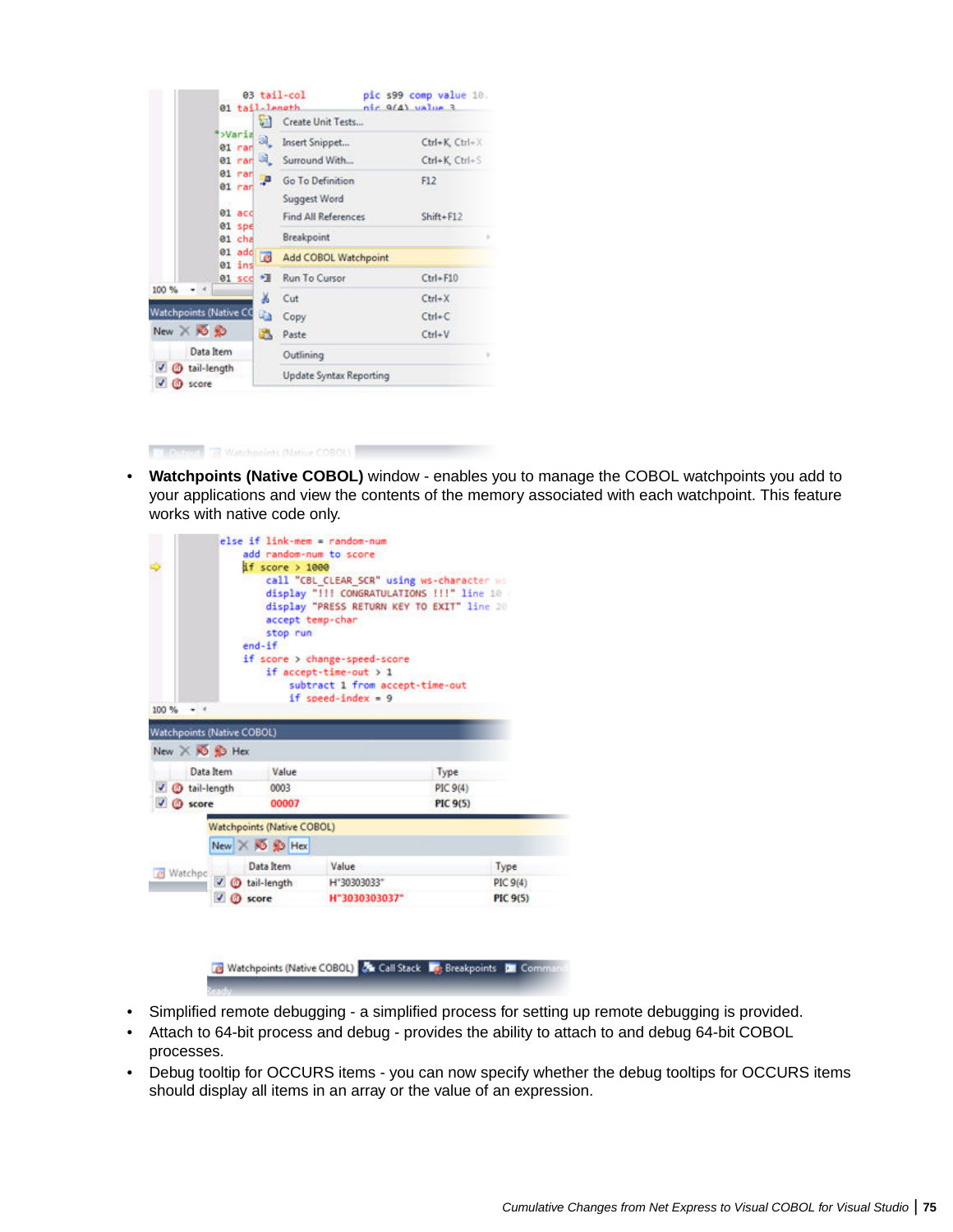| working-storage section.<br>01 var string occurs 5.                                 | e section.                                      |
|-------------------------------------------------------------------------------------|-------------------------------------------------|
| procedure division.                                                                 | $\circ$ ccurs 5.                                |
|                                                                                     | sion.                                           |
| move "first" to var(1)                                                              |                                                 |
| move "second" to $\sqrt{\square}$ $\mathscr{P}$ var {Length = 5} <sub>Var</sub> (1) |                                                 |
| move "third" to var( ) VAR(1) "first" to var( ) var(1) "first"                      |                                                 |
| move "fourth" to var $\phi$ VAR(2) "second"var (3)                                  |                                                 |
| move "fifth" to var( $\mathcal{P}$ VAR(3) "third" $\mathcal{P}$ $\mathcal{P}$ ar(4) |                                                 |
|                                                                                     | $\mathscr{P}$ VAR(4) "fourth" $\mathscr{P}$ (5) |
| display var (1)<br>$\bullet$ VAR(5) "fifth"                                         |                                                 |
| goback.                                                                             |                                                 |

#### **Samples Browser**

You can preview the samples and access them more easily with the help of the Samples Browser which is now available from the Start menu. Samples Browser lists the samples by category

| <b>■ Samples Browser</b>                                                                                                                                                                                                        |                                                                                                                                                                                                                                                                                                |        | 回                                                  |
|---------------------------------------------------------------------------------------------------------------------------------------------------------------------------------------------------------------------------------|------------------------------------------------------------------------------------------------------------------------------------------------------------------------------------------------------------------------------------------------------------------------------------------------|--------|----------------------------------------------------|
| Show both                                                                                                                                                                                                                       |                                                                                                                                                                                                                                                                                                |        |                                                    |
| All.<br>CGI<br>COBOL Book<br>COBOL for .NET<br>Games<br><b>Help Generation</b><br>SQL<br><b>SQLCLR</b><br>Web Applications<br>Web Sites<br>Windows Communication Foundation<br>Windows Forms<br>Windows Presentation Foundation | Arrays<br>C# WinBook (SmartLinkage demo)<br>COBOL Blitz<br>COBOL Minesweeper<br>COBOL Snake<br>COBOL Tic-Tac-Toe<br>COBOLDoKu<br>Collections<br>Complex CGI application<br>Core.Net<br>Custom Attributes<br>Delegates<br><b>Enums</b><br>Events<br>$\Box$ . The projection of the condition of | ┻<br>Ξ | Open sample in Visual Studio<br>Open sample folder |

### **Readme for Arrays**

This readme contains:

- Overview
- . How to Run this Demonstration

#### Overview

The demonstration is installed under the Samples\COBOL for .NET\Arrays folder.

This program shows how to create arrays in .NET COBOL.

**How to Dun the Demonstration**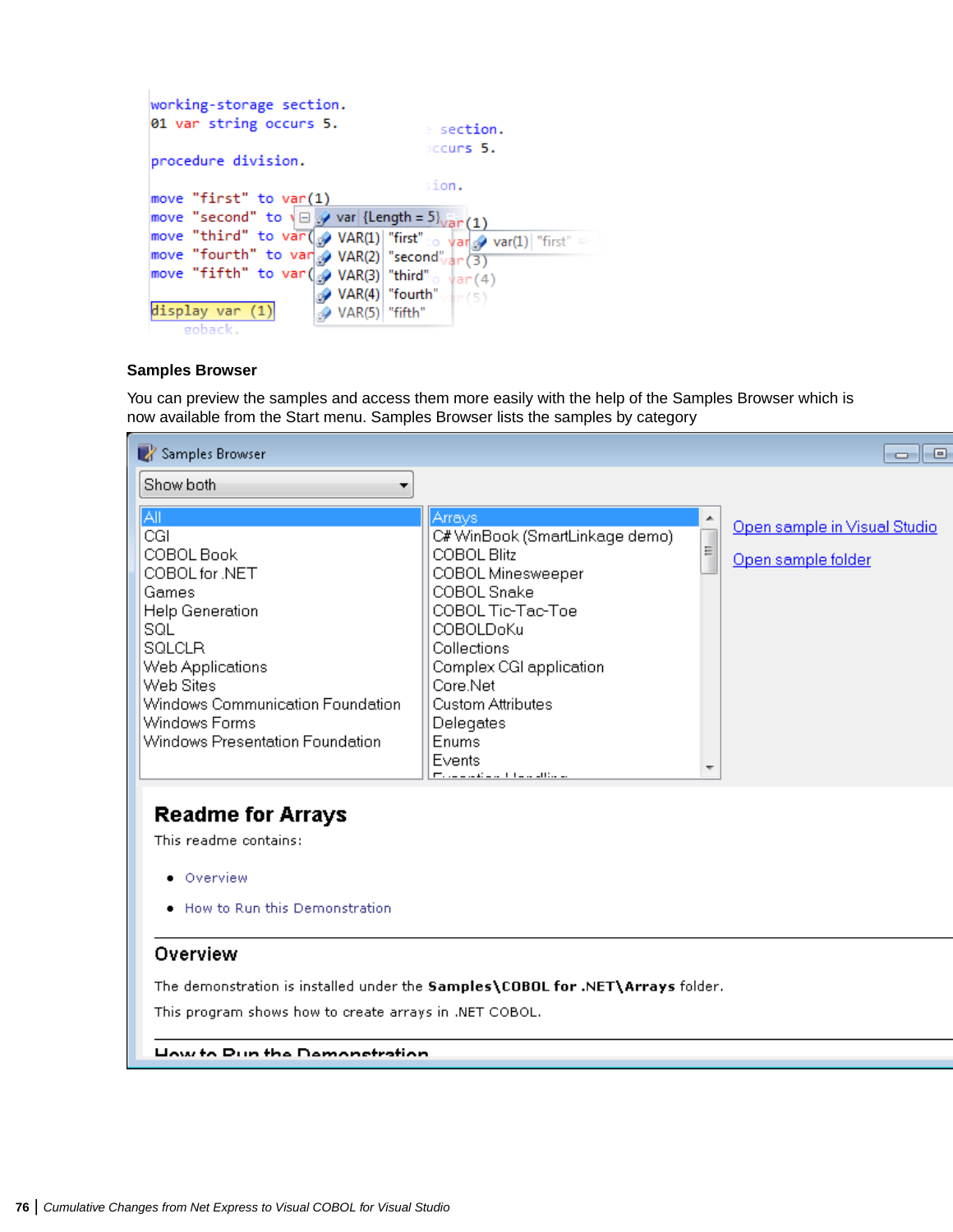#### **SQL CLR Integration Support**

The new SQL CLR Integration support enables you to create stored procedures, user-defined functions and types, aggregates, and triggers in managed code, taking advantage of the Microsoft SQL Server 2008 R2 SQL CLR feature.

#### **ACUCOBOL-GT Compatibility and RM/COBOL**

The Compiler and run-time now include initial support for ACUCOBOL-GT. This support is enabled by several new Compiler directives. The directive ACU is the main switch for turning on ACUCOBOL-GT compatibility. The ACU directive enables various ACUCOBOL-GT syntax extensions and other language elements. Additional ACUCOBOL-GT compatibility features include the following:

- Vision indexed file system and utilities (vutil, vio, and logutil) support. Vision support is enabled by the new CALLFH(ACUFH) option.
- ACUCOBOL-GT compiler options. By using the new ACUOPT directive you can specify the same options available in ACUCOBOL-GT.
- ACUCOBOL-GT and RM/COBOL data type support. This enables you to mix ACUCOBOL-GT and Micro Focus Visual COBOL applications via data files or calls.
- Initial ACUCOBOL-GT syntax support. The Compiler now supports some of the ACUCOBOL-GT extensions.
- Interoperability between ACUCOBOL-GT and Visual COBOL components. You can begin to build applications that combine ACUCOBOL-GT with Visual COBOL features.

ACUCOBOL-GT compatibility is documented under the *Programming* section in the product help.

#### **XML Support**

Enhancements have been made to XML Parse/Generate to provide compatibility with IBM® Enterprise COBOL for z/OS® v4.2.

New in XMLGENERATE:

- ATTRIBUTES phrase
- NAMESPACE and NAMESPACE-PREFIX phrases
- XML-DECLARATION phrase

#### New in XMLPARSE:

There are now two modes of XMLPARSE support using the XMLPARSE() compiler directive:

- XMLPARSE(COMPAT) provides compatibility with IBM Enterprise COBOL for z/OS v4.1 and earlier.
- XMLPARSE(XMLSS) provides compatibility with IBM Enterprise COBOL for z/OS v4.2.

XMLPARSE(XMLSS) provides:

- ENCODING phrase
- RETURNING NATIONAL phrase
- VALIDATING phrase
- New special registers XML-NAMESPACE, XML-NNAMESPACE, XML-NAMEPSACE-PREFIX and XML-NNAMESPACE-PREFIX.
- New behaviors for example, different return codes, different output registers depending on the EVENT.

Note: The ability to parse XML documents one segment at a time with the help of the END-OF-INPUT XML event is not supported yet.

### **Features Added in Visual COBOL 2010 R2**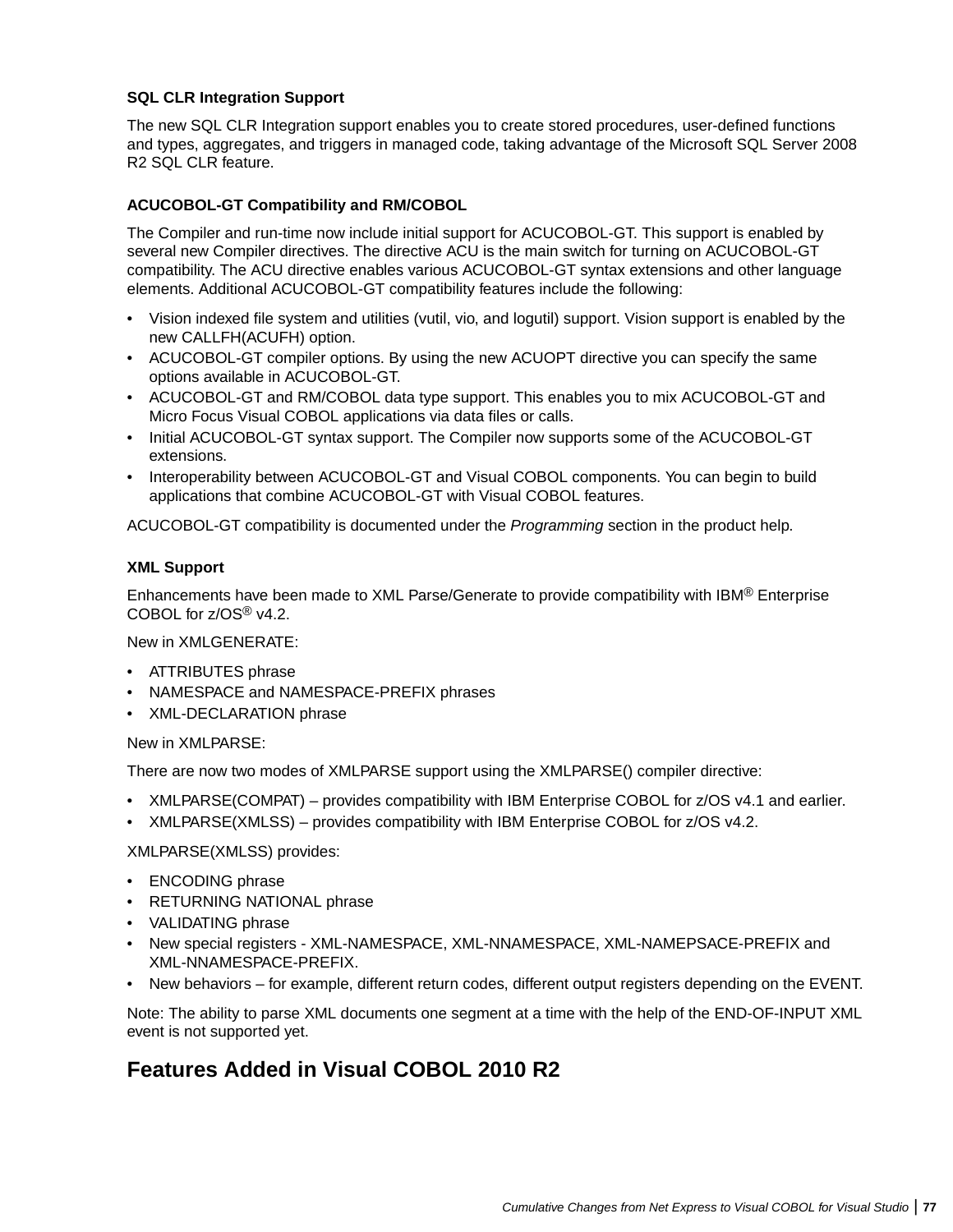#### **File Handler**

The Micro Focus File Handler is now provided as both verifiable and non-verifiable versions. Compiling your application with the ILVERIFY directive will automatically reference the verifiable File Handler assembly.

#### **Go To Procedure Division**

The Go To Procedure Division button is now available on the Go To Location toolbar. Clicking the button positions the cursor on a Procedure Division depending on the current context of the code.

#### **OpenESQL Assistant**

Support for the OpenESQL Assistant has been added. The OpenESQL Assistant is an interactive tool that enables you to easily design and build SQL queries and embed those queries into your COBOL code. Features include:

- Prototype SQL SELECT statements and test them against a database
- Design SQL INSERT, UPDATE, and DELETE statements
- Insert SQL queries into the COBOL code
- Create and insert auxiliary code into your COBOL code

#### **Samples**

The following games have been added to the samples:

• COBOL Blitz - A shooter game in which the players use a laser cannon to defend themselves against the invasion of aliens troops. The goal is to destroy the troops and prevent them from reaching the bottom of the screen.

Special Features:

- 2D graphics
- Audio effects
- Snake An arcade game in which the player navigates a long chain of symbols across the screen and scores by collecting numbers. Numbers add to the overall length and the speed of the snake. The player needs to avoid hitting the borders of the screen or touching the snake's body as this terminates the game.
- Tic-Tac-Toe The player competes with the PC to place three identical marks in a horizontal, vertical, or diagonal row on the 3x3 board.

#### **Snippets**

This release provides new snippets for Attribute, DateTime, Implements and for static methods.

#### **SQL Support**

The SQL technology that was present in Net Express is now seamlessly integrated within the Visual Studio 2010 development environment. When you develop COBOL SQL applications in Visual Studio, you can use the same development environment to extend and modernize your COBOL assets.

Features include:

- OpenESQL technology that supports embedded SQL in your COBOL applications
- OpenESQL Assistant that automatically generates embedded SQL in a COBOL program template given basic database information
- DB/2 ECM technology that uses embedded SQL to work with DB2 LUW
- COBSQL processor that provides native DBMS SQL support for Oracle's Pro\*COBOL and other vendors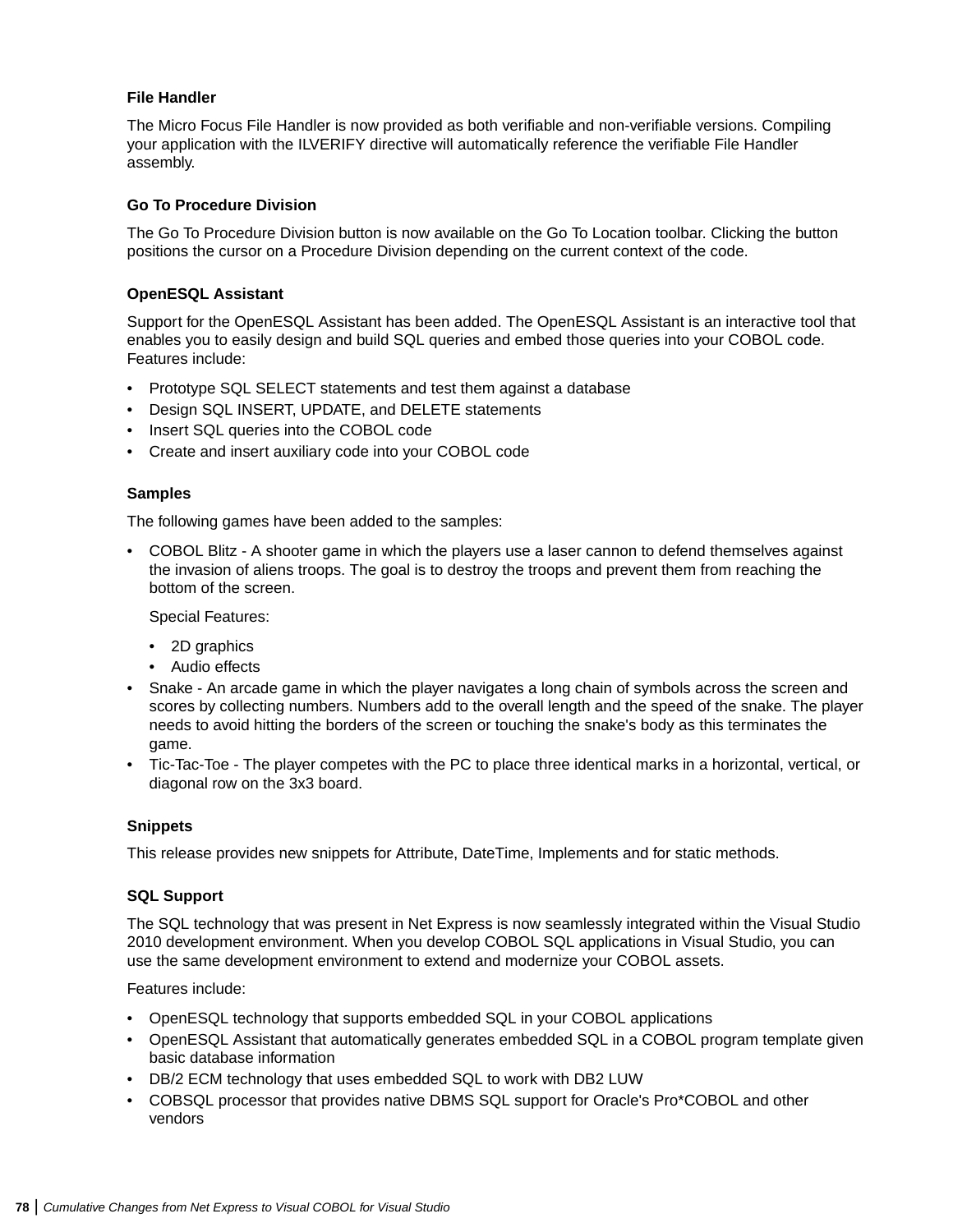#### **XML Parse/Generate**

Visual COBOL now supports the IBM-style XML syntax and enables your applications to process XML data. Support for the XML PARSE and XML GENERATE statements is provided in the Visual COBOL compiler.

### **Features Added in Visual COBOL 2010 R1**

#### **Visual Studio as the Core Integrated Development Environment**

The Visual Studio editor has been extended in a number of ways to enhance its support for COBOL, including Standard Visual Studio 2010 features for program navigation are exploited for COBOL applications.

- Fully integrated COBOL development environment delivers high programmer productivity by exploiting Visual Studio tools and providing instant feedback.
- Enhanced COBOL syntax for .NET programmers makes it easier for COBOL programmers to use .NET services or for programmers with .NET experience in other programming languages to be productive with COBOL.
- Visual COBOL supports the development and deployment of both "managed" .NET (with multi-targeting for .NET Framework V4 and earlier versions) and "unmanaged", native code applications.
- Visual COBOL is a part of the Visual Studio 2010 product portfolio from Micro Focus which also includes testing and developer productivity tools.
- COBOL Margins visual indication of COBOL margins which are sensitive to the COBOL margin directive currently selected for the program – if the setting is changed via an embedded "\$SET SOURCEFORMAT" directive, then the display is immediately updated.
- COBOL sensitivity is extended to support COBOL methods and data items in IntelliSense and preconfigured "code snippets" reduce the effort required to complete code and avoid errors being introduced.
- Background parsing continuously ensures that the code being worked on will compile cleanly.

#### **COBOL 2010**

Visual COBOL supports the development of both "managed" code which is fully interoperable with other .NET languages and "native code". It is built on a new Micro Focus COBOL platform "COBOL 2010".

A standalone COBOL Server is available for deploying applications developed within Visual COBOL.

Visual COBOL provides a test license version of the COBOL Server to allow system testing before deployment into production.

#### **COBOL Language Extensions**

Historically, COBOL has been case-insensitive which makes interoperation with .NET methods more difficult than it should be. For example, method or member names had to be enclosed within quotation marks and declare synonyms to refer to external types. With Visual COBOL these restrictions have been removed and the code is more ".NET-like" while still retaining COBOL's traditional ease of understanding. Unnecessary COBOL elements such as "repository" have been made optional which greatly reduces the size and complexity of a COBOL .NET program. The language changes improve readability and simplify the learning process for existing C# or VB programmers who can easily work on the COBOL code. With this flexibility, teams can be more agile and thus reduce development and maintenance costs.

## **Significant Changes**

This section describes significant changes in behavior or usage in each successive release. These changes could potentially affect the behavior of existing applications or impact the way the tools are used.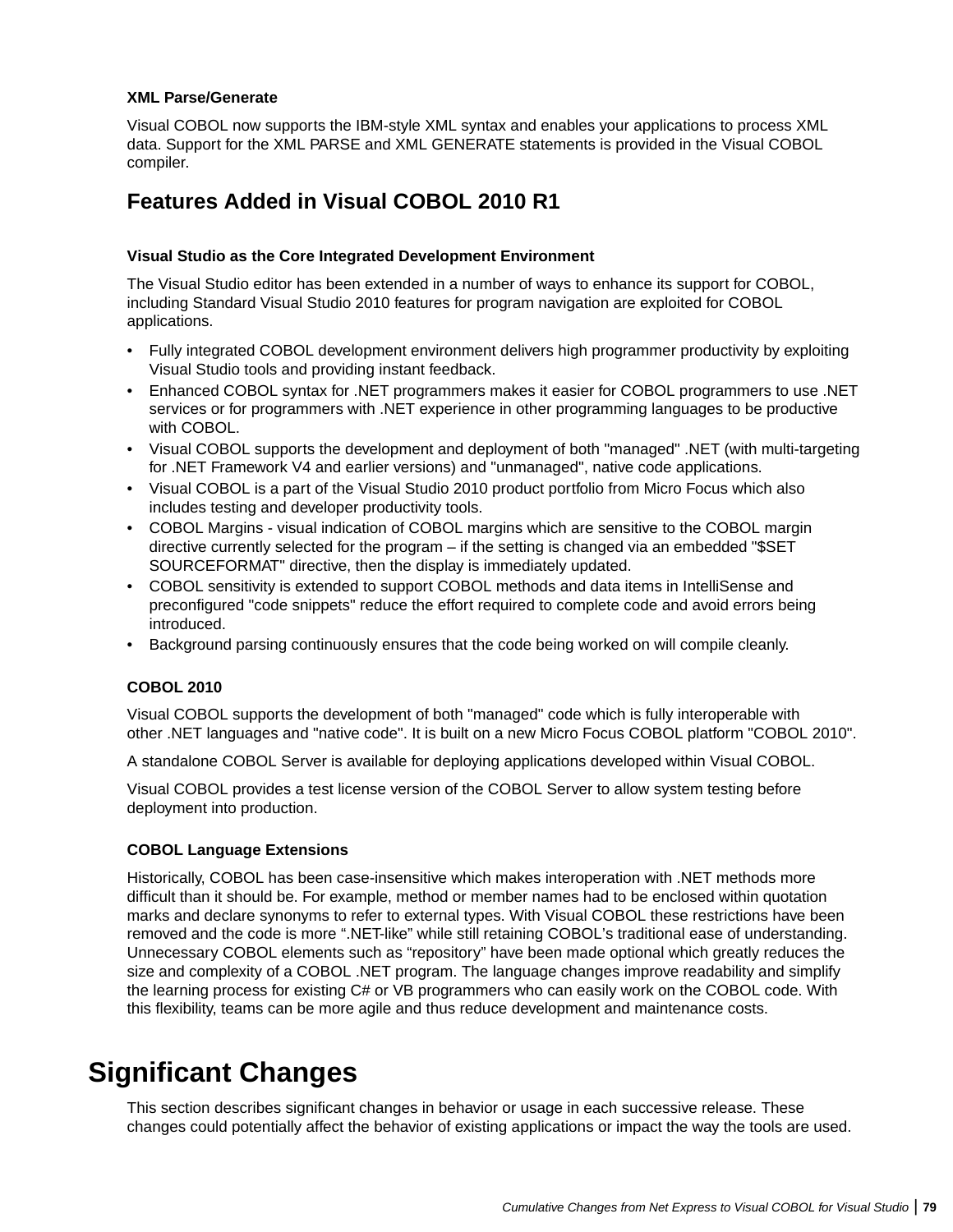<span id="page-79-0"></span>Where present, the numbers that follow each issue are the Support Incident Numbers followed by the Reported Problem Incident (RPI) number (in parentheses).

### **Significant Changes in Visual COBOL 5.0**

This section describes significant changes in behavior or usage. These changes could potentially affect the behavior of existing applications or impact the way the tools are used.

Where present, the numbers that follow each issue are the Support Incident Numbers followed by the Reported Problem Incident (RPI) number (in parentheses).

- *Common Communications Interface*
- *Data Tools*
- *Documentation*
- *[Enterprise Server](#page-80-0)*
- *[Enterprise Server Auditing](#page-80-0)*
- *[File Handling](#page-80-0)*
- *[Interface Mapping Toolkit](#page-80-0)*
- *[Micro Focus Directory Server](#page-81-0)*
- *[MFCRYPTLIB](#page-81-0)*
- *[Request Packet Interface API](#page-81-0)*

#### **Common Communications Interface**

#### *Back to the list*

- Certificate subject names are now correctly checked against the name the client is attempting to connect to. Certificates registered to "localhost" should now work as expected.
- The default Cipher Suites List now includes @SECLEVEL=0. This indicates that backwards compatibility with old certificates such as MD5 is to be retained. As a result of this change, you need to review your use of the Cipher Suites List and of any old certificates.
- If using Micro Focus Common Client(MFCC) or Micro Focus Communications Server(MFCS) to connect to a non-existent remote host, it was possible to create a connection to a server listening on the same port on the local system. This is no longer possible and a bad address error is reported in the error logs.
- By default, in this and previous releases an SSL/TLS CCI client can trust a server which resides on an IP address that is not an intended connection target. You can now specify the ssl\_only\_verify\_literally option in your CCI.INI file to restrict the certificate check to improve security. See "CCITCP Security Options in the CCI.INI File" in your product Help for more information. When connecting to a non-CCI protocol server, all clients perform strict certificate checking as the new default behavior

#### **Data Tools**

#### *Back to the list*

• Accessing a dataset through the Data File Editor now obtains a shared lock on Enterprise Server when you open the file in shared mode.

3170479 (1115346)

#### **Documentation**

#### *Back to the list*

- The ANIM Compiler directive has changed its default when compiling from the command line on Windows platforms. The default is now ANIM. (Compiling from the IDE still defaults to ANIM.)
- The validation of server certificates for TLS (also known as SSL) connections has been corrected. This is likely to cause connection failures in cases where previously connections were incorrectly allowed. For example, if Fileshare is secured with TLS, client applications must be configured to use the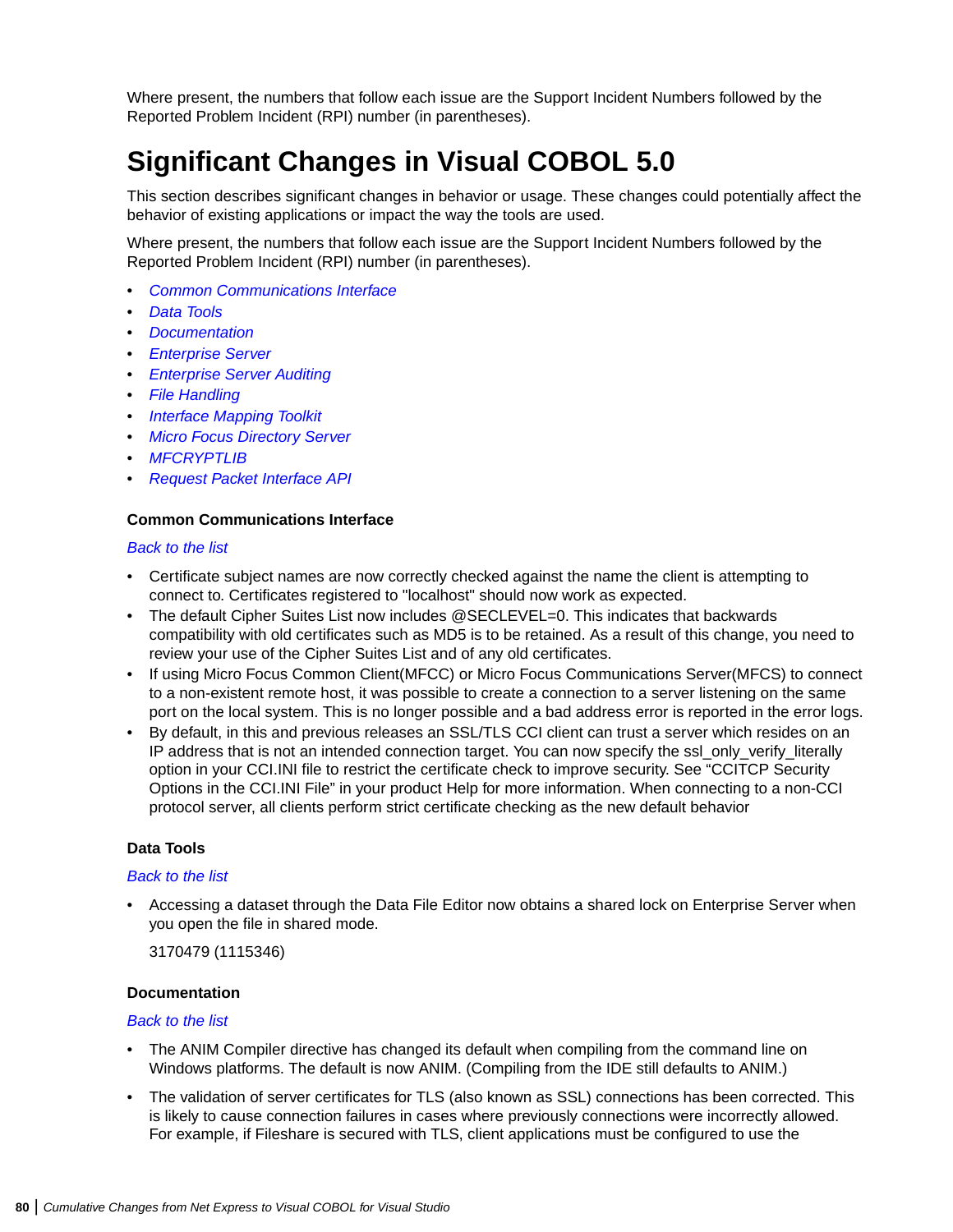<span id="page-80-0"></span>hostname of the Fileshare server as it appears in the server's certificate. If the Micro Focus Directory Server is secured with TLS, then MFDS clients, such as the casstart command-line utility, will need to connect to it using a hostname that appears in the certificate MFDS is using. (Note that a certificate can contain multiple hostnames.) Consult your Certification Authority administrator for more information.

3192497 (1117068)

#### **Enterprise Server**

#### *[Back to the list](#page-79-0)*

• A number of audit events now contain some additional information.

3140310 (1112666)

• Previously, the /x option of the CASRDTEX utility had been duplicated to drive XML output. This prevented the export of transactions which was the original meaning of /x. To generate an XML export, you must now specify the option /xm.

3180233 (1116108)

• casfhsf could hang when processing HSF files that contain records from tasks that ran in different months.

3177385 (1115884)

• A new system transaction, CRCN, is now available to monitor the state of XA connections for each resource manager (RM) entry defined in the system. CRCN is a replacement for the former XA Reconnect facility that recycled SEPs on connection loss. The XA Reconnect facility was configured by setting the ES\_XA\_RECONNECT environment variable. CRCN also uses this environment variable, although its usage differs slightly. For more information see your product Help.

3174272 (1115727)

• On Windows, any casout and cassub messages are displayed on cassub and casout API invocation if the environment variable ES\_CAS\_API is not set to "ON".

3160400 (1114458)

#### **Enterprise Server Auditing**

#### *[Back to the list](#page-79-0)*

• Auditing on big-endian platforms now correctly interprets numeric audit data.

#### **File Handling**

#### *[Back to the list](#page-79-0)*

• RELFORMAT=MF|RM is now enabled for FOLDER and other filename tags.

3164916 (1114803)

• The SORT-CONTROL special register is now supported during a SORT statement.

3159740 (1114389)

• To direct the handling of relative files to a particular file handler (either MF COBOL or RM/COBOL), use the RELFORMAT=MF or RELFORMAT=RM configuration options within the [REL-DEFAULT] tag of the EXTFH.CFG file. (The default is RELFORMAT=MF.)

3157247 (1114149)

#### **Interface Mapping Toolkit**

#### *[Back to the list](#page-79-0)*

• If you try to deploy a stateful EJB SVI from the Visual Studio IDE after unchecking the "Reuse container after application termination" check box (in the Deployment Characteristics tab of the Runtime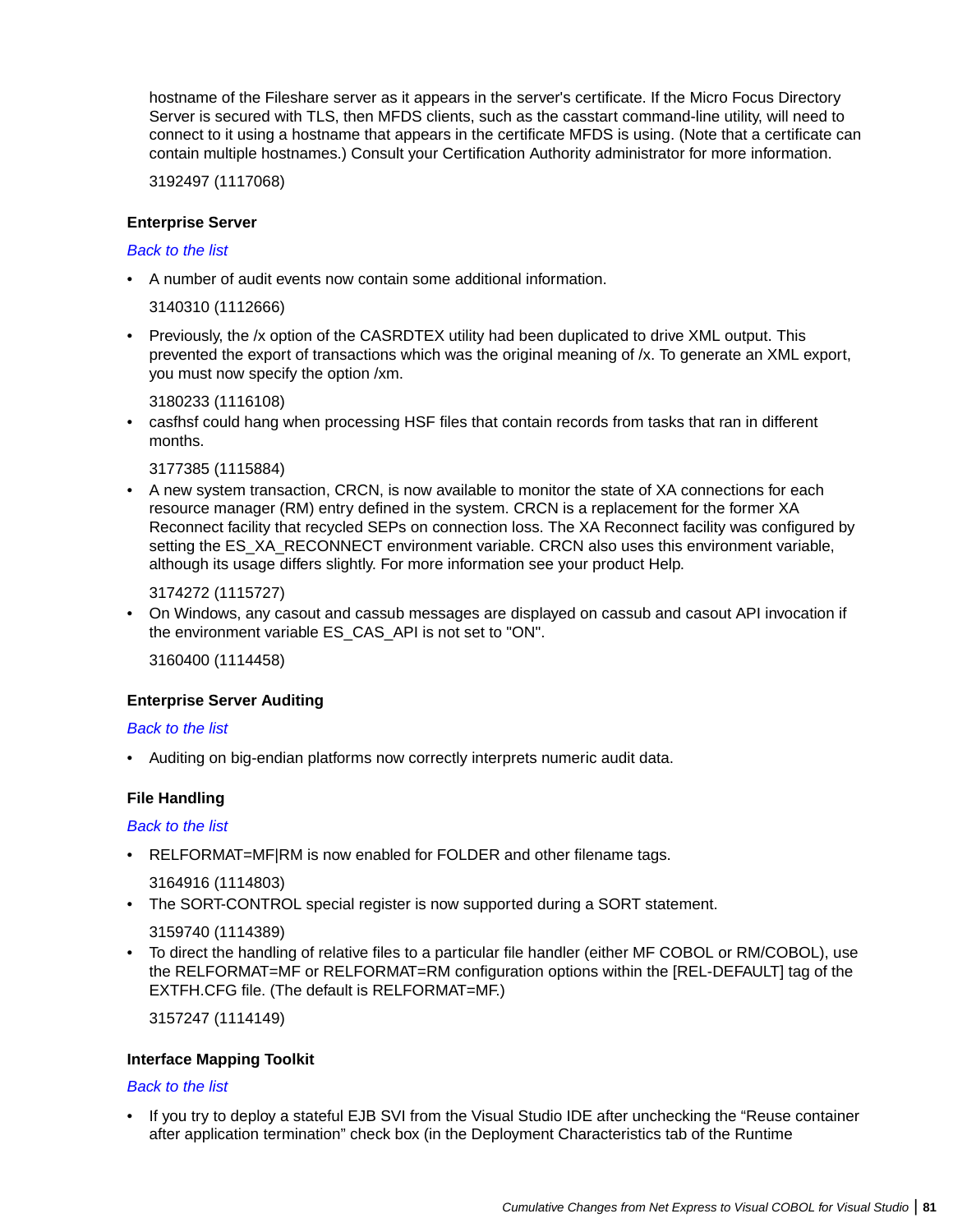<span id="page-81-0"></span>Environment Configuration dialog box), you receive a warning message informing you that the "Reuse container after application termination" setting will be set to true for the deployment in order to prevent the crash. In the Eclipse IDE, the unchecking of this option will just be ignored, and the option reselected. A warning to not uncheck the option for stateful EJB SVIs is also displayed on the prior page (to the dialog box).

2663812 (1090987)

• WSDL and JSON Schema files generated for bottom-up CICS Web services now include a "maxLength" parameter for all string fields.

3175039 (1116241)

#### **Micro Focus Directory Server**

#### *[Back to the list](#page-79-0)*

- The event codes for several MFDS audit points have changed.
- On Windows, by default, the Enterprise Server Administration Web interface can only be contacted using the loopback address (localhost or 127.0.0.1). You can enable remote access to the Web interface by turning off the loopback mode. See "Using the Loopback Address" in your product Help for more information.

#### **MFCRYPTLIB**

#### *[Back to the list](#page-79-0)*

• Passing an incorrect keyfile passphrase no longer results in receiving an RTS115 error in MFDS.

3181743 (1116186)

#### **Request Packet Interface API**

#### *[Back to the list](#page-79-0)*

• The default behaviour for TLS certificate Common Name (CN) matching has changed for release 5.0. It now requires a strict match on the CN value or any Subject Alternate Name (SAN). For example, 127.0.0.1 and localhost are no longer implicitly equivalent, nor are hostname and its IP address or fullyqualified domain name (FQDN) variants. When starting a region from the Enterprise Server Administration Web interface, a resolved IP address is used for the casstart -m parameter value. A resolved IP address is also used even if a hostname is specified on a command line startup.

To change this behavior and use a resolved hostname value (as determined by the machine TCP configuration, for example, hosts file entries.) set the environment variable MFDS\_DNS\_RESOLVE=Y. To use an unresolved string literal hostname, for example, a value explicitly passed in via the casstart – m command line parameter, set MFDS\_DNS\_RESOLVE=N.

3194613 (1117203)

### **Significant Changes in Visual COBOL 4.0**

This section describes significant changes in behavior or usage in Visual COBOL 4.0. These changes could potentially affect the behavior of existing applications or impact the way the tools are used.

Where present, the numbers that follow each issue are the Support Incident Numbers followed by the Reported Problem Incident (RPI) number (in parentheses).

- *[Code Coverage](#page-82-0)*
- *[Codeset Support](#page-82-0)*
- *[Common Communications Interface](#page-82-0)*
- *[Communications Server](#page-82-0)*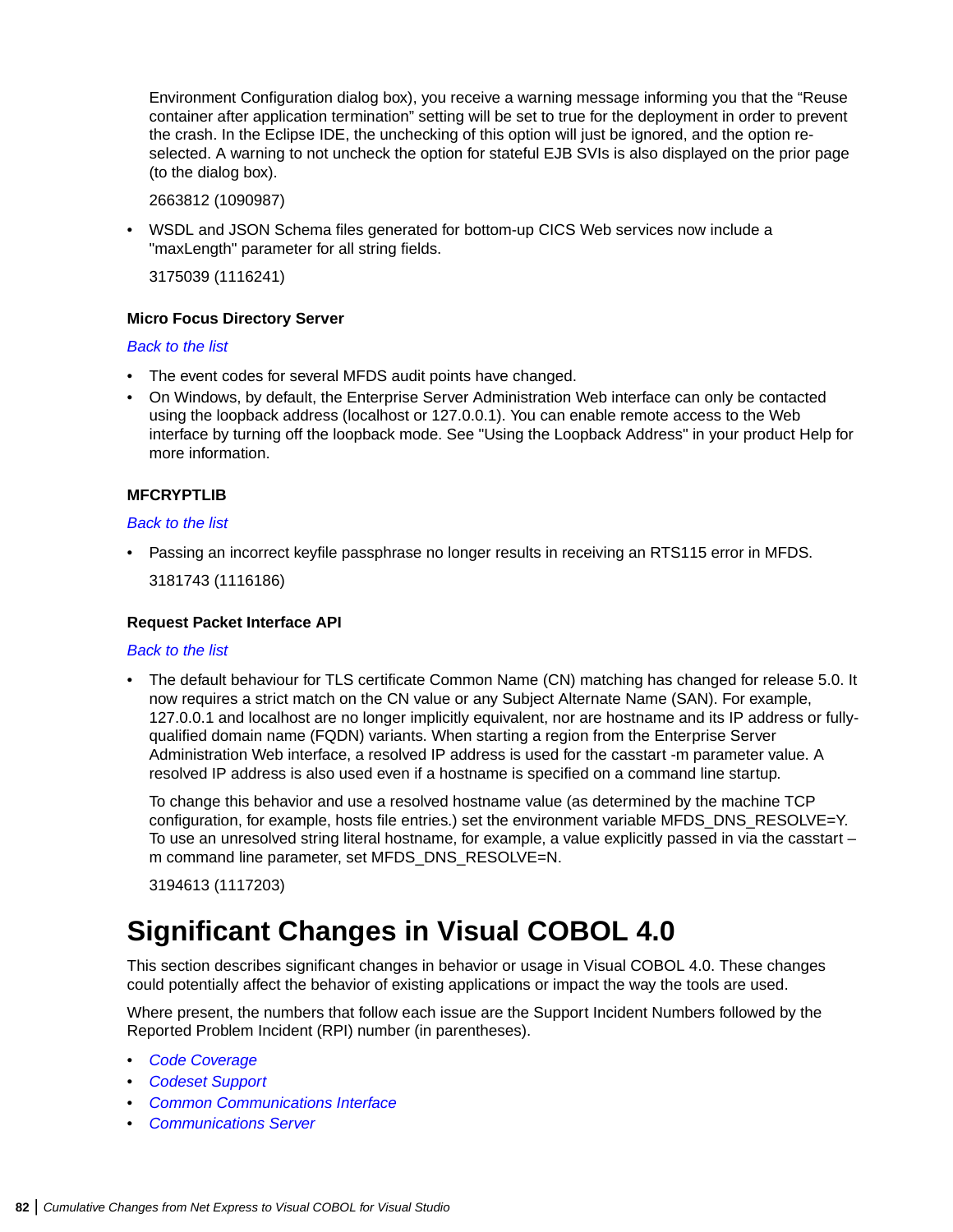- <span id="page-82-0"></span>• *[Compiler](#page-83-0)*
- *[Data Tools](#page-83-0)*
- *[Documentation](#page-83-0)*
- *[Enterprise Server](#page-84-0)*
- *[Enterprise Server Auditing](#page-84-0)*
- *[Executables require relinking](#page-85-0)*
- *[File Handling](#page-85-0)*
- *[MF Server Administrator \(GUI\)](#page-85-0)*
- *[Micro Focus Directory Server](#page-85-0)*
- *[Run-Time System](#page-86-0)*

#### **Code Coverage**

#### *[Back to the list](#page-81-0)*

• Schema changes that affect the test coverage results generated from the  $t$ cutil utility mean that if you propagate the results to a third-party application (for example, an XSLT processor), and rely on the <copyFileCoverage> element, you need to alter your transformations to focus on <sourceFileCoverage> instead. The element was renamed to more appropriately reflect its contents, as tcutil now gives global coverage for all source files (not just copybooks).

#### **Codeset Support**

#### *[Back to the list](#page-81-0)*

• Code-set mappings between ASCII and EBCDIC have been updated when Simplified Chinese is the language in effect. ASCII table 5210 now maps to EBCDIC CCSID 836 for SBCS conversions. This replaces the previously conversion (where ASCII table 1042 was used), which would convert the "\" character to "\$".

3124321 (1111464)

• New single-byte character set tables for MFCODESET have been added in order to improve support for DB2 LUW - both for off-mainframe databases and for access to z/OS DB2. A number of existing MFCODESET mappings have also been updated. See 'Supported Country Codes' for a full listing of ASCII/ANSI <-> EBCDIC mappings.

3111843 (1109984)

#### **Common Communications Interface**

#### *[Back to the list](#page-81-0)*

• You can now configure the Micro Focus Directory Server and enterprise server region's listeners to only use the server's configured SSL and TLS protocols and define a priority ordered cipher suite collection. This forces connecting clients to use the server's preferred ordered list of cipher suites when using the specified protocols.

#### 2866265 (1105526)

- In some circumstances it was possible for a connection to incorrectly accept the identity of an SSL/TLS peer and allow a connection to complete when the connection should have been denied. This occurred due to a failure to check the peer's entire identity certificate chain. This has now been fixed. NOTE: You might need to correct your system's configured certificate chains that fail verification checks at secure connection creation time.
- In some circumstances it was possible to crash the CCITCP module when it was attempting to obtain detailed error information about a closed connection. This has been fixed.

#### **Communications Server**

*[Back to the list](#page-81-0)*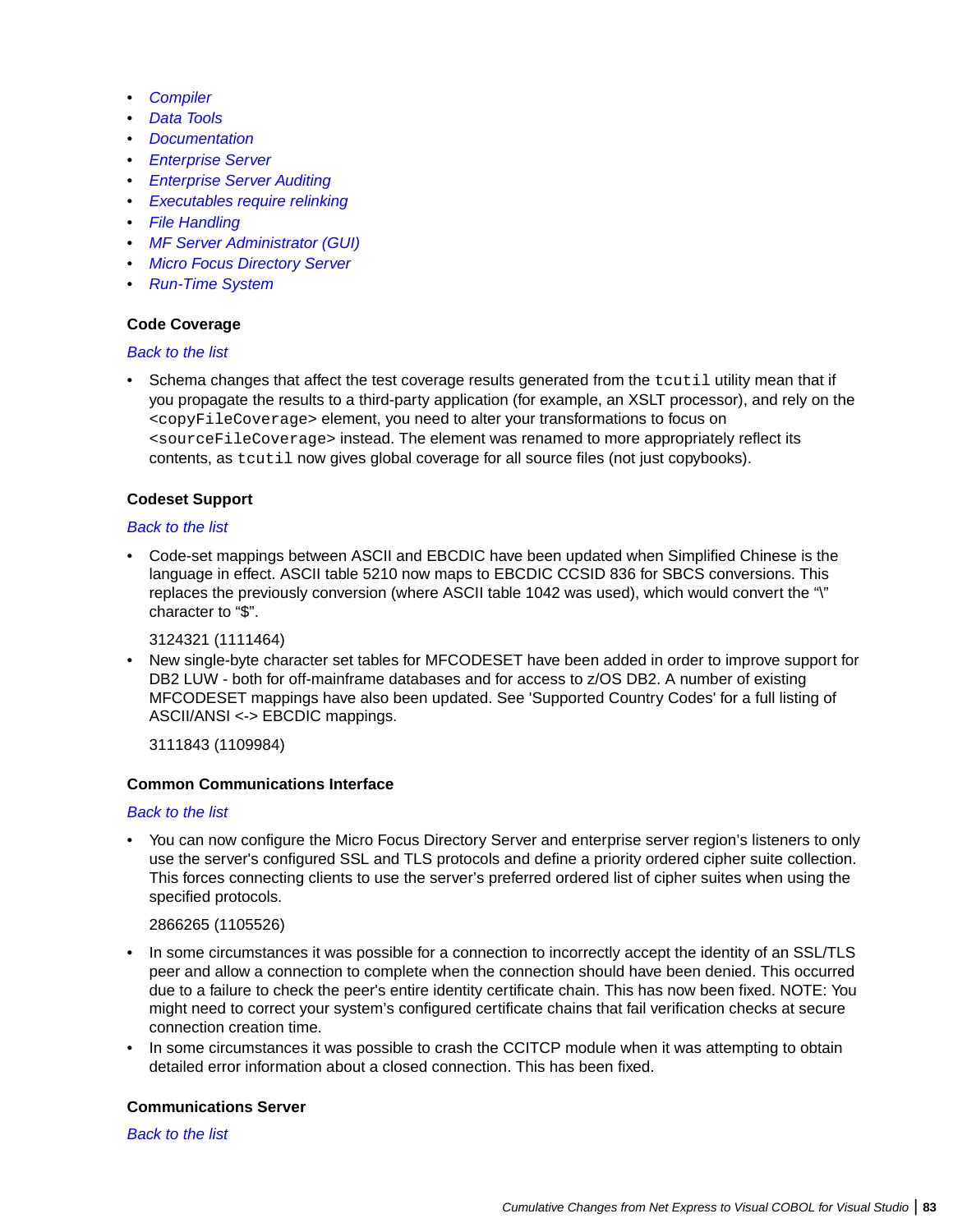<span id="page-83-0"></span>• TN3270 conversations to Enterprise Server now correctly handle the receive (idle) timeout setting configured for the listener. There are also two new settings for configuring TN3270 timeouts, "Printers time out" and "Output resets timeout". See the online product documentation for more information.

3144133 (1113024)

• MFCS listeners can now be SSL-enabled without the need to have DemoCA installed.

2868627 (1105777)

• MFCS no longer initializes the Security Facility if there are no External Security Managers defined for the region.

#### **Compiler**

#### *[Back to the list](#page-81-0)*

• Programs containing EVALUATE statements of the form: EVALUATE true | false WHEN conditionalexpression where conditional-expression included inline method invokes would give an RTS 114 error when run as .int code, and an "Illegal .int code" error when generated. This has been fixed. Also, short circuit evaluation is now correctly observed, such that when evaluating condition-1 AND condition-2, if condition-2 contains an inline method invoke and condition-1 is false, then the inline method invoke is not executed. Previously, despite being correctly evaluated, the inline method invoke in condition-2 was being executed. Similar behavior relating to OR evaluations has also been corrected.

#### 3138510 (1112492)

• During compilation, characters within literals that are unknown in the current locale are now less likely to cause spurious errors. However, the correct (and safest) solution is to ensure that the locale has been set correctly, to match the source encoding of these characters. On UNIX, this means setting LANG, LC\_CTYPE, or LC\_ALL appropriately; each of these variables takes precedence over the former. On Windows, this means setting the system locale in the 'Region and Language' section of Control Panel.

#### 3123935 (1111148)

- The Compiler now produces an E level message COBCH1888 Typedef is defined differently in another external program - if different external programs have conflicting definitions of the same typedef name. (To restore the previous behavior, where the earlier definition was ignored, use the directive HIDEMESSAGE"1888".)
- An issue with the Compiler has been fixed so that in the RECORD VARYING clause, if the minimum and maximum lengths are specified, the maximum length must be greater than the minimum length.

#### **Data Tools**

#### *[Back to the list](#page-81-0)*

• Records with an invalid value for a conditional field will no longer result in a match for that conditional layout.

2853226 (1103406)

#### **Documentation**

#### *[Back to the list](#page-81-0)*

• You can use 'byte' or 'BYTE' as a synonym for the binary-char unsigned data type. As a result, 'byte' and 'BYTE' are now reserved words in Managed COBOL. Use the REMOVE"BYTE" Compiler directive to prevent an error being produced for existing programs that use the reserved word as a user-defined word.

#### 3147576 (1113323)

• As of version 3.0, references to types within an assembly other than mscorlib need to be explicitly referenced. You can achieve this by using the ILREF Compiler directive. (Previously, in certain circumstances, the Compiler would allow access to types within the System.dll assembly without the need for an ILREF"System" directive.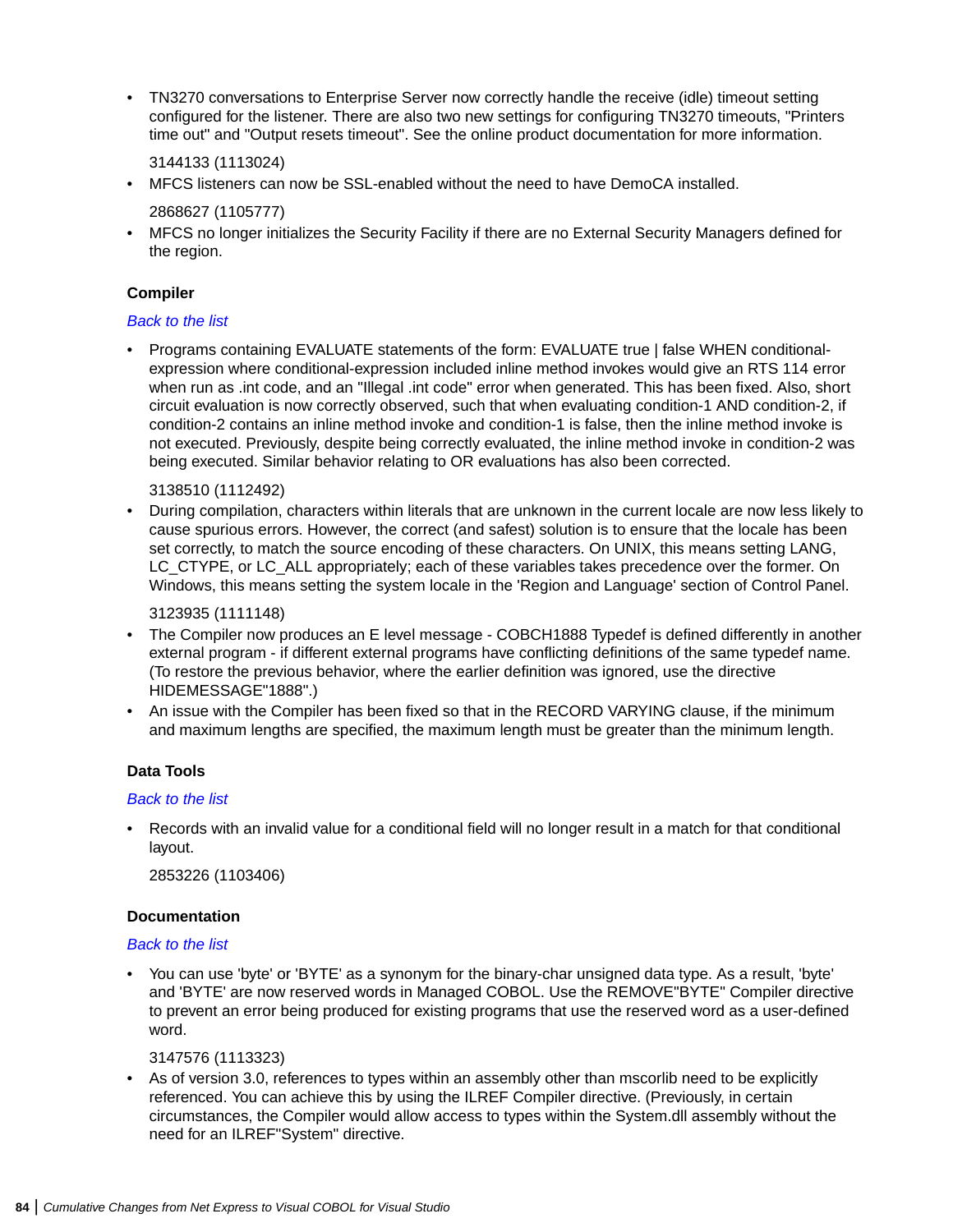<span id="page-84-0"></span>3121002 (1111373)

#### **Enterprise Server**

*[Back to the list](#page-81-0)*

• The External Security Facility (ESF) can now be configured to throttle large volumes of incoming Verify (user authentication / signon) requests to improve resilience to denial-of-service and brute force attacks. See "Verify Request Throttling" for more information.

3113639 (1110160)

- The LDIF files used to create the sample configuration for Enterprise Server LDAP-based security no longer create an empty "PHYSFILE" resource class. Changes in the JCL engine as of ES 3.0 caused most jobs to fail when submitted to a security-enabled region using such a configuration. See the product help for more information.
- The MLDAP ESM Module, part of the Enterprise Server External Security Facility, now supports the Argon2 hash algorithm for creating password verifiers. See MLDAP ESM Module Custom Configuration Information in the product help for more information. NOTE: The Argon2 hash is optional and not enabled by default.
- The MQ pages in ESMAC are now controlled by a new security resource, MQL. This enables you to either restrict or grant users access. 'MQL\*' is a new resource that needs to be added under MFESMAC similar to existing resources such as 'PCT\*' or 'XAT\*'. The following is a sample export of the LDAP repository:

```
******************************
# Sample security definitions for ESMAC MQ Listeners/Writers pages
#######################
###### MQL* ##
#######################
dn: CN=MQL*,CN=MFESMAC,CN=Enterprise Server Resources,CN=Micro 
Focus,CN=Program Data,DC=X
changetype: add
cn: MQL*
objectClass: microfocus-MFDS-Resource
microfocus-MFDS-Resource-Class: MFESMAC
microfocus-MFDS-Resource-ACE: allow:SYSADM group:alter
microfocus-MFDS-Resource-ACE: deny:*:execute
microfocus-MFDS-UID: mfuid
#description: Allow full access any ESMAC MQ Listeners/Writers Screen
```
\*\*\*\*\*\*\*\*\*\*\*\*\*\*\*\*\*\*\*\*\*\*\*\*\*\*\*\*\*\*

3143258 (1112990)

• You can now use the ECIResponse.getReturnCode() method to obtain the return code for any errors from Enterprise Server.

3142092 (1113248)

• Communication with the console daemon has been improved. Messages are displayed more quickly and requests are being processed more efficiently and, as a result, times for initialization and shutdown might be reduced.

3136867 (1112483)

• Administrators can now add, delete or modify XA resources in the Enterprise Server Administration Web UI while a region is running.

2589624 (1085625)

#### **Enterprise Server Auditing**

*[Back to the list](#page-81-0)*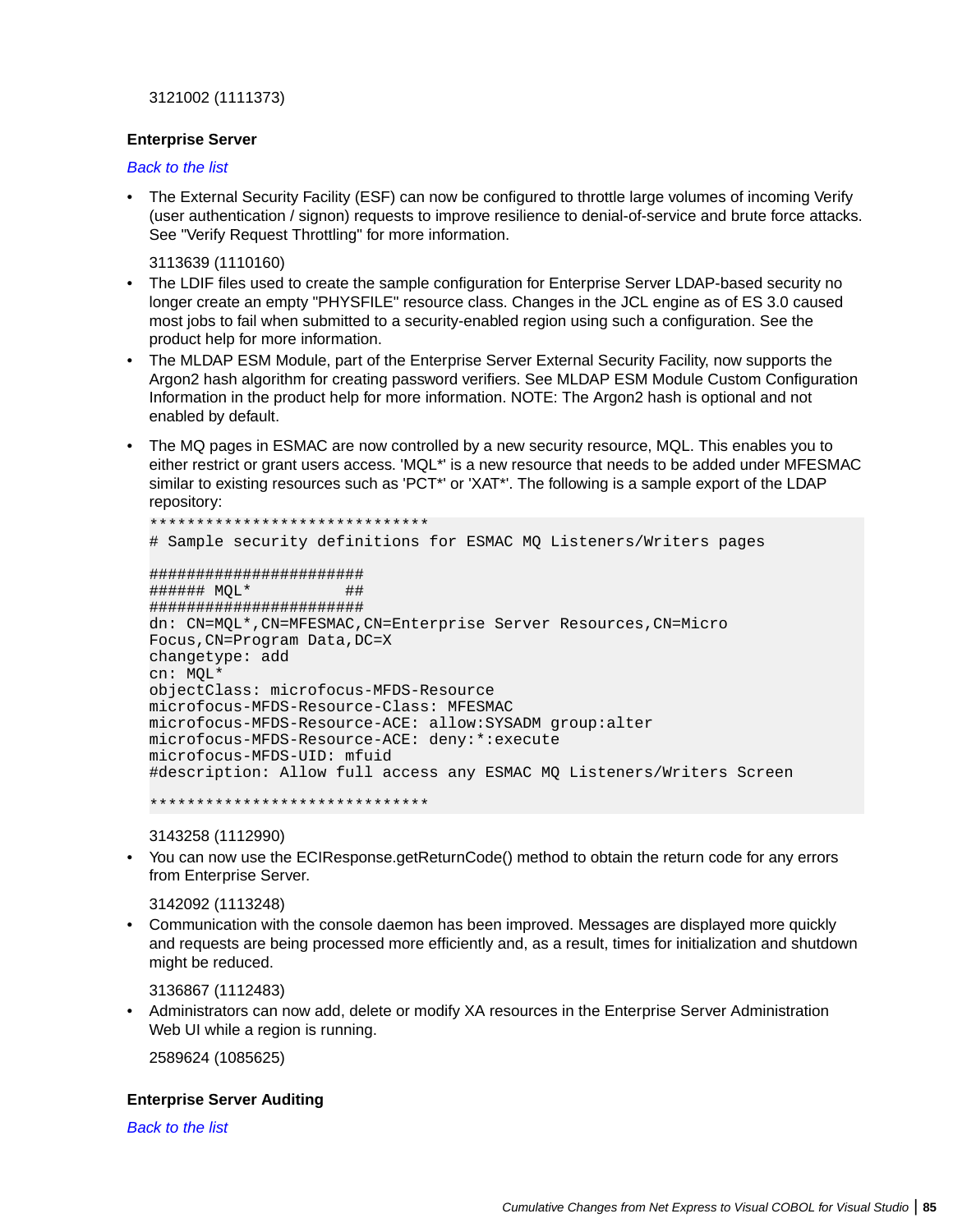<span id="page-85-0"></span>The maxRetryTime value in the audit configuration file now treats 0 as a no timeout time, and any negative number as an infinite timeout.

3150566 (1113592)

• Any extra information that was added to the syslog messages will now correctly appear in the structured data items.

#### **Executables require relinking or recompiling**

• Due to an internal change in version 4.0 of your product, you must at least relink any executable programs compiled prior to this version, to make them compatible with the latest run-time system. However, a full recompilation of your source code is the recommended action, to allow your executables to benefit from the product's latest programming and performance enhancements.

Relinking an executable without recompiling means using the original object code with the cbllink utility. Original object code is typically the binary file output (usually containing the .obj extension) produced during the original compilation process. An application can contain one or more binary files.

#### **File Handling**

#### *[Back to the list](#page-81-0)*

• In some cases the ESF LDAP Security Administration Web Interface inadvertently removed users from groups when changing their password. This has been fixed.

3124294 (1111259)

• The ESF LDAP Security Administration Web Interface can now filter by Class and Resource name, description, and ACL. Previously, you could only filter on Class name.

2871549 (1106119)

• For .NET applications, set XFHLOG=DEFAULT to create the XFHLOG file in the current directory; otherwise it is created in C:\ProgramData\Micro Focus\[ED/VS]\[Release]. From release 4.0 onwards, this variable also has an effect for native applications.

#### 3115116 (1110323)

• Setting the configuration option ASCIISOSI=ON will adds the required SOSI characters to the relevant EBCDIC DBCS character strings, in order for them to be displayed or written out correctly.

3113802 (1110183)

• The OPEN mode of SYSOUT files now honors the DISP specified in the JCL.

3109432 (1109745)

• OPEN I-O of a virgin ESDS file now correctly returns a file status of 35, as it does on the mainframe. 2887724 (1108443)

#### **MF Server Administrator (GUI)**

#### *[Back to the list](#page-81-0)*

• The total number of active sessions or clients in MFDS is now limited to 2000.

#### **Micro Focus Directory Server**

#### *[Back to the list](#page-81-0)*

• The mfds -g options D, O, and S have been added to the product Help.

2848627 (1102864)

• MFDS now disables and limits the scope of Web listeners on add. It also emits a warning if any insecure Web listeners are displayed in the validate and listener tables.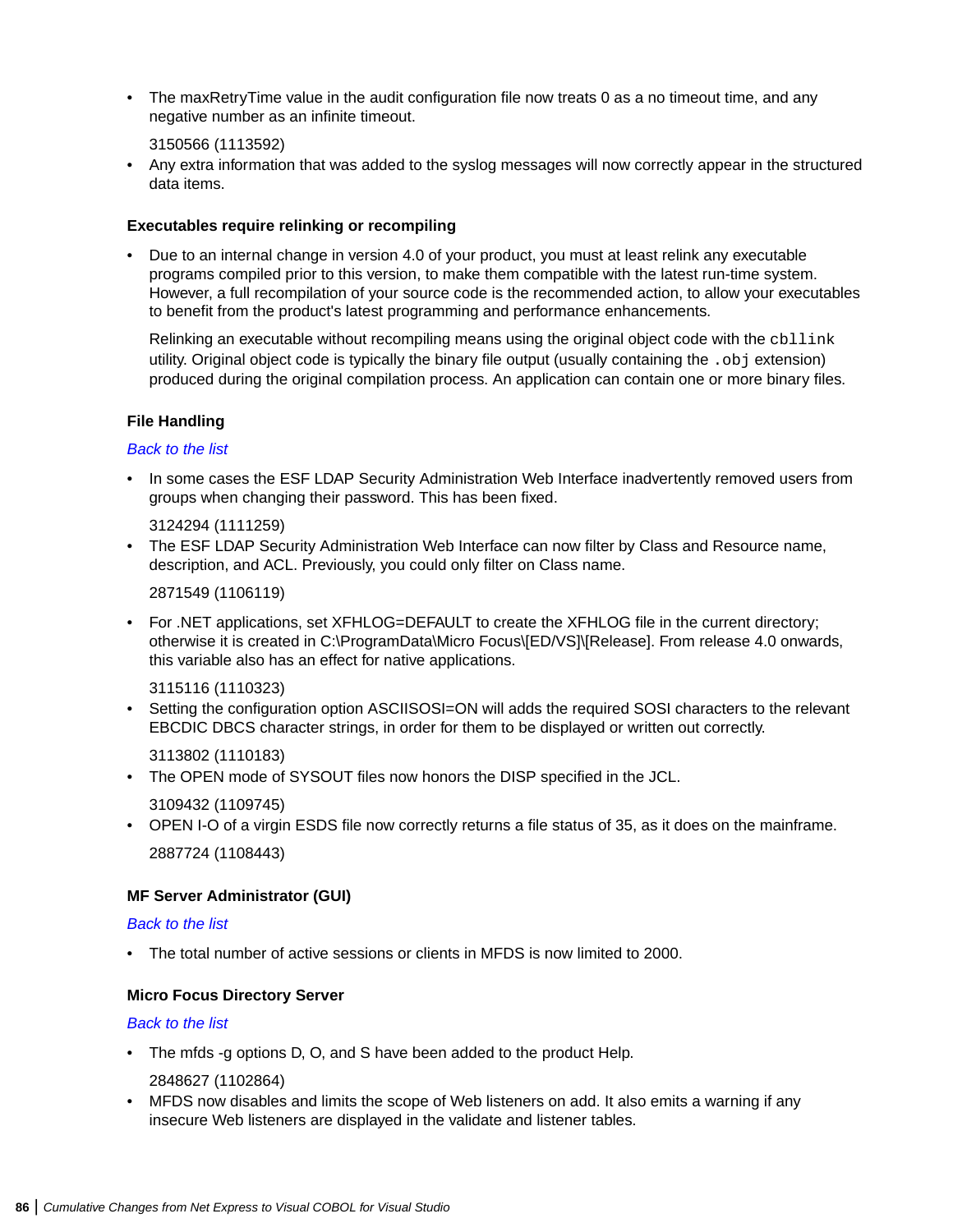#### <span id="page-86-0"></span>**Run-Time System**

#### *[Back to the list](#page-81-0)*

- The run-time system now produces a more precise error message if a shared object of the wrong bitism is loaded.
- scan64 is no longer available. This has been superseded by the COBOL Analysis functionality in the IDE.

### **Significant Changes in Visual COBOL 3.0**

Visual COBOL version 3.0 includes significant changes in the following areas:

- *Compatibility AddPack*
- *Compiler*
- *Documentation*
- *Enterprise Server*
- *[File Handling](#page-87-0)*
- *[IDE](#page-87-0)*
- *[Micro Focus Directory Server](#page-87-0)*
- *[OpenESQL](#page-87-0)*
- *[Reserved words](#page-87-0)*
- *[SQL Option for DB2](#page-87-0)*

#### **Compatibility AddPack for Visual COBOL**

Compatibility AddPack for Visual COBOL is now deprecated and will not be available with release 3.0 and later.

The Dialog System GUI and run-time components and Dialog System Character Mode (on Windows and UNIX) which were part of the AddPack are now installed as part of Visual COBOL for Visual Studio. The run-time components are installed as part of COBOL Server. These are only included for backward compatibility and Micro Focus does not recommend that you use them for new development.

The other components which were part of the AddPack, the Character-Based Data File Editor, CSBIND and Screens, will be available upon request from Micro Focus SupportLine.

#### **Compiler**

• Replacing a partial token no longer causes the second part of the token to appear on a new line. This could happen if the new text was larger than the text being replaced.

2869185 (1105763)

#### **Documentation**

• There have been a number of new reserved words added to the language in this release; these are all in effect under MFLEVEL"19", which is the default level when running under the MF dialect. Any of the following words are now not allowed under default conditions, and you will need to remove/rename them, or specifically configure your environment to allow them: ALLOCATE FREE JSON END-JSON

#### **Enterprise Server**

• WEB CONVERSE now supports a value of 0 for the USERLEN and PASSWORDLEN options which matches the behavior on the mainframe. There is no change to the behavior of WEB SEND (client) which is to return LENGERR 139/140 when USERLEN or PASSWORDLEN are 0.

2989188 (1108602)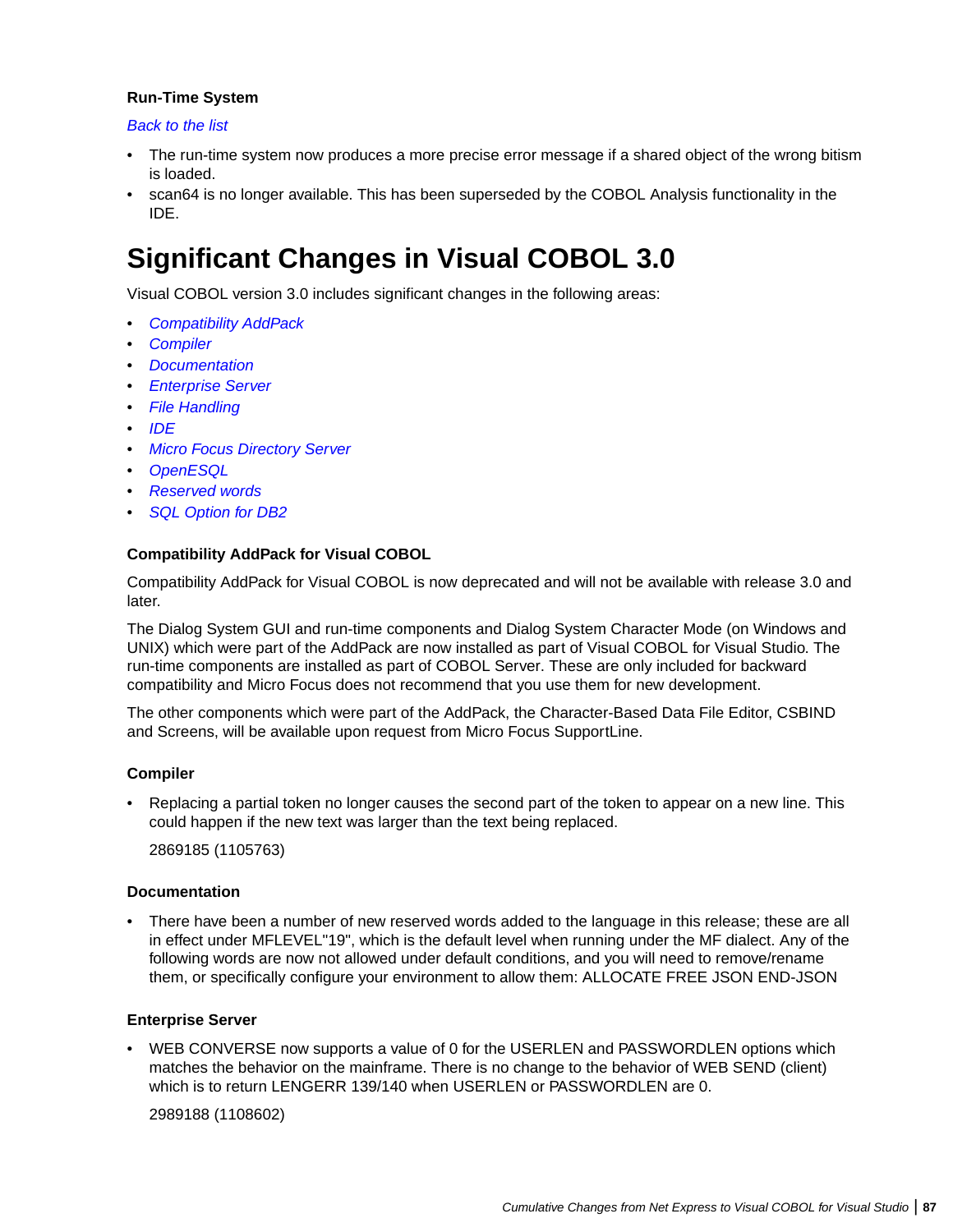#### <span id="page-87-0"></span>**IDE**

• Disabling CICS support from the properties of a file in your project within the IDE now correctly sets the NOCICSECM Compiler directive on that file.

#### **File Handling**

• A problem that generated a 39 error when attempting to access a VSAM file via an alternate index PATH element has been fixed.

2874622 (1106562)

#### **Micro Focus Directory Server**

• In the Enterprise Server Administration HTML GUI, the "Scripts" page functionality is only available if administration access is restricted and the logged on user has sufficient authority.

3101625 (1109025)

• Some additional CSRF security measures have been added to the Enterprise Server Administration HTML GUI.

3101205 (1108916)

#### **OpenESQL**

The new OpenESQL OPTIMIZECURSORS SQL compiler directive option is turned on by default for both ADO.NET (DBMAN=ADO) and ODBC (DBMAN=ODBC). For ADO.NET, this reduces cursor memory consumption thereby providing optimal performance. This also ensures that, for ODBC, embedded SQL cursors that use WITH HOLD and FOR UPDATE clauses have the same data integrity across all databases.

If your applications require the OpenESQL preprocessor to use the behavior provided in an earlier release, compile them using OPTIMIZECURSORS=NO.

#### **Reserved words**

• There have been a number of new reserved words added to the COBOL language; these are all in effect under MFLEVEL"19", which is the default level when running under the MF dialect. Any of the following words are now not allowed under default conditions, and you will need to remove/rename them, or specifically configure your environment to allow them:

ALLOCATE FREE JSON END-JSON

#### **SQL Option for DB2**

• Help buttons previously available on the XDB Server Configuration Utility, XDB Service Controller, Options Dialog, Bind Utility, and Linker Config (Link Profile) UIs have been removed with the exception of error messages in the SQLWizard, Migrate, and Declaration Generator.

### **Significant Changes in Visual COBOL 2.3 Update 2**

Visual COBOL version 2.3 update 2 includes significant changes in the following areas:

- *[Enterprise Server](#page-88-0)*
- *[Compiler](#page-88-0)*
- *[MF Directory Server](#page-88-0)*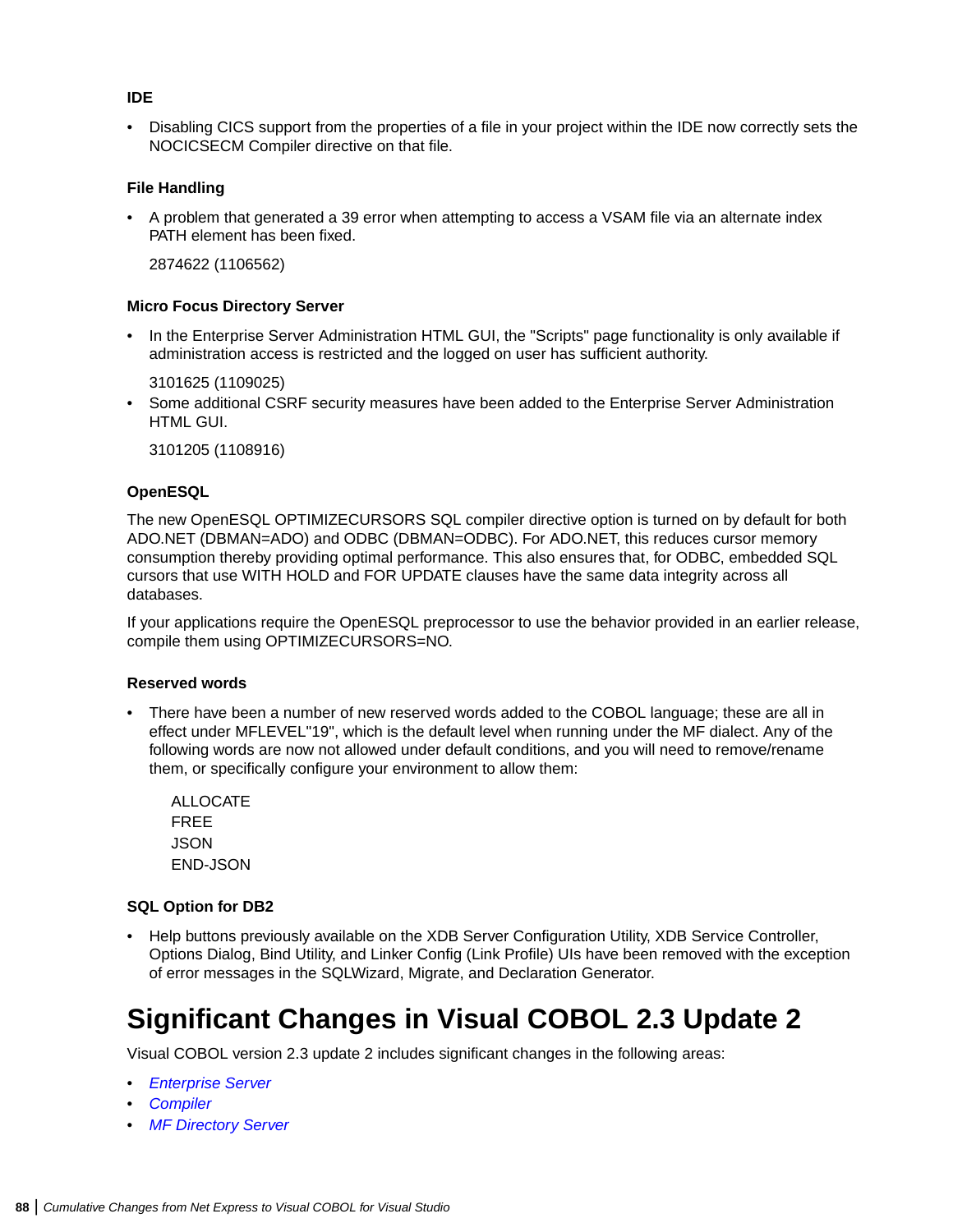- <span id="page-88-0"></span>• *Monitoring and Management*
- *Run-Time System*

#### **Compiler**

• The ILPINVOKE directive is now allowed only in an initial \$SET. This is in line with similar directives like ILREF and ILTARGET. Previously, the ILPINVOKE directive was allowed in other positions in the source code, but could later result in 'Insufficient memory' errors.

#### 2860347 (1104422)

• Replacing a partial token no longer causes the second part of the token to appear on a new line. This could happen if the new text was larger than the text being replaced.

2869185 (1105763)

• There is no longer a problem opening an RM/COBOL indexed file when the program has a RECORD CONTAINS n CHARACTERS clause and there are record descriptions with lengths less than n. This situation previously caused a 39 error on the OPEN (other than OPEN OUTPUT) because there was a mismatch in the minimum record length.

#### **Enterprise Server**

• Previously, it was possible to install groups that should not have been installed. If a group name, as defined in the Startup List, did not exist in the list of Groups then the next Group in the alphabetical order would be loaded instead. Now, if a Group is not defined in the list of Groups, a warning that the Group could not be loaded is issued.

2869848 (619107)

#### **MF Directory Server**

• The "-n" option for the mfds command now supports hostnames as the network addresses in addition to IPv4 addresses.

2816871 (1099564)

#### **Monitoring and Management**

• Messages that are written to the console log by applications that perform "display upon console" now contain a standard message ID (CASMG0001I).

2854207 (1103659)

#### **Run-Time System**

• The command\_line\_linkage tunable has been deprecated; equivalent functionality can be achieved by using the COMMAND-LINE-LINKAGE Compiler directive instead.

2838118 (1101539)

### **Significant Changes in Visual COBOL 2.3 Update 1**

Visual COBOL version 2.3 update 1 includes significant changes in the following areas:

- *[Data Tools](#page-89-0)*
- *[Dialog System](#page-89-0)*
- *[Editor Writing Assistance](#page-89-0)*
- *[Run-Time System](#page-89-0)*
- *[SQL: OpenESQL](#page-90-0)*
- *[SQL Option for DB2](#page-90-0)*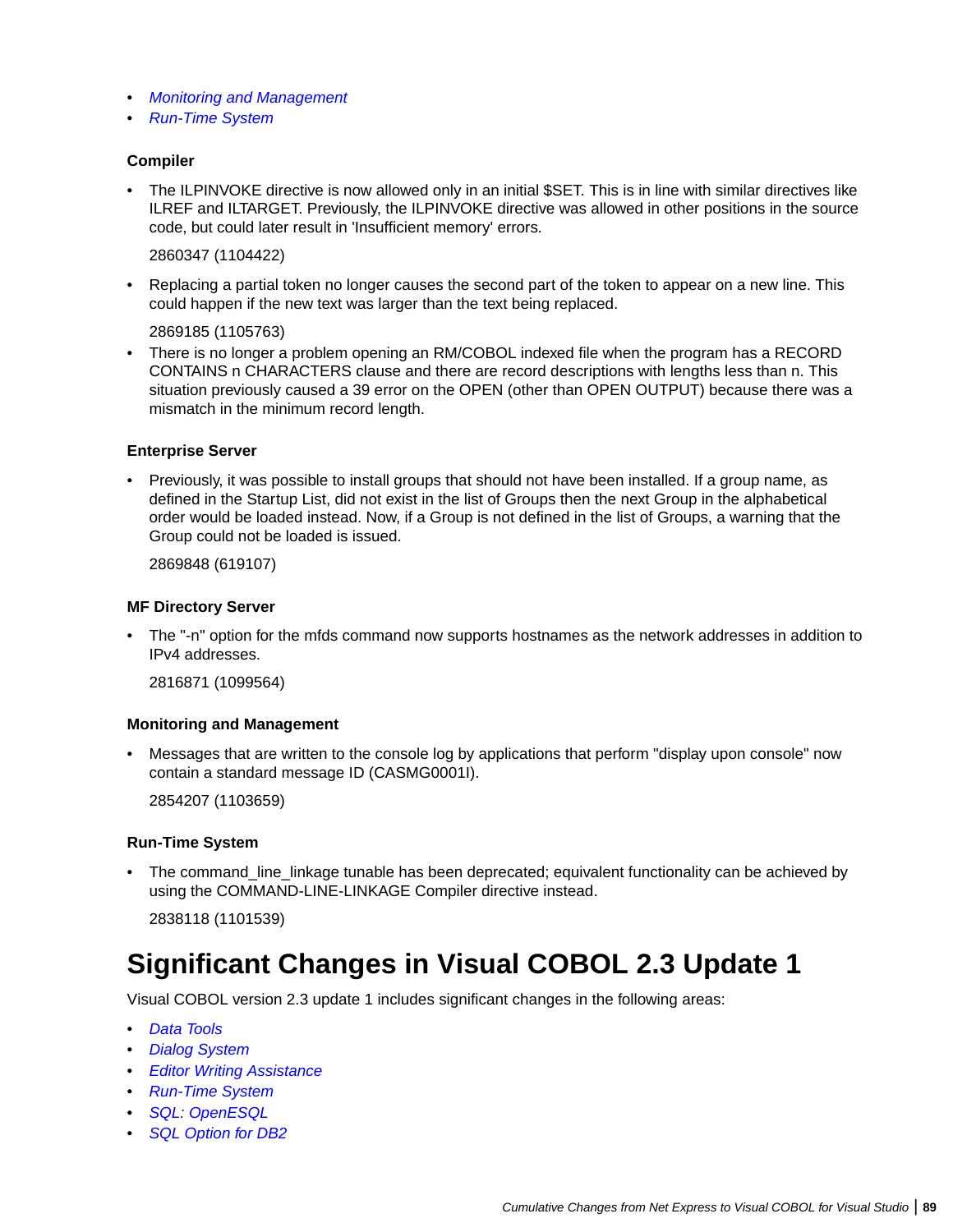#### <span id="page-89-0"></span>**Data Tools**

- When filtering a data file, if there is no valid temporary directory set, you are prompted to set one using the option in the Preferences dialog box.
- The editor no longer allows you to open a file if the file size (without header size) is not a multiple of the record size on disk; an error is produced instead.
- The editor no longer allows you to open a file if the file size without header size is not a multiple of the record size on disk; an error is produced instead.
- The level numbers displayed in a record layout correspond to the levels used in the .idy file that was used when the structure file was created.

#### **Dialog System**

• Versions of the Micro Focus Compatibility AddPack released with version 2.3 of Enterprise Developer or Visual COBOL 2.3 or with earlier versions supported the use of the "MFOLECL\_NO\_THREAD\_INIT" environment variable. Using this variable, you could disable the default OLE Class Library COM threading initialization. This helped avoid issues that could manifest as hangs and crashes, especially on Microsoft's Windows 8.x or 10 and with applications that are a hybrid between Dialog System, OLE class library and .NET elements - see *[http://community.microfocus.com/microfocus/cobol/](http://community.microfocus.com/microfocus/cobol/visual_cobol/w/knowledge_base/20715.exception-occurs-when-native-dialog-system-program-calls-managed-winform.aspx) [visual\\_cobol/w/knowledge\\_base/20715.exception-occurs-when-native-dialog-system-program-calls](http://community.microfocus.com/microfocus/cobol/visual_cobol/w/knowledge_base/20715.exception-occurs-when-native-dialog-system-program-calls-managed-winform.aspx)[managed-winform.aspx](http://community.microfocus.com/microfocus/cobol/visual_cobol/w/knowledge_base/20715.exception-occurs-when-native-dialog-system-program-calls-managed-winform.aspx)*.

In the version of the Micro Focus Compatibility AddPack released with Enterprise Developer 2.3.1 or Visual COBOL 2.3.1, this environment variable is now enabled by default and no longer needs to be set exclusively. To restore the previous behavior, use a new environment variable, MFOLECL\_THREAD\_INIT, and set it to Yes.

2848875 (1102920)

#### **Editor Writing Assistance**

- IntelliSense (Visual Studio) or Content Assist (Eclipse) suggestions are no longer offered if you start typing numbers and automatic triggering of suggestions is enabled.
- Pressing TAB in the Visual Studio editor now always inserts the highlighted item in the IntelliSense list of suggestions.

#### **Run-Time System**

• The Audit Manager contains a new TIMEOUT option. When a client sends an audit event using the 'CBL\_AUDIT\_EVENT' API, the event gets placed in the next available slot in a shared memory block. If shared memory is full (i.e. no slots are available), the event is re-tried until a slot becomes available.

If no Audit Manager is running, no events are removed from shared memory, and no slots will ever become available. Therefore, use the new TIMEOUT option so that a client will only retry sending until the TIMEOUT duration is reached; after which, it will stop sending audit events. If Audit Manager is recycled, events will start to be sent again.

To set the TIMEOUT for all Audit Manager clients, specify the following line in the Audit Manager configuration file:

mfaudit.timeout = n

Where n is the timeout value in milliseconds.

To set the TIMEOUT for an individual Audit Manager client, use the 'CBL\_AUDIT\_CONFIG\_PROPERTY\_SET' API. It takes an integer property-value, which should be the timeout value in milliseconds.

If TIMEOUT is set using both methods, the client property TIMEOUT takes precedence, unless this property is set to zero; in such cases, the TIMEOUT in the configuration file is used. If you use the 'CBL\_AUDIT\_CONFIG\_PROPERTY\_GET' API on the 'TIMEOUT' property, it only returns the TIMEOUT value for the client property; it does not return the value set in the configuration file.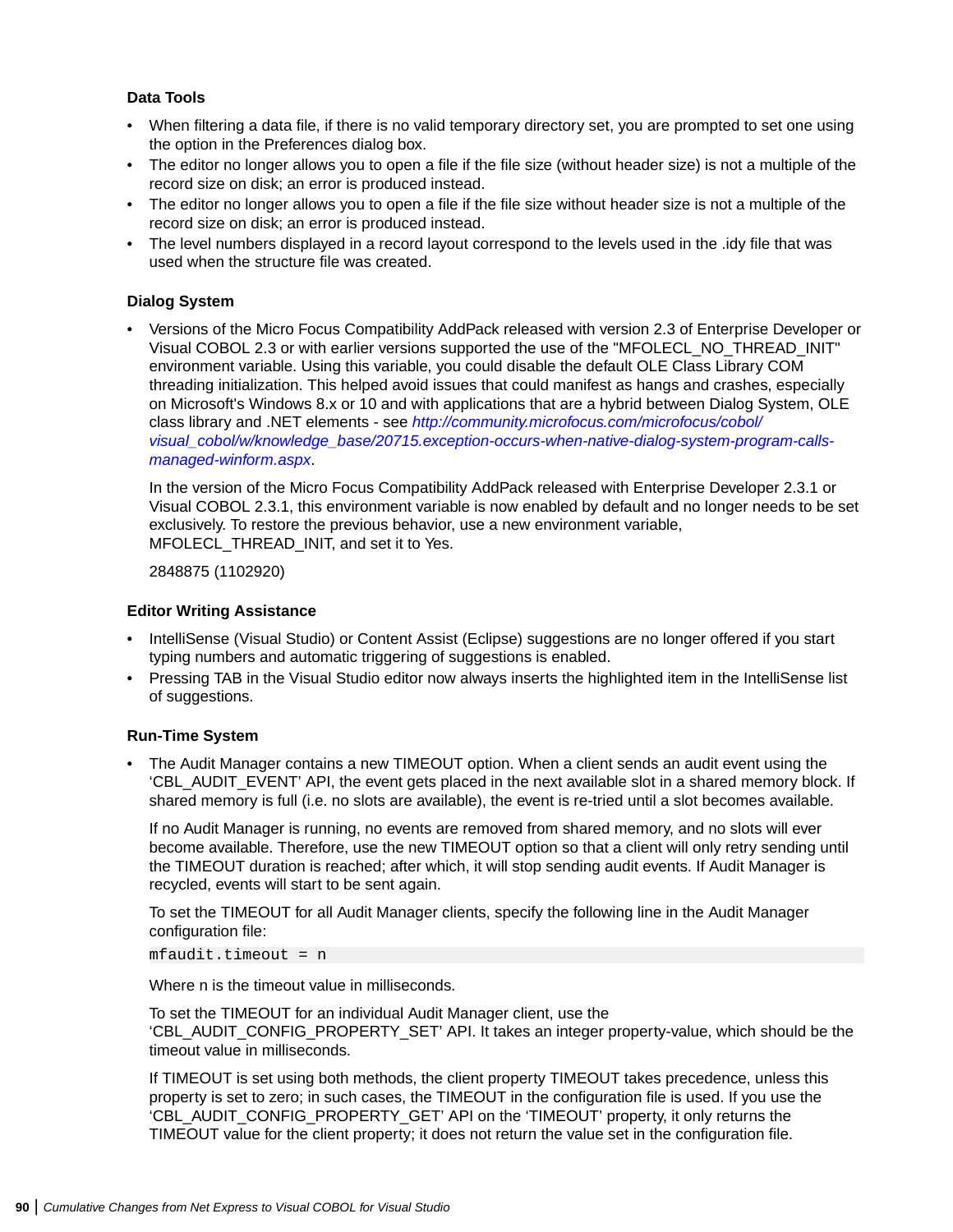2838689 (1101685)

- <span id="page-90-0"></span>• Several changes have been made to the implementation of IS DBCS, IS KANJI and IS JAPANESE class condition tests:
	- IS [NOT] DBCS

When CHARSET"EBCDIC" is in effect, the IS DBCS test returns true when each character in the string is deemed to be a valid DBCS character. A valid character has its first byte in the range 0x41 through 0xFE, and the second byte in the range 0x41 through 0xFE, or the character is an EBCDIC space (0x4040). When CHARSET"ASCII" is in effect, the DBCS test uses an OS call to determine if the string contains only valid double-byte character, and returns true if valid.

• IS [NOT] KANJI

When CHARSET"EBCDIC" is in effect, the IS KANJI test returns true when each character in the string is deemed to be a valid Kanji character. A valid character has its first byte in the range 0x41 through 0x7F, and the second byte in the range 0x41 through 0xFE, or the character is an EBCDIC space (0x4040). When CHARSET"ASCII" is in effect, the IS KANJI test uses an OS call to determine if the string contains only valid Kanji character, and returns true if valid.

• IS [NOT] JAPANESE

When CHARSET"EBCDIC" is in effect, the IS JAPANESE test is not supported, and will generate a COBCH1806 Feature not supported in selected charset message on compilation.

When CHARSET"ASCII" is in effect, the IS JAPANESE test returns true when the string contains only double-byte Japanese characters or single-byte Japanese Katakana characters, and returns true if valid. When NSYMBOL"NATIONAL" is in effect, these class tests are not supported, and will generate a COBCH0303 Operand has wrong data-type message on compilation.

2812895 (1098401)

#### **SQL: OpenESQL**

- The DB2 CONCAT function and operator now convert to SQL Server using the HCOSS-supplied dbo.CONCAT for character, numeric and datetime data. If you are using BINARY or VARBINARY data, you must apply the HCOSS-supplied dbo.CONCAT\_BINARY function. HCOSS applications deployed with earlier versions of Visual COBOL are affected, if they use string or binary concatenation. The mainframe dialect DB2 || operator and CONCAT function now call a new SQL Server scalar function dbo.CONCAT(). All existing programs with dialect=mainframe that use DB2 concatenation syntax should be recompiled. All existing SQL Server databases that are accessed by these programs must have dbo.CONCAT installed. To create the new function in your application's SQL Server database, you can either:
	- Run a DSN bind against the customer database. Or:
	- Execute the %ALLUSERSPROFILE%\Micro Focus\Enterprise Developer\hcoss \InstallDigitsFunction.sql script.

This is a one-time only change to the database.

2843818 (1102248)

#### **SQL Option for DB2**

• Spurious errors were sometimes returned while querying using an ALIAS. 2830383 (1100609)

# **Significant Changes in Visual COBOL 2.3**

Visual COBOL version 2.3 includes significant changes in the following areas:

• *[Building](#page-91-0)*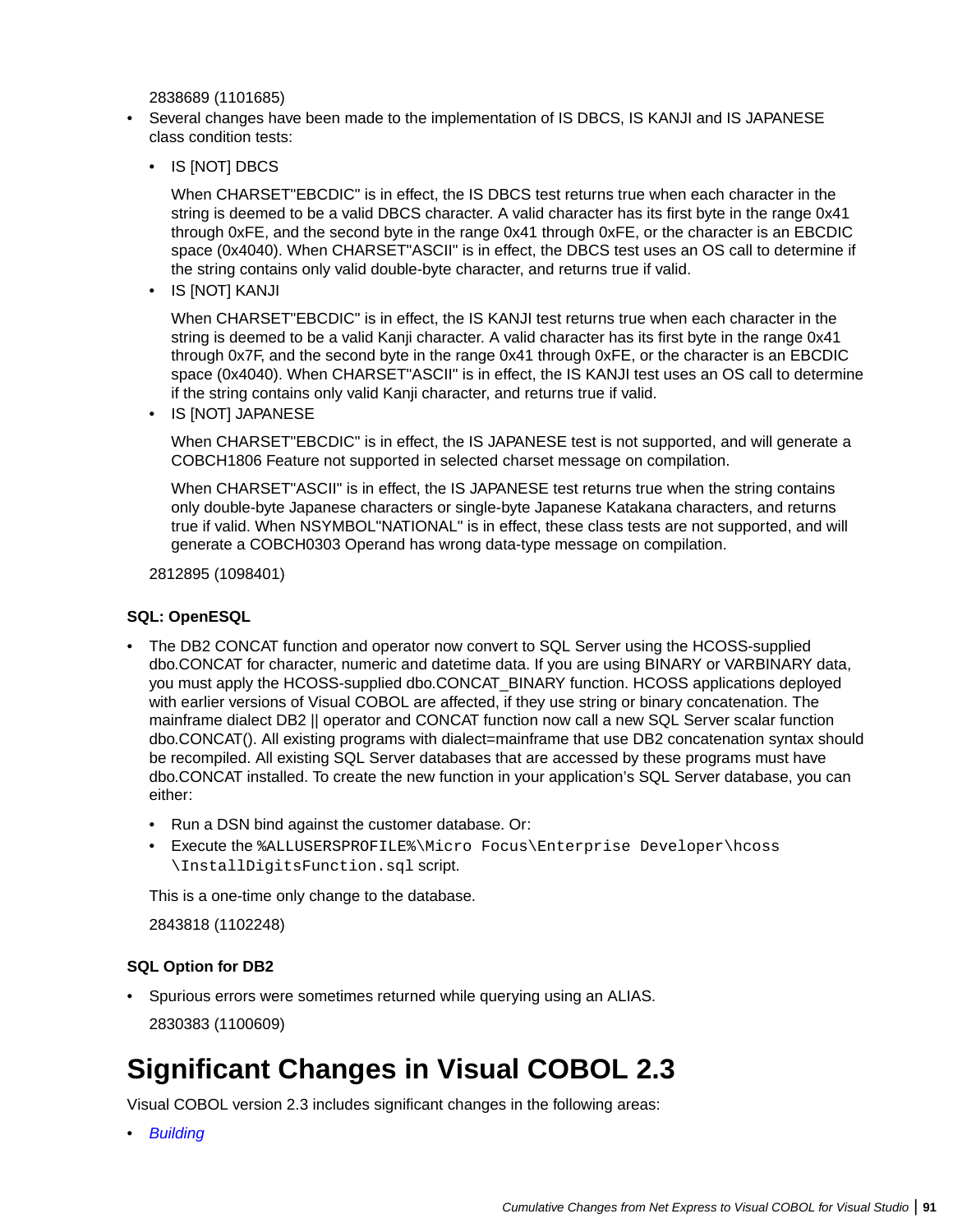- <span id="page-91-0"></span>• *Converting Additional Directives to Projects' Properties*
- *CAS Security*
- *[CAS XA Switch modules](#page-92-0)*
- *[Compiler](#page-92-0)*
- *[Data Tools](#page-92-0)*
- *[File Handling External File Handler](#page-92-0)*
- *[IDE](#page-92-0)*
- *[J2EE Connector](#page-93-0)*
- *[MF Server Administrator \(GUI\)](#page-93-0)*
- *[Updated Run-Time System](#page-93-0)*

#### **Building**

• Visual COBOL now supports Visual Studio parallel builds for COBOL projects. Parallel builds enable you to build multiple projects faster on multi-CPU machines.

If, after upgrading to this version of Visual COBOL, you start receiving unexpected build errors when compiling an existing multi-project solution, this may be a result of enabling support for parallel project builds. These are a couple of examples of issues that might be causing these errors:

• Using file references to project outputs in the same solution. You need to use project-to-project references instead.

Use **Project > Project Dependencies** to manage the project dependencies and build order within your solution.

• A customized build process such as one that is using pre- or post- build events.

If resolving any of these issues does not help resolve the build errors, consider disabling the parallel build support - click **Tools > Options > Projects and Solutions > Build and Run** and **set maximum number of parallel project builds** to 1.

**Note:** Parallel builds are not supported with Personal Edition licensing

#### **Converting Additional Directives to projects' properties**

Starting with this release, an **Update Project Properties** dialog box might start to appear when you are opening existing COBOL solutions. The dialog box recommends converting some of the directives specified in **Additional directives** to project's properties. This is to address an issue where you might try to set file properties that differ from the project directives and the directives specified in **Additional directives** that have a property equivalent take precedence over the file properties. As a result of this you might receive unexpected build issues when building your applications.

This dialog box helps eliminate the issue by converting the directives specified in **Additional directives** to project properties.

If you do not want the IDE to perform this check, click **Tools > Options > Micro Focus > General** and uncheck **Check Additional Directives for project properties**.

#### **CAS Security**

• The Enterprise Server External Security Facility now includes MLDAP ESM Module 2.0, with a new algorithm for identifying the best-matching resource-access rule and ACE for resource-access security checks. This algorithm is faster and matches most customers' expectations. The new algorithm also provides an optional "username substitution" feature. It can be enabled by setting "rule substitutions" to "yes" in the [Operation] section in the Security Manager configuration text area. When this is enabled, the string "\${user}" in a resource-rule name will be replaced with the name of the user that makes the request. For example, a DATASET rule named "USERS.\${user}.\*\*" would apply to datasets with the requesting user's name as the second qualifier. In rare cases, customers with complex, ambiguous resource-access security rules might see experience changes in behavior as a result of the new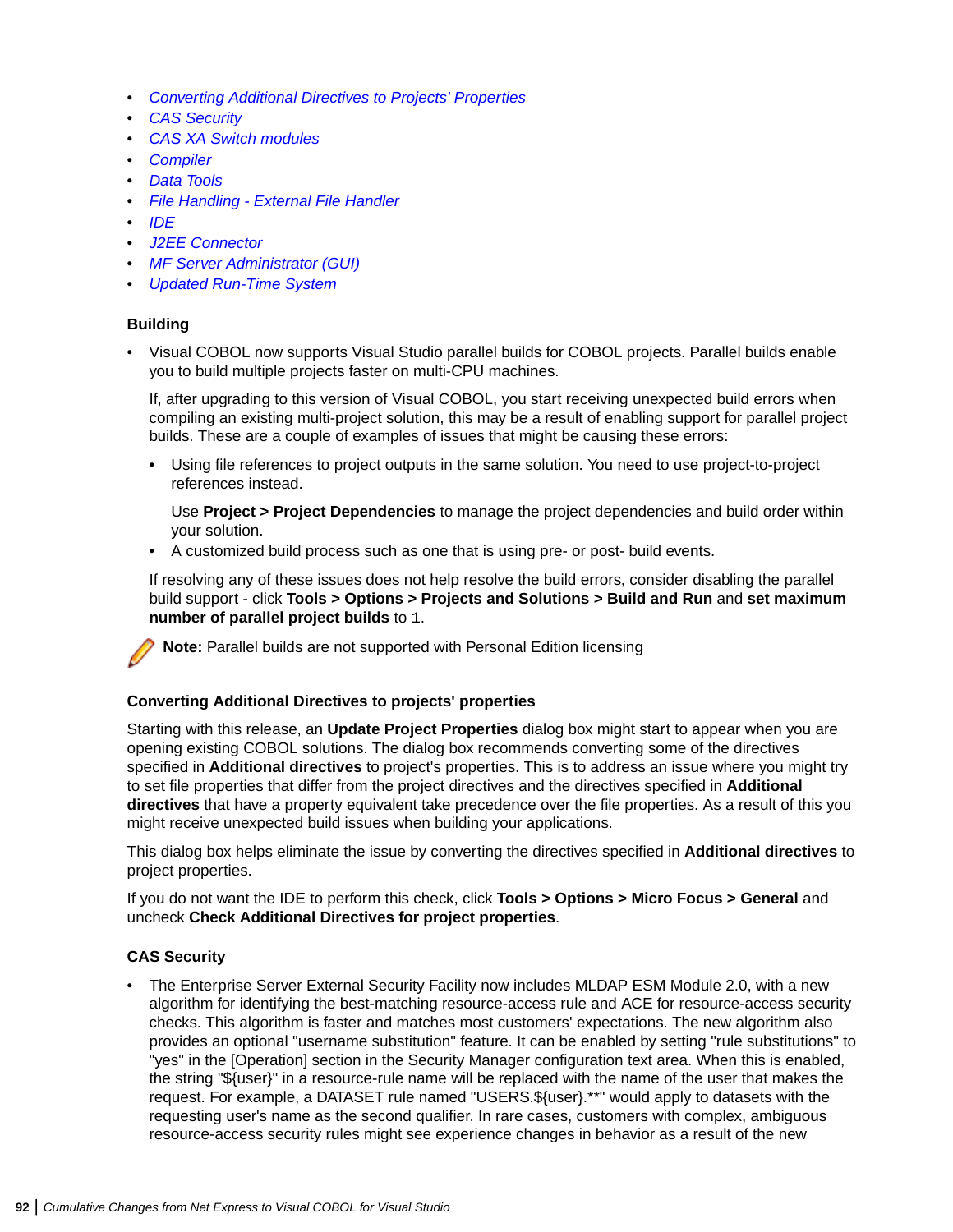<span id="page-92-0"></span>algorithm. The old algorithm is still supported and can be enabled by setting "version 1 authentication" to "yes" in the [Operation] section of the Security Manager configuration.

2807531 (1097783)

#### **CAS XA Switch modules**

• The XA switch modules now support dynamic registration.

2682101 (1092325)

• The XA switch modules now support batch-only operations when multiple XA Resource Managers have been defined.

2664675 (1091082)

• In Visual COBOL 2.2 update 2, Micro Focus identified undefined run-time behavior when the following combination of directives was specified: SIGN"EBCDIC", CHARSET"ASCII", and one of the following: HOST-NUMMOVE, HOST-NUMCOMPARE or SIGN-FIXUP. Previously (Visual COBOL 2.2 update 1 and earlier), if this combination was specified, the SIGN"EBCDIC" directive should have been ignored, to avoid a mixture of ASCII and EBCDIC characters; however, SIGN"EBCDIC" was still being honored, resulting in undefined run-time behavior. Therefore, this combination of directives is now invalid for Visual COBOL 2.2 update 2 or later, and if specified, will be rejected at compile time.

2786397 (1095265)

#### **Compiler**

• For native COBOL, the size limit of the Data Division now stands at 2GB -1.

2796076 (1096384)

• COBDATA has no effect on compilation. The output of the Compiler is the same location regardless of whether COBDATA is set.

Previously, it was not possible to specify sign(EBCDIC) with sign-fixup, host-num-move or with hostnum-compare. This combination is now supported in native COBOL but remains invalid for managed COBOL code. This is applicable to version 2.2 U2 HotFix 10 onwards.

2824577 (1100823)

#### **Data Tools**

• DFCONV now returns the correct return-code; previously, it would always return 0.

#### **File Handling - External File Handler**

• Custom file handlers (using DYNREDIR) are now called for each part of a concatenated file. 2795077 (1096322)

#### **IDE**

• Changes in the C compiler in Visual Studio 2015 affect the way you link COBOL object code and C object code built with that version of Visual Studio in the same executable. In this scenario, you must use the Microsoft link utility and the C runtime libraries directly from Visual Studio, rather than the Micro Focus cbllink utility, the Microsoft link utility and the libraries supplied with Visual COBOL. You might also need to specify some additional C runtime libraries - see the Microsoft documentation for more details.

Note that when using COBOL and C object code together, Micro Focus recommends you build and maintain the COBOL and C executables as separate projects, and use import libraries and the Micro Focus C functions for calling COBOL (see "C functions for calling COBOL" in the product help) to resolve calls between them.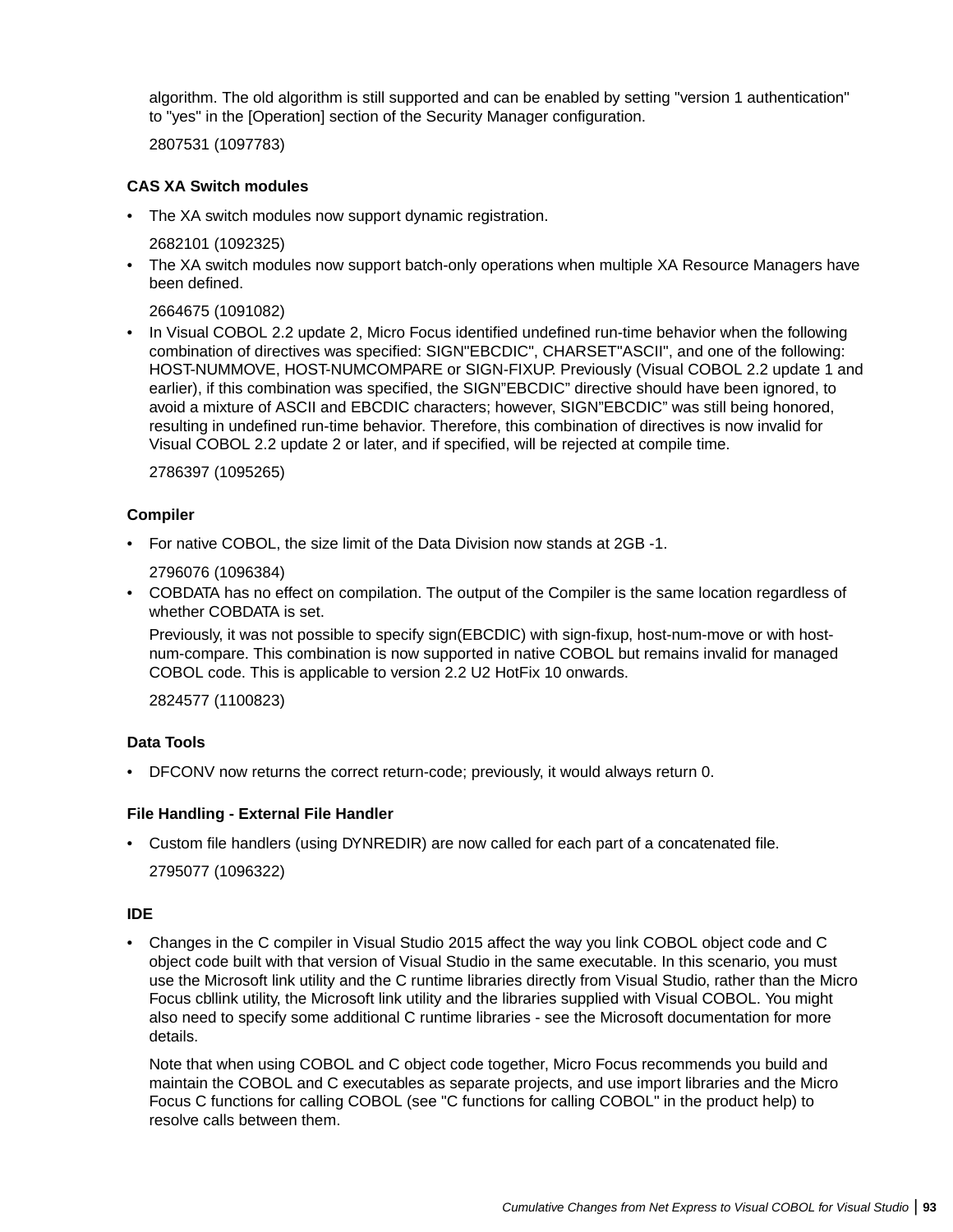<span id="page-93-0"></span>• The default warning level for new COBOL projects in Visual COBOL for Visual Studio is now "Include recoverable errors (Level E)". This also includes "Severe errors only (Level S)" and unrecoverable (Level U) errors. Micro Focus recommends you set the warning level on the COBOL page in a project's properties to "Include warnings (Level W)" where appropriate to help avoid potential coding problems.

#### **J2EE Connector**

• Visual COBOL version 2.3 provided a new command-line argument to Java, mf.ssl.algorithm, which can be set to an appropriate algorithm.

2799213 (1096684)

#### **MF Server Administrator (GUI)**

• Passwords that entered through either the MFDS or the ESMAC interface now use the same encoding. 2792382 (1096011)

#### **Updated Run-Time System**

• COBOL Server now provides an execution environment capable of running applications that were each built using different development products. A consequence of this is that if your application has a main COBOL executable (.exe) that was built with a version of Visual COBOL prior to version 2.3, you should ensure that the executable is rebuilt and packaged with the new run-time system. You can rebuild from the IDE or the command line.

Other COBOL subprograms built with previous versions of Visual COBOL are not required to be rebuilt.

### **Significant Changes in Visual COBOL 2.2 Update 2**

Visual COBOL version 2.2 update 2 includes significant changes in the following areas:

- *Compiler*
- *Compiler Front-end*
- *Documentation*
- *[J2EE Connector](#page-94-0)*

#### **Compiler**

• When using the HOSTRW directive with the mainframe dialect, Report Writer will now produce the full range of ASA control characters and will emulate mainframe print files.

2697615 (1094527)

#### **Compiler Front-end**

• Fixed Binary (p<=7) is now an 8-bit, signed, 2's complement binary integer by default.

#### **Documentation**

• The default setting for the MFALLOC PCFILE environment variable has changed; the default is now set to Y, which means that when cataloguing a file that has a DCB attribute of DSORG=PS, a physical file is created for it if one does not exist. Previously, the default was set to N, which meant that a file was not created.

2697571 (1094370)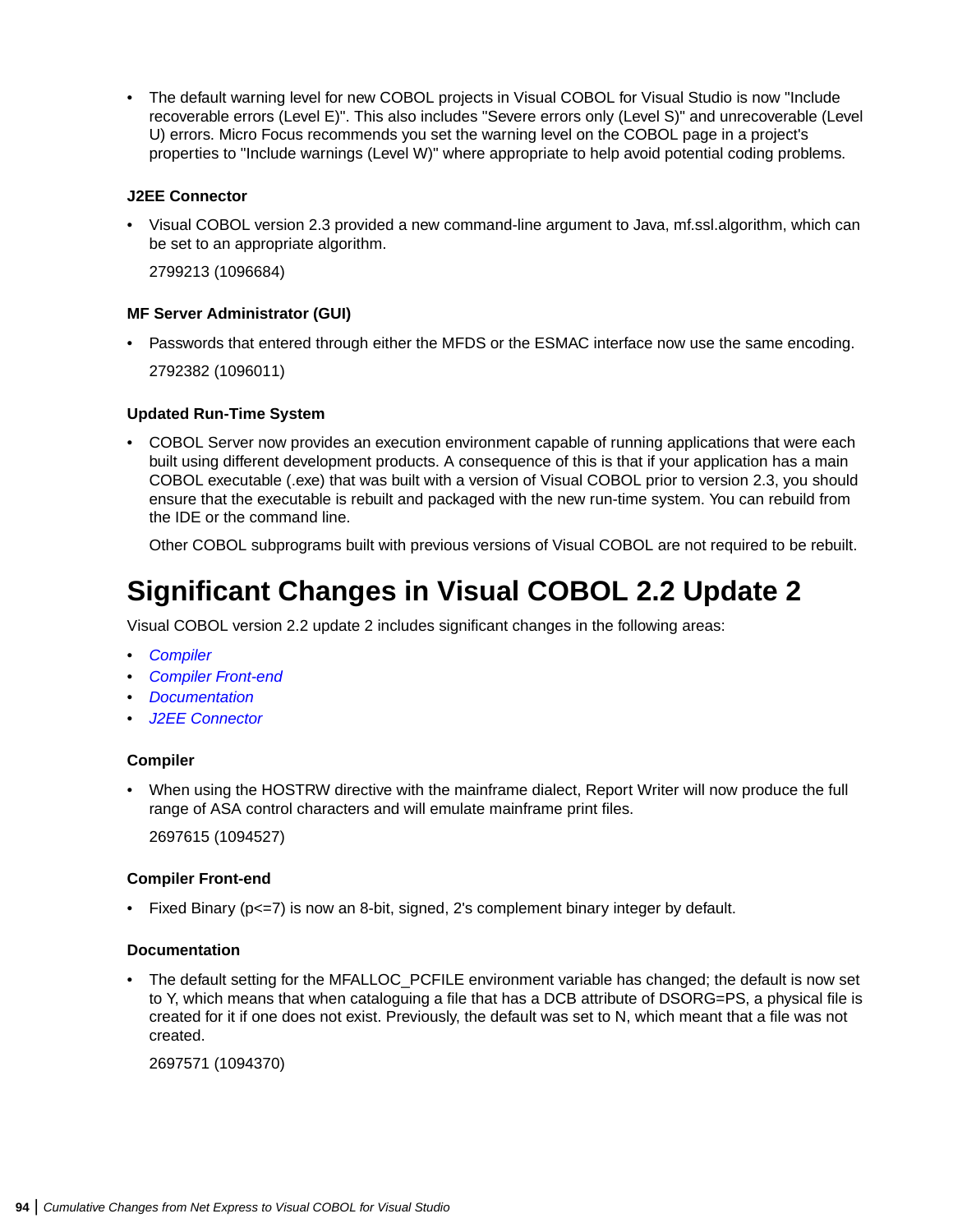#### <span id="page-94-0"></span>**J2EE Connector**

• The listSystem.properties file in package com.ibm.ctg.client was missing documentation for some sections.

(606556)

### **Significant Changes in Visual COBOL 2.2 Update 1**

Visual COBOL version 2.2 update 1 includes significant changes in the following areas:

- *.NET Compiler*
- *SQL: COBSQL*

#### **.NET Compiler**

• In member reference in managed COBOL syntax, you may now only use parentheses when referencing methods. You can no longer specify parentheses when referencing fields or properties, as this will produce a syntax error. For example:

set intLength to testString::Length()

must change to:

set intLength to testString::Length

#### **SQL: COBSQL**

• COBSQL now displays appropriate COBOL syntax errors after encountering EXEC SQL statement errors.

2673619 (1093197)

### **Significant changes in Visual COBOL 2.2**

Visual COBOL version 2.2 includeD significant changes in the following areas:

- *.NET Compiler*
- *[CCI Session Layer Code](#page-95-0)*
- *[Compiler](#page-95-0)*
- *[Interface Mapping Toolkit](#page-95-0)*
- *[MF Directory Server](#page-95-0)*
- *[MF Server Administrator \(GUI\)](#page-96-0)*
- *MFBSI*
- •
- •
- •
- •
- •
- •
- *[Request Handler](#page-96-0)*
- *[Samples Browser](#page-96-0)*
- *[Visual Studio IDE](#page-96-0)*

### **.NET Compiler**

The use of ILSMARTLINKAGE in sub-programs is now working correctly. In previous versions, if it was specified in a sub-program, a dynamic call of that program from another program could cause execution failure.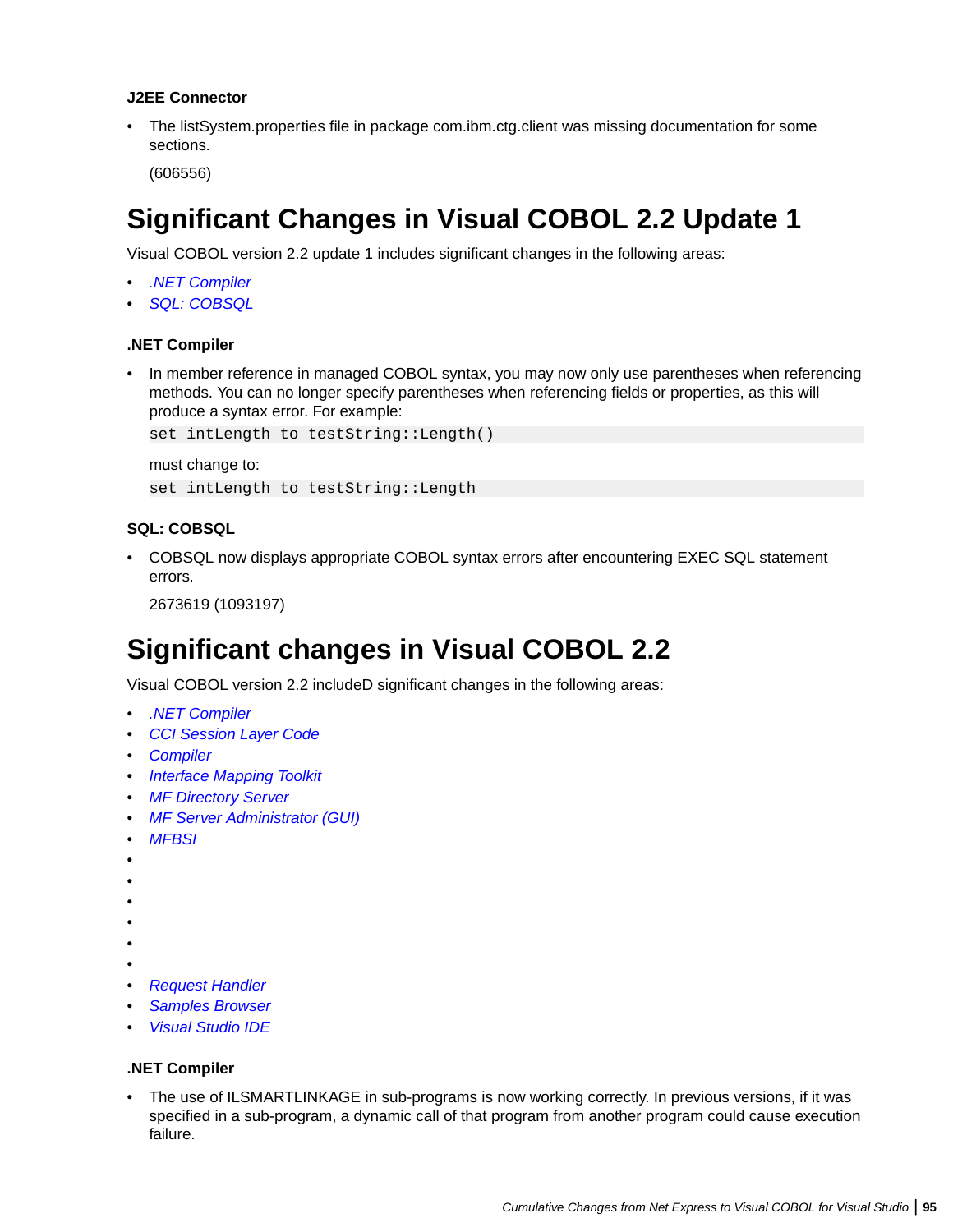2608825 (1087435)

<span id="page-95-0"></span>• In managed code, the statement DISPLAY UPON SYSERR now behaves as expected. Previously, it was behaving the same as DISPLAY UPON CONSOLE.

2589053 (1085576)

• When the PROPERTY keyword is used on a numeric edited field, the SET method now works correctly when the program specifies DECIMAL POINT IS COMMA.

2588508 (1085560)

#### **CCI Session Layer Code**

A new option, use global namespace, is available for the cci.ini file in the Windows %SystemRoot% folder. If use global namespace is set, all the ccishared memory objects are created in a system-wide address space, and the applications hosted by different users, including system services, can communicate. To use this facility, edit the cci.ini file and ensure use\_global\_namespace is set to "yes". [ccismem-base] # Allow interaction between users on a # single system. Using this option reduces security as # all users will have access to the same name space. use global namespace=yes If the value of this option is anything other than "yes", or if the option is missing, no change is made to the existing behavior.

2195519 (1062800)

#### **Compiler**

• The default for the NSYMBOL directive under DIALECT(ENTCOBOL) has been changed to NSYMBOL(NATIONAL) to emulate the equivalent IBM default.

2657471 (1090355)

• To improve RM/COBOL and ACUCOBOL compatibility, the SIGN clause at a group level is no longer applied to non-DISPLAY usage signed numeric data items within the group, just as it is not applied to unsigned numeric data items and non-numeric data items within the group.

2549904 (1082171)

• Previously, even though no code was generated, the Compiler allowed the ON EXCEPTION and NOT ON EXCEPTION phrases in the DISPLAY statement in formats that do not allow these phrases. As a result, if the DISPLAY statement was in the ON EXCEPTION phrase of another statement, the NOT ON EXCEPTION phrase would bind incorrectly with the DISPLAY statement instead of with the intended containing statement - for example, ACCEPT or CALL.

#### **Interface Mapping Toolkit**

• For program-based Service Interfaces, if the program-id name in the COBOL source is in lowercase and is not surrounded by quotes, its corresponding entry-point name is now forced to uppercase when used in a Service Interface Operation. Previously, the case was preserved. As a result of this change, existing Service Interfaces will become invalidated if you refresh their program's annotations because of the new spelling of the entry-point name. To avoid this, you need to surround the program-id name in the COBOL source with quotes before you refresh the annotations.

#### **MF Directory Server**

• The mfds command line option for exporting registered Enterprise Server definitions to an XML file now supports the "\*" option. This exports all registered servers rather than a specified server. Multiple server definitions are now exported into the target directory and saved into a file with the default name ALLSERVERS.xml. The import option now also supports the import of multiple server definitions from a single XML file.

#### 2641890 (1088838)

• mdump now supports a new option, -e, to help you query the Security Manager configuration details. The possible values of the option are: "1" - shows security configuration that applies to any returned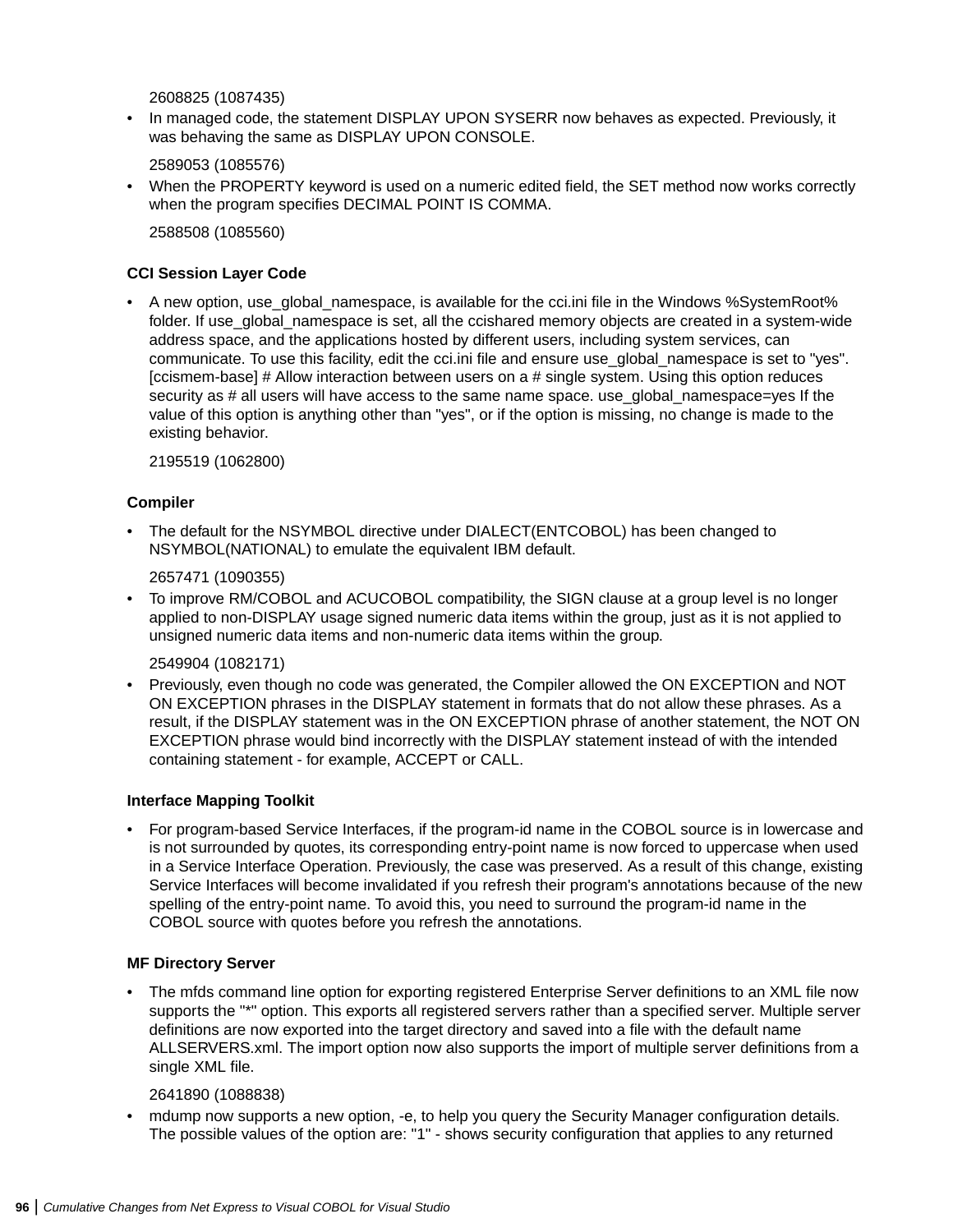<span id="page-96-0"></span>enterprise servers; "2" - shows security configuration for MFDS and the default Enterprise Server security configuration. This requires MFDS version 1.15.00 or higher; "3" - returns the properties of all configured external Security Managers.

2487164 (1081693)

#### **MF Server Administrator (GUI)**

• When adding a user to an external security manager, you can now include a password expiry time in the Advanced Configuration section of the Add New User wizard in Enterprise Server Administration. The field value is specified using generalized time format (YYYYMMDDHHMMSS.0Z), and can be used by the MLDAP ESM for calculating whether a user's password has expired and requires updating. This value may only be specified using this page when adding a user. You need to use an external directory services configuration tool to edit it.

2562118 (1083203)

#### **Request Handler**

- A problem that caused BIS to create log files in a directory named C:\ProgramData\AcuCorp\BIS \LogFiles was fixed. BIS no longer creates log files unless specified and the BIS logging service is now disabled by default. To enable it, you need to use the following global environment variable: BIS\_LOG=[ OFF | ON | <directory> ] Where the values are:
	- OFF disables logging (the same as if BIS\_LOG is not specified or is left blank)
	- ON enables logging and directs the log files into the default location, which must not be read-only.
	- <directory> enables logging and directs the log files into the specified directory. The user must ensure that the BIS request handler has write rights for this directory. The directory must be an absolute path or network path. If the specified directory does not exist, BIS will attempt to create it. The containing directory must exist.

The BIS\_LOG variable is only examined when the BIS application pool is started or recycled. After setting or changing BIS\_LOG, IIS must be restarted in order for the variable to take effect.

#### **Samples Browser**

• If you have installed the version of this product for both Visual Studio 2010 and Visual Studio 2012, the Samples Browser now provides links for you to open the samples in either one of them.

#### **Visual Studio IDE**

• Performance when loading and building COBOL projects that consist of a large number of files has been improved.

2657121 (1090316)

• When building a project outside of the IDE, adding a new file to a project no longer results in a full rebuild of the project.

#### 2617003 (1089623)

• You can now change the display format of values on individual rows in the Watch window using modifiers after the names of variables and expressions. To do this, click a row, press F2, and type a modifier after the name of the variable or the expression as follows - type VariableName,h or VariableName,x to always display the variable or the expression in hexadecimal format; type VariableName,d to always display numeric variables in decimal format and strings - as text.

#### 2614182 (1087959)

• When you perform a search in the IDE for copybooks that your programs depend upon, the COPYEXT directive you set from the Additional directives field on the COBOL tab in your project's properties is now used in preference to the list of copybook extensions specified in Tools > Options > Text Editor >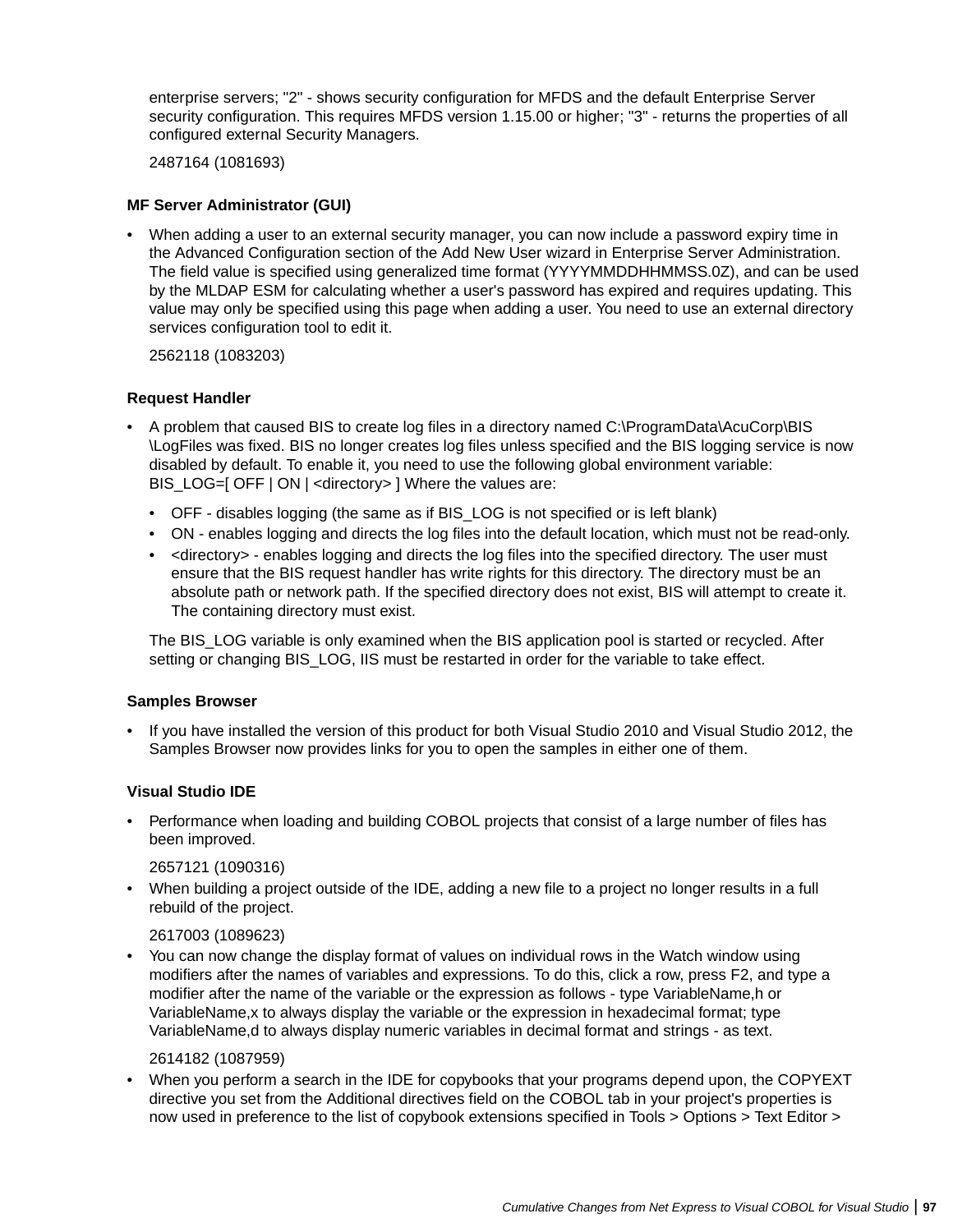Micro Focus COBOL > Advanced, and in Copybook extensions. This change does not affect the project build and background parsing that already use COPYEXT.

2612053 (1087773)

• Attempting to restart an enterprise server failed if the process took longer than fifteen seconds.

2607051 (1087259)

• When you debug native code and query a data item which contains null bytes, the value displayed in the Watch window is no longer truncated at the first null byte.

2604749 (1087235)

• A new setting, "Define DEBUG constant", is now available on the COBOL page in the project properties of managed projects for the Debug configuration. You can select it to add "constant"DEBUG(1)"" to the build directives.

2600567 (1086629)

• The Output window now displays a notification when the compilation of the IMS files has been successful.

2600137 (1086667)

• A problem with the value of "Link with objs" setting being duplicated after you reload the COBOL Link properties page has been resolved.

2595408 (1086091)

• IntelliSense now displays data names longer than 32 characters correctly.

2594901 (1086053)

• Previously, when you upgraded COBOL projects with signed assemblies from Visual Studio 2003 format to Visual Studio 2010 format, the signed assembly property was lost.

2585458 (1085258)

• There is an improvement in the performance of the cursor in the text editor when working with larger files and projects.

2585450 (1085255)

- Using linked files in projects has been improved as follows:
	- Folders that only contain linked files no longer disappear from the project when you reload it.
	- The location of linked files is preserved in the project structure when you reload the project.
	- Moving a linked file within a project no longer moves the actual file on the disk but only moves the link inside the project structure.
	- It is no longer possible to copy a linked file into the same project where, previously, this created a copy of the actual file on the disk.

2574102 (1084208)

• When you convert Net Express projects that compile to .int or .gnt files to Visual COBOL for Visual Studio, the application environment variables are now imported successfully.

2569777 (1083953)

• It is now possible to convert Net Express projects that do not contain any COBOL source files to Visual Studio projects.

2568638 (1083900)

• You can now set environment variables used by the native COBOL Run-Time system during initialization from the project properties - click Environment on the Application tab.

2539447 (1081251)

• Pressing Enter to create a new line now preserves the indent in the COBOL editor in Smart edit mode. 2496411 (1077769)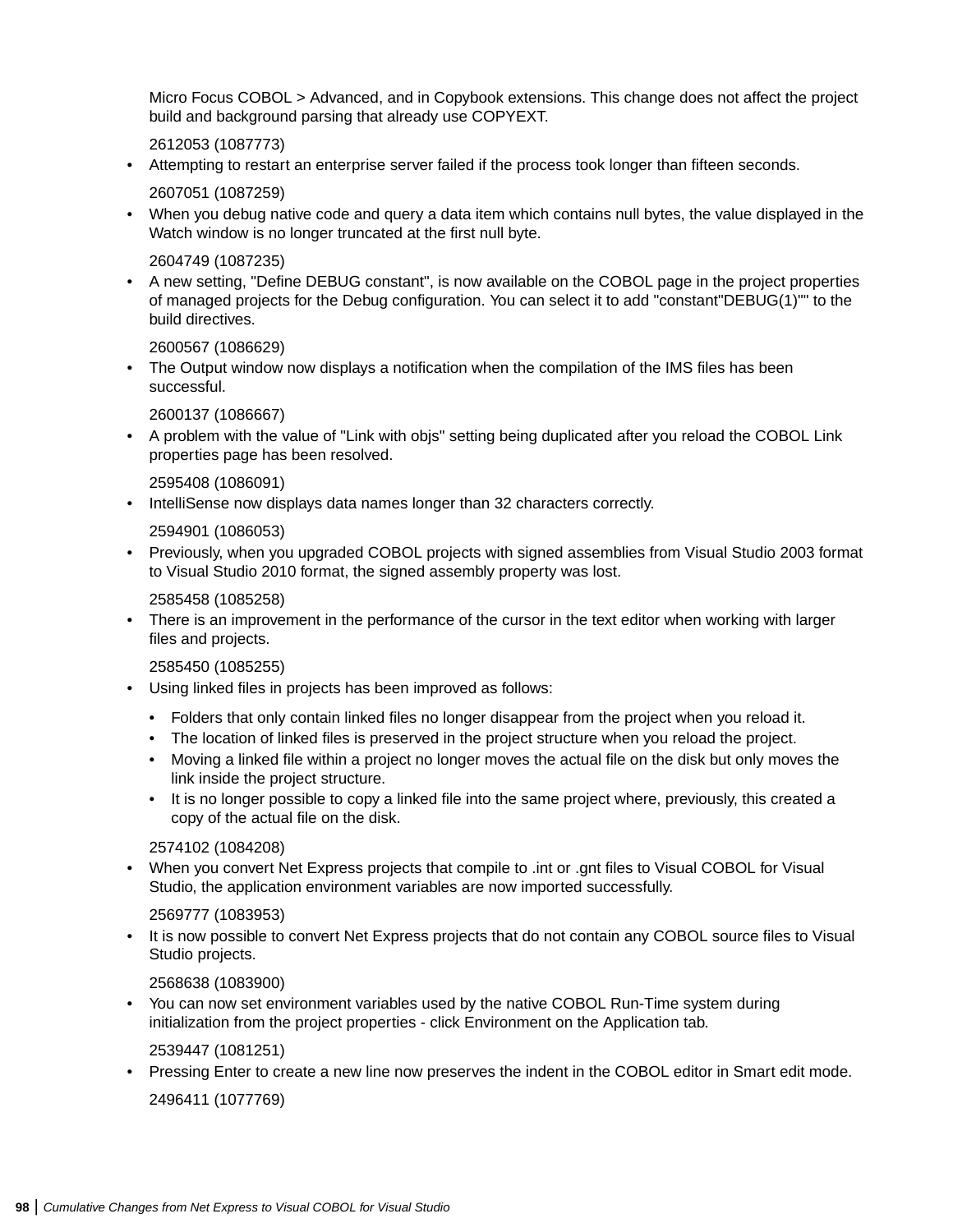• Pressing End inside the writing area of the COBOL editor now positions the cursor on the first nonblank character, if columns 12-72 contain any text. If the line is blank, the cursor is positioned on column 73.

2496351 (1077767)

• The COBOL editor now supports a "Smart edit mode" (see Tools > Options > Text Editor > Micro Focus COBOL > Margins) which is enabled by default. In Smart edit mode, when you press ENTER in the code (A/B) area the comments move to the next line and stay in the right-hand area.

2496350 (1077768)

• You now receive a suitable error message when you try to use "Start Without Debugging" with Mainframe Subsystem Application projects.

2495298 (1078343)

• You can now use Solution folders to group projects in your solution.

2259310 (1065760)

- If, when you start debugging, the debug target does not exist you now receive an error message that correctly states the missing filename.
- Any leading or trailing spaces you added to the name specified in the "Output name" field on the Application tab in the properties of a native project are now ignored.
- Class view no longer contains outdated information from previous background syntax checking after classes have been renamed.
- Class view no longer contains outdated information from previous background syntax checking when the files defining types have been removed.
- A problem with navigating to member definitions from the Class View has been resolved.
- A problem with navigating to member definitions from the Class View has been resolved.
- An issue where canceling some of the dialogs in Tools > Options resulted in the changes being saved anyway, or the pages not reverting when next loaded, has been resolved.
- You can now start and stop servers from the Server Explorer when using the local machine's IP address or DNS name.
- It is now possible to debug a project that has its "Compile for debugging" setting enabled in the project properties for the Release configuration.
- Selecting a project in Class View now triggers background syntax checking, if it has not been performed for that project yet.
- If you have .NET Framework v. 4.5 installed, creating a COBOL Web application with Visual Studio 2010 Shell was failing with a Signal 114 error and was causing the IDE to crash. This issue has been resolved for the IDE. To work around the issue when you compile COBOL Web Applications from the command line, you need to manually set the environment variable VisualStudioVersion to 10.0 before compiling.
- Using the tab character in comments no longer causes issues with the colorization of the code.
- The Visual Studio IDE no longer crashes if you try to close it while directives scan is in progress.
- Adding files to a project when directives scan is disabled was taking a long time to complete.
- Friend assemblies (as identified by the InternalsVisibleToAttribute) are now correctly handled during syntax checking, and types are correctly found within friend assemblies when they are present.
- An issue with adding new platforms or configurations to a project or solution when the project contains pre- or post-build events has been resolved.
- A problem with navigating to member definitions from the Class View, when the definitions occurred within copybooks used within partial classes, has been resolved.
- A problem where trying to navigate to the source of an item from the Class View positioned you on the wrong line, has been resolved.
- An issue where the Implements smart tag was present for interfaces that were fully implemented (when some of the methods from that interface were implemented explicitly; and in addition to another interface which was not fully implemented) has been fixed.
- An issue where method signatures were rendered incorrectly if the member had a 78 level item in its local storage has been resolved.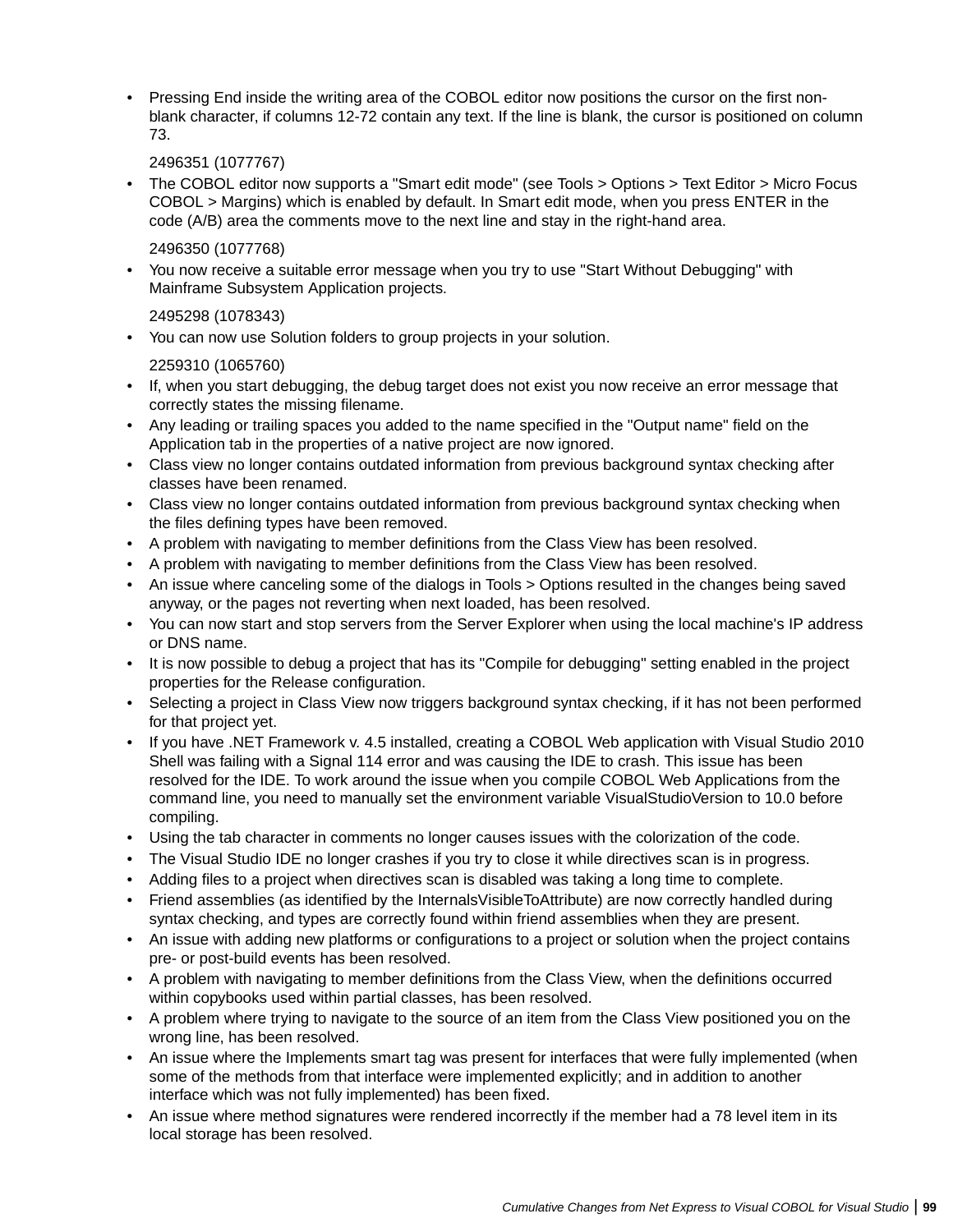## **Significant Changes in Visual COBOL 2.1 Update 1**

Visual COBOL version 2.1 update 1 includes significant changes in the following areas:

• *Documentation*

#### **Documentation**

• To ensure no loss of functionality when accessing Vision and RM/COBOL data files, you should use the appropriate IDXFORMAT Compiler directive setting or file handling option, and not use the CALLFH(ACUFH) Compiler directive. See 'Configuring Access to Vision Files' and 'Configuring Access to RM/COBOL Data Files' for more information.

### **Significant Changes in Visual COBOL 2.1**

Visual COBOL version 2.1 includes significant changes in the following areas:

- *Compiler*
- *IDE*
- *[Run-Time System](#page-100-0)*
- *[Vision File System](#page-100-0)*

#### **Compiler**

• The use of extended ACCEPT or DISPLAY statements in Windows applications (ilsubsystem"2") now produces error COBCH1634: Extended ACCEPT/DISPLAY not allowed with a Windows GUI executable (ILSUBSYSTEM"2"). Remove the syntax or change the output type of your application to 'Console Application'.

2575702 (1084365)

#### **IDE**

• A problem with the item templates in the Add New Items dialog box not available for PL/I projects has been resolved.

2581187 (1084876)

• There is now a build summary report for projects that compile to multiple output files.

2578006 (1084506)

• Previously, Visual Studio used to always rebuild the entire project after you changed the project properties or added files when there were build error. This has been changed so that during subsequent builds Visual Studio only rebuilds the files that are out-of-date.

2576400 (1084393)

• A new setting has been added to the COBOL tab in the project properties, "Generate listing option", which produces an .lst file in a Listing subfolder in the project directory. The "Generate directives file" setting now generates the directive file in the project output directory.

2494484 (1077662)

- Command line arguments are now passed to the program when started via the 'Start without Debugging' option in the Visual Studio IDE.
- Previously, if you started debugging using CBL\_DEUGBREAK and there was a COBOL source file open in the editor, when you stopped debugging its dictionary file (.idy) was not being released. This resulted in any subsequent builds and rebuilds failing. This problem has been resolved.
- The native COBOL projects in Visual Studio have been enhanced so that you can now build them to multiple executables - each COBOL program in the project producing a separate executable.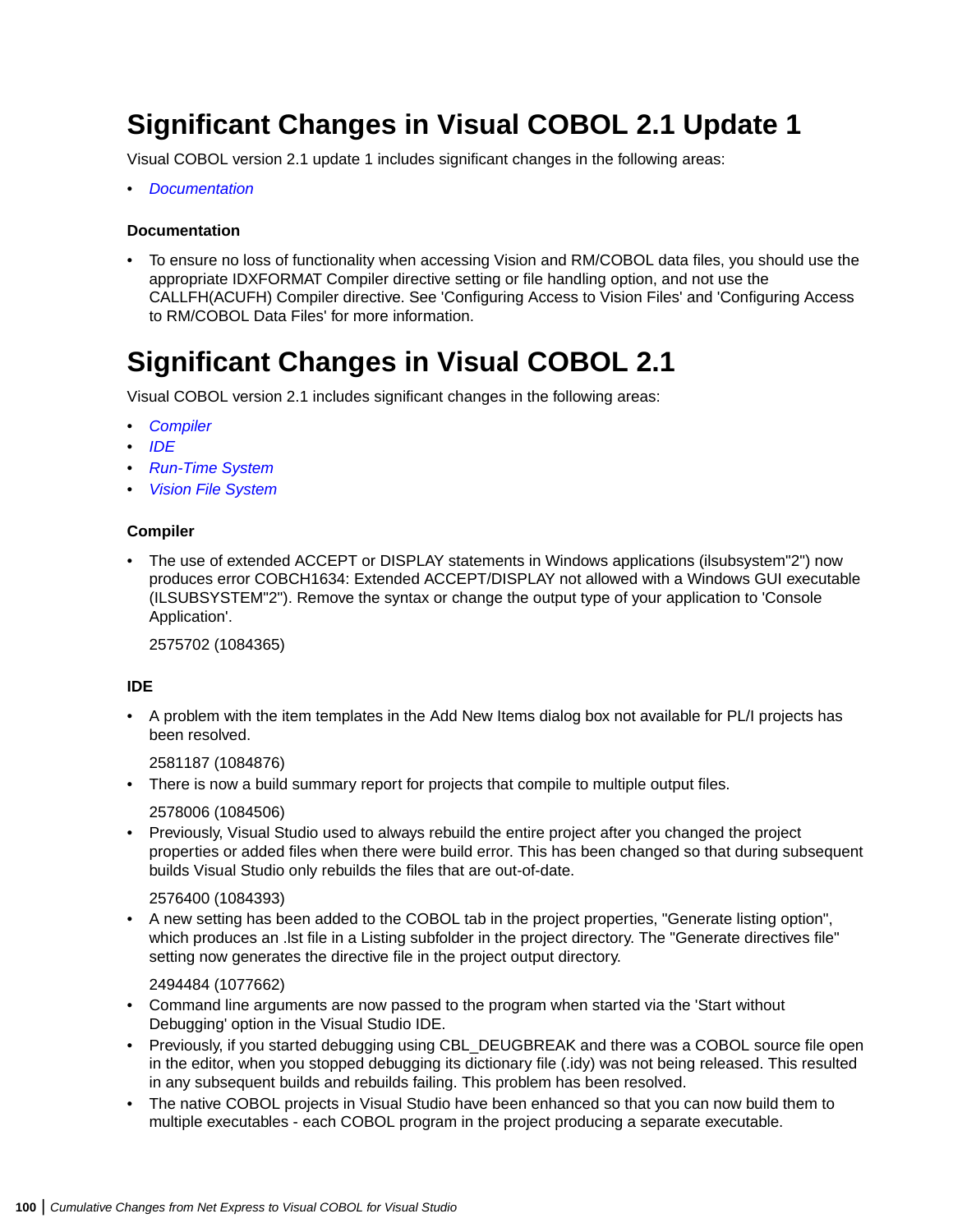- <span id="page-100-0"></span>• You no longer receive an error message when adding an event handler to an object in a COBOL WPF project if the .xaml code behind file includes a class that does not have methods in it.
- The IDE no longer ignores certain Run-Time System errors from the Compiler which previously caused the build to fail without an explanation.
- Compile extensionless COBOL files with the IDE no longer fails.
- Using the UI to add COBOL switches or environment variables to a COBOL Web Application (right-click the configuration file in Solution Explorer and select Edit) no longer causes a configuration error when you run the application.

2558133 (1082871)

#### **Run-Time System**

• When running a full-screen application inside a terminal emulator on Linux, the actual size of the terminal is read at startup and reread when the terminal is resized. This behaviour is also supported on AIX, HP/UX, and Solaris. The Micro Focus vt220 terminfo entry now correctly describes a 24-line display. A vt220-25 terminfo entry is included for compatibility with the previous behaviour.

2579335 (1084817)

#### **Vision File System**

• When you configure your application to return RM/COBOL file status codes, by setting COBFSTATCONV=rmstat, the codes returned are ANSI'85 codes.

2553438 (1082469)

### **Significant Changes in Visual COBOL 2.0**

Visual COBOL version 2.0 includes significant changes in the following areas:

- *Compiler*
- *[DB2](#page-101-0)*
- *[File Handling](#page-101-0)*
- *[IDE](#page-101-0)*
- *[OpenESQL](#page-101-0)*
- *[Run-Time System](#page-101-0)*

#### **Compiler**

• An attempt to serialize a class containing COBOL data such as PIC X or group items could lead to a serialization exception.

#### 2555177 (1082730)

• Dependent assemblies (ones that are required by other assemblies) that fail to load now issue a COBCH1581 warning "Could not load dependent assembly AssemblyName". Previously, they generated a COBCH0942 error. If an assembly generates both COBCH0942 and COBCH1581 errors, the error report lists only the COBCH0942 error.

#### 2507380 (1078845)

• The scope of the ILUSING Compiler directive when used in a \$set command has changed. The scope of the directive is now limited only to the source file it is set in, and not globally. This new behavior may mean that your source files no longer compile. To resolve this, add the required ILUSING statements to the required individual source files, or add the ILUSING directive on the command line. Alternatively, use the IDE to achieve the required behavior: in Visual Studio, use the Namespaces tab; in Eclipse, set the directive in the Additional Directives field.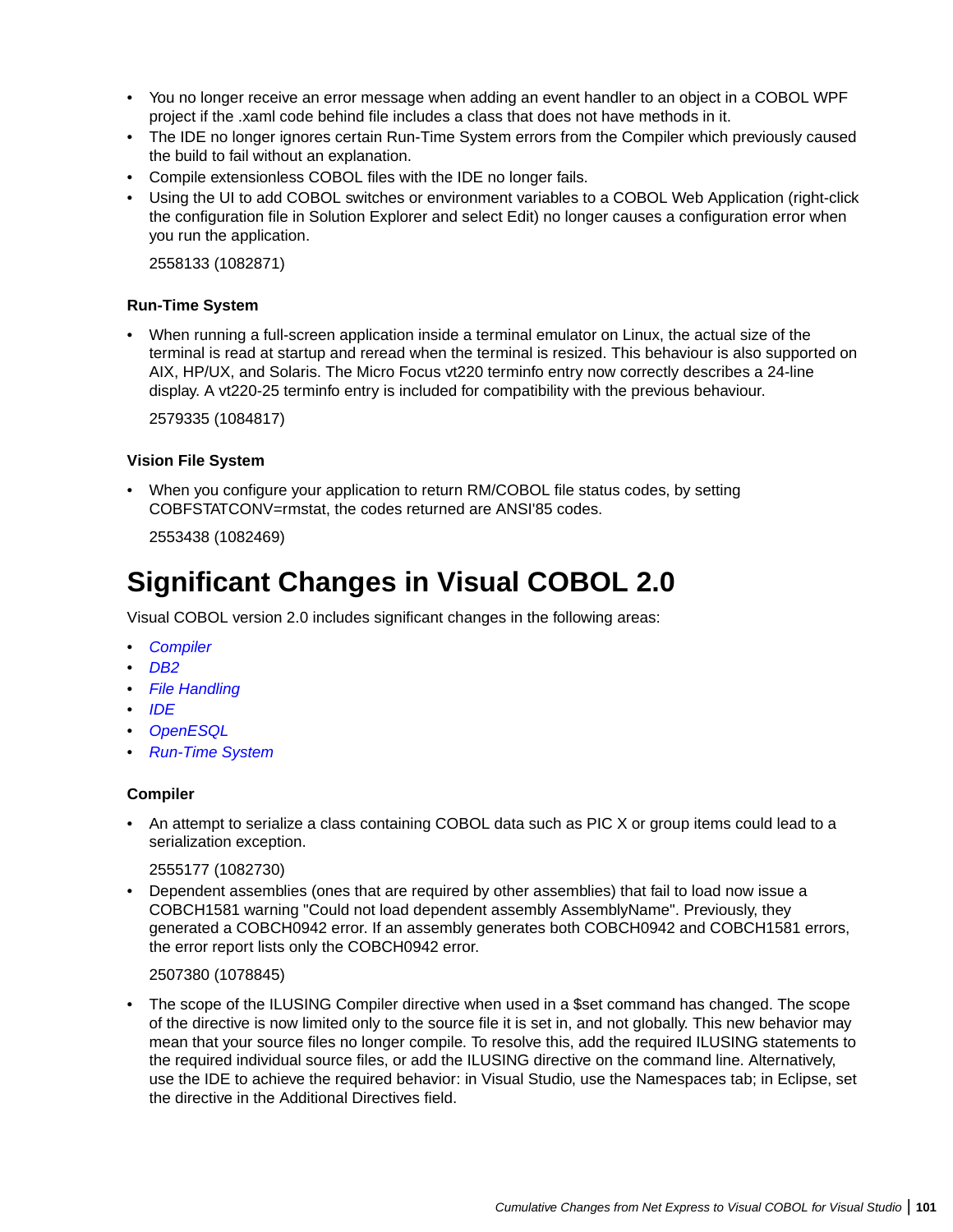#### <span id="page-101-0"></span>**DB2**

• The DB2 ECM has been updated to resolve run-time errors returned when compiling against mainframe databases in 64-bit mode.

2549058 (1082441)

#### **File Handling**

• When reading a file cataloged as DISP=SHR the file handler now buffers the read for better performance.

2518330 (1079491)

#### **IDE**

• Using File > New > Solution From Net Express Project to convert a Net Express project to a Visual COBOL solution on a machine with a language locale other than English or Japanese produced an empty solution.

2548551 (1082073)

• The COBOL tab in the project properties of a new WPF Application sometimes was not showing any settings.

2535705 (1080950)

- In some menus and dialogs in the IDE copybooks were referred to as copy files. They are now consistently referred to as copybooks.
- The project properties have been enhanced. The SQL directives are no longer shown in Build Settings on the COBOL page where they sometimes appeared as out-of-date. The SQL directives now appear only on the SQL page.
- Adding a watch on an item of the form buffer(1:size) caused the IDE to hang when "size" was not initialized.
- ActiveX components in the Windows Forms of a managed project could cause the programs to crash at run-time. Previously, to work around this problem, you had to check the ActiveX references in the project and set their CopyLocal reference property to True. This is now done automatically when the references are added.

2536071 (1080978)

Adding an existing Windows Form to another project as a linked file did not function correctly. When you reopened the project, the designer and the resx files were missing from all Windows Forms in the project.

2524313 (1079984)

#### **OpenESQL**

• OpenESQL did not always return a consistent error message or it returned an incorrect error message when a data conversion exception occurred within the ADO.NET run-time system.

#### **Run-Time System**

• On Windows 7, building 64-bit native COBOL applications always rebuilt the entire project. This was caused by the Microsoft FileTracker tool, used by the COBOL projects to track dependencies, not working because of Windows 7 security updates. This product now includes a fix to work around this issue.

### **Unsupported or Deprecated Functionality**

The following topics describe functionality that was removed or deprecated at each product release.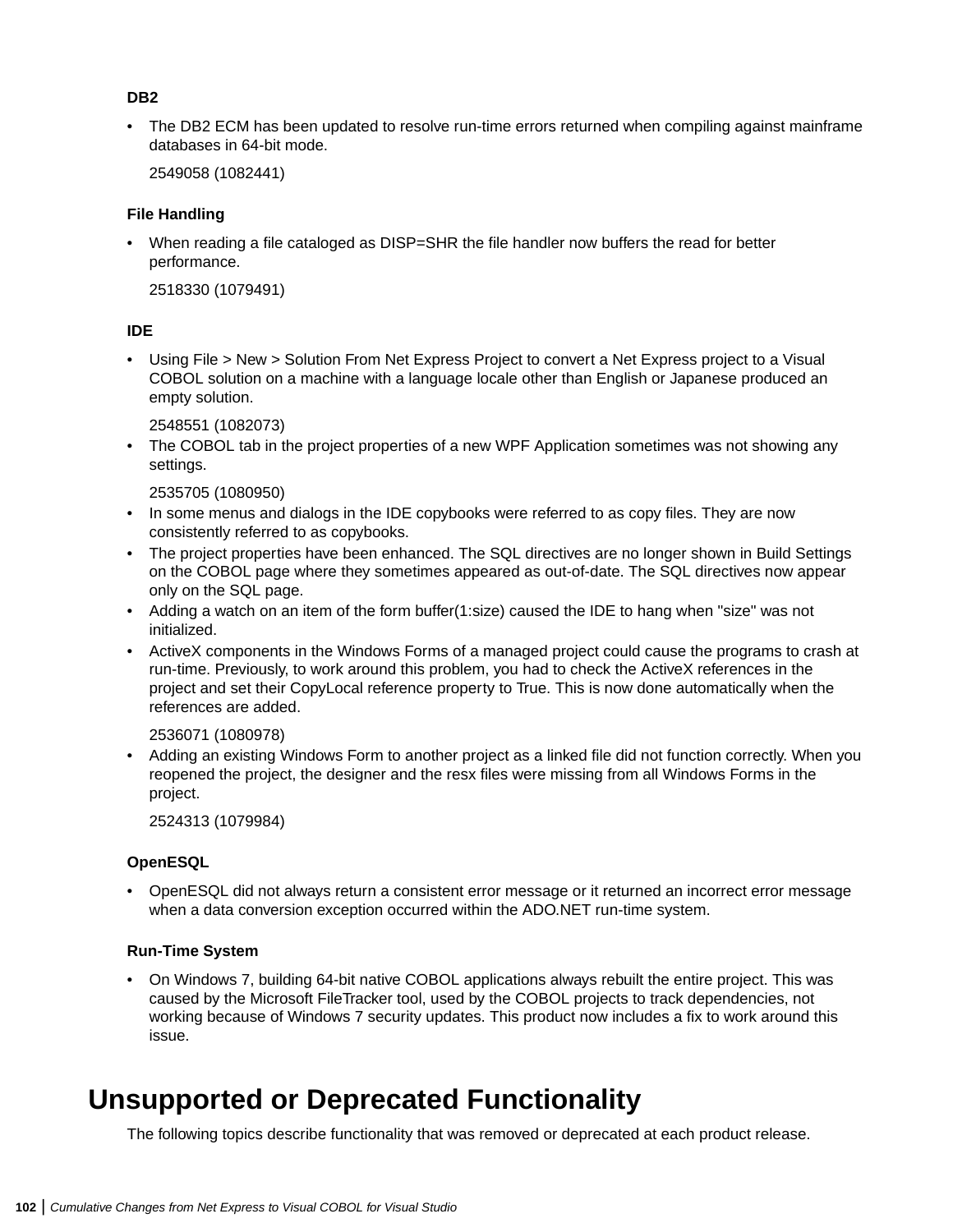## **Unsupported or Deprecated at Visual COBOL 5.0**

This section includes information about features or functionality that are no longer supported.

• The HOSTSIGNS Compiler directive is no longer supported. Micro Focus recommends that you use the following Compiler directives instead: SIGN-FIXUP, HOST-NUMMOVE, and HOST-NUMCOMPARE. This is a change since version 3.0 of this product.

### **Unsupported or Deprecated at Visual COBOL 4.0**

There are no features or functionality unsupported or deprecated at version 4.0.

# **Unsupported or Deprecated at Visual COBOL 3.0**

The following features or functionality are no longer supported or are deprecated at version 3.0:

- The HOSTSIGNS Compiler directive is no longer supported. Micro Focus recommends that you use the following Compiler directives instead: SIGN-FIXUP, HOST-NUMMOVE, and HOST-NUMCOMPARE.
- Compatibility AddPack for Visual COBOL this is now deprecated and will not be available with release 3.0 and later.

The Dialog System GUI and run-time components and Dialog System Character Mode (on Windows and UNIX) which were part of the AddPack are now installed as part of Visual COBOL for Visual Studio. The run-time components are installed as part of COBOL Server. These are only included for backward compatibility and Micro Focus does not recommend that you use them for new development.

The other components which were part of the AddPack, the Character-Based Data File Editor, CSBIND and Screens, will be available upon request from Micro Focus SupportLine.

- Audit Manager is deprecated and provided for backward compatibility only. We recommend that you use syslog events instead. See *Enterprise Server Auditing* for more information.
- The following DB2 environment variables are deprecated at version 3.0, and provided for backward compatibility only.
	- HCOBND Micro Focus recommend you use either the BIND or the BINDDIR compiler directive option.
- The following compiler directives are deprecated at version 3.0, and provided for backward compatibility only.
	- CONVERTRET
	- IDYSRCPATH
	- ILOBJECTIFY
	- OPTION
	- SPZERO
	- TRICKLE
- The following file handling options are deprecated at version 3.0, and provided for backward compatibility only. Micro Focus recommend you use IDXFORMAT"8" instead:
	- STRIPING
	- MAXSTRIPEDIGITS
	- MAXSTRIPEFILES
	- MAXSTRIPESIZE
	- STRIPE-X
	- STRIPENAMETYPE -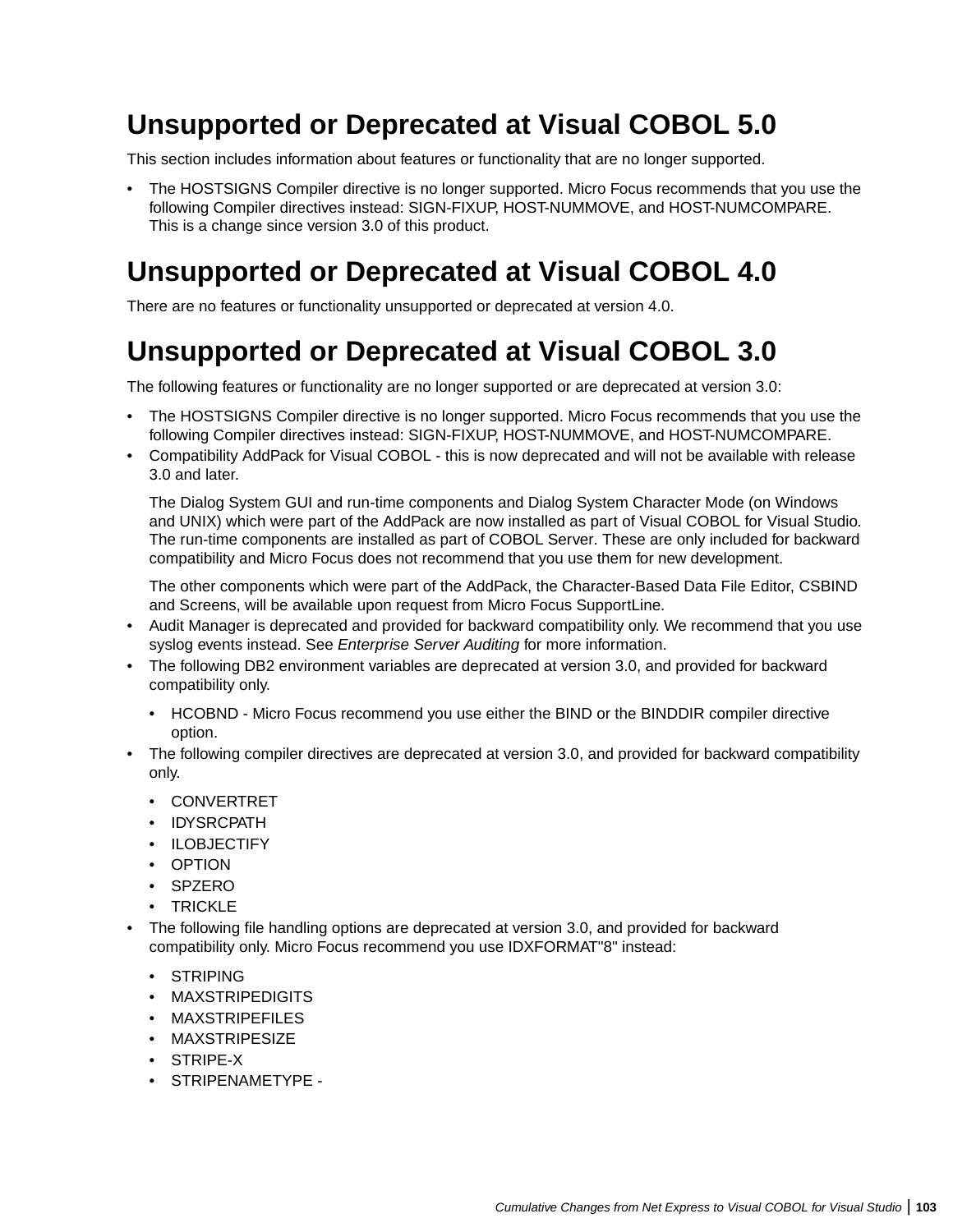# **Unsupported or Deprecated at Visual COBOL 2.3 Update 2**

The following features or functionality are no longer supported or are deprecated at version 2.3 Update 2:

• The command\_line\_linkage tunable has been deprecated; equivalent functionality can be achieved by using the COMMAND-LINE-LINKAGE Compiler directive instead.

### **Unsupported or Deprecated at Visual COBOL 2.3 Update 1**

The following features or functionality are no longer supported or are deprecated at version 2.3 update 1:

#### **Windows Azure versions**

#### *Back to Top*

- Starting with Visual COBOL 2.3 Update 1, versions of the Microsoft Azure SDK earlier than version 2.8 are no longer supported.
- Support for the Microsoft Azure SDK is no longer provided in Visual COBOL for Visual Studio 2012. If you have COBOL Azure projects created with earlier versions of Visual COBOL for Visual Studio 2012, to maintain them, use Visual COBOL for Visual Studio 2013 or 2015.

### **Unsupported or Deprecated at Visual COBOL 2010**

The following Net Express features or functionality were not supported or were deprecated from the first version of Visual COBOL:

These Net Express compiler directives are not supported by Visual COBOL :

| 01SHUFFLE      | <b>FXPANDDATA</b> | <b>REGPARM</b>       |
|----------------|-------------------|----------------------|
| 64KPARA        | <b>FIXING</b>     | <b>SEGCROSS</b>      |
| 64KSECT        | <b>FLAG-CHIP</b>  | <b>SEGSIZE</b>       |
| <b>AUXOPT</b>  | MASM              | <b>SIGNCOMPARE</b>   |
| <b>CHIP</b>    | <b>MODEL</b>      | <b>SMALLDD</b>       |
| <b>DATALIT</b> | <b>OPTSIZE</b>    | <b>TABLESEGCROSS</b> |
| EANIM          | <b>OPTSPEED</b>   | <b>TRICKLECHECK</b>  |
| <b>EDITOR</b>  | <b>PARAS</b>      | WB <sub>2</sub>      |
| <b>ENSUITE</b> | <b>PROTMODE</b>   | WB <sub>3</sub>      |
|                |                   | <b>WB</b>            |
|                |                   |                      |

**Note:** The directive SPZERO was already deprecated from Net Express 5.0 onwards, and is provided for backward compatibility only. You should instead use *SIGN-FIXUP*.

and the pseudovariables of the following Net Express environment variables are obsolete and cannot be used:

BASENAME FILENAME PATH TARGETDIR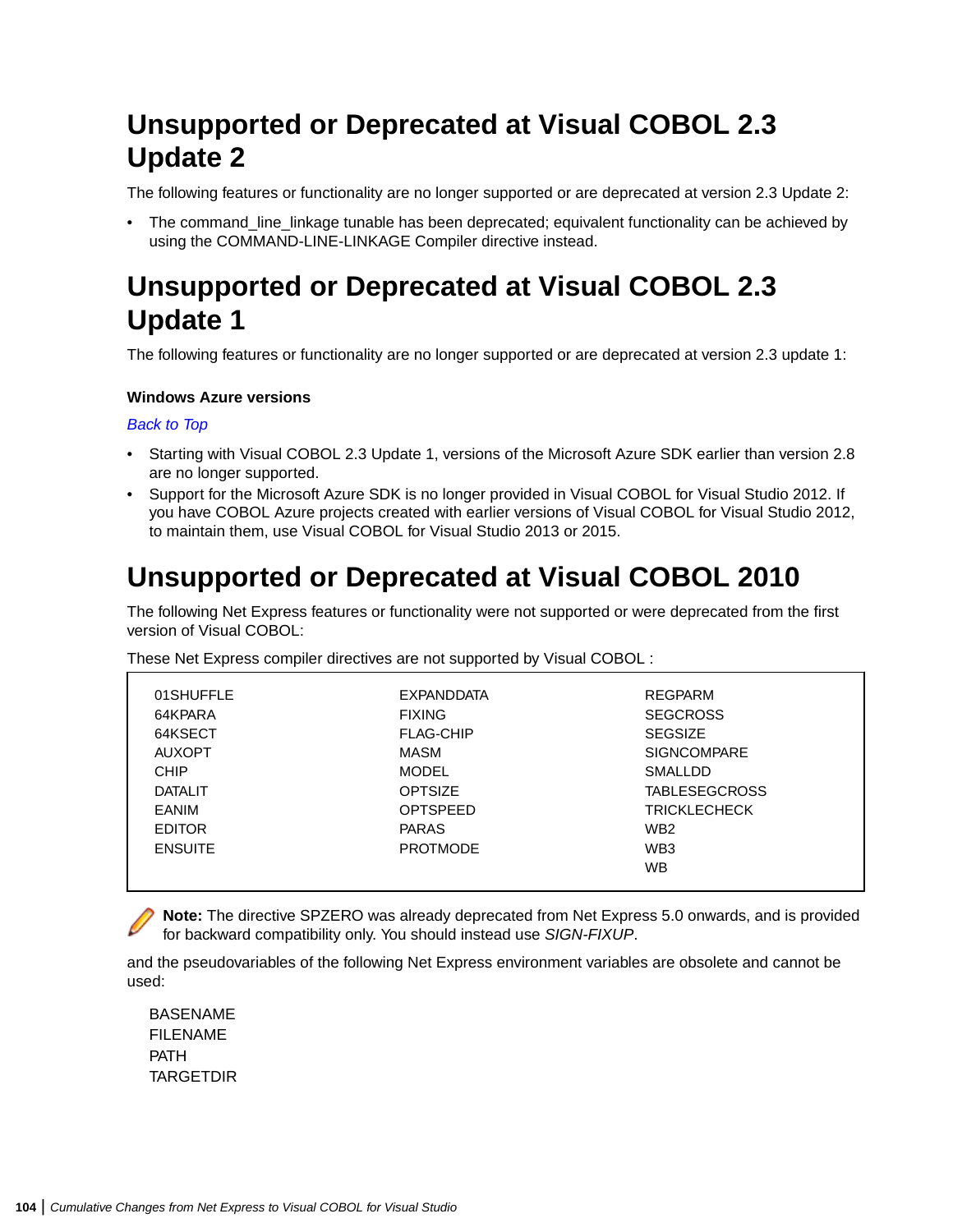### **Known Errors and Restrictions**

Refer also to the *Known Issues and Restrictions* topic in the *Product Information* section of your product Help.

The following errors and restrictions are known to apply to Visual COBOL version 5.0:

### **Upgrading from Net Express to Visual COBOL**

The following topics show you the process of moving existing Net Express applications into Visual COBOL for Visual Studio.

### **An introduction to the process of upgrading your COBOL applications**

The following topics show you the process of moving existing Net Express applications into Visual COBOL for Visual Studio. This information assumes one of the following starting points:

- You currently use Net Express just for debugging, and edit files and compile projects by other means (START 1)
- You currently use Net Express for all your development tasks (START 2)
- You currently use Net Express for .NET in Visual Studio 2008 (START 3)

The steps to move to Visual COBOL are illustrated below: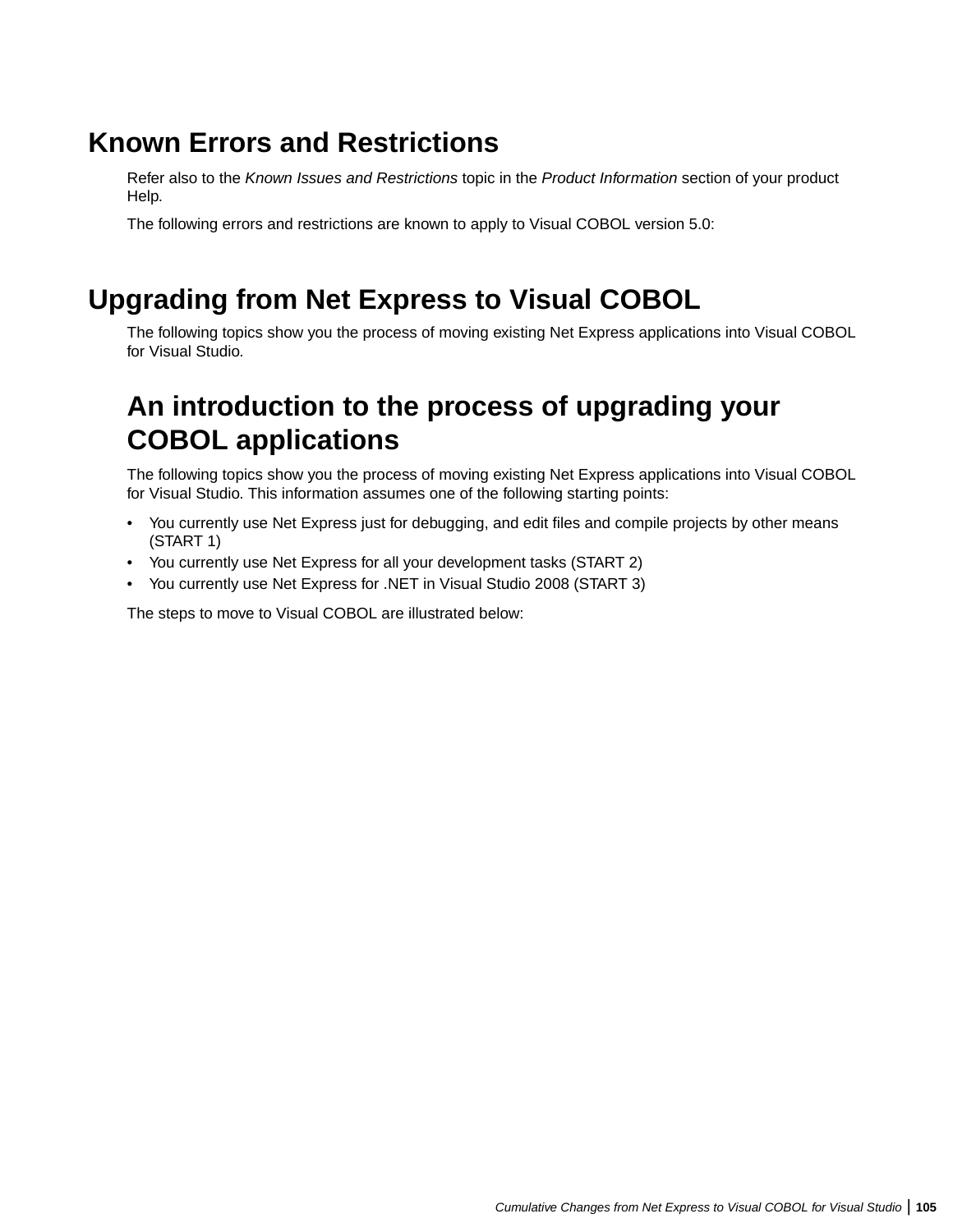

After following this process you will be able to use the Visual COBOL for Visual Studio features to improve development and modernize your applications.

### **Compile at the Command Line Using Existing Build Scripts**

Application executables that were compiled using earlier Micro Focus products must be recompiled from the sources using Visual COBOL. If you do not recompile, you may receive an error. The exact error depends on the operating system you are running.

Most Net Express projects should compile cleanly using your existing build scripts and makefiles without any changes to your code, as Visual COBOL can use the cobol and cbllink commands to create. int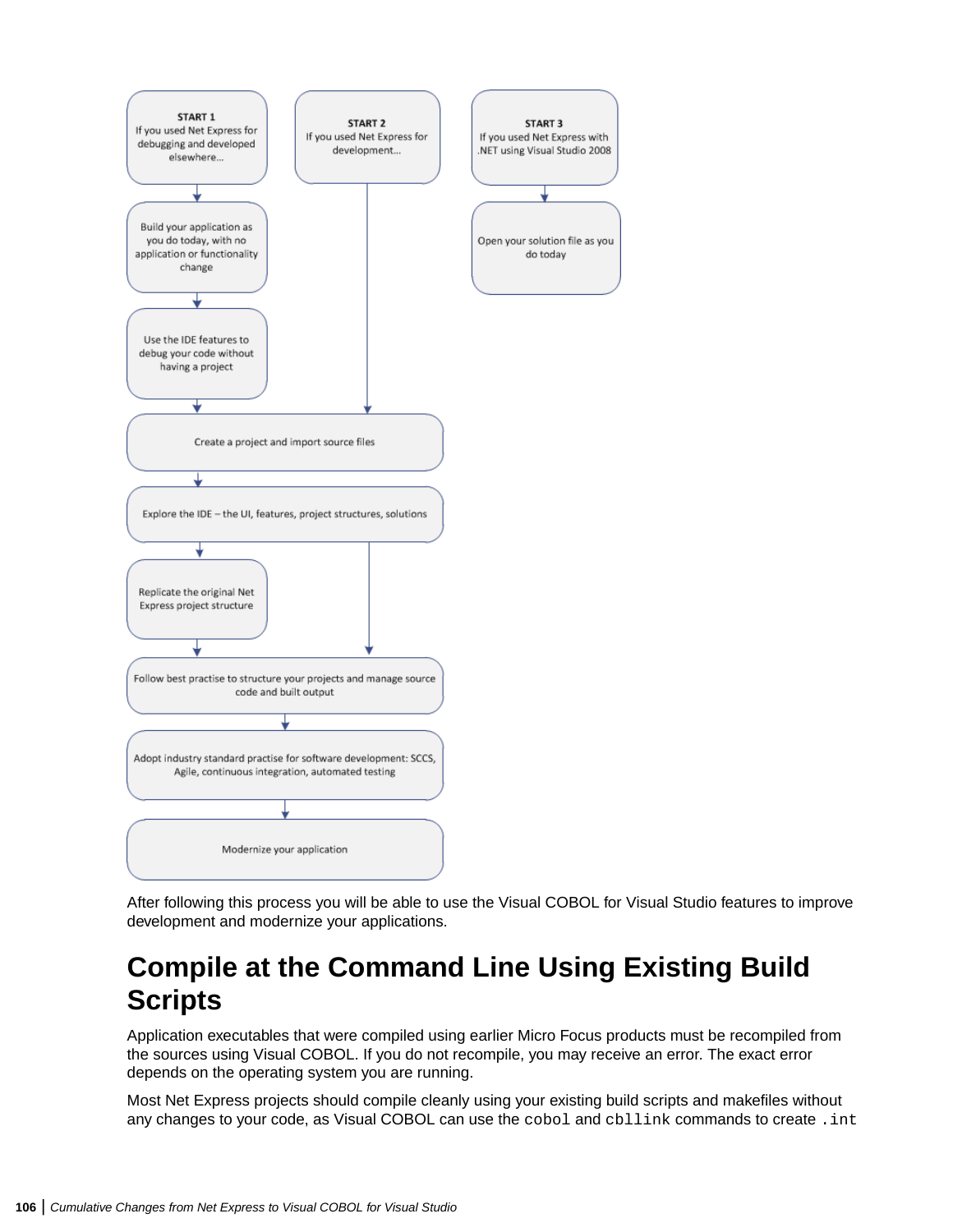and . gnt files. By specifying the ILGEN compiler directive you can also use these commands to create .NET-compatible . exe files, or use the JVMGEN directive to create JVM-compatible . exe files.

#### **Fixing compilation issues**

You might encounter some problems when compiling your Net Express applications in Visual COBOL.

Micro Focus continues to enhance the COBOL language, for example, by expanding the list of reserved COBOL words and adding new keywords to it as part of new levels of the COBOL language (each Micro Focus release corresponds to a particular level). Applications created with an older Micro Focus product might use data names that are now reserved keywords in Visual COBOL, which can result in a COBOL syntax error COBCH0666 ("Reserved word used as data name or unknown data description qualifier"). See *Reserved Words Table* for a comprehensive list of reserved words and level at which they are supported.

Also, these Net Express compiler directives are no longer supported:

01SHUFFLE 64KPARA 64KSECT AUXOPT CHIP DATAL IT EANIM EDITOR **ENSUITE** 

and the pseudovariables of the following Net Express environment variables are obsolete and can't be used.

| BASENAME  |
|-----------|
| FILENAME  |
| PATH      |
| TARGETDIR |

You should consider using the following methods to solve these problems:

- Rewrite the source to avoid using these keywords in your code and directives files.
- Use the REMOVE Compiler directive to remove individual keywords from the reserved words list.
- Use the MF or MFLEVEL compiler directive to select an earlier version of Micro Focus COBOL that your code is compatible with. For example, setting MFLEVEL"12" ensures compatibility with Mainframe Express 3.0 and 3.1; Net Express 4.0, 5.0, and 5.1; and Server Express 4.0, 5.0, and 5.1. Refer to *Reserved Words Table* for the value to use to ensure support for your existing reserved words.

#### **Setting REMOVE and MFLEVEL directives from the command line**

To use REMOVE from a Visual COBOL command prompt, type the following: cobol myprogram.cbl remove(title) ;

The command above removes TITLE as a keyword from the language so you can use it as an identifier in a COBOL program.

To use the set of reserved words that was used for Net Express v5.1 WrapPack 5, use this command line: cobol myprogram.cbl mflevel"15" ;

#### **Setting REMOVE and MFLEVEL directives in the source code**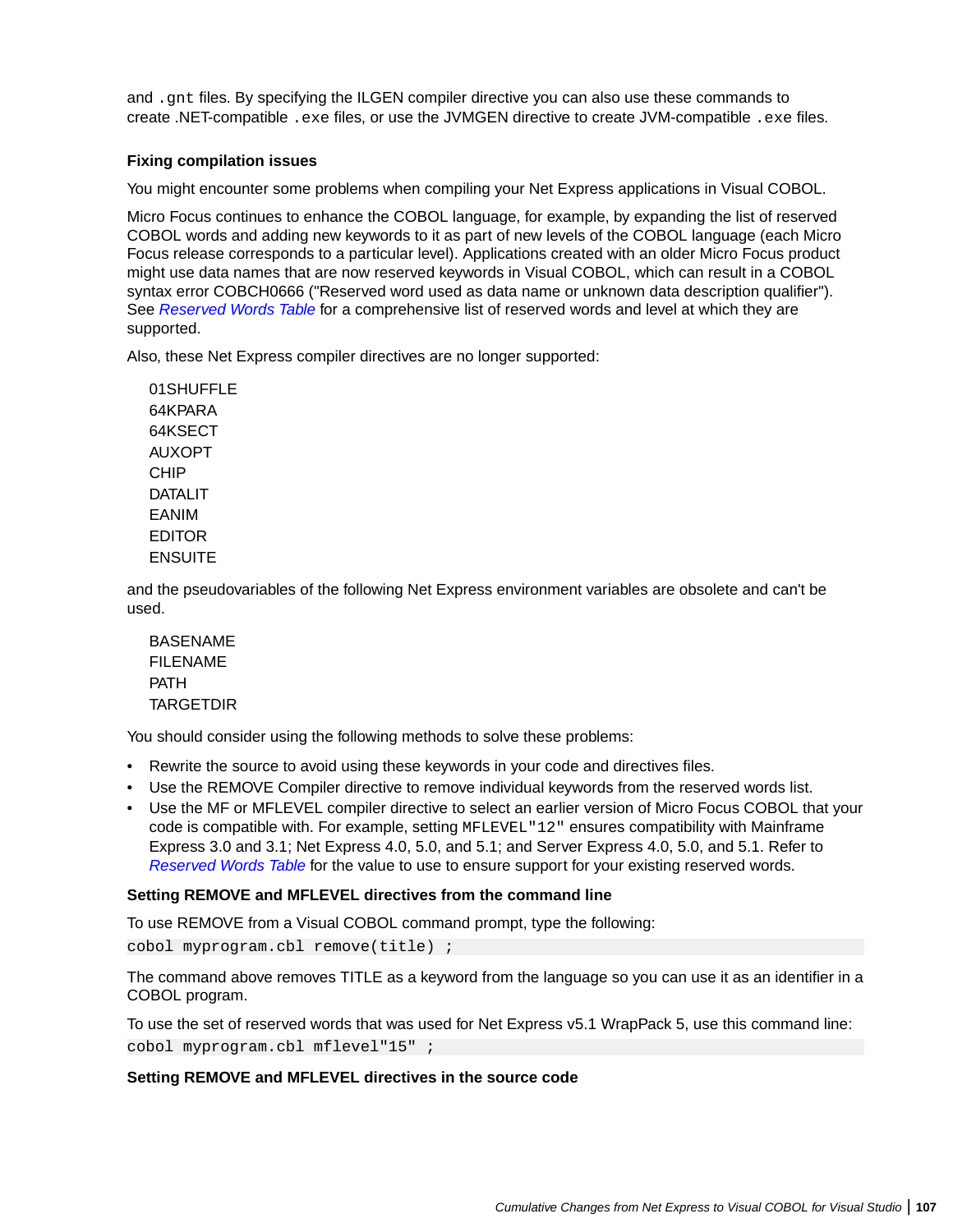To set either one of the directives in your source code, type the following starting with \$ in the indication area of your COBOL program:

\$set remove "ReservedWord"

Or:

\$set mflevel"nn"

#### **Single-threaded run-time system**

The single-threaded run-time system is not available in Visual COBOL on Windows. Instead, both singlethreaded and multi-threaded applications run using the multi-threaded run-time system. This has no effect on your existing applications.

### **Debugging Without a Project**

Having compiled your existing code into the required format, it is possible to debug your code using the debugger in the same way that you did with Net Express, even before you create a Visual COBOL project in the IDE and import the code into it (although with the lack of a project, elements of the program have no context and the scope of debugging is limited).

You can cause debugging to be triggered at a specific point in your code by using the CBL\_DEBUGBREAK and CBL\_DEBUG\_START library routines. You can also use the debug\_on\_error runtime tunable to enable the debugger to start when your a running program terminates with a run-time system error.

Run your program. When the routines or tunable trigger debugging, Visual Studio starts, displaying the source file at the current line of code being executed. You can then make use of the debugging features of Visual COBOL which include:

- Step into the next statement at the current line of code and suspend execution.
- Step over the next statement at the currently executing line of code without entering it, and suspend execution. The method will be executed normally.
- Return from a method or paragraph that has been stepped into, and suspend execution. The remainder of the code inside the method is executed normally.
- Resume execution of the program from a suspended line of code.
- Display values of all variables contained on the current execution line.

### **Create a project and import source**

Follow these steps to use your source files in a new project in Visual COBOL.

- **1.** Start Visual Studio.
- **2.** Click **File > New > Project**.

You'll see a list of **Installed Templates** on the left. Expand **COBOL** and choose **Native**.

This gives you a list of project types. The main difference between these types is the nature of the artefacts they build, and after creating a project, you can easily change its type and output accordingly.

- **Windows Application** creates a project that builds a single executable . exe by default, and is best used for graphical applications.
- **Console Application** creates a project that builds a single executable .exe, and is best used for character-based applications that use the console subsystem. You can configure it to build an .  $e^{\chi}$ file for each source program.
- Link Library creates a project that builds a single .dll file.
- **INT/GNT** creates a project that, by default, outputs one . int file for each of your source programs. You can change the build order to . gnt by right-clicking the project in Solution Explorer and choose **Properties**, select the COBOL tab, and choose **Compile to .gnt**.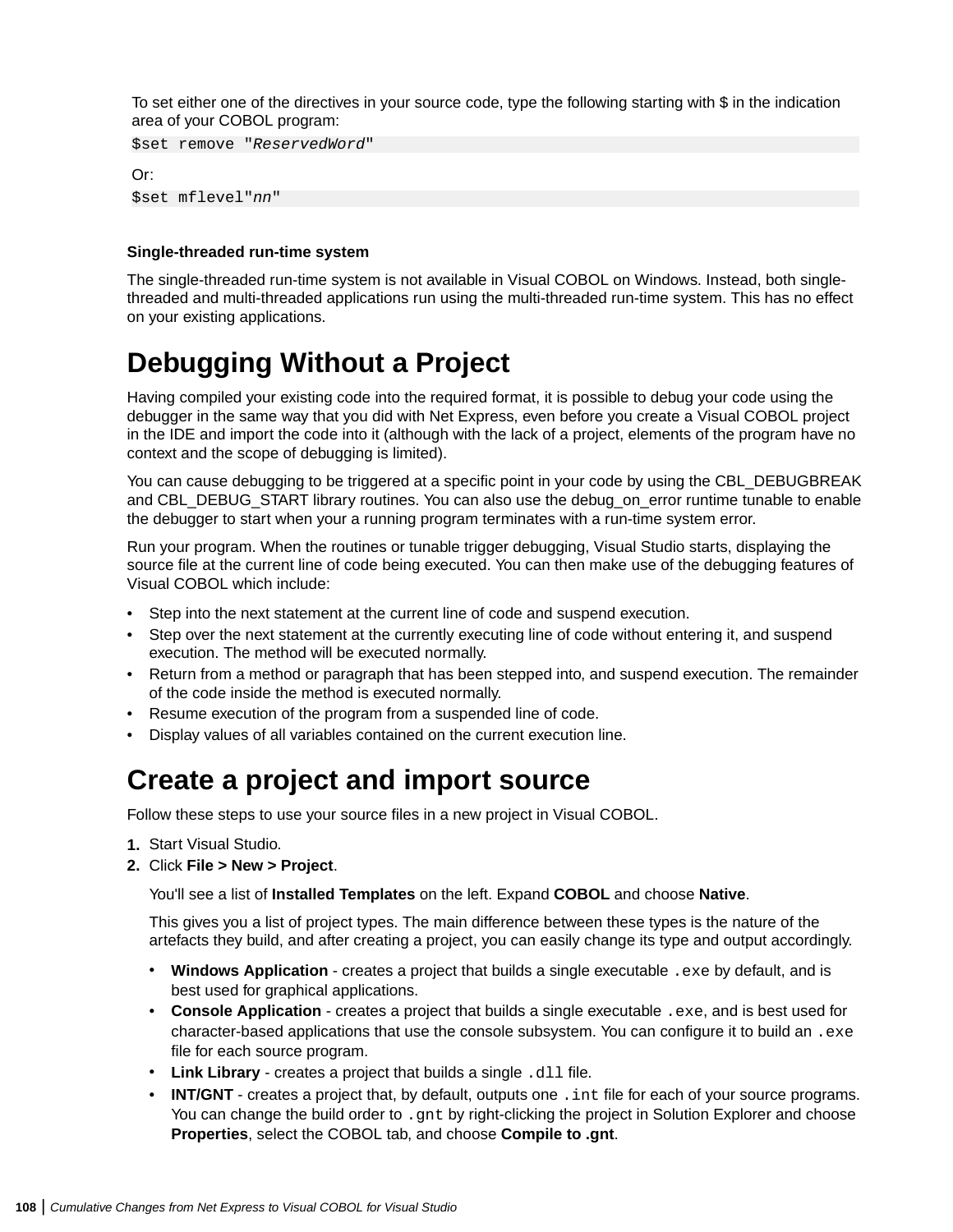The other fields in this dialog box specify the folder structure in which your project will be placed:

- **Name** the name of the project.
- **Location** the folder in which the project will be created. If you specify a folder that doesn't exist, Visual Studio will create it.
- **Solution** a solution is a container in which you can group logically-related projects. Only one solution can be open in Visual Studio at a time. At this stage you can either create a new solution that will use the name specified, or add the project to the solution currently open in Visual Studio.

You can select **Create directory for solution** in order to give the solution a different name to the project name. This is useful when you are likely to have several projects in the same solution.

- **3.** Right-click your project in Solution Explorer and select **Add > Existing Item**.
- **4.** Click **Add** and navigate to the folder containing the files you want to add to the project.
- **5.** Choose the files you want to add and then click **Add**.

Those files are then added to the project in Solution Explorer. These files are copied, not moved, to the project folder in the file system. If you click the down arrow on the **Add** button, you can choose **Add as Link**, which adds a reference to the file in the project but neither moves or copies the original. Added files have the icon  $\Box$ ; linked files are indicated by the icon  $\Box$ .

**Note:** If you right-click your project in Solution Explorer and choose **Add Existing COBOL Items**, you choose a folder instead of individual files. All files in that folder with the extensions listed in the Specify Source Files page of the import wizard are then added to the project in Solution Explorer. You can only add files as links using this method.

#### **Adding copybooks**

You can add copybooks to your projects in the same way as COBOL files, by right-clicking your program, choosing **Add > Existing Item** and browsing to a copybook. However, it is not compulsory to add copybooks to your project. You can set the copybook dependency paths for your project from the **Project Properties** > **Copybook Paths** page. Copybooks are not compiled at build time due to the file's **Build Action** property being automatically set to **None**. (You can also set this property for COBOL source files too, to keep a file in the project but not include a built version in any output.)

By default, Visual COBOL identifies files as copybooks by their  $\log x$  extension. You can specify other file extensions as copybooks in the IDE preferences - click **Tools** > **Options** > **Text Editor** > **Micro Focus COBOL** > **Advanced** > **Copybook Extensions**, and enter the additional values in the text box. Alternatively, you can add the copybook with unknown extension to your project and then reference the file from within a COBOL program using the COPY statement. Visual COBOL then recognizes that extension as a copybook but only across the current solution.

#### **Setting Compiler directives**

Some Compiler directives are set on project creation, and differ between the Debug and the Release configurations. To add directive to your project, right-click on the project in Solution Explorer and choose **Properties**. On the **COBOL** tab, you can see directives that are set by the IDE in the **Build Settings** text box. Enter others in the **Additional Directives** text box as a space-separated list.

If you use a separate text file to manage your directives, you can reference this instead by entering the USE" directives file" directive. You should enter a path relative to the project directory.

#### **Building the project**

Having added all the files and made any necessary configuration changes, you can compile and link the COBOL source and generate the output. Right-click the project in Solution Explorer and click **Build**.

If your source code contains tab stops compilation might fail, as while a COBOL tab is eight characters long, the IDE's tab is four characters long, and lines of code might be starting in the sequence number and indicator areas section (columns one to seven) of the program instead of from column eight.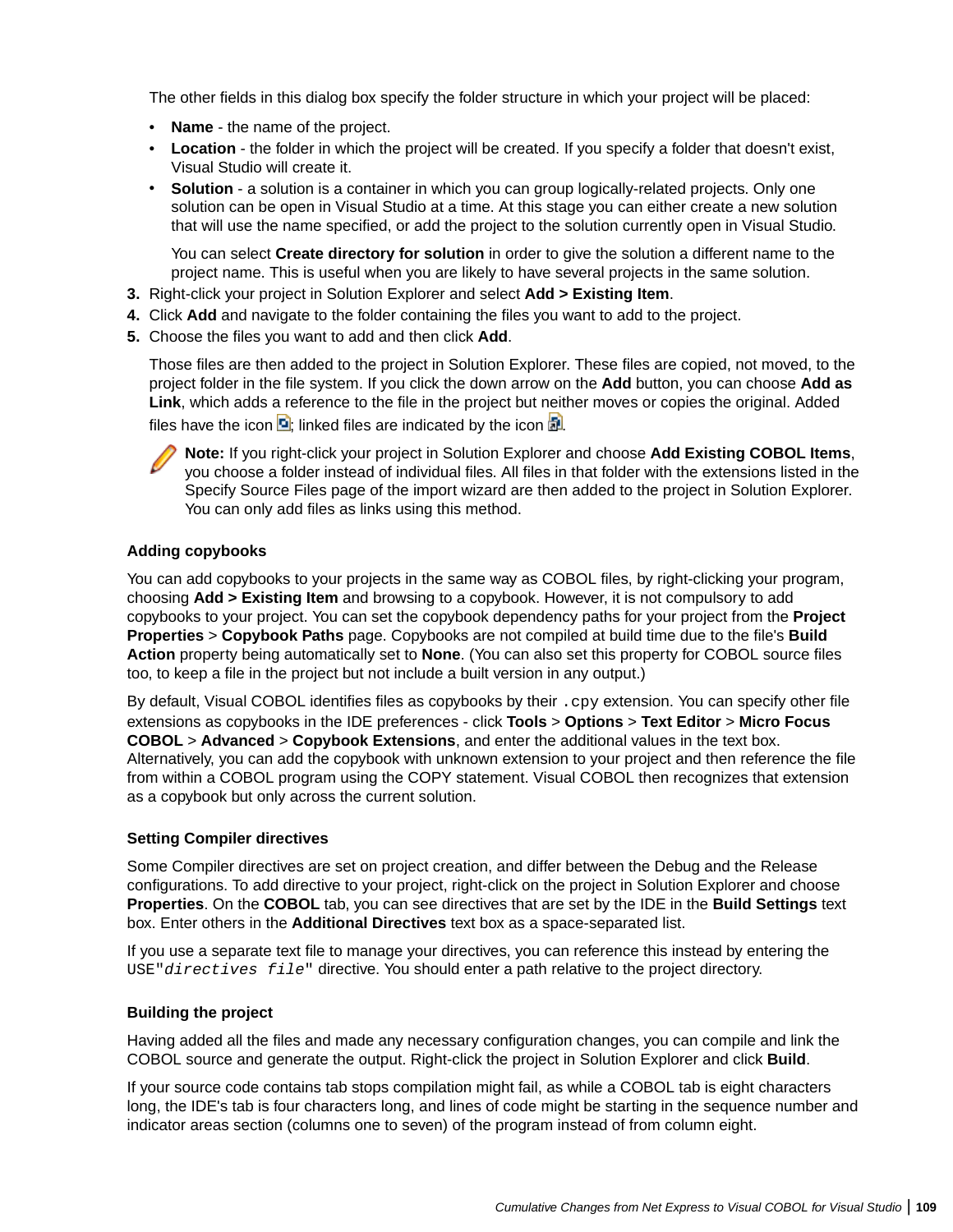You can fix this problem using the SOURCETABSTOP(n) compiler directive, where *n* is the number of space characters by which to expand tab characters during compilation.

# **Using Visual COBOL for Visual Studio**

## **Understanding the structure of Visual COBOL solutions**

On creating a new project, the following files are created in the file system with the following structure:



If you select the Create Directory for Solution option when creating a solution, the structure is slightly different.

In the *Solution* folder:

- **Solution.sln** a description of the solution and what it contains.
- **Name.cblproj** the project file that is opened in Visual Studio, which holds the description of the project and all its related configuration and directives information.
- COBOL source files when you create a project, a skeleton COBOL source file  $P_{\text{rogram1}}$ .cb1 is added for most of the project templates.

In the Name folder:

.. \bin - this is the default location of build artefacts. With this folder are the subfolders  $x86\$ Debug that contains the executables or libraries, and .idy file for each of the project's COBOL source files. The .idy files contain information required for debugging your application. When you use the Release build configuration, build output goes to a subfolder  $x86\Re$ elease and no . idy files are created.

Debug and Release are standard build configurations that you launch from the Visual Studio task bar. They use a different set of compiler directives as well as outputting different files. You can create your own build configurations by clicking **Build > Configuration Manager** and choosing **New** from the **Active solution configurations** drop-down list.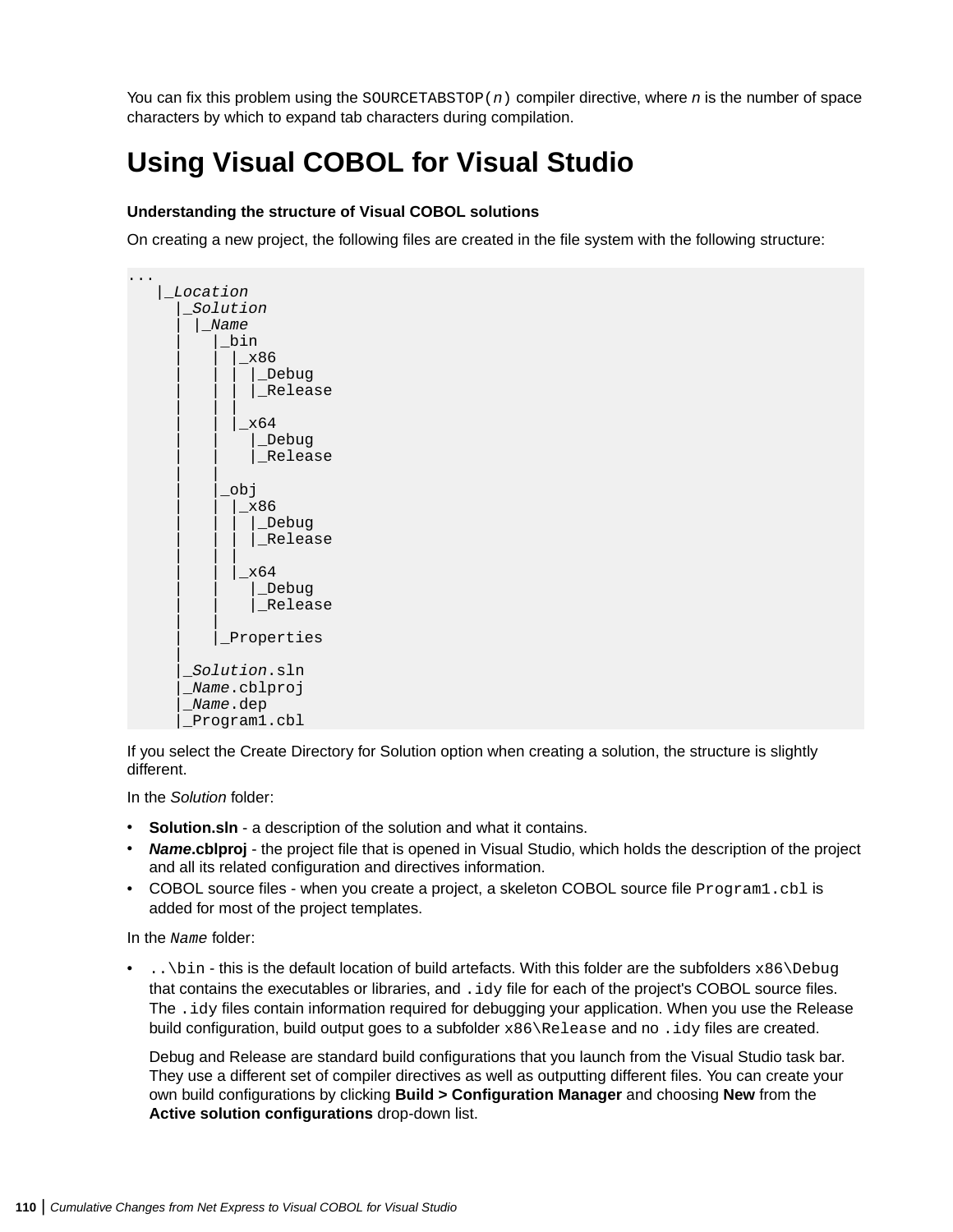The  $x86$  folder exists because the default output platform is 32-bit. If you change this to be 64-bit, you will instead find your ouptut in an  $x64$  folder.

•  $.\,\rangle$ obj - this also has  $x86\$ Debug subfolders, and contains an .obj file for each source file, used in intermediate build stages. The  $obj$  folder also holds supporting information such as logs and file lists.

**Note:** The project file .cblproj is an msbuild file, much like a makefile but consisting of XML that you can extend and modify to customise your builds. You can use this directly from command line, as it uses the same build environment as the IDE, and behavior is identical. This means you can have a single source of configuration information that makes your build process easier to maintain.

If you open a command prompt and change to the *Location* folder, you can execute the msbuild command, without needing to specify the . cblproj file.

#### **Finding your way around the IDE's features**

#### • **Solutions and projects**

A solution is a container holding one or more projects that work together to create an application. The solution has the extension .sln. A COBOL project has the extension .cblproj and a  $C#$  project has the extension .csproj.

Solution Explorer shows the solution that is open and the projects therein.

You can use the project's properties pages to display a list of the files in your solution with file details like output file type and location, COBOL dialect, and the number of errors generated by the file. To display the properties, click **Project** > **Name Properties**.

## • **COBOL editor**

The COBOL editor provides help such as column cut and paste, and background syntax checking, which underlines errors with red wavy lines (also known as "squigglies"), which you can then hover over to display details of the syntax error.

When you are editing, you can insert code snippets and navigate forward and backward quickly, and the **Find All References** option enables you to search for references of any COBOL data items, section and paragraph names in the solution.

You can customize the editor to display line numbers, adjust colorization, tabs, and margins, from the **Text Editor** > **Micro Focus COBOL** > **Advanced** page in **Tools** > **Options**.

When developing code, the editor provides IntelliSense that helps you write syntactically correct code and, in managed code, helps when you need to type more complicated constructs, such as the code to override the members that a class inherits from a base class or the code for implementing an interface.

The Smart TagLight Bulbs feature for implementing an interface helps complete incomplete interface declarations. A Smart TagLight Bulbs appears at the beginning of the declaration: click it and choose the missing member(s) of the inheriting interface.

When you encounter a COPY statement, or data item that is defined in a copybook, if you put your cursor on that code and press F12 the appropriate copybook opens in the editor at the relevant line. You can also do this by right-clicking the line and selecting **Show copybook name**.

## • **Setting Compiler directives**

Many Compiler directives are set automatically by certain configuration options in the IDE, but you can explicitly add directives to your project. Right-click on the project in Solution Explorer and choose **Properties**. In the COBOL tab, you can see directives that are set by the IDE in the **Build Settings** text box. Enter others in the **Additional Directives** text box as a space-separated list.

If you use a separate text file to manage your directives, you can reference this instead by entering the USE"*directives file*" directive. You should enter a relative path.

## • **Build Tools, the Output Pane and the Error List**

Build configurations define how to build a project or solution. There are default configurations of Debug and Release for each project type, and you can create your own specific configurations.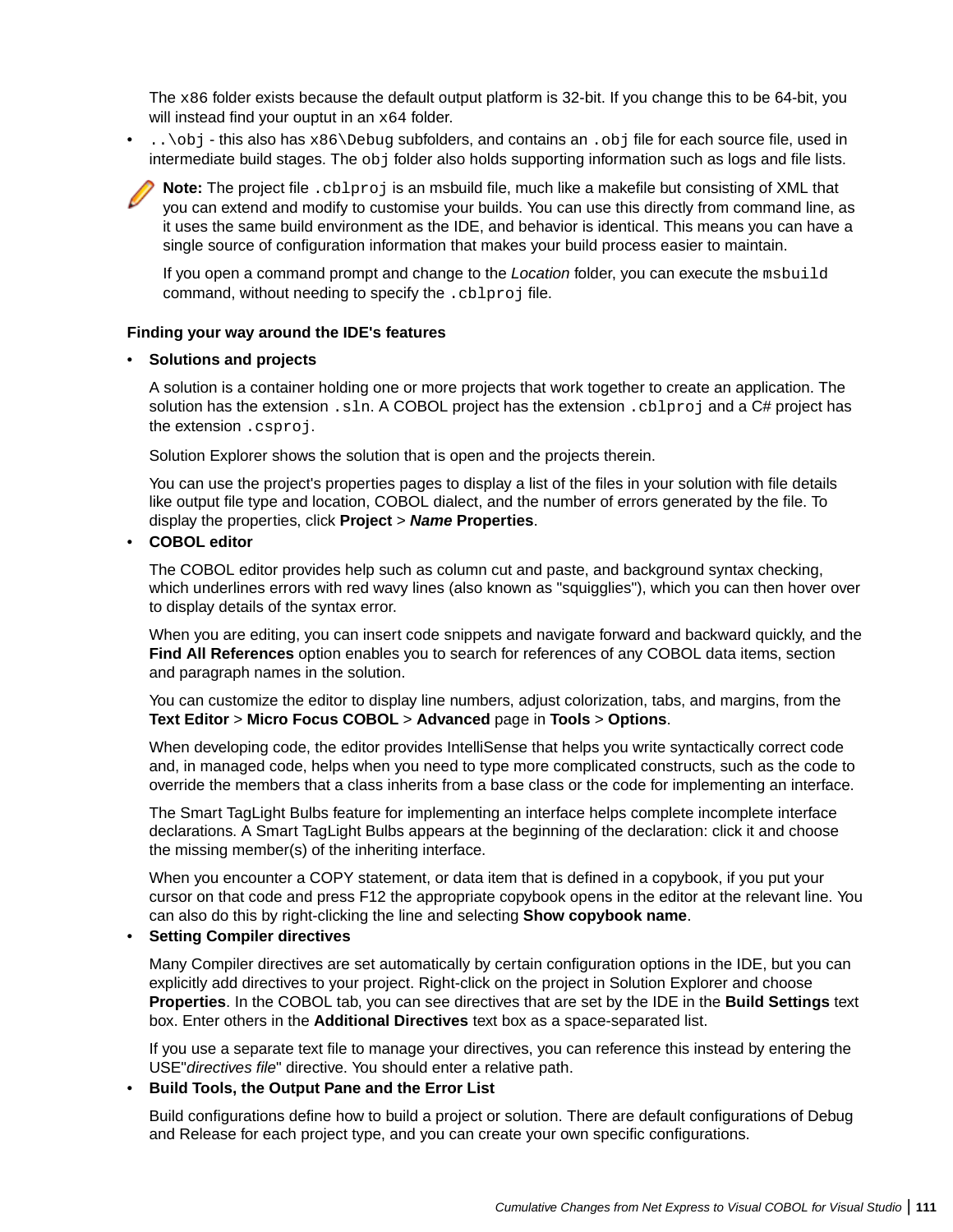The Output window shows the results of your build together with errors. You can double-click an error and navigate directly to the appropriate line in the source code. You can do the same from the Error List.

## • **Debugging**

When you debug the application, you can step through the code, hover over a data item to see its value, and watch data item values in a variety of ways. You can specify breakpoints on a range of conditions, such as when an expression is true or changes, or when a line is hit a specified number of times.

In native code, you can set COBOL watchpoints on data items and watch for changes in the area of memory associated with the watchpoints. When the memory changes, the debugger breaks on the line that follows the line on which the data change occurred.

Also in native code, you can use the Memory window to watch the contents of the memory that is associated with data items or expressions.

## **Change the Defaults to Replicate Your Existing Project Structure**

## **Change the location of source files**

To add an existing COBOL source file to your project, right-click the project in Solution Explorer and choose **Add > Existing item**. You can then browse to the sources you want to add.

- If you click **Add**, Visual COBOL makes a copy of the file, which it saves in the project folder. Any edits you make to this file do not get applied to the original.
- If you click **Add As Link**, a reference to the original file, rather than a copy of it, is added to the project in Solution Explorer. If you then open the file in Visual Studio, any edits are applied to the file in its original location.

You can also drag files from Windows Explorer and drop them into your project in Solution Explorer. This also makes a copy of the file and leaves the original in place.

To remove a file from your project, but not delete the file on disk (whether added as a link or not), right-click the file in Solution Explorer and choose **Exclude From Project**.

## **Change the location of built files**

By default, built artefacts for the Debug configuration are created in the  $\ldots$  Location\Solution\Name \bin\x86\Debug folder.

You might want to change this, so that several developers can save built items in the same folder for example. To do this, right-click the project in Solution Explorer and choose **Properties**. In the COBOL tab, change the value of the **Output path** field to the preferred folder. (We recommend you always use relative paths when entering this value.) When the project builds, the output files will be saved in this folder, and the folder created if it doesn't already exist.

To change the output path for the Release configuration, select **Release Configuration** in the COBOL property page and change the value of the output path.

## **Change the type of built files**

The default output and target types when you create a project depend on the project type. You can change these settings on the project **Properties** page. Use the following table to show the default output and target types for each project and the possible changes once the project has been created :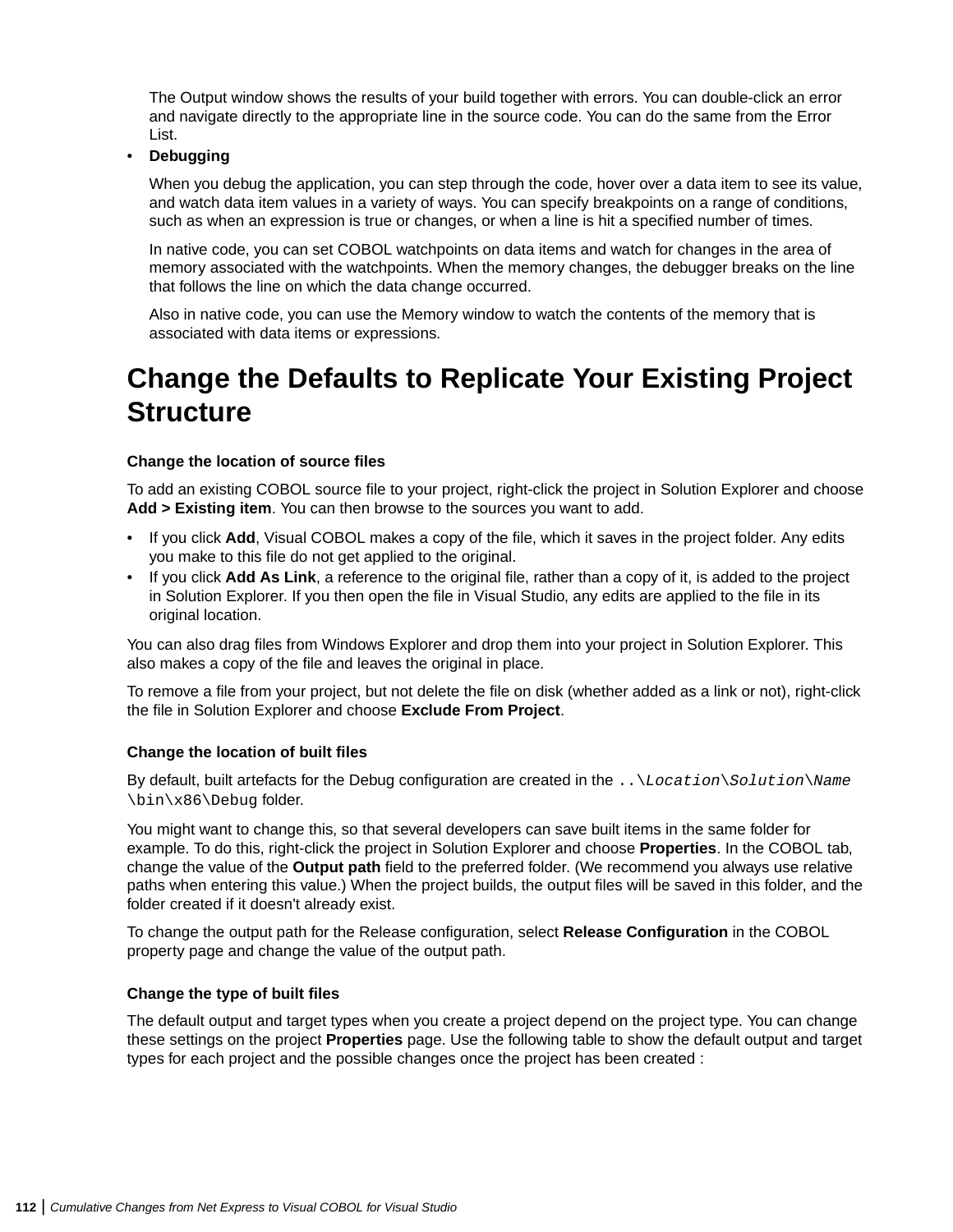| <b>Project type</b> |                                         | <b>Output type</b> | Target type | <b>Possible output</b><br>types | Possible target type |
|---------------------|-----------------------------------------|--------------------|-------------|---------------------------------|----------------------|
| <b>Native</b>       | Console application                     | .exe               | single      | .dllexe                         | single, multi        |
|                     | Windows application                     | .exe               | single      | .dll,.exe                       | single, multi        |
|                     | Link library                            | .dll               | single      | .dll,.exe                       | single, multi        |
|                     | <b>Enterprise Server</b><br>application | .dll               | multi       | .dllexe                         | single, multi        |
|                     | INT/GNT application                     | .int               | multi       | .int, qnt                       | multi                |
| Managed             | Console application                     | .exe               | single      | .dll,.exe                       | single               |
|                     | Windows application                     | .exe               | single      | .dll,.exe                       | single               |
|                     | Link library                            | .dll               | single      | .dllexe                         | single               |
|                     | Procedural multi-<br>output project     | .dll               | multi       | .dllexe                         | multi                |

## **Best Practice in Visual COBOL Development**

## **Break down large projects**

Projects with a large number of source files and build artefacts can be hard to navigate and slow to build. If you find this the case. we recommend that you review the contents of large projects and split them into separate projects (and possible separate solutions) in which you group items that are logically related. These projects can still be built in the same output folder if required.

For example:

- If you have different versions of a product for different customers, keep common source in one project and a separate project for each customer. You could also have a master solution into which you add projects from other solutions by right-clicking a solution and selecting **Add > Existing Project**.
- If you have core code that is rarely changed or recompiled, keep that in one project and have separate projects for those areas that change regularly.

#### **Referencing common sources**

To avoid repetition and reduce maintenance effort, you should consider keeping all your Compiler directive settings in a directives file and reference this file in each project. Similarly you should keep copybooks in a single project and add this project as a dependency to your COBOL projects.

If using managed code and multiple projects, use project references rather than file references.

#### **Create templates**

After creating and configuring a project, you can save the settings as a template that can be reused and distributed to other users. It can be added to the list of project types available when clicking **File > New > Project > COBOL**.

To create a template of the open project, click **File > Export Template** and follow the steps explained in the Export Template Wizard.

#### **Use relative paths**

Keep source relative to a base path and avoid full paths so that code is portable and easy to use with source control systems. You should also avoid using network shares or drives.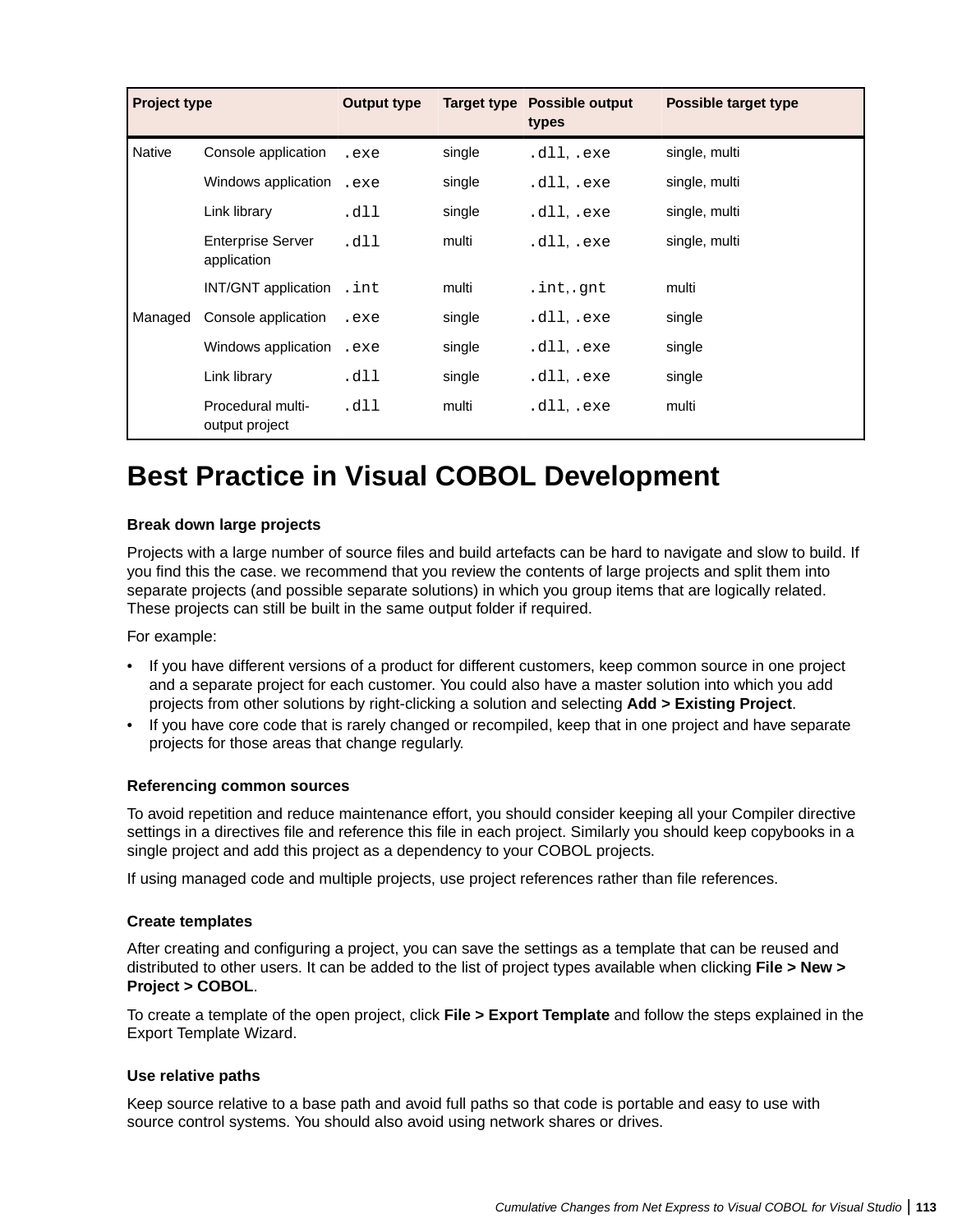## **Modernize Your Applications and Processes**

## **Following industry standard development practises**

Many source code control systems and Agile tools can be integrated into the Visual Studio IDE.

You should also consider using continuous integration, which involves the automatic building and testing of an application after a change occurs to the source code. This method traps errors sooner in the development life cycle and can greatly improve efficiency and reduce costs.

## **Interface modernization**

Visual COBOL enables you to use Visual Studio's built-in design tools to create more intuitive user interfaces. By wrapping existing procedural COBOL in an wrapper class you can integrate your code into Windows Forms (WinForms) and Windows Presentation Foundation (WPF) technology, and WebForms for ASP.NET browser-based applications.

## **Multi-user applications**

Visual COBOL includes a Run Unit API to enable multiple users to simultaneously use an application based on COBOL code that was designed originally for a single user.

## **Developing Web-based applications**

You can use Visual COBOL to migrate existing, core applications to a service oriented architecture as Web services, and deploy them using Micro Focus COBOL Server and Enterprise Server, so that you can develop COBOL-based software components to be invoked across the Web.

You can do this by creating an Enterprise Server application

## **Developing .NET applications**

Both new and existing COBOL can be compiled as .NET managed code. This enables you to:

- Reuse existing COBOL business logic and data access across the .NET environment
- Access .NET Framework classes and features from COBOL applications including Windows Forms and Web Forms
- Create and extend composite applications consisting of COBOL, C#, VB.NET, C++ and ASP.NET
- Reuse and extend Open ESQL applications

Both procedural and OO COBOL are supported within the .NET framework. OO COBOL classes can inherit classes written in other Microsoft .NET languages and vice versa.

The managed COBOL syntax includes many extensions to the COBOL language to support .NET features; for example, the TRY ... CATCH syntax to enable exception handling in COBOL.

There are also certain directives that help integrate your managed COBOL with other languages in the .NET environment. For example, you can now expose the Linkage section and entry points in your COBOL to other managed languages by compiling with the ILSMARTLINKAGE directive.

## **Modernizing Dialog System applications**

Visual COBOL provides the following support for Dialog System applications:

- Dialog System run-time system and run-time components.
- Panels V2.
- Dialog System painter.
- GUI class library and OLE class library. These libraries are needed if you migrate an existing Dialog System application that was extended using those libraries.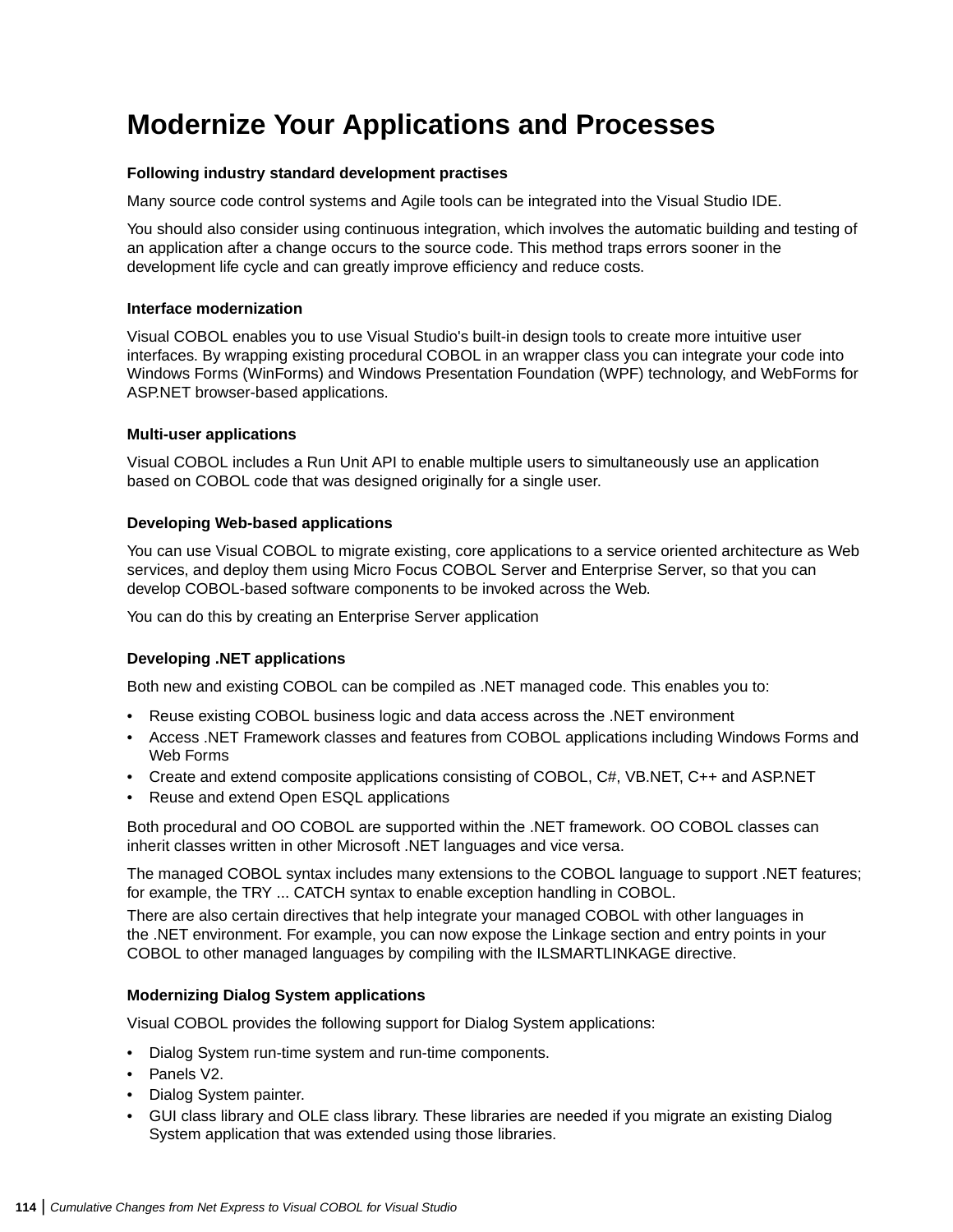Projects for building the GUI and OLE class libraries from source are also supplied. Additionally, a project file for the Base class library was added in Visual COBOL 2.0.

- Visual Studio plug-in to associate screensets in Visual Studio with Dialog System. Double-clicking a screenset in Solution Explorer in Visual COBOL starts the Dialog System painter.
- Sample applications demonstrating a range of modernization techniques.
- Supporting documentation in this Help explaining the significant elements of the sample code.

You can modernize Dialog System applications within Visual COBOL. You migrate an application to Visual COBOL and from there you can run the application without change, or modernize it over time.

Modernization techniques include:

- A Windows Forms form replacing a Dialog System dialog, where the form can contain .NET controls. See the Customer + .NET WinForm sample CustomerWinForm.sln.
- A Windows Forms control wrapped as an ActiveX control and used on a Dialog System dialog. See the Customer + .NET GridView User Control sample custgrid.sln.
- A WPF user control hosted by a Windows Forms user control, which is then exposed as ActiveX ready for use by Dialog System. See the Customer + .NET WPF GridView User Control sample CustGridWPF.sln
- A .NET managed code application interacting with Dialog System as native COBOL .dll. See the Managed Customer sample ManagedCustomer.sln.

## **Data File Tools**

Visual COBOL comes with two versions of the Data File Tools utility: Data File Tools and Classic Data File Tools.

The Classic Data File Tools is the utility that was previously available in Net Express. It includes the Data File Converter, Data File Editor, and the Record Layout Editor. This utility is only available on Windows.

Data File Tools is a new version of the utility and comprises the Data File Editor and the Structure File Editor. This utility is available on both Windows and UNIX.

## **Procedural COBOL Compared with Managed COBOL**

**Note:** Visual COBOL for Visual Studio 2017 supports .NET managed COBOL. To develop applications for JVM managed COBOL, install our Visual COBOL for Eclipse product.

Procedural COBOL is regular COBOL without any of the new syntax that has been added for .NET and JVM. This is the COBOL that was used to write Net Express, Server Express and Mainframe Express applications, and it is still actively supported today.

You can compile to native or (in most cases) managed code. The core COBOL syntax is supported in managed code. However, there are some features that are not supported (for example Panels V2, Dialog System and ACUCOBOL-GT). This means that you can take most existing COBOL applications and recompile to create managed applications.

#### **Managed COBOL**

Managed COBOL is the collective term for .NET COBOL and JVM COBOL.

Managed COBOL is COBOL with extensions to support the .NET and JVM frameworks. It offers OO syntax support and syntax to allow access to the available class libraries.

When you compile managed .NET COBOL, the compiler generates managed code: .il for the .NET framework.